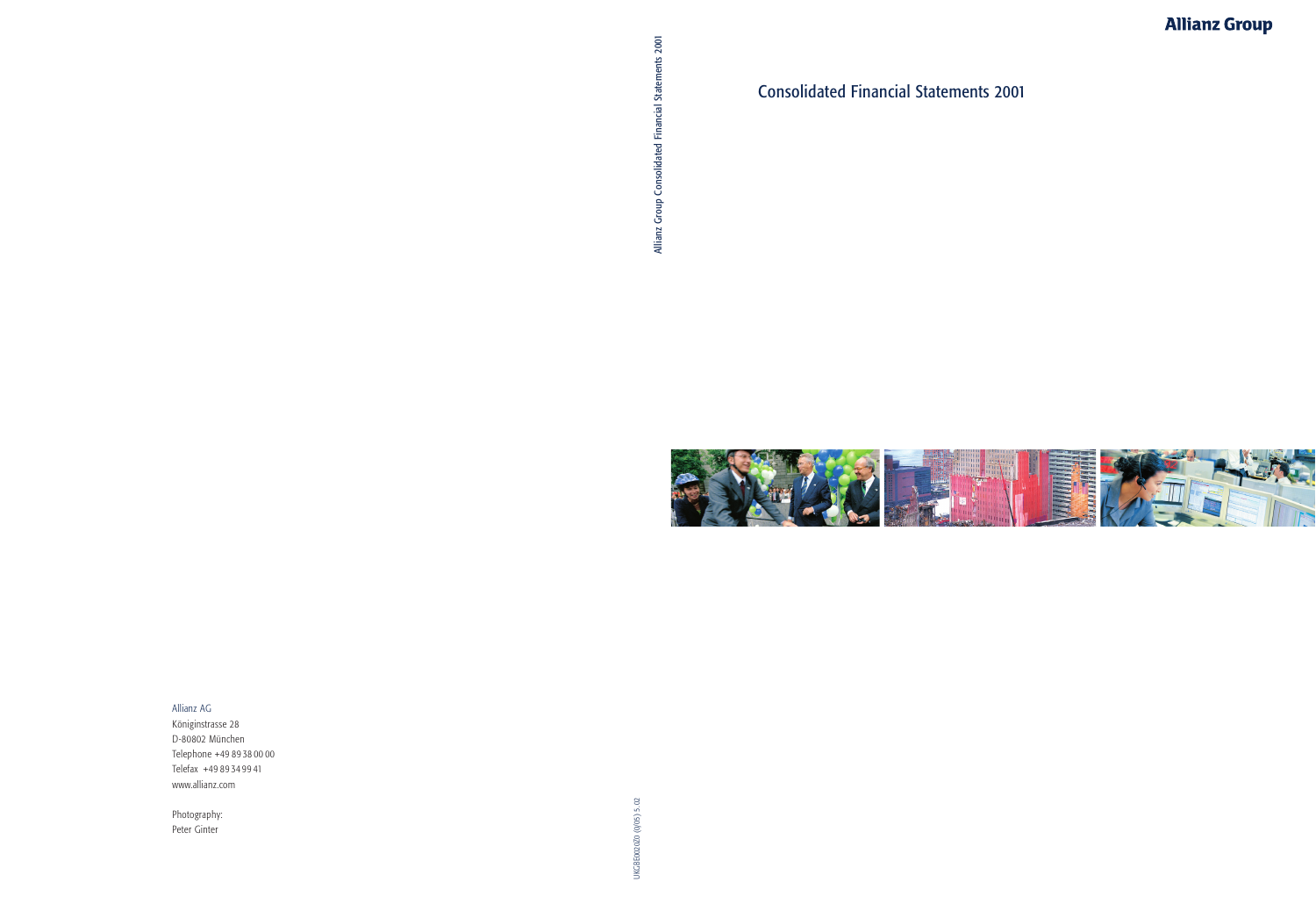To go directly to any chapter, simply click  $\rightarrow$ on the headline or the page number.

# **CONTENTS** ALLIANZ GROUP CONSOLIDATED FINANCIAL STATEMENTS 2001

#### [CONSOLIDATED FINANCIAL STATEMENTS](#page-2-0)

[Consolidated Balance Sheet](#page-2-0) 2

[Consolidated Income Statement](#page-4-0) 4

[Movements in Shareholders' Equity](#page-5-0) 5

[Cash Flow Statement](#page-6-0) 6

[Segment Reporting](#page-8-0) 8

[NOTES TO THE CONSOLIDATED FINANCIAL STATEMENTS](#page-15-0) 15

[GLOSSARY](#page-90-0) 90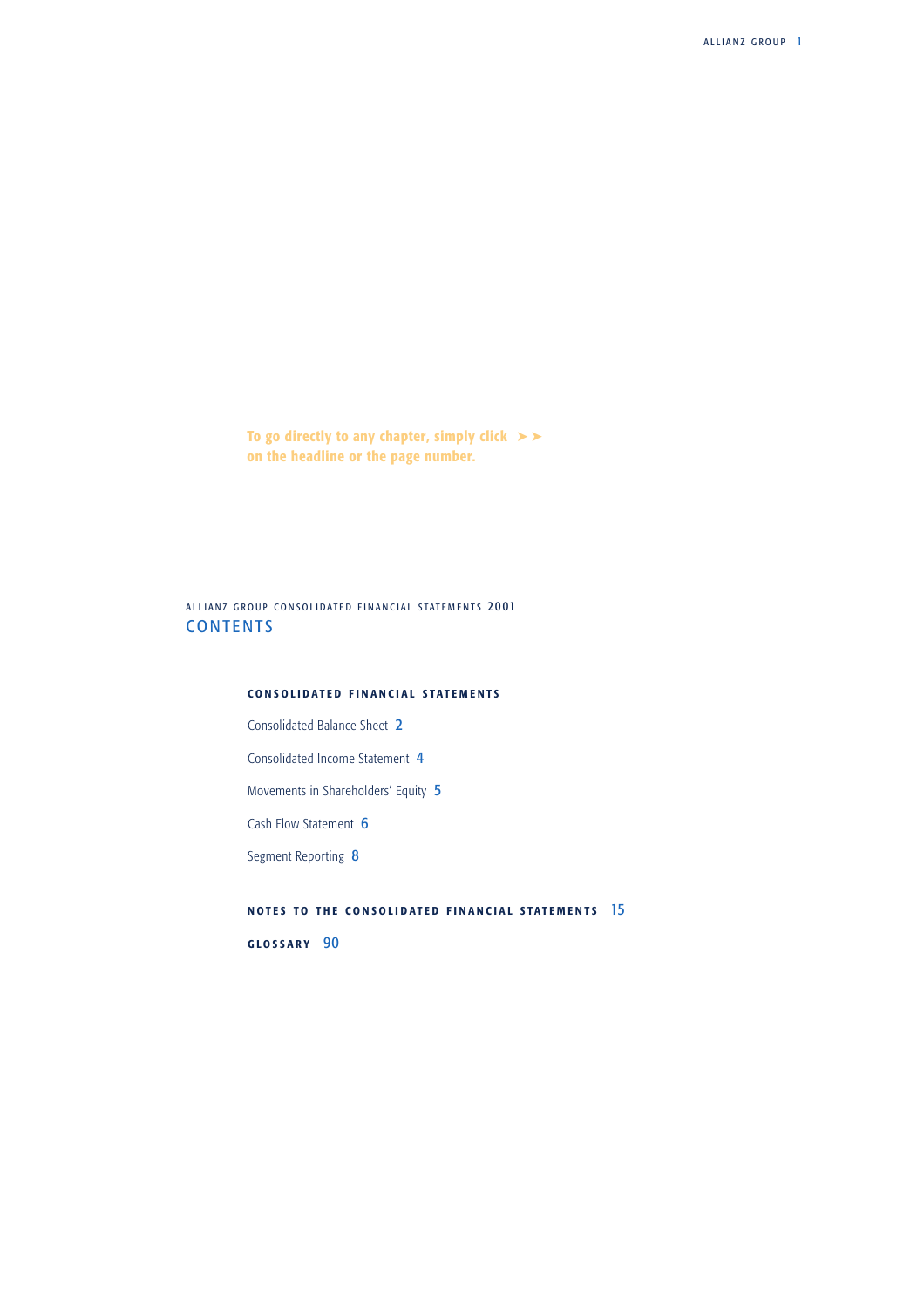<span id="page-2-0"></span>Consolidated Balance Sheet for the Year Ended December 31,

| <b>ASSETS</b>                                                                           | $\blacktriangleright$<br>Note | 2001<br>$\epsilon$ mn | 2000<br>$\n  mn\n$ |
|-----------------------------------------------------------------------------------------|-------------------------------|-----------------------|--------------------|
| A. Intangible assets                                                                    | 5                             | 16,911                | 10,394             |
| B. Investments in affiliated enterprises, joint ventures, and<br>associated enterprises | 6                             | 10,247                | 11,763             |
| C. Investments                                                                          | 7                             | 345,302               | 280,834            |
| D. Investments held on account and at risk of life insurance policyholders              | 8                             | 24,692                | 22,770             |
| E. Loans and advances to banks                                                          | 9                             | 61,274                | 7,070              |
| F. Loans and advances to customers                                                      | 10                            | 239,693               | 28,086             |
| <b>G.</b> Trading assets                                                                | 11                            | 128,422               | 372                |
| H. Cash funds and cash equivalents                                                      | 12                            | 21,240                | 4,209              |
| 1. Amounts ceded to reinsurers from insurance reserves                                  | 13                            | 30,999                | 28,475             |
| J. Deferred tax assets                                                                  | 39                            | 8,415                 | 6,133              |
| K. Other assets                                                                         | 14                            | 55,730                | 39,889             |
| <b>Total assets</b>                                                                     |                               | 942,925               | 439,995            |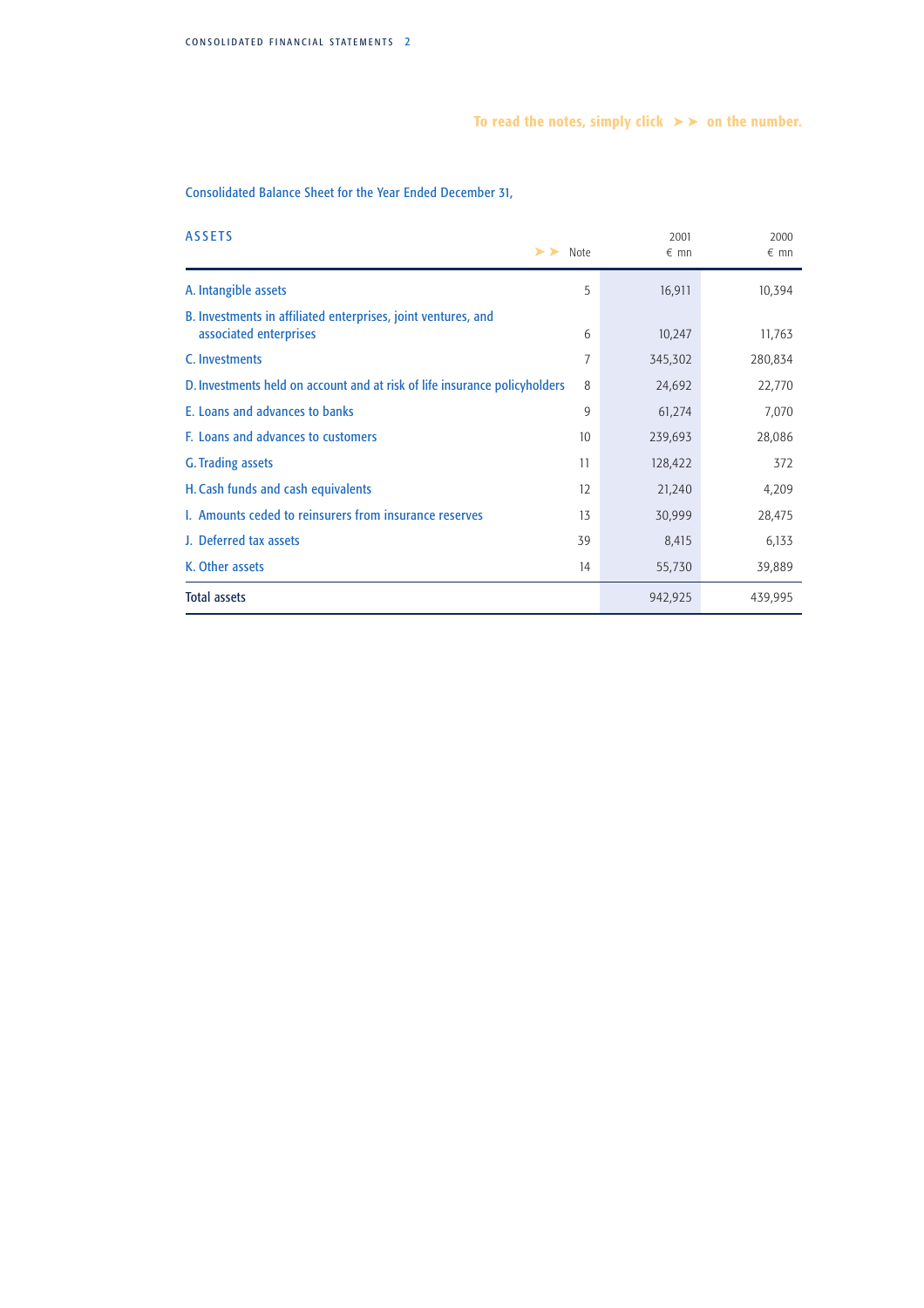| <b>EQUITY AND LIABILITIES</b>                                                                     | $\blacktriangleright$ $\blacktriangleright$ Note | 2001<br>$\epsilon$ mn | 2000<br>$\epsilon$ mn |
|---------------------------------------------------------------------------------------------------|--------------------------------------------------|-----------------------|-----------------------|
| A. Shareholders' equity                                                                           | 15                                               | 31,664                | 35,603                |
| B. Minority interests in shareholders' equity                                                     | 16                                               | 17,349                | 16,200                |
| C. Participation certificates and post-ranking liabilities                                        | 17                                               | 12,207                | 1,337                 |
| D. Insurance reserves                                                                             | 18                                               | 299,512               | 284,824               |
| E. Insurance reserves for life insurance where the<br>investment risk is carried by policyholders | 8                                                | 24,726                | 22,841                |
| <b>F.</b> Liabilities to banks                                                                    | 19                                               | 135,402               | 5,172                 |
| <b>G. Liabilities to customers</b>                                                                | 20                                               | 177,323               | 9,684                 |
| <b>H. Certificated liabilities</b>                                                                | 21                                               | 134,670               | 13,606                |
| I. Trading liabilities                                                                            | 22                                               | 44,538                | 197                   |
| J. Other accrued liabilities                                                                      | 23                                               | 14,117                | 7,143                 |
| K. Other liabilities                                                                              | 24                                               | 41,900                | 28,492                |
| L. Deferred tax liabilities                                                                       | 39                                               | 8,898                 | 14,332                |
| <b>M.Deferred income</b>                                                                          | 25                                               | 619                   | 564                   |
| <b>Total equity and liabilities</b>                                                               |                                                  | 942,925               | 439,995               |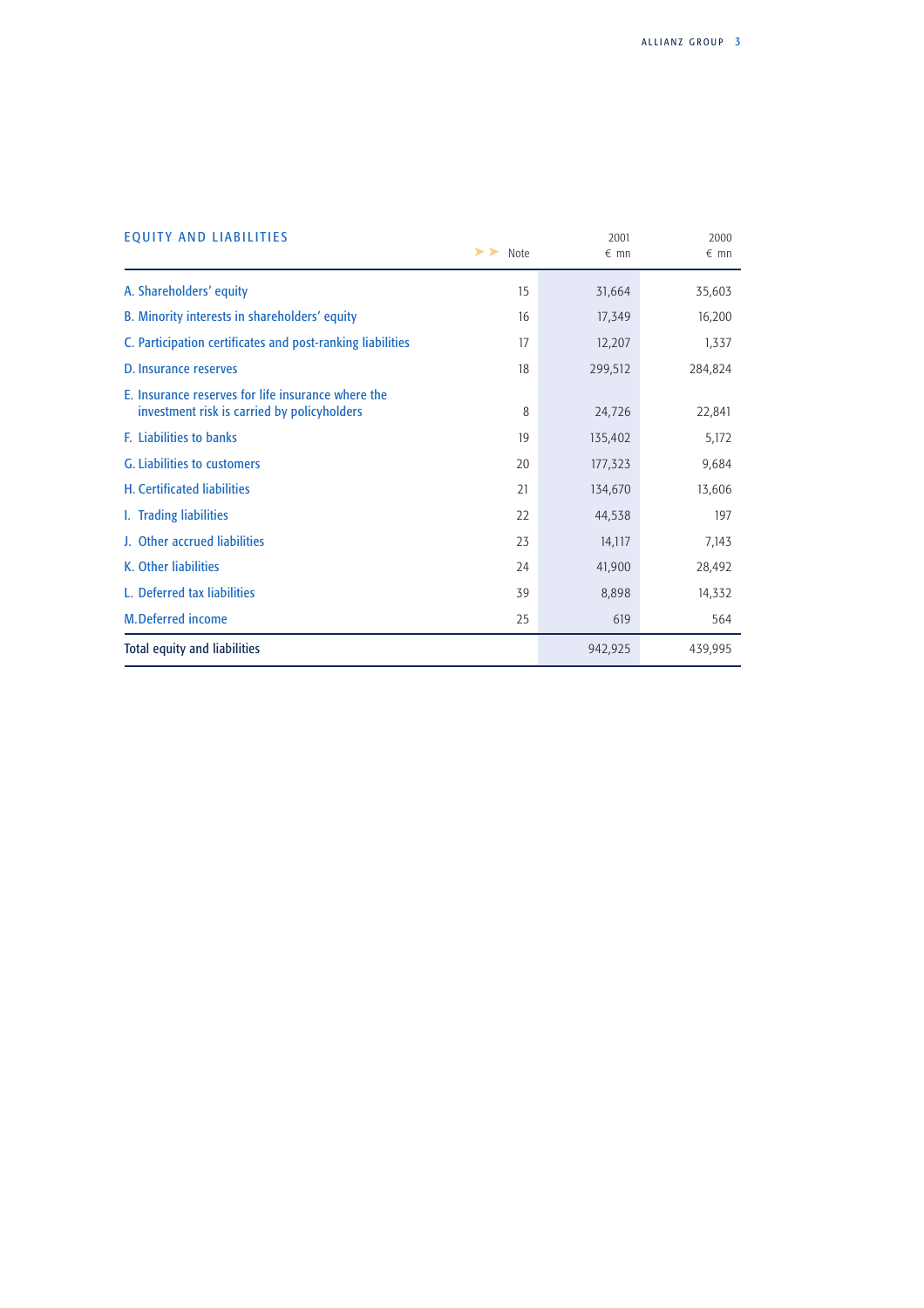# <span id="page-4-0"></span>Consolidated Income Statement for the Year Ended December 31,

|                                                                                                           | $\triangleright$ Note | 2001<br>$\epsilon$ mn | 2000<br>$\epsilon$ mn |
|-----------------------------------------------------------------------------------------------------------|-----------------------|-----------------------|-----------------------|
| 1. Premiums earned (net)                                                                                  | 26                    | 52,745                | 49,907                |
| 2. Interest and similar income                                                                            | 27                    | 24,224                | 16,595                |
| 3. Income (net) from investments in affiliated enterprises,<br>joint ventures, and associated enterprises | 28                    | 1,588                 | 1,860                 |
| 4. Other income from investments                                                                          | 29                    | 8,502                 | 10,945                |
| 5. Trading income                                                                                         | 30                    | 1,592                 | $-36$                 |
| 6. Fee and commission income, and income from service<br><b>activities</b>                                | 31                    | 4,827                 | 2,187                 |
| 7. Other income                                                                                           | 32                    | 2,479                 | 2,331                 |
| Total income (1. to 7.)                                                                                   |                       | 95,957                | 83,789                |
| 8. Insurance benefits (net)                                                                               | 33                    | $-50,154$             | $-51,738$             |
| 9. Interest and similar expenses                                                                          | 34                    | $-7,947$              | $-2,399$              |
| 10. Other expenses for investments                                                                        | 35                    | $-8,923$              | $-4,949$              |
| 11. Loan loss provisions                                                                                  | 36                    | $-596$                | $-21$                 |
| 12. Acquisition costs and administrative expenses                                                         | 37                    | $-19,324$             | $-13,679$             |
| 13. Amortization of goodwill                                                                              | 5                     | $-808$                | $-495$                |
| 14. Other expenses                                                                                        | 38                    | $-6,378$              | $-5,595$              |
| Total expenses (8. to 14.)                                                                                |                       | $-94,130$             | $-78,876$             |
| 15. Earnings from ordinary activities before taxes                                                        |                       | 1,827                 | 4,913                 |
| 16. Taxes                                                                                                 | 39                    | 840                   | $-176$                |
| 17. Minority interests in earnings                                                                        | 16                    | $-1,044$              | $-1,277$              |
| 18. Net income                                                                                            |                       | 1,623                 | 3,460                 |
|                                                                                                           |                       | €                     | €                     |
| <b>Earnings per share</b>                                                                                 | 42                    | 6.66                  | 14.10                 |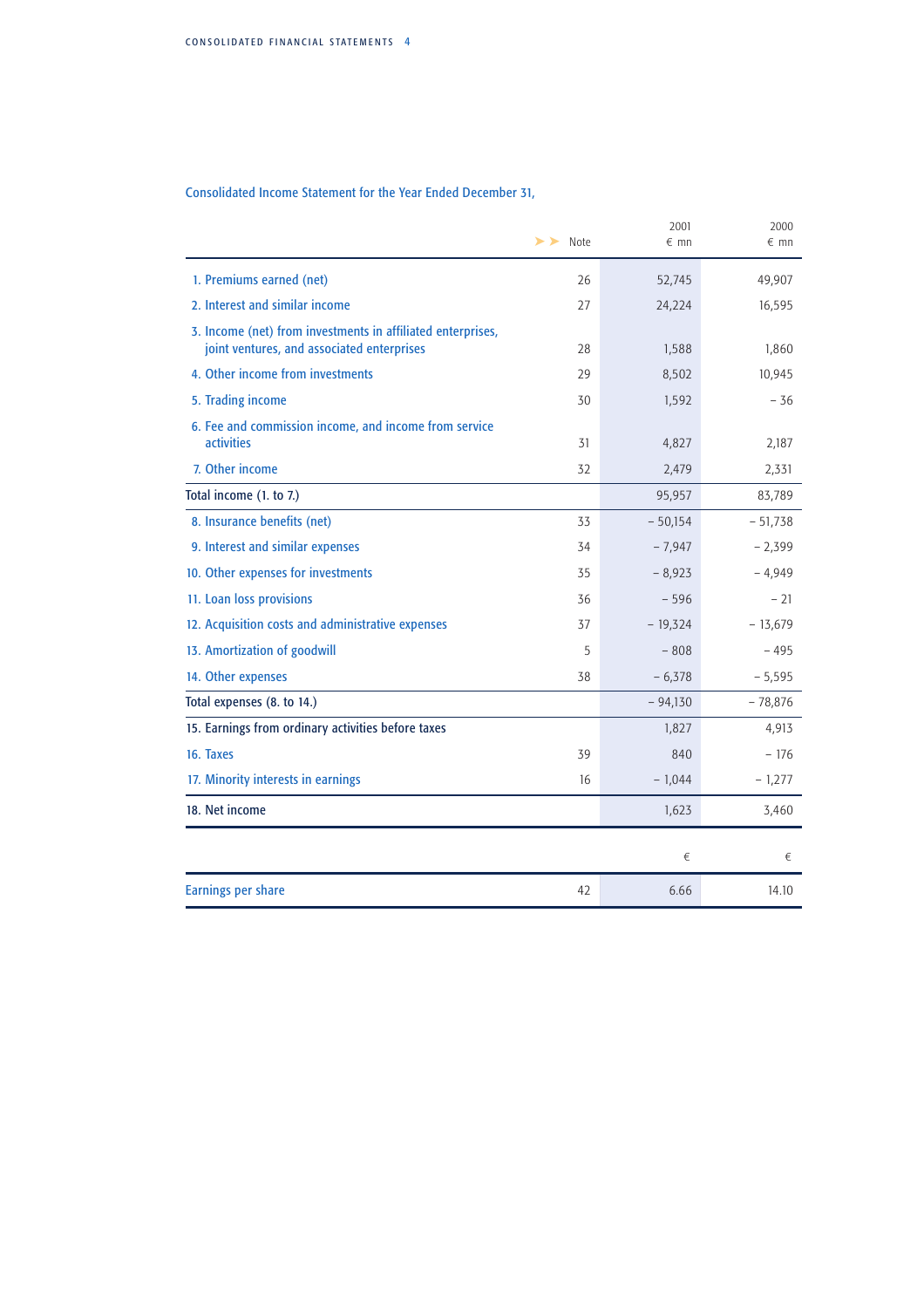# <span id="page-5-0"></span>Movements in Shareholders' Equity

|                                                   | Paid-in<br>capital<br>$\epsilon$ mn | Revenue<br>reserves<br>$\epsilon$ mn | Unrealized<br>gains<br>and losses<br>$\epsilon$ mn | Consolidated<br>unappropriated<br>profit<br>$\epsilon$ mn | Share-<br>holders'<br>equity<br>$\epsilon$ mn |
|---------------------------------------------------|-------------------------------------|--------------------------------------|----------------------------------------------------|-----------------------------------------------------------|-----------------------------------------------|
| 12/31/1999                                        | 7,811                               | 9,884                                | 11,626                                             | 355                                                       | 29,676                                        |
| Currency translation adjustments                  |                                     | 374                                  | 77                                                 |                                                           | 451                                           |
| Changes in the group of consolidated<br>companies |                                     | 283                                  |                                                    |                                                           | 283                                           |
| Capital paid in                                   | 183                                 |                                      |                                                    |                                                           | 183                                           |
| Unrealized investment gains and losses            |                                     |                                      | 1,745                                              |                                                           | 1,745                                         |
| Net income for the year                           |                                     | 3,027                                |                                                    | 433                                                       | 3,460                                         |
| Shareholders' dividend                            |                                     |                                      |                                                    | $-306$                                                    | $-306$                                        |
| Miscellaneous                                     |                                     | 160                                  |                                                    | $-49$                                                     | 111                                           |
| 12/31/2000                                        | 7,994                               | 13,728                               | 13,448                                             | 433                                                       | 35,603                                        |
| Currency translation adjustments                  |                                     | $-127$                               | 38                                                 |                                                           | $-89$                                         |
| Changes in the group of consolidated<br>companies |                                     | $-554$                               |                                                    |                                                           | $-554$                                        |
| Capital paid in                                   | 6,775                               |                                      |                                                    |                                                           | 6,775                                         |
| Treasury stock                                    |                                     | $-5,801$                             |                                                    |                                                           | $-5,801$                                      |
| Unrealized investment gains and losses            |                                     |                                      | $-5,210$                                           |                                                           | $-5,210$                                      |
| Net income for the year                           |                                     | 1,213                                |                                                    | 410                                                       | 1,623                                         |
| Shareholders' dividend                            |                                     |                                      |                                                    | $-367$                                                    | $-367$                                        |
| Miscellaneous                                     |                                     | $-250$                               |                                                    | $-66$                                                     | $-316$                                        |
| 12/31/2001                                        | 14,769                              | 8,209                                | 8,276                                              | 410                                                       | 31,664                                        |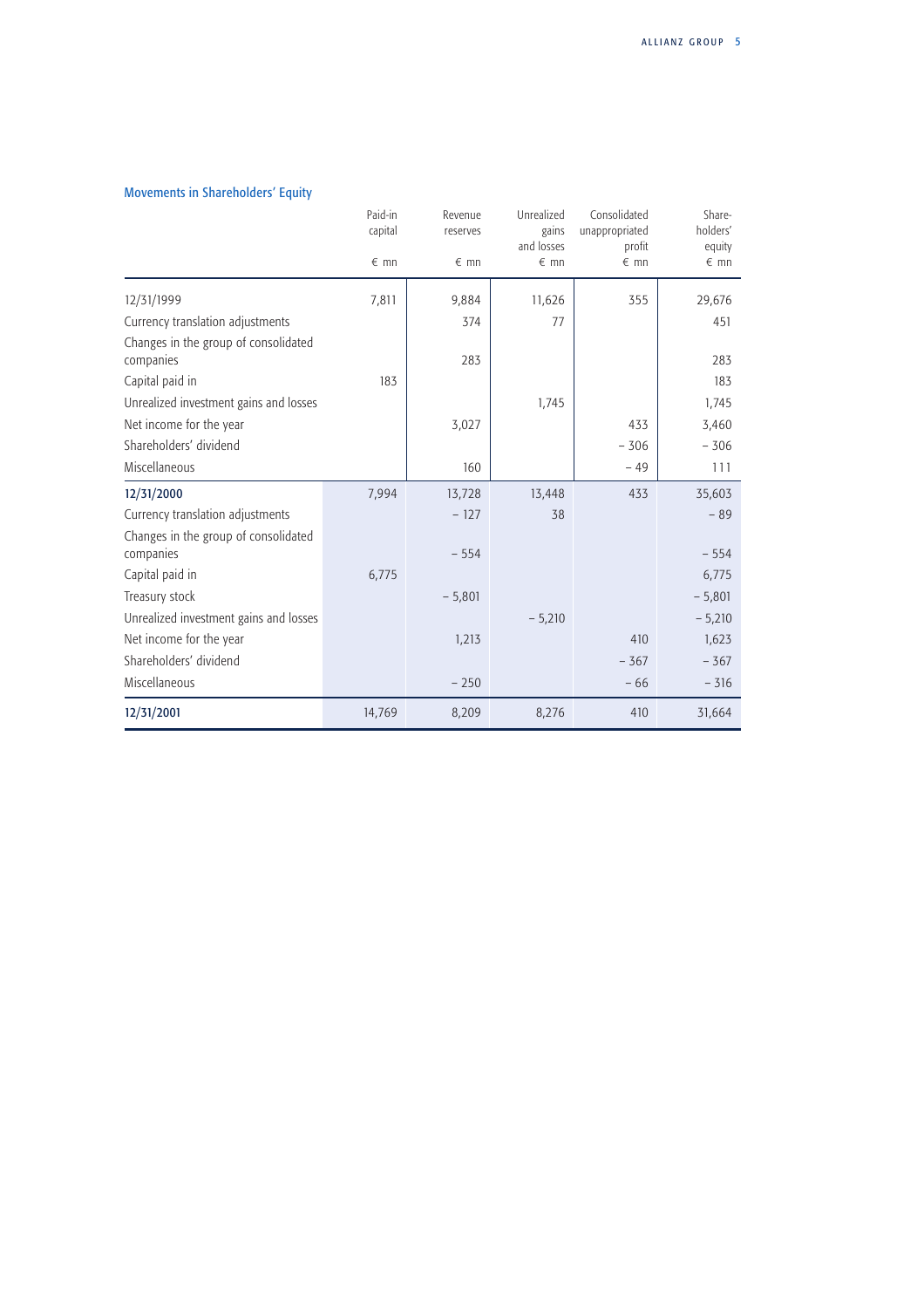#### <span id="page-6-0"></span>Cash Flow Statement

|                                                                                                  | 2001<br>$\epsilon$ mn | 2000<br>$\epsilon$ mn |
|--------------------------------------------------------------------------------------------------|-----------------------|-----------------------|
| Net income for the year                                                                          | 1,623                 | 3,460                 |
| Change in unearned premiums                                                                      | 949                   | $-674$                |
| Change in aggregate policy reserves <sup>1)</sup>                                                | 6,859                 | 6,550                 |
| Change in reserve for loss and loss adjustment expenses                                          | 3,375                 | 2,715                 |
| Change in other insurance reserves <sup>2)</sup>                                                 | $-4,007$              | 2,227                 |
| Change in deferred acquisition costs                                                             | $-662$                | $-1,093$              |
| Change in funds held by others under reinsurance business assumed                                | $-171$                | 66                    |
| Change in funds held under reinsurance business ceded                                            | $-278$                | 483                   |
| Change in accounts receivable/payable on reinsurance business                                    | $-4$                  | $-604$                |
| Change in trading securities <sup>3)</sup>                                                       | $-12,544$             | 46                    |
| Change in loans and advances to banks and customers                                              | 3,442                 | $-3,694$              |
| Change in liabilities to banks and customers                                                     | $-5,456$              | 836                   |
| Change in certificated liabilities                                                               | 3,130                 | 2,642                 |
| Change in other receivables and liabilities                                                      | 3,843                 | $-1,408$              |
| Change in deferred tax assets/liabilities <sup>4)</sup>                                          | $-2,181$              | $-2,226$              |
| Adjustment for investment income/expenses not involving movements of cash                        | 112                   | $-7,525$              |
| Adjustments to reconcile amortization of goodwill                                                | 808                   | 495                   |
| Other                                                                                            | 387                   | 180                   |
| Cash flow from operating activities                                                              | $-775$                | 2,476                 |
| Change in securities available for sale                                                          | $-3,465$              | $-7,271$              |
| Change in investments held to maturity                                                           | 383                   | 634                   |
| Change in real estate                                                                            | 112                   | $-287$                |
| Change in other investments                                                                      | 2,692                 | $-416$                |
| Change in investments held on account and at risk of life insurance policyholders                | $-1,465$              | $-1,942$              |
| Change in cash and cash equivalents from the acquisition of<br>consolidated affiliated companies | 12,114                | $-3,054$              |
| Change in aggregate policy reserves for life insurance products according to SFAS 97             | 8,089                 | 6,770                 |
| Other                                                                                            | $-441$                | $-1,389$              |
| Cash flow from investing activities                                                              | 18,019                | $-6,955$              |
| Change in participation certificates and post-ranking liabilities                                | $-770$                | 1,714                 |
| Cash inflow from capital increases                                                               | 275                   | 184                   |
| Dividend payouts                                                                                 | $-673$                | $-613$                |
| Other from shareholders' capital and minority interests <sup>5)</sup>                            | 937                   | 3,464                 |
| Cash flow from financing activities                                                              | $-231$                | 4,749                 |
| Effect of exchange rate changes on cash and cash equivalents                                     | 18                    | 9                     |
| Change in cash and cash equivalents                                                              | 17,031                | 279                   |
| Cash and cash equivalents at beginning of period                                                 | 4,209                 | 3,930                 |
| Cash and cash equivalents at end of period                                                       | 21,240                | 4,209                 |

1) Without aggregate policy reserves for life insurance products in accordance with SFAS 97

<sup>2)</sup> Without change in the reserve for latent premium refunds from unrealized investment gains and losses

3) Including trading liabilities

4) Without change in deferred tax assets/liabilities from unrealized investment gains and losses

5) Without change in revenue reserves from unrealized investment gains and losses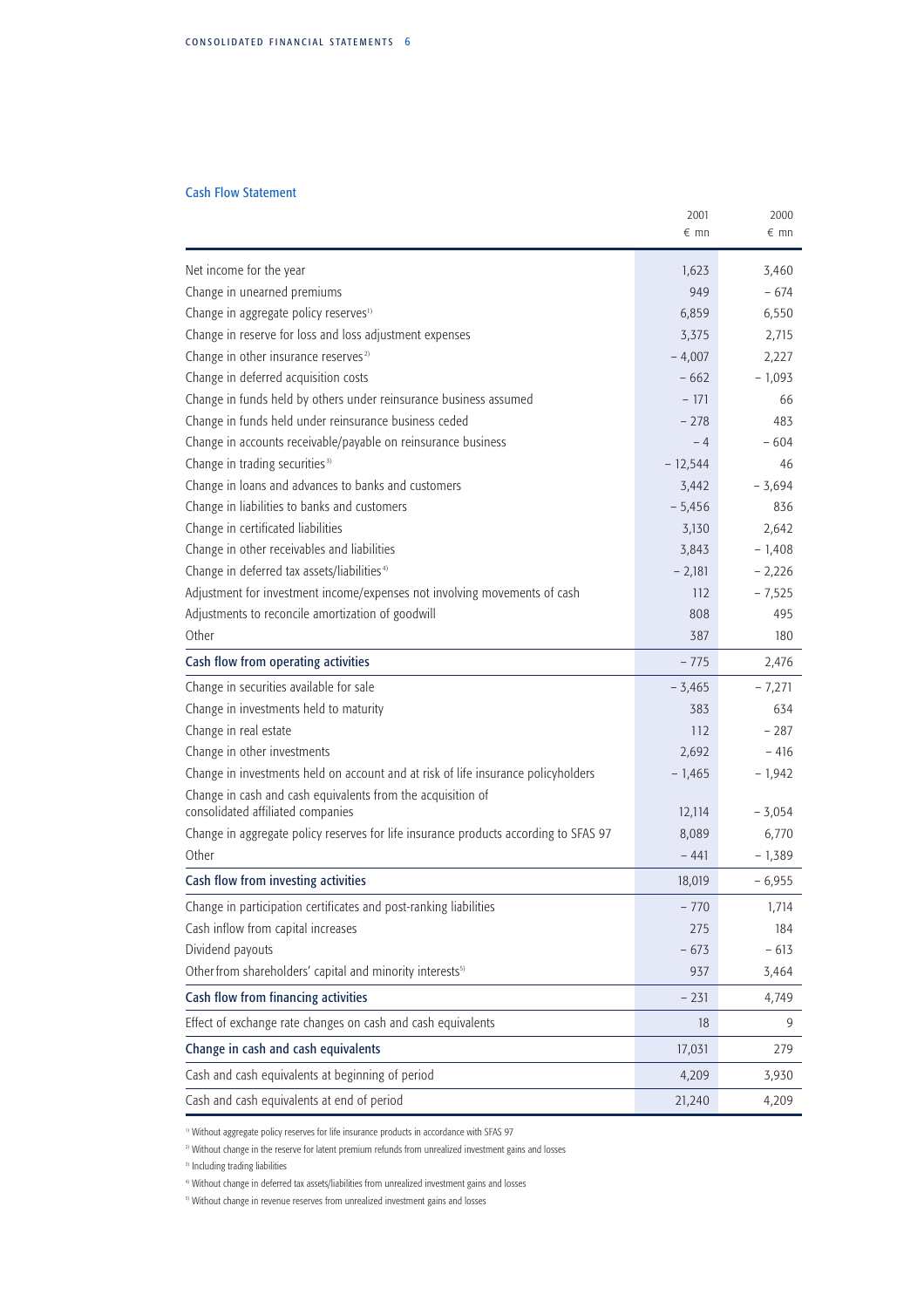IAS rules have been used to prepare the data for the cash flow statement. First-time compliance with regulations specific to the banking sector required changes in the cash flow statement. The headings for the previous year were adjusted accordingly. The cash flow statement excludes the effects of the first-time consolidation of major new acquisitions, i.e. during the course of 2001, in particular the Dresdner Bank Group, Frankfurt/Main, and Nicholas Applegate, San Diego. These acquisitions increased the value of investments held (excluding funds held by others) by  $\epsilon$  77,978 (1,440) mn, goodwill by  $\epsilon$  5,146 (2,761) mn. The net total of other assets and liabilities decreased by  $\epsilon$ 88,568 (1,146) mn. Cash outflow related to these acquisitions amounted to  $\in$  12,450 (3,099) mn. Cash outflow contrasted with cash and cash equivalents of  $\in$  24,564 (45) mn through first-time consolidation included in the consolidated financial statements. Tax benefits on income amounted to  $\in$  306 (outflow 1,873) mn.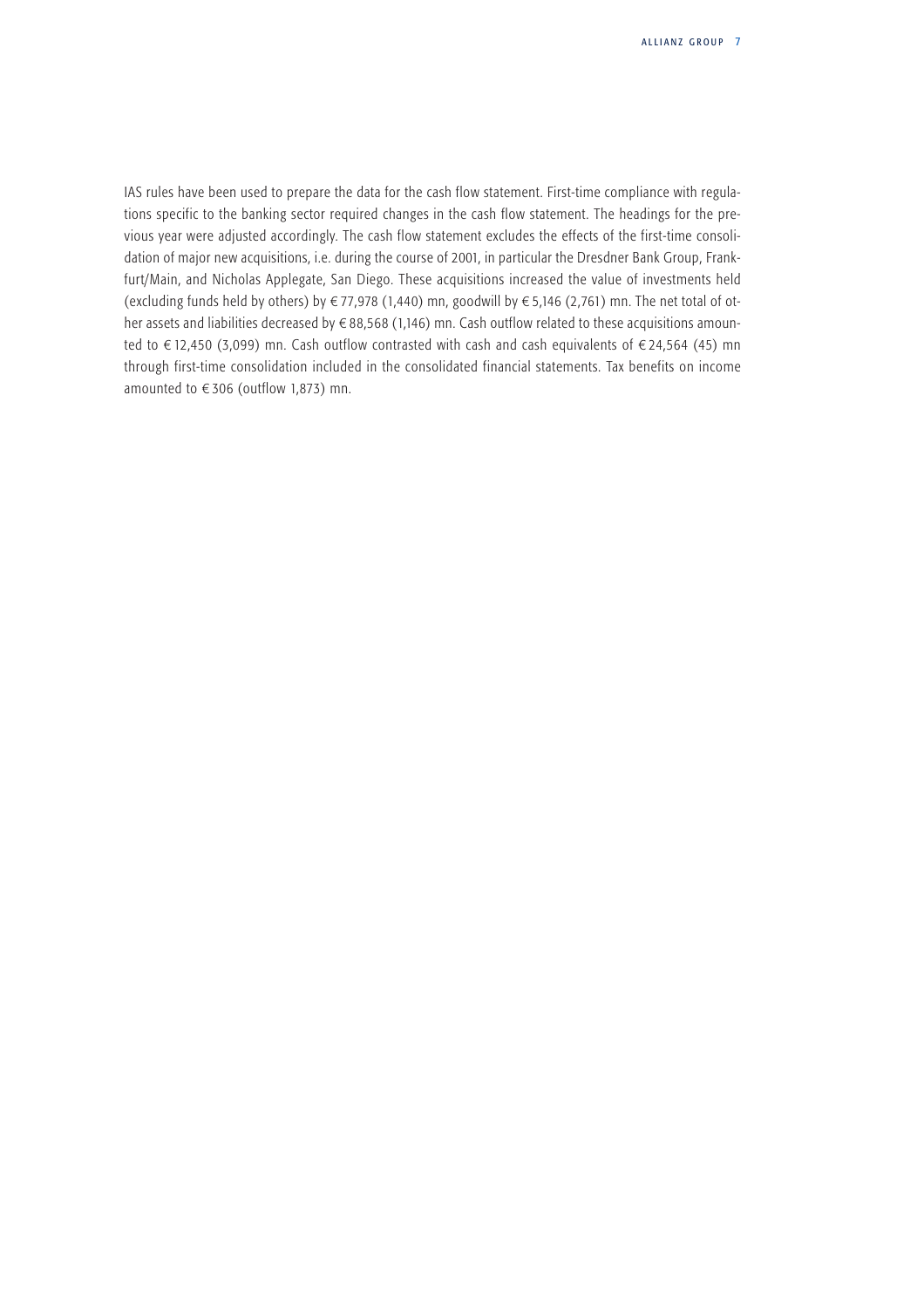# <span id="page-8-0"></span>Consolidated Balance Sheet by Business Segments for the Year Ended December 31,

| <b>ASSETS</b>                                                                           |                       | Life/Health           |                       | Property/Casualty     |  |
|-----------------------------------------------------------------------------------------|-----------------------|-----------------------|-----------------------|-----------------------|--|
|                                                                                         | 2001<br>$\epsilon$ mn | 2000<br>$\epsilon$ mn | 2001<br>$\epsilon$ mn | 2000<br>$\epsilon$ mn |  |
| A. Intangible assets                                                                    | 4,005                 | 4,232                 | 2,943                 | 2,822                 |  |
| B. Investments in affiliated enterprises,<br>joint ventures, and associated enterprises | 6,043                 | 5,615                 | 40,387                | 22,514                |  |
| C. Investments                                                                          | 180,076               | 186,799               | 91,712                | 95,718                |  |
| D. Investments held on account and<br>at risk of life insurance policyholders           | 24,692                | 22,770                |                       |                       |  |
| E. Loans and advances to banks                                                          | 1,010                 | 3,747                 | 5,079                 | 4,527                 |  |
| F. Loans and advances to customers                                                      | 24,843                | 14,445                | 2,837                 | 1,565                 |  |
| <b>G.</b> Trading assets                                                                | 775                   | 119                   | 1,373                 | 20                    |  |
| H. Cash funds and cash equivalents                                                      | 2,351                 | 1,978                 | 2,617                 | 2,041                 |  |
| I. Amounts ceded to reinsurers from<br>insurance reserves                               | 17,927                | 18,073                | 19,209                | 15,439                |  |
| J. Deferred tax assets                                                                  | 1,911                 | 2,253                 | 5,060                 | 3,631                 |  |
| K. Other assets                                                                         | 17,634                | 17,187                | 22,840                | 21,717                |  |
| Total segment assets                                                                    | 281,267               | 277,218               | 194,057               | 169,994               |  |

| <b>EQUITY AND LIABILITIES</b>                                                                     |                       | Life/Health              |                       | Property/Casualty |  |
|---------------------------------------------------------------------------------------------------|-----------------------|--------------------------|-----------------------|-------------------|--|
|                                                                                                   | 2001<br>$\epsilon$ mn | 2000<br>$\epsilon$ mn    | 2001<br>$\epsilon$ mn | 2000              |  |
|                                                                                                   |                       |                          |                       | $∈$ mn            |  |
| A. Participation certificates and post-ranking<br><b>liabilities</b>                              |                       |                          | 573                   | 953               |  |
| <b>B. Insurance reserves</b>                                                                      | 215,217               | 208,829                  | 90,432                | 81,046            |  |
| C. Insurance reserves for life insurance where<br>the investment risk is carried by policyholders | 24,726                | 22,841                   |                       |                   |  |
| <b>D. Liabilities to banks</b>                                                                    | 2,143                 | 1,201                    | 6,303                 | 5,942             |  |
| E. Liabilities to customers                                                                       |                       | 3                        |                       | 3                 |  |
| <b>F. Certificated liabilities</b>                                                                | 229                   | $-163$                   | 14,727                | 7,312             |  |
| <b>G.</b> Trading liabilities                                                                     | 50                    | $\overline{\phantom{m}}$ | 448                   |                   |  |
| H. Other accrued liabilities                                                                      | 967                   | 961                      | 5,387                 | 5,458             |  |
| I. Other liabilities                                                                              | 19,963                | 19,880                   | 21,624                | 14,620            |  |
| J. Deferred tax liabilities                                                                       | 1,958                 | 3,906                    | 5,920                 | 10,353            |  |
| K. Deferred income                                                                                | 406                   | 413                      | 84                    | 136               |  |
| <b>Total segment liabilities</b>                                                                  | 265,659               | 257,871                  | 145,498               | 125,823           |  |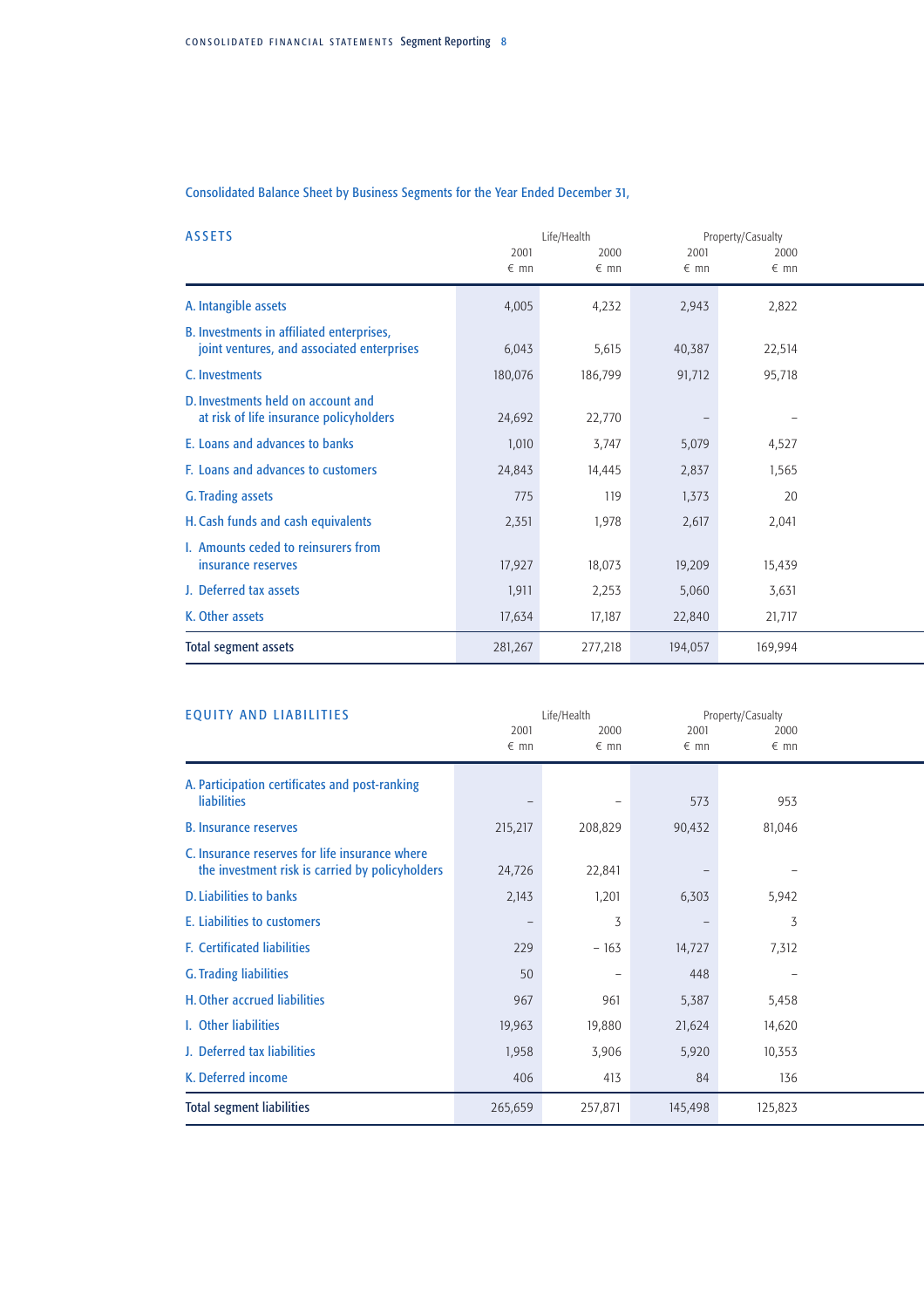|                       | <b>Banking</b>        |                       | Asset Management      |                       | Consolidation Adjustments |                       | Group                 |
|-----------------------|-----------------------|-----------------------|-----------------------|-----------------------|---------------------------|-----------------------|-----------------------|
| 2001<br>$\epsilon$ mn | 2000<br>$\epsilon$ mn | 2001<br>$\epsilon$ mn | 2000<br>$\epsilon$ mn | 2001<br>$\epsilon$ mn | 2000<br>$\epsilon$ mn     | 2001<br>$\epsilon$ mn | 2000<br>$\epsilon$ mn |
| 3,183                 | 1                     | 6,780                 | 3,339                 |                       |                           | 16,911                | 10,394                |
| 2,079                 | 96                    | 116                   | 62                    | $-38,378$             | $-16,524$                 | 10,247                | 11,763                |
| 85,133                | 3,070                 | 1,362                 | 528                   | $-12,981$             | $-5,281$                  | 345,302               | 280,834               |
|                       |                       |                       |                       |                       |                           | 24,692                | 22,770                |
| 54,271                | 1,142                 | 1,646                 | 1,102                 | $-732$                | $-3,448$                  | 61,274                | 7,070                 |
| 222,916               | 12,555                | 561                   | 395                   | $-11,464$             | $-874$                    | 239,693               | 28,086                |
| 125,741               | 51                    | 539                   | 182                   | $-6$                  |                           | 128,422               | 372                   |
| 16,244                | 95                    | 550                   | 139                   | $-522$                | $-44$                     | 21,240                | 4,209                 |
|                       |                       |                       |                       |                       |                           |                       |                       |
|                       | -                     |                       |                       | $-6,137$              | $-5,037$                  | 30,999                | 28,475                |
| 1,350                 | 208                   | 94                    | 30                    |                       | 11                        | 8,415                 | 6,133                 |
| 14,977                | 783                   | 2,589                 | 1,538                 | $-2,310$              | $-1,336$                  | 55,730                | 39,889                |
| 525,894               | 18,001                | 14,237                | 7,315                 | $-72,530$             | $-32,533$                 | 942,925               | 439,995               |

| 2001<br>$\epsilon$ mn | <b>Banking</b><br>2000<br>$\epsilon$ mn | 2001<br>$\epsilon$ mn    | Asset Management<br>2000<br>$\epsilon$ mn | 2001<br>$\epsilon$ mn | <b>Consolidation Adjustments</b><br>2000<br>$\epsilon$ mn | 2001<br>$\epsilon$ mn | Group<br>2000<br>$\epsilon$ mn |
|-----------------------|-----------------------------------------|--------------------------|-------------------------------------------|-----------------------|-----------------------------------------------------------|-----------------------|--------------------------------|
|                       |                                         |                          |                                           |                       |                                                           |                       |                                |
| 11,757                | 371                                     | 22                       | 21                                        | $-145$                | $-8$                                                      | 12,207                | 1,337                          |
|                       | $\qquad \qquad -$                       | $\overline{\phantom{m}}$ |                                           | $-6,137$              | $-5,051$                                                  | 299,512               | 284,824                        |
|                       |                                         |                          |                                           |                       |                                                           |                       |                                |
|                       |                                         |                          | $\qquad \qquad -$                         |                       |                                                           | 24,726                | 22,841                         |
| 131,454               | 781                                     | 1,554                    | 504                                       | $-6,052$              | $-3,256$                                                  | 135,402               | 5,172                          |
| 175,228               | 8,630                                   | 2,981                    | 1,312                                     | $-886$                | $-264$                                                    | 177,323               | 9,684                          |
| 122,713               | 6,310                                   | 435                      | 5                                         | $-3,434$              | 142                                                       | 134,670               | 13,606                         |
| 44,052                | 197                                     | $\overline{2}$           | $\overline{\phantom{0}}$                  | $-14$                 |                                                           | 44,538                | 197                            |
| 7,130                 | 193                                     | 633                      | 531                                       |                       |                                                           | 14,117                | 7,143                          |
| 8,798                 | 511                                     | 1,413                    | 1,015                                     | $-9,898$              | $-7,534$                                                  | 41,900                | 28,492                         |
| 980                   | 53                                      | 40                       | $20\,$                                    |                       |                                                           | 8,898                 | 14,332                         |
| 129                   | 11                                      | $\overline{\phantom{m}}$ | 4                                         |                       |                                                           | 619                   | 564                            |
| 502,241               | 17,057                                  | 7,080                    | 3,412                                     | $-26,566$             | $-15,971$                                                 | 893,912               | 388,192                        |
|                       |                                         |                          |                                           |                       | Equity <sup>*</sup>                                       | 49,013                | 51,803                         |
|                       |                                         |                          |                                           |                       | <b>Total equity</b><br>and liabilities                    | 942,925               | 439,995                        |

\*) Shareholders' equity and minority interests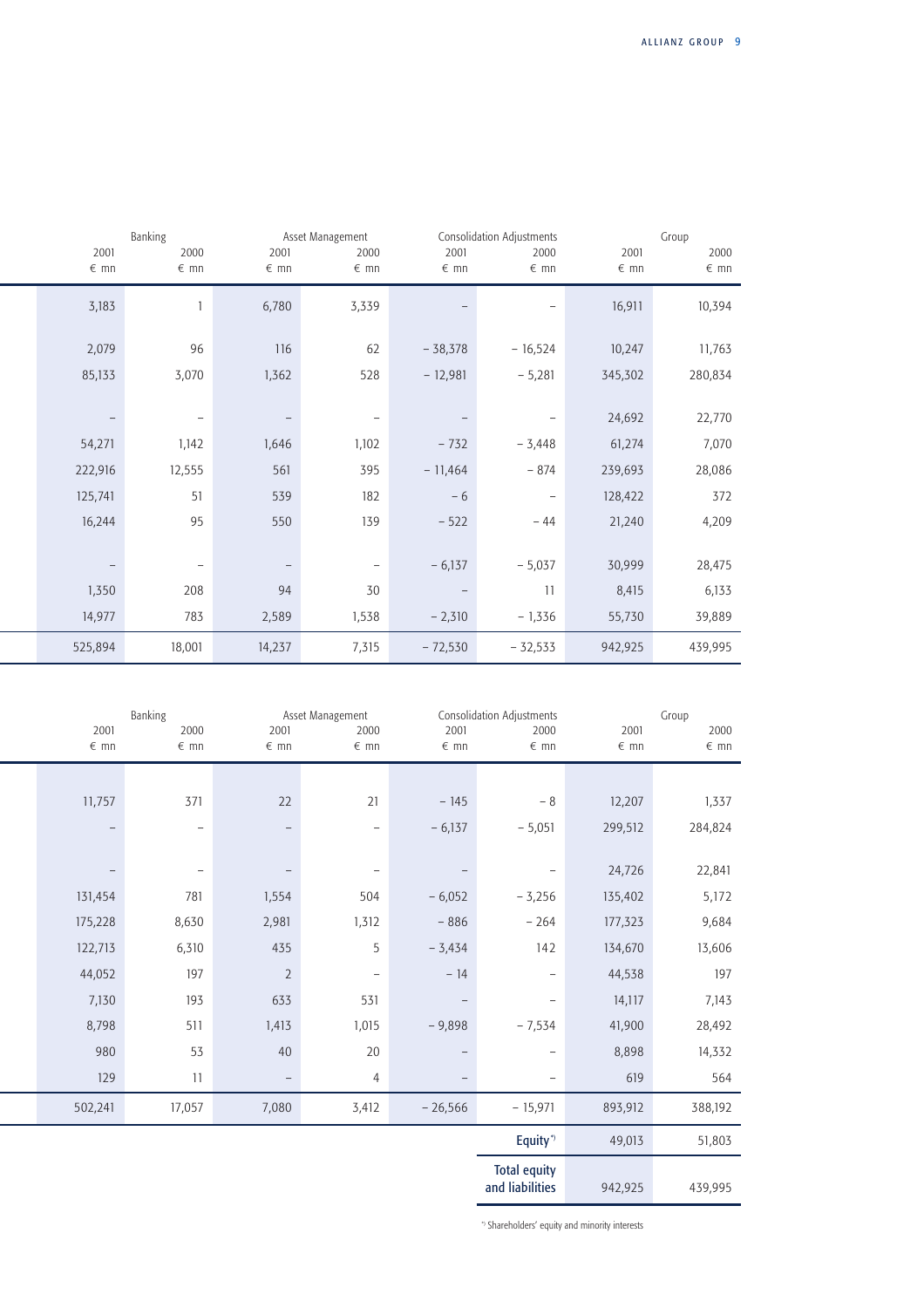# Consolidated Income Statement by Business Segments for the Year Ended December 31,

|                                                                                                              |                       | Life/Health           |                       | Property/Casualty     |  |
|--------------------------------------------------------------------------------------------------------------|-----------------------|-----------------------|-----------------------|-----------------------|--|
|                                                                                                              | 2001<br>$\epsilon$ mn | 2000<br>$\epsilon$ mn | 2001<br>$\epsilon$ mn | 2000<br>$\epsilon$ mn |  |
|                                                                                                              |                       |                       |                       |                       |  |
| 1. Premiums earned (net)                                                                                     | 18,317                | 18,378                | 34,428                | 31,529                |  |
| 2. Interest and similar income                                                                               | 10,765                | 10,152                | 5,068                 | 5,568                 |  |
| 3. Income (net) from investments in<br>affiliated enterprises, joint ventures,<br>and associated enterprises | 525                   | 693                   | 889                   | 1,833                 |  |
| 4. Other income from investments                                                                             | 3,562                 | 6,667                 | 4,307                 | 4,259                 |  |
| 5. Trading income                                                                                            | $-117$                | $-49$                 | 1,451                 | $-10$                 |  |
| 6. Fee and commission income, and income<br>from service activities                                          | 268                   | 271                   | 1,425                 | 940                   |  |
| 7. Other income                                                                                              | 866                   | 1,139                 | 1,329                 | 1,078                 |  |
| Total income (1. to 7.)                                                                                      | 34,186                | 37,251                | 48,897                | 45,197                |  |
| 8. Insurance benefits (net)                                                                                  | $-21,979$             | $-26,354$             | $-28,200$             | $-25,413$             |  |
| 9. Interest and similar expenses                                                                             | $-492$                | $-148$                | $-1,323$              | $-1,136$              |  |
| 10. Other expenses for investments                                                                           | $-5,537$              | $-3,004$              | $-2,888$              | $-1,913$              |  |
| 11. Loan loss provisions                                                                                     | $-4$                  |                       | $-4$                  |                       |  |
| 12. Acquisition costs and administrative expenses                                                            | $-4,259$              | $-3,927$              | $-10,042$             | $-9,106$              |  |
| 13. Amortization of goodwill                                                                                 | $-146$                | $-137$                | $-349$                | $-277$                |  |
| 14. Other expenses                                                                                           | $-1,357$              | $-2,055$              | $-3,682$              | $-3,453$              |  |
| Total expenses (8. to 14.)                                                                                   | $-33,774$             | $-35,625$             | $-46,488$             | $-41,298$             |  |
| 15. Earnings from ordinary activities<br>before taxes                                                        | 412                   | 1,626                 | 2,409                 | 3,899                 |  |
| 16. Taxes                                                                                                    | $-99$                 | $-343$                | 701                   | 5                     |  |
| 17. Minority interests in earnings                                                                           | $-84$                 | $-658$                | $-746$                | $-642$                |  |
| 18. Net income                                                                                               | 229                   | 625                   | 2,364                 | 3,262                 |  |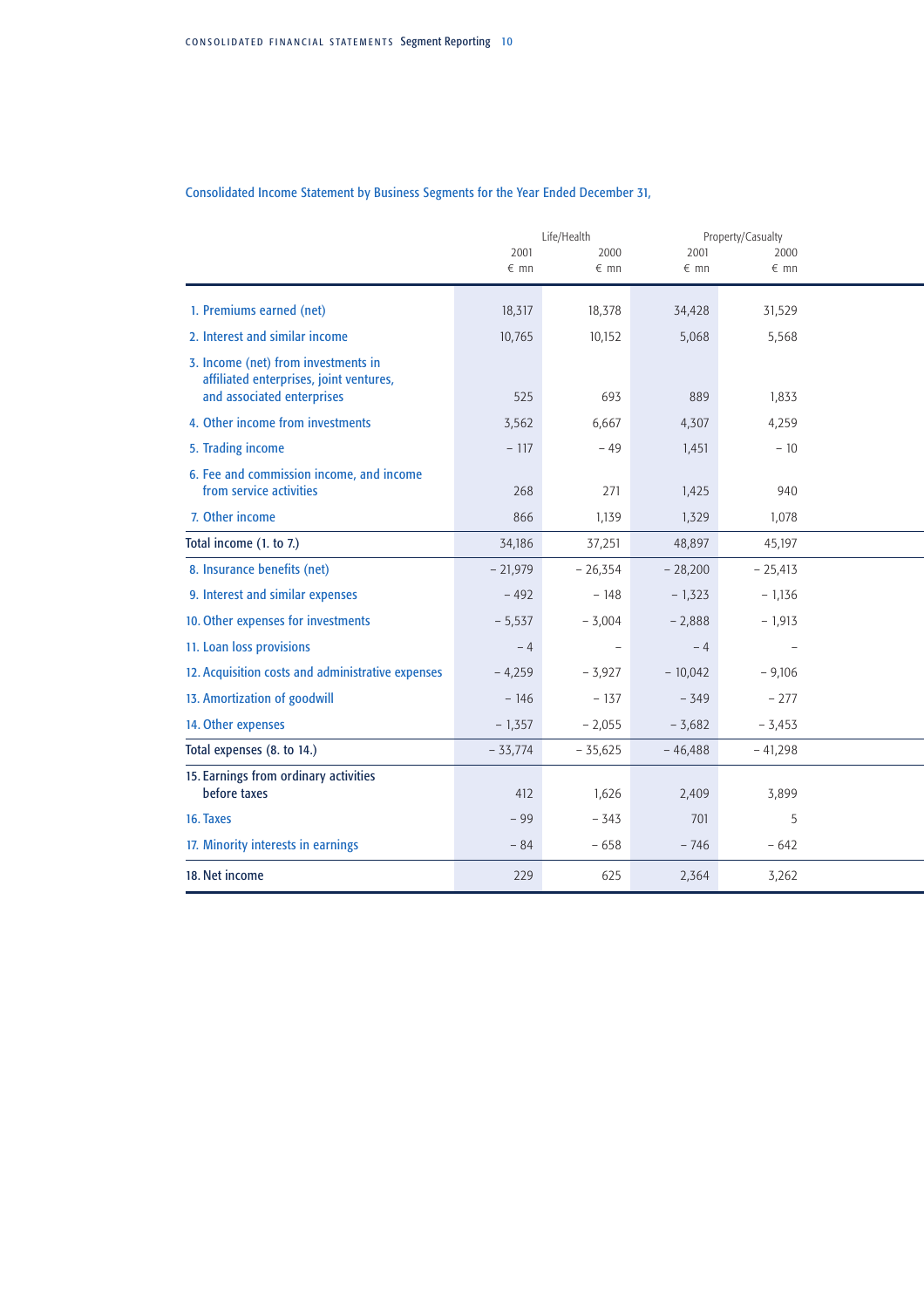| 2001<br>$\in$ mn | Banking<br>2000<br>$\in$ mn | 2001<br>$\epsilon$ mn    | Asset Management<br>2000<br>$\epsilon$ mn | 2001<br>$\epsilon$ mn | Consolidation Adjustments<br>2000<br>$\epsilon$ mn | 2001<br>$\epsilon$ mn | Group<br>2000<br>$\in$ mn |
|------------------|-----------------------------|--------------------------|-------------------------------------------|-----------------------|----------------------------------------------------|-----------------------|---------------------------|
|                  | $\qquad \qquad -$           | $\qquad \qquad -$        |                                           |                       |                                                    | 52,745                | 49,907                    |
|                  |                             |                          |                                           |                       |                                                    |                       |                           |
| 9,085            | 1,502                       | 129                      | 204                                       | $-823$                | $-831$                                             | 24,224                | 16,595                    |
|                  |                             |                          |                                           |                       |                                                    |                       |                           |
| 1,016            | 122                         | $-3$                     | $\mathbf{1}$                              | $-839$                | $-789$                                             | 1,588                 | 1,860                     |
| 628              | 25                          | 44                       | 18                                        | $-39$                 | $-24$                                              | 8,502                 | 10,945                    |
| 244              | $\overline{7}$              | $10$                     | 16                                        | $\overline{4}$        | $\overline{\phantom{a}}$                           | 1,592                 | $-36$                     |
|                  |                             |                          |                                           |                       |                                                    |                       |                           |
| 1,474            | $\overline{2}$              | 2,479                    | 1,420                                     | $-819$                | $-446$                                             | 4,827                 | 2,187                     |
| 394              | 64                          | 79                       | 63                                        | $-189$                | $-13$                                              | 2,479                 | 2,331                     |
| 12,841           | 1,722                       | 2,738                    | 1,722                                     | $-2,705$              | $-2,103$                                           | 95,957                | 83,789                    |
|                  | $\overline{\phantom{0}}$    | $\qquad \qquad -$        | $\overline{\phantom{0}}$                  | 25                    | 29                                                 | $-50,154$             | $-51,738$                 |
| $-6,852$         | $-1,257$                    | $-82$                    | $-61$                                     | 802                   | 203                                                | $-7,947$              | $-2,399$                  |
| $-465$           | $-33$                       | $-57$                    |                                           | 24                    | $\mathbf{1}$                                       | $-8,923$              | $-4,949$                  |
| $-588$           | $-21$                       | $\overline{\phantom{0}}$ | $\qquad \qquad -$                         | $\qquad \qquad -$     | $\overline{\phantom{a}}$                           | $-596$                | $-21$                     |
| $-3,446$         | $-170$                      | $-1,895$                 | $-484$                                    | 318                   | 8                                                  | $-19,324$             | $-13,679$                 |
| $-70$            | $\,8\,$                     | $-243$                   | $-89$                                     | $\mathcal{L}$         | $\overline{\phantom{0}}$                           | $-808$                | $-495$                    |
| $-1,193$         | $-125$                      | $-795$                   | $-1,043$                                  | 649                   | 1,081                                              | $-6,378$              | $-5,595$                  |
| $-12,614$        | $-1,598$                    | $-3,072$                 | $-1,677$                                  | 1,818                 | 1,322                                              | $-94,130$             | $-78,876$                 |
|                  |                             |                          |                                           |                       |                                                    |                       |                           |
| 227              | 124                         | $-334$                   | 45                                        | $-887$                | $-781$                                             | 1,827                 | 4,913                     |
| $6\,$            | 67                          | 168                      | $\overline{4}$                            | 64                    | 91                                                 | 840                   | $-176$                    |
| $-453$           | $-90$                       | $-182$                   | $-136$                                    | 421                   | 249                                                | $-1,044$              | $-1,277$                  |
| $-220$           | 101                         | $-348$                   | $-87$                                     | $-402$                | $-441$                                             | 1,623                 | 3,460                     |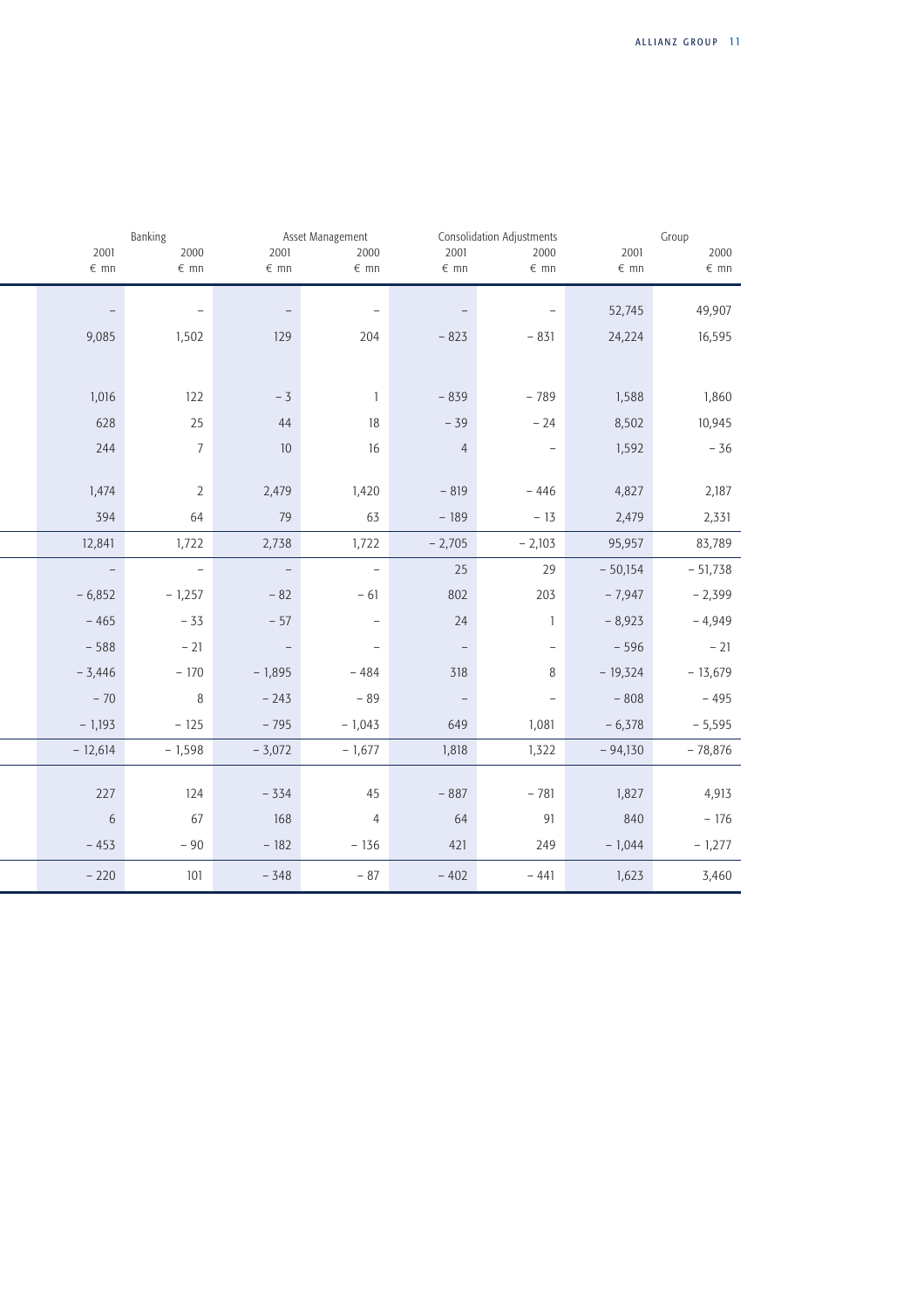|  | LIFE/HEALTH |  |
|--|-------------|--|
|  |             |  |

|                        | Premiums<br>earned (net) |                       |             | Net<br>expense ratio |                       | Net<br>income         |                       | Investments           |  |
|------------------------|--------------------------|-----------------------|-------------|----------------------|-----------------------|-----------------------|-----------------------|-----------------------|--|
|                        | 2001<br>$\epsilon$ mn    | 2000<br>$\epsilon$ mn | 2001<br>0/0 | 2000<br>0/0          | 2001<br>$\epsilon$ mn | 2000<br>$\epsilon$ mn | 2001<br>$\epsilon$ mn | 2000<br>$\epsilon$ mn |  |
| 1. Europe              |                          |                       |             |                      |                       |                       |                       |                       |  |
| Germany                | 10,545                   | 10,500                | 12.7        | 10.7                 | 63                    | 339                   | 93,316                | 104,109               |  |
| France                 | 1,515                    | 2,283                 | 52.0        | 27.6                 | 132                   | 127                   | 39,319                | 39,025                |  |
| Italy                  | 1,247                    | 1,339                 | 22.5        | 14.8                 | 133                   | 158                   | 14,171                | 14,161                |  |
| Switzerland            | 557                      | 477                   | 22.6        | 9.9                  | $-20$                 | 14                    | 7,042                 | 7,027                 |  |
| Spain                  | 873                      | 525                   | 4.2         | 8.9                  | 12                    | 38                    | 3,176                 | 2,774                 |  |
| 2. U.S.A.              | 1,068                    | 1,092                 | 49.2        | 48.2                 | $-46$                 | 112                   | 10,415                | 7,680                 |  |
| 3. Asia-Pacific Region | 1,202                    | 937                   | 17.6        | 19.6                 | $-32$                 | $-184$                | 3,296                 | 2,680                 |  |

# PROPERTY/CASUALTY\*)

|                        |               | Premiums             |      | Net                |      | Net                   |               | Net            |               | Investments   |
|------------------------|---------------|----------------------|------|--------------------|------|-----------------------|---------------|----------------|---------------|---------------|
|                        | 2001          | earned (net)<br>2000 | 2001 | loss ratio<br>2000 | 2001 | expense ratio<br>2000 | 2001          | income<br>2000 | 2001          | 2000          |
|                        | $\epsilon$ mn | $\epsilon$ mn        | 0/0  | 0/0                | 0/0  | 0/0                   | $\epsilon$ mn | $\epsilon$ mn  | $\epsilon$ mn | $\epsilon$ mn |
| 1. Europe              |               |                      |      |                    |      |                       |               |                |               |               |
| Germany                | 10,149        | 9,714                | 76.2 | 73.5               | 26.8 | 24.2                  | 3,230         | 3,014          | 41,623        | 44,412        |
| France                 | 4,083         | 3,803                | 83.0 | 85.8               | 29.3 | 28.3                  | $-94$         | 180            | 9,237         | 10,564        |
| Great Britain          | 1,765         | 1,604                | 73.2 | 82.7               | 31.0 | 33.4                  | 68            | 21             | 2,865         | 2,731         |
| Italy                  | 4,181         | 3,956                | 76.7 | 77.8               | 22.5 | 21.6                  | 318           | 144            | 8,417         | 8,241         |
| Switzerland            | 1,599         | 1,514                | 79.1 | 74.2               | 26.9 | 30.0                  | 81            | 121            | 4,098         | 4,337         |
| Spain                  | 1,027         | 915                  | 78.7 | 81.1               | 21.2 | 23.8                  | 18            | 38             | 1,387         | 1,332         |
| 2. America             |               |                      |      |                    |      |                       |               |                |               |               |
| NAFTA Region           | 5,177         | 4,173                | 99.9 | 87.9               | 29,2 | 29.6                  | $-1,064$      | $-117$         | 12,595        | 12,899        |
| South America          | 610           | 653                  | 63.7 | 70.9               | 39.7 | 34.8                  | 12            | $-24$          | 479           | 364           |
| 3. Asia-Pacific Region | 768           | 553                  | 79.9 | 83.1               | 27.3 | 23.0                  | $-25$         | 17             | 1,520         | 1,045         |

\*) Excluding credit and travel insurance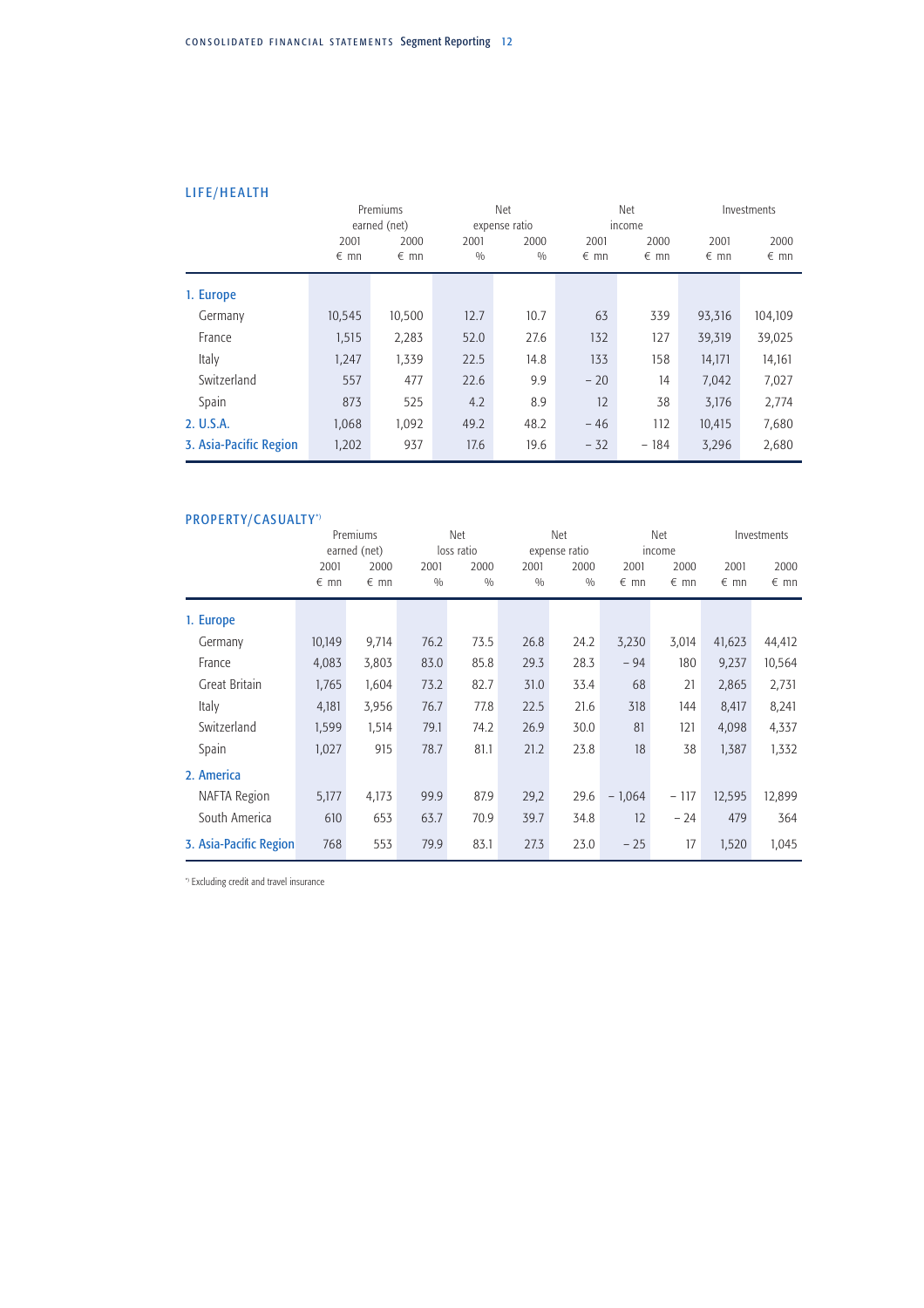# Credit and Travel Insurance

|                                    |                       | Premiums              |                       | Net         |             | Net           |                       | <b>Net</b>            |                       | Investments           |
|------------------------------------|-----------------------|-----------------------|-----------------------|-------------|-------------|---------------|-----------------------|-----------------------|-----------------------|-----------------------|
|                                    |                       | earned (net)          |                       | loss ratio  |             | expense ratio |                       | income                |                       |                       |
|                                    | 2001<br>$\epsilon$ mn | 2000<br>$\epsilon$ mn | 2001<br>$\frac{0}{0}$ | 2000<br>0/0 | 2001<br>0/0 | 2000<br>0/0   | 2001<br>$\epsilon$ mn | 2000<br>$\epsilon$ mn | 2001<br>$\epsilon$ mn | 2000<br>$\epsilon$ mn |
| Credit insurance                   | 901                   | 932                   | 68.0                  | 46.6        | 44.0        | 35.9          | 70                    | 131                   | 2,118                 | 2,336                 |
| Travel insurance and<br>assistance | 669                   | 608                   | 64.4                  | 63.2        | 33.4        | 36.5          | - 8                   | 6                     | 237                   | 276                   |

# BANKING

|                      | Total<br>income       |                       |                       | Less Ioan Ioss<br>provisions |                       | Total expenses        |                       | Earnings<br>after taxes |  |
|----------------------|-----------------------|-----------------------|-----------------------|------------------------------|-----------------------|-----------------------|-----------------------|-------------------------|--|
|                      | 2001<br>$\epsilon$ mn | 2000<br>$\epsilon$ mn | 2001<br>$\epsilon$ mn | 2000<br>$\epsilon$ mn        | 2001<br>$\epsilon$ mn | 2000<br>$\epsilon$ mn | 2001<br>$\epsilon$ mn | 2000<br>$\epsilon$ mn   |  |
| Private Customers    | 1,443                 | 165                   | 177                   | 4                            | $-1,400$              | $-136$                | $-111$                | 25                      |  |
| Corporates & Markets | 1,864                 | 10                    | 417                   |                              | $-2.040$              | $-9$                  | $-619$                |                         |  |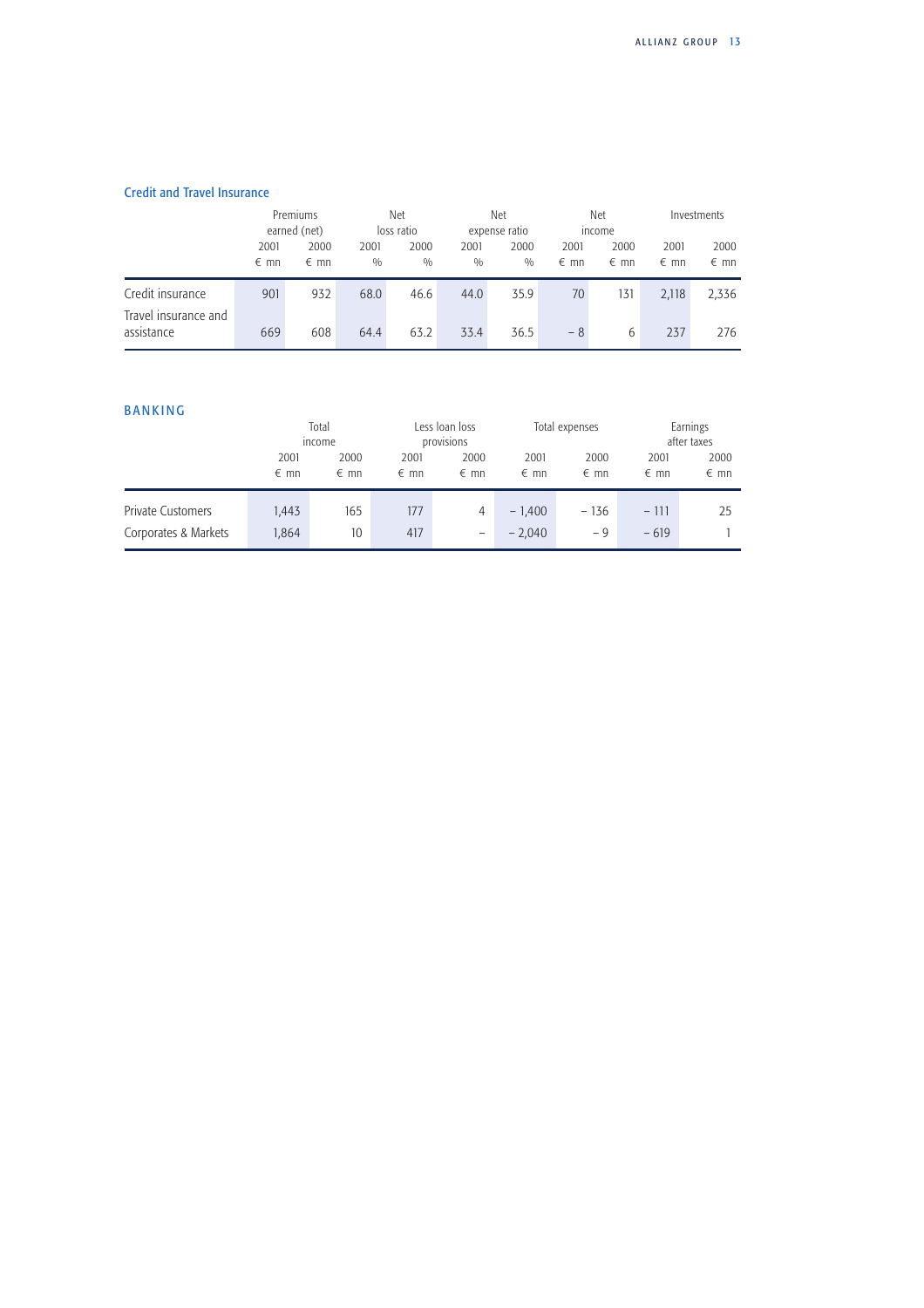CONSOLIDATED FINANCIAL STATEMENTS 14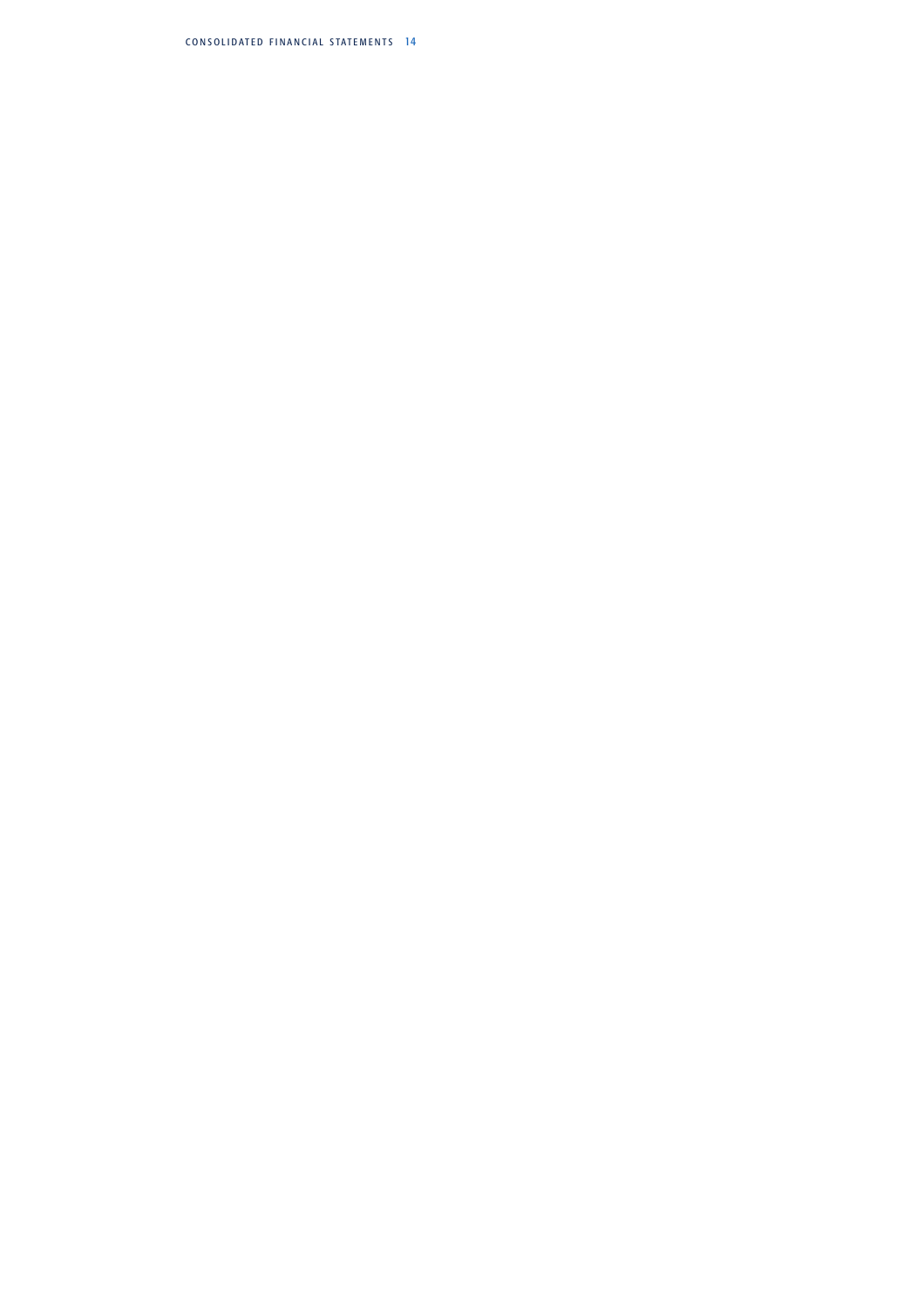<span id="page-15-0"></span>To go directly to any chapter, simply click  $\triangleright$ on the headline or the page number.

# **CONTENTS** ALLIANZ GROUP CONSOLIDATED FINANCIAL STATEMENTS 2001

#### NOTES TO THE CONSOLIDATED FINANCIAL STATEMENTS

[Accounting Regulations](#page-16-0) 16 [Changes to Accounting, Valuation and Reporting Policies](#page-16-0) 16 [Consolidation](#page-17-0) 17 [Accounting and Valuation Policies](#page-21-0) 21 [Supplementary Information on Group Assets](#page-33-0) 33 [Supplementary Information on Group Liabilities](#page-43-0) 43 [Supplementary Information to the Consolidated Income Statement](#page-54-0) 54 [Additional Information on Insurance and Banking Business](#page-64-0) 64/[65](#page-65-0) [Other Information](#page-67-0) 67

[Selected Participations and Other Equity Investments](#page-80-0) 80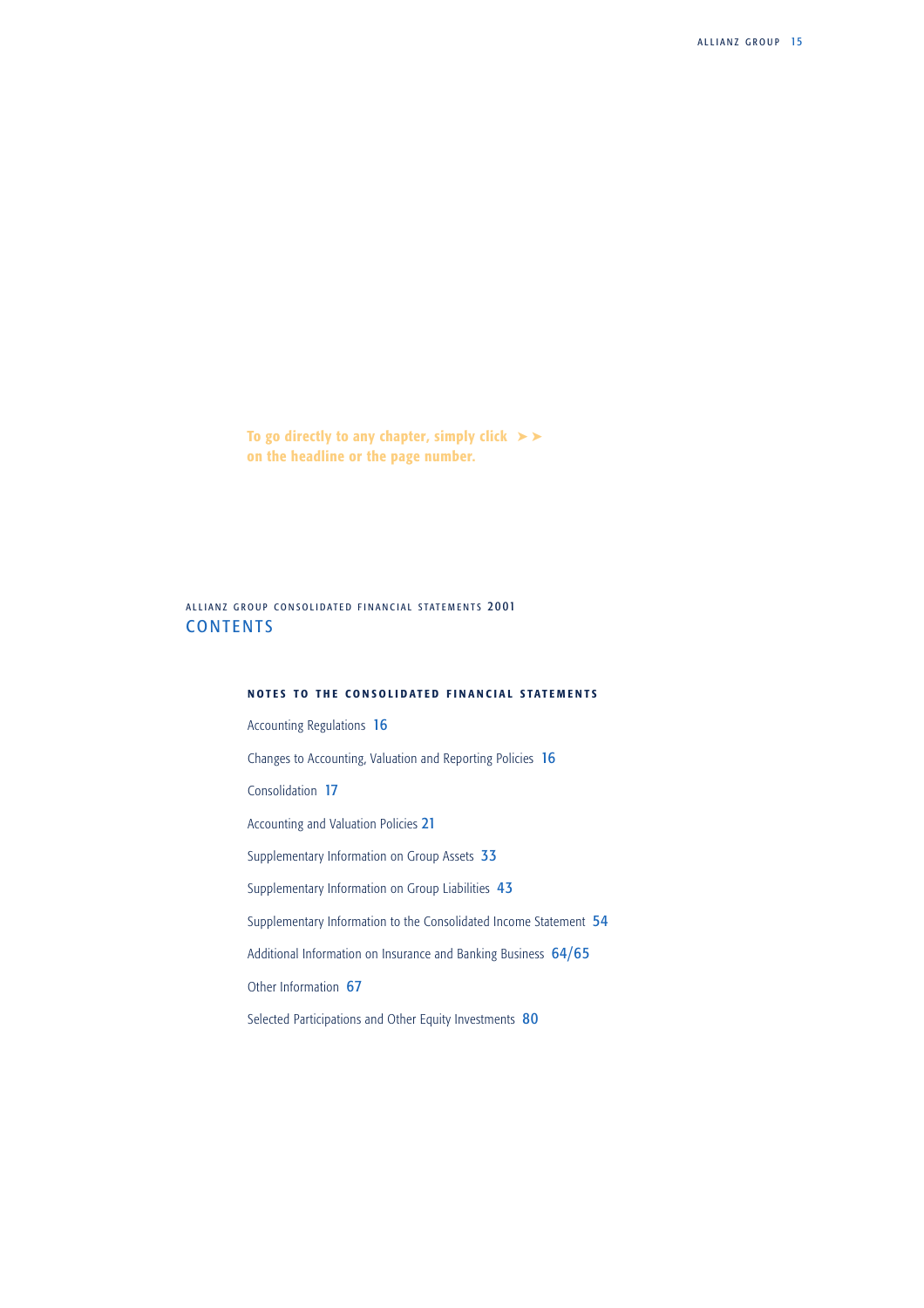### <span id="page-16-0"></span>1 Accounting regulations

The consolidated financial statements have been prepared in conformity with International Accounting Standards (IAS), on the basis of clause § 292a of the German Commercial Code (HGB) which has a debt-discharging effect. All the standards currently in force for the year under review have been adopted in the presentation of the consolidated financial statements.

IAS does not provide specific guidance concerning the reporting of insurance transactions in annual financial statements. In such cases as envisioned within the IAS Framework, the provisions embodied in the U.S.-Generally Accepted Accounting Principles (U.S. GAAP) have been applied. Preparation of the consolidated financial statements requires us to make estimates and assumptions that affect items reported under the headings in the consolidated balance sheet/income statement, and contingent liabilities. The actual values may differ from those reported. The most important of such items are the reserve for loss and loss adjustment expenses, the aggregate policy reserves, and the loan loss allowance. The judgement of the executive management also has an influence on the loss-free valuation of assets.

The financial statements were prepared in euros  $(\epsilon)$ .

#### 2 Changes to accounting, valuation and reporting policies

The following IAS accounting principles were applied for the first time in fiscal year 2001: IAS 39 and IAS 40. The effect of the first-time recognition under IAS 39 of the market values of derivatives that have until now not been shown in the balance sheet have been recorded in the beginning balance of shareholders' equity. This reduced revenue reserves by  $\epsilon$  153 mn. First-time application of IAS 40 has only resulted in changes in presentation.

IAS 39 – Financial instruments: recognition and measurement – IAS 39 sets forth requirements for the recognition in financial statements and valuation of the financial assets and liabilities of an enterprise, including the reporting of hedging instruments, and relating to additional disclosure. Under this standard all financial assets and liabilities, including all derivatives, are initially recognized on the balance sheet at cost. Subsequent to initial recognition, all financial assets are remeasured to fair value, with the exception of certain assets and liabilities listed in the standard. This standard does not apply to rights and obligations arising under insurance contracts.

IAS 40 covers investment property independent of the main activity of the enterprise concerned. Investment property is real estate held to earn rentals or for capital appreciation. IAS 40 does not apply to real estate held for use in the production or supply of goods or services or for administrative purposes. The standard allows an enterprise to choose either a fair value model or a cost model for valuation purposes. The Allianz Group has chosen the acquisition cost method which is consistent with its previous accounting policy.

With the first-time consolidation of the Dresdner Bank Group, we have changed the structure of the consolidated balance sheet and the consolidated income statement. The purpose is to provide appropriate information for both the insurance and banking activities within the Group. Some headings in the consolidated balance sheet and consolidated income statement have been combined. To maintain transparency and clarity, the relevant information is presented in detail in the notes to the consolidated financial statements.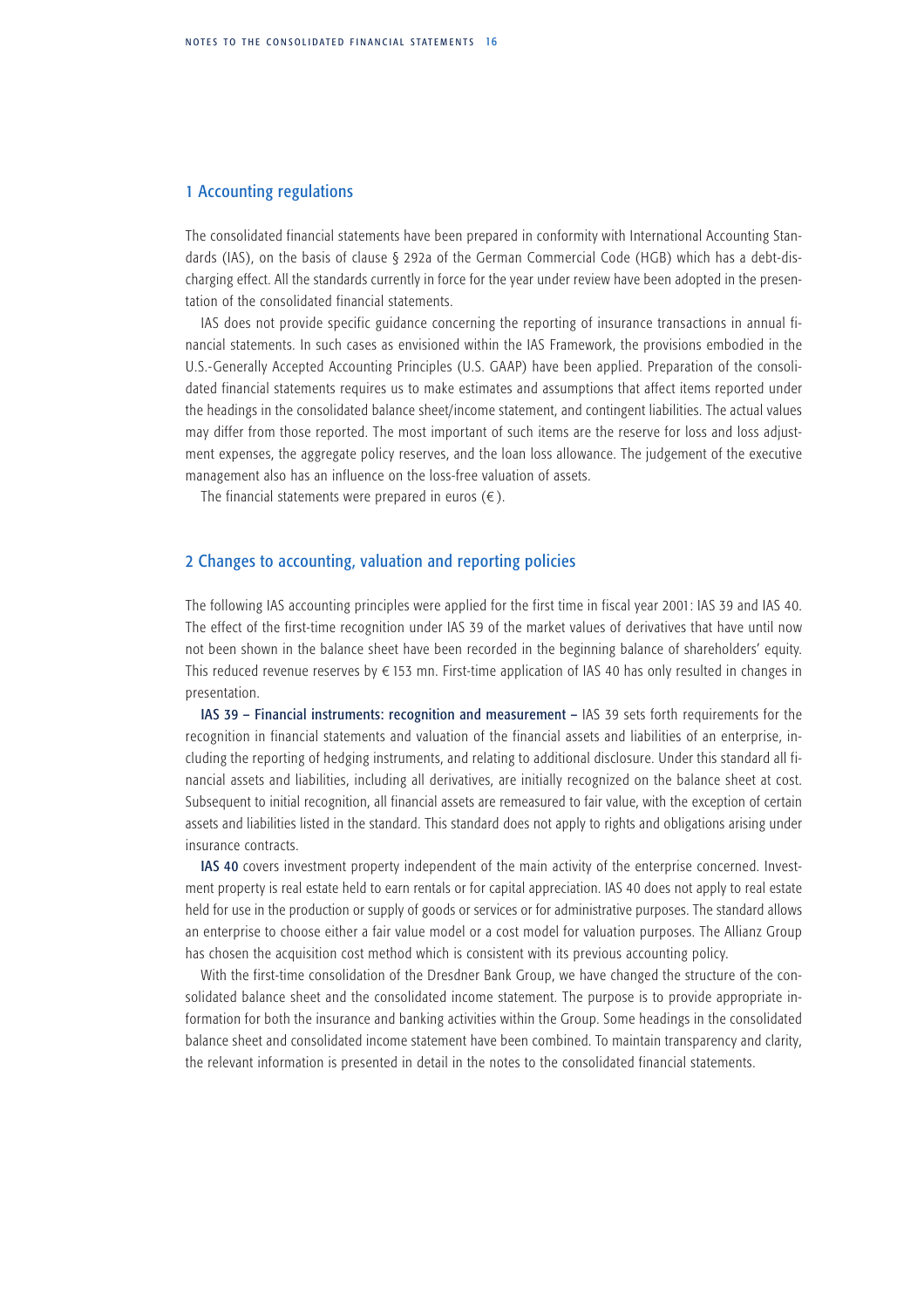<span id="page-17-0"></span>We have also expanded our segment reporting. In accordance with our internal organizational structure and group controlling, the segment formerly entitled Financial Services was replaced with two new segments: Banking and Asset Management. These business segments are reported in addition to the existing segments of Life/Health and Property/Casualty.

Amounts in the consolidated financial statements were reported for the first time in  $\epsilon$  mn without a decimal place.

All figures from fiscal year 2000 have been restated to reflect the foregoing changes, in order to permit comparison between years.

# 3 Consolidation

#### Scope of consolidation

In addition to Allianz AG, 163 (previous year 104) German and 1,021 (660) foreign enterprises have been consolidated in full. 73 (59) German and 85 (79) foreign investment funds were also consolidated.

13 (9) joint ventures have been accounted for at equity; each of these enterprises is managed by Allianz AG together with a third party not included in the consolidated financial statements.

146 (95) associated enterprises have been accounted for by the equity method.

Certain enterprises have not been included in the consolidation or accounted for at equity in cases where their value is not material to the presentation of the financial statements as a whole.

All affiliated companies, joint ventures, and associated companies that are included in or excluded from the consolidated financial statements are individually listed in the disclosure of equity investments filed with the Commercial Register in Munich. All private companies are also listed and identified separately in this disclosure of equity investments, for which consolidated financial statements and Group management report have an exempting effect in accordance with the application of clause § 264 b of the German Commercial Code (HGB). Selected affiliated and associated enterprises are shown on pages 80 to 83.

The following principal acquisitions were consolidated for the first time in the year under review:

- **\_** Dresdner Bank AG, Frankfurt/Main, and its subsidiaries. With its purchase of 56.7 % on July 23, 2001 the Allianz Group acquired the majority stake for a price of  $\epsilon$  17,227 mn. A further 1.0 % of the stock was purchased in the period to December 31, 2001. Total acquisition costs for the majority holding of 78.5 % amounted to  $\in$  19,561 mn. In addition to goodwill of  $\in$  3,977 mn reported in the first-time consolidation of the Dresdner Bank Group from the acquisition of stock to date, further  $\epsilon$  659 mn was recognized under other intangible assets for the value of the brand name.
- **\_** the U.S. asset manager Nicholas Applegate, San Diego. The 100.0 % holding was acquired on January 31, 2001 at a purchase price of  $\in$  1,111 mn. The transaction also includes performance-related purchase price payments of up to  $\epsilon$  1,236 mn and incentive and retention schemes amounting to a maximum of  $\epsilon$  170 mn.

On December 20, 2000 Allianz acquired 100.0 % of the stock in Zwolsche Algemeene Holding, Nieuwegein, and its subsidiaries. The operating results of these companies were included in the consolidated financial statements for the first time in fiscal year 2001 with gross premium income of €205 mn and net income for the year of  $\epsilon$  – 12 mn.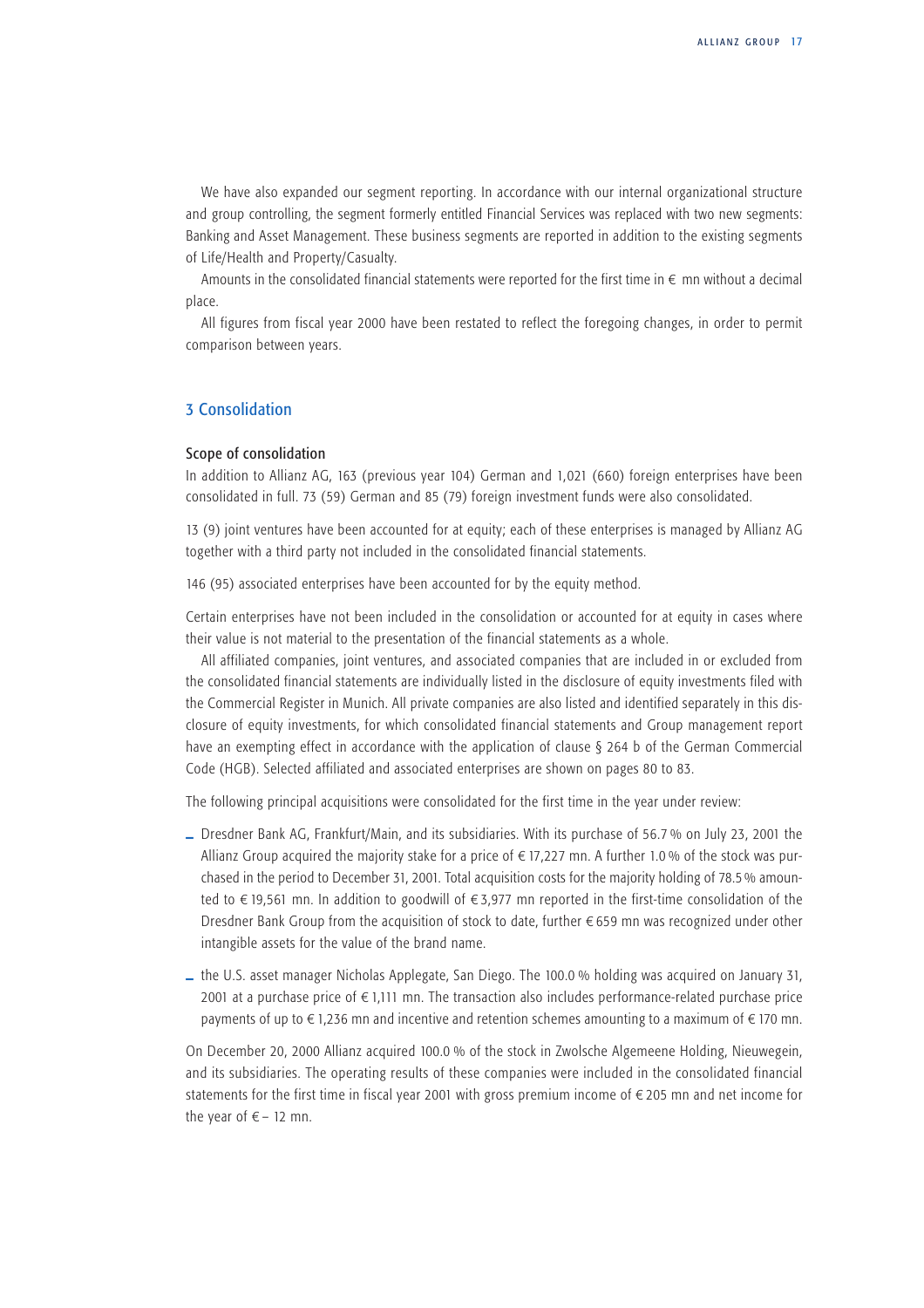The following table shows the effect of including Dresdner Bank AG and Nicholas Applegate in the Consolidated Financial Statements:

|                                                                   | Effects on the consolidated financial statements for 2001 <sup>1</sup> |                 |                        |                             |  |  |  |
|-------------------------------------------------------------------|------------------------------------------------------------------------|-----------------|------------------------|-----------------------------|--|--|--|
|                                                                   | Date of<br>first-time<br>consolidation                                 | Net<br>income   | Goodwill <sup>2)</sup> | Amortization<br>of goodwill |  |  |  |
| First-time consolidations                                         |                                                                        | $\epsilon$ mn   | $\epsilon$ mn          | $\epsilon$ mn               |  |  |  |
| Dresdner Bank AG, Frankfurt/Main<br>Nicholas Applegate, San Diego | 7/23/2001<br>1/31/2001                                                 | $-300$<br>$-29$ | 3.977<br>1.042         | $-108$<br>$-47$             |  |  |  |

<sup>1)</sup> Consolidated in the business segments

<sup>2)</sup> On the date of first-time consolidation

The following were the principal companies consolidated for the first time in 2000:

|                                                             | Effects on the consolidated financial statements for 2000 <sup>1)</sup> |                   |                      |                       |                             |  |
|-------------------------------------------------------------|-------------------------------------------------------------------------|-------------------|----------------------|-----------------------|-----------------------------|--|
|                                                             | Date of<br>first-time<br>consolidation                                  | Gross<br>premiums | <b>Net</b><br>income | Goodwill <sup>2</sup> | Amortization<br>of goodwill |  |
| Principal new acquisitions 2000                             |                                                                         | $\epsilon$ mn     | $\epsilon$ mn        | $\epsilon$ mn         | $\epsilon$ mn               |  |
| PIMCO Advisors L.P., Delaware                               | 5/5/2000                                                                |                   | $-37$                | 2,674                 | $-88$                       |  |
| Allianz-Tiriac Asigurari, Bucharest                         | 10/1/2000                                                               | 18                |                      | 10                    |                             |  |
| Arab International Insurance Company,<br>Cairo              | 1/1/2000                                                                | 12                |                      |                       |                             |  |
| Münchener und Magdeburger Hagel-<br>versicherung AG, Munich | 7/1/2000                                                                | 19                | $-1$                 |                       |                             |  |
| Zwolsche Algemeene Holding, Nieuwegein                      | 12/31/2000                                                              |                   |                      | 153                   |                             |  |

<sup>1)</sup> Consolidated in the business segments

2) On the date of first-time consolidation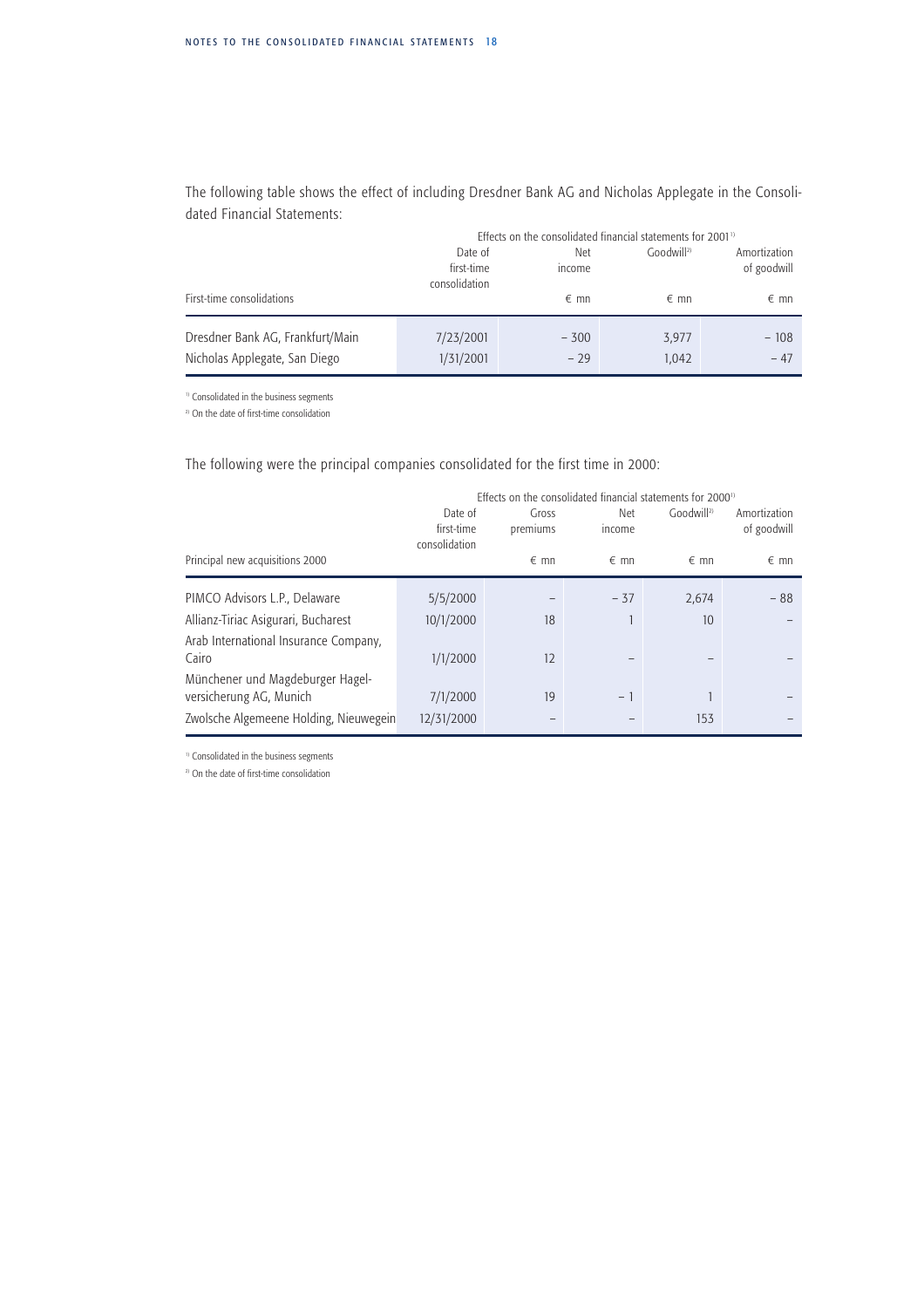The table below shows pro-forma balance sheet and income statement information before and after consolidation of the Dresdner Bank Group.

# Consolidated balance sheets

| <b>ASSETS</b>                                                                           | 12/31/2001<br>Before consolidation<br>of the Dresdner<br>Bank Group<br>$\epsilon$ mn | 12/31/2001<br>After consolidation<br>of the Dresdner<br><b>Bank Group</b><br>$\epsilon$ mn |
|-----------------------------------------------------------------------------------------|--------------------------------------------------------------------------------------|--------------------------------------------------------------------------------------------|
| A. Intangible assets                                                                    | 11,137                                                                               | 16,911                                                                                     |
| B. Investments in affiliated enterprises, joint ventures, and associated<br>enterprises | 12,968                                                                               | 10,247                                                                                     |
| <b>C.</b> Investments                                                                   | 270,320                                                                              | 345,302                                                                                    |
| D. Investments held on account and at risk of life insurance policyholders              | 24,692                                                                               | 24,692                                                                                     |
| E. Loans and advances to banks                                                          | 7,785                                                                                | 61,274                                                                                     |
| F. Loans and advances to customers                                                      | 35,011                                                                               | 239,693                                                                                    |
| <b>G. Trading assets</b>                                                                | 2,399                                                                                | 128,422                                                                                    |
| H. Cash funds and cash equivalents                                                      | 5,464                                                                                | 21,240                                                                                     |
| I. Amounts ceded to reinsurers from insurance reserves                                  | 30,999                                                                               | 30,999                                                                                     |
| J. Deferred tax assets                                                                  | 7,273                                                                                | 8,415                                                                                      |
| K. Other assets                                                                         | 41,281                                                                               | 55,730                                                                                     |
| <b>Total assets</b>                                                                     | 449,329                                                                              | 942,925                                                                                    |

| <b>EQUITY AND LIABILITIES</b>                                                                     | 12/31/2001<br>Before consolidation<br>of the Dresdner<br><b>Bank Group</b><br>$\epsilon$ mn | 12/31/2001<br>After consolidation<br>of the Dresdner<br><b>Bank Group</b><br>$\epsilon$ mn |
|---------------------------------------------------------------------------------------------------|---------------------------------------------------------------------------------------------|--------------------------------------------------------------------------------------------|
| A. Shareholders' equity                                                                           | 32,146                                                                                      | 31,664                                                                                     |
| B. Minority interests in shareholders' equity                                                     | 14,336                                                                                      | 17,349                                                                                     |
| C. Participation certificates and post-ranking liabilities                                        | 929                                                                                         | 12,207                                                                                     |
| D. Insurance reserves                                                                             | 299,512                                                                                     | 299,512                                                                                    |
| E. Insurance reserves for life insurance where the investment risk<br>is carried by policyholders | 24,726                                                                                      | 24,726                                                                                     |
| <b>F.</b> Liabilities to banks                                                                    | 1,584                                                                                       | 135,402                                                                                    |
| <b>G.</b> Liabilities to customers                                                                | 5,977                                                                                       | 177,323                                                                                    |
| <b>H. Certificated liabilities</b>                                                                | 19,803                                                                                      | 134,670                                                                                    |
| I. Trading liabilities                                                                            | 507                                                                                         | 44,538                                                                                     |
| <b>Other accrued liabilities</b>                                                                  | 7,660                                                                                       | 14,117                                                                                     |
| K. Other liabilities                                                                              | 33,631                                                                                      | 41,900                                                                                     |
| L. Deferred tax liabilities                                                                       | 7,908                                                                                       | 8,898                                                                                      |
| M. Deferred income                                                                                | 610                                                                                         | 619                                                                                        |
| <b>Total equity and liabilities</b>                                                               | 449,329                                                                                     | 942,925                                                                                    |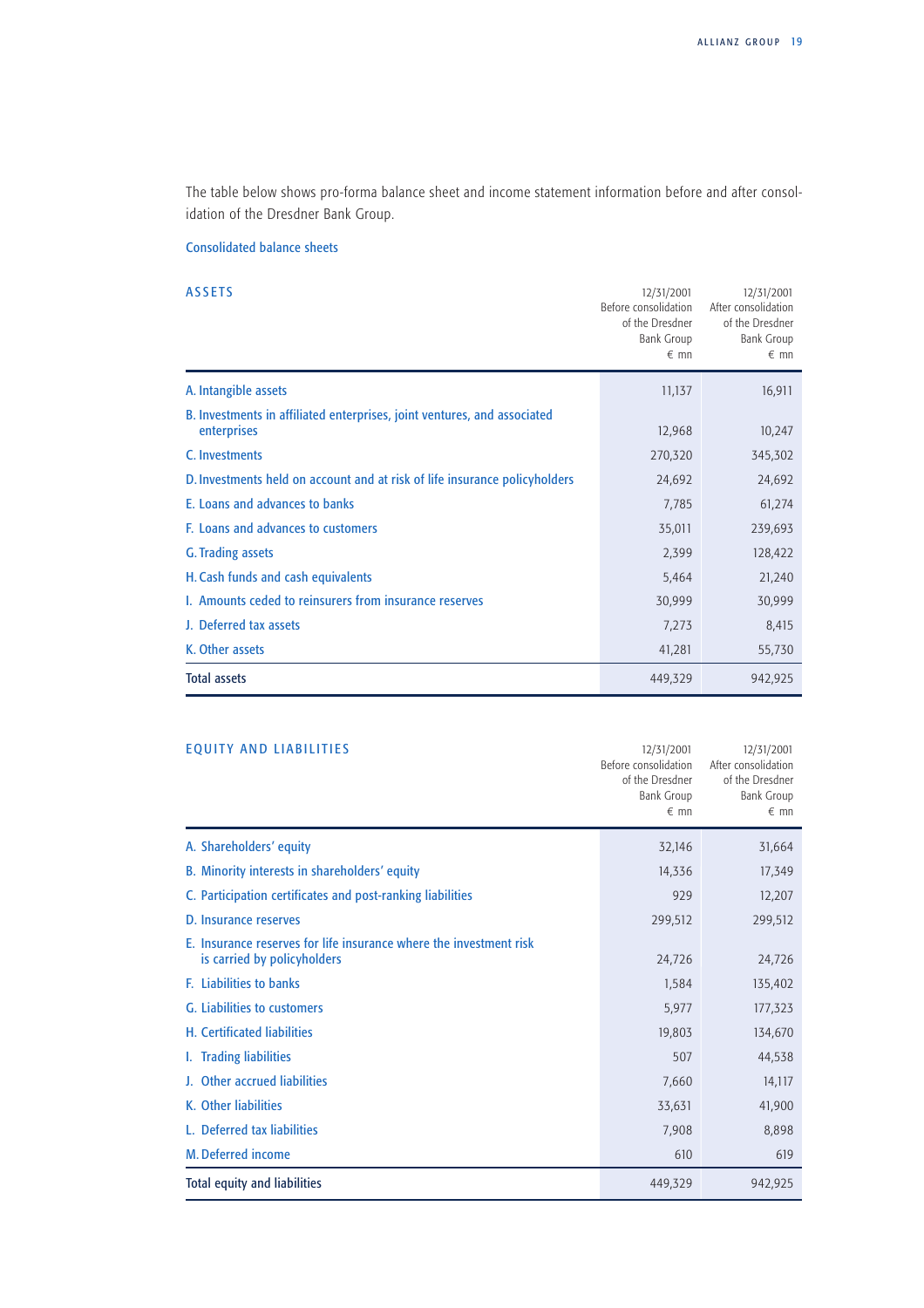#### Consolidated Income Statements

|                                                                                                           | 2001<br>Before consolidation<br>of the Dresdner<br><b>Bank Group</b><br>$\epsilon$ mn | 2001<br>After consolidation<br>of the Dresdner<br><b>Bank Group</b><br>$\epsilon$ mn |
|-----------------------------------------------------------------------------------------------------------|---------------------------------------------------------------------------------------|--------------------------------------------------------------------------------------|
| 1. Premiums earned (net)                                                                                  | 52,745                                                                                | 52,745                                                                               |
| 2. Interest and similar income                                                                            | 16,895                                                                                | 24,224                                                                               |
| 3. Income (net) from investments in affiliated enterprises, joint ventures,<br>and associated enterprises | 508                                                                                   | 1,588                                                                                |
| 4. Other income from investments                                                                          | 7,905                                                                                 | 8,502                                                                                |
| 5. Trading income                                                                                         | 1,351                                                                                 | 1,592                                                                                |
| 6. Fee and commission income, and income from service activities                                          | 2,998                                                                                 | 4,827                                                                                |
| 7. Other income                                                                                           | 2,307                                                                                 | 2,479                                                                                |
| Total income (1. to 7.)                                                                                   | 84,709                                                                                | 95,957                                                                               |
| 8. Insurance benefits (net)                                                                               | $-50,154$                                                                             | $-50,154$                                                                            |
| 9. Interest and similar expenses                                                                          | $-2,683$                                                                              | $-7,947$                                                                             |
| 10. Other expenses for investments                                                                        | $-8,234$                                                                              | $-8,923$                                                                             |
| 11. Loan loss provisions                                                                                  | $-26$                                                                                 | $-596$                                                                               |
| 12. Acquisition costs and administrative expenses                                                         | $-15,588$                                                                             | $-19,324$                                                                            |
| 13. Amortization of goodwill                                                                              | $-673$                                                                                | $-808$                                                                               |
| 14. Other expenses                                                                                        | $-5,563$                                                                              | $-6,378$                                                                             |
| Total expenses (8. to 14.)                                                                                | $-82,921$                                                                             | $-94,130$                                                                            |
| 15. Earnings from ordinary activities before taxes                                                        | 1,788                                                                                 | 1,827                                                                                |
| 16. Taxes                                                                                                 | 739                                                                                   | 840                                                                                  |
| 17. Minority interests in earnings                                                                        | $-543$                                                                                | $-1,044$                                                                             |
| 18. Net income                                                                                            | 1,984                                                                                 | 1,623                                                                                |

# Consolidation principles

The consolidated financial statements are based on the annual financial statements of Allianz AG and all principal subsidiaries. All the financial statements included are uniformly prepared as of December 31, 2001. We have used interim financial statements for those entities whose accounting periods end on a different date.

Equity consolidation is carried out on the basis of the benchmark method in conformity with IAS 22. The acquisition costs are offset against the Group's proportion of the shareholders' equity in the subsidiaries at the date of acquisition. Any net assets and liabilities attributable to the Allianz Group are carried at their fair value at the date of acquisition of the subsidiary enterprises; for the proportion attributable to minority interests, the pre-acquisition carrying amounts are used. When foreign subsidiaries are consolidated for the first time, their net assets are translated at the exchange rates in force on the date of their acquisition.

Positive differences arising on first-time consolidation are capitalized as goodwill and amortized over their useful life. In the case of acquisitions prior to January 1, 1995, such differences have been taken to revenue reserves in accordance with the transitional provisions in force.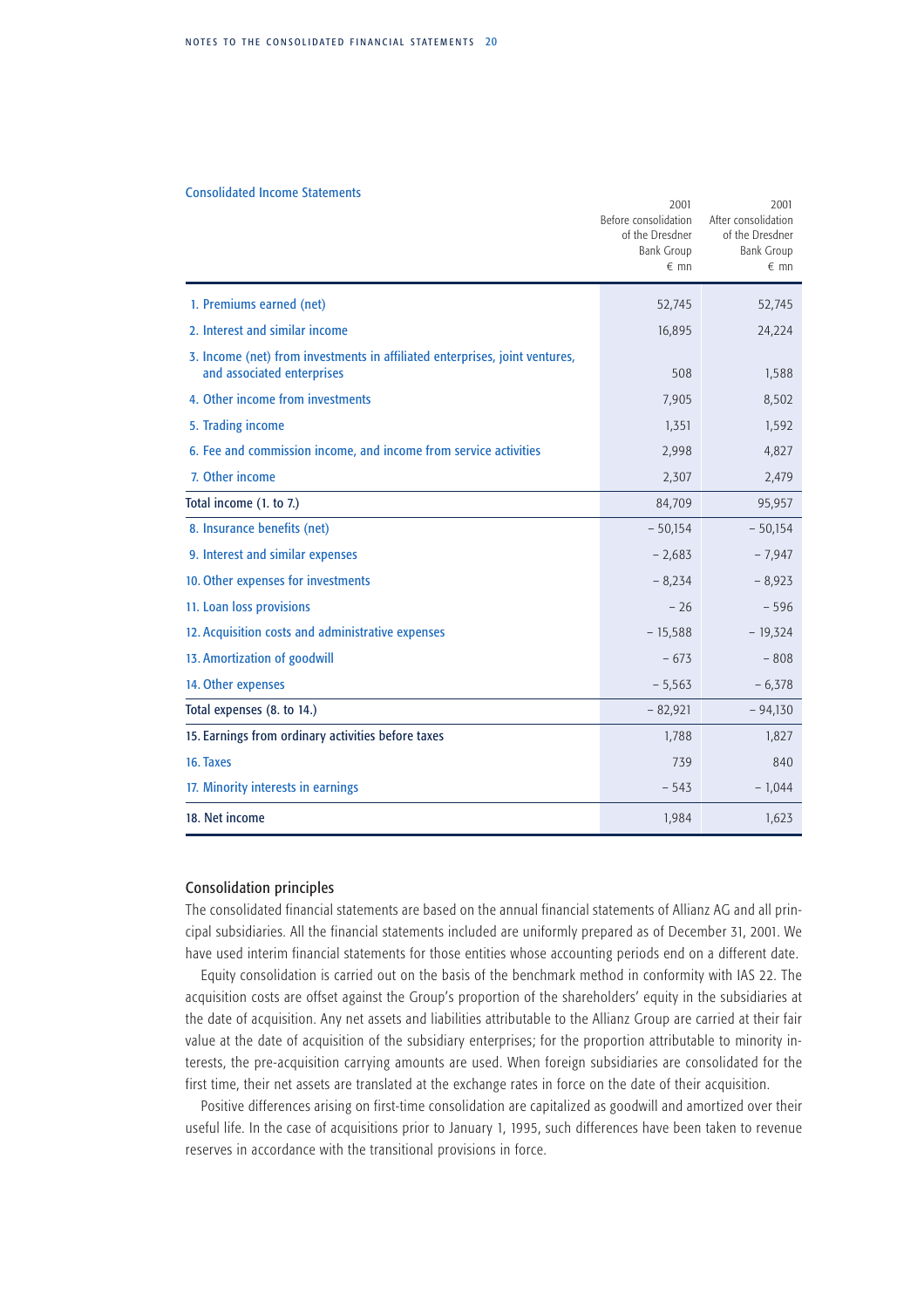<span id="page-21-0"></span>The earnings generated by subsidiaries after their first-time consolidation or, where appropriate, their acquisition, are allocated to the revenue reserves of the Group, as are the effects of consolidation procedures on earnings and the Group's portion of the unappropriated retained earnings of subsidiaries.

The proportion of net income or losses attributable to minority interests has been calculated on the basis of the consolidated net income or losses of those enterprises for the year.

Intra-Group receivables and payables, income and expenses, and intercompany profits have been eliminated.

#### Foreign currency translation

Allianz AG's reporting currency is the euro  $(\epsilon)$ . Foreign currency is translated in accordance with IAS 21 by the method of functional currency. The functional currency for Group companies is always the local currency of the relevant company. In accordance with the functional currency method, assets and liabilities are translated at the closing rate on the balance sheet date, and expenses and income are translated at the annual average rate, in all financial statements of subsidiaries not reporting in  $\epsilon$ . Any translation differences, including those arising in the process of equity consolidation, are recorded directly in shareholders' equity without affecting earnings.

Assets and liabilities of the Group which are subject to exchange rate fluctuations are normally safeguarded against such fluctuations by the fact that individual foreign subsidiaries have most of their liabilities in the local currency and principally invest in the same currency in capital markets.

| Currency                            |         | $\epsilon$ closing rates |         | $\epsilon$ averages rates |  |
|-------------------------------------|---------|--------------------------|---------|---------------------------|--|
|                                     | 2001    | 2000                     | 2001    | 2000                      |  |
| Australian Dollar (AUD)             | 1.739   | 1.675                    | 1.732   | 1.596                     |  |
| Japanese Yen (JPY)                  | 115.330 | 106.759                  | 108.749 | 99.736                    |  |
| Pound Sterling (GBP)                | 0.609   | 0.624                    | 0.622   | 0.609                     |  |
| Swiss Franc (CHF)                   | 1.483   | 1.523                    | 1.510   | 1.561                     |  |
| South Korean Won in thousands (KRW) | 1.162   | 1.173                    | 1.155   | 1.053                     |  |
| U.S. Dollar (USD)                   | 0.885   | 0.930                    | 0.896   | 0.926                     |  |

The principal exchange rates are summarized in the following table.

# 4 Accounting and valuation policies

For consolidation purposes, the financial statements of Allianz AG and its consolidated German and non-German subsidiaries have been drawn up uniformly in conformity with IAS accounting and valuation standards.

#### Effects of applying IAS 39

IAS 39.5 defines a financial instrument as "any contract that gives rise to both a financial asset of one enterprise and a financial liability or equity instrument of another enterprise".

The financial assets in their entirety are thus reported under assets on the balance sheet, regardless of whether they are in the form of shares, cash receivables or interest-bearing securities, or investment interests in separate trust assets. All cash liabilities are reported under equities and liabilities, irrespective of whether they are certificated or not certificated. Furthermore, all commitments for delivery or receipt of financial instruments and cash receivables or cash liabilities are classified as financial instruments.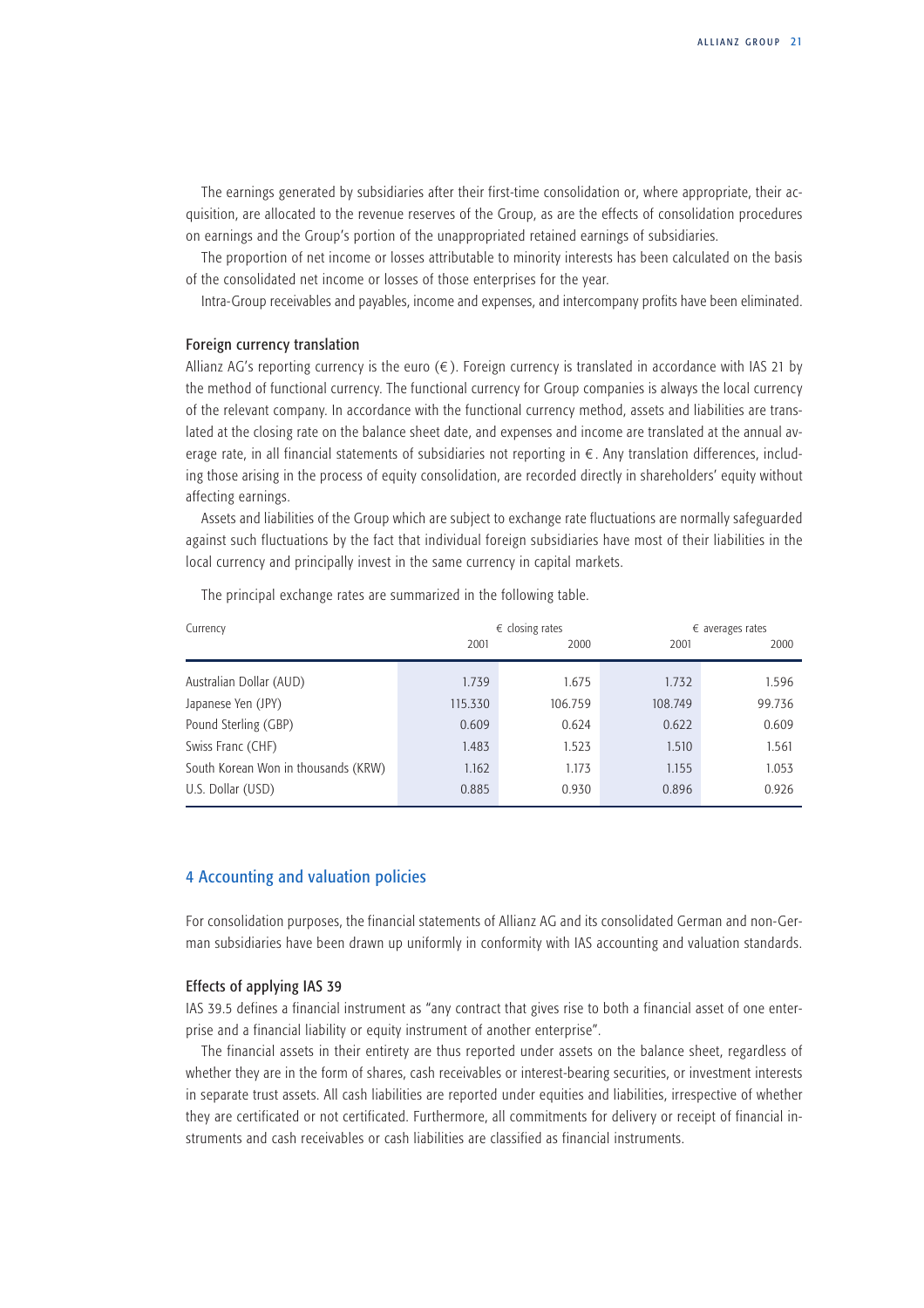IAS 39 also defines derivative financial instruments (derivatives) as financial instruments. A distinction is drawn between over-the-counter (OTC) products, which are individually traded contracts, and exchange-traded products, which are standardized.

IAS 39 also includes a new rule for reporting hybrid financial instruments. Hybrid financial instruments are a combination of cash instruments (bearer contracts) and derivative financial instruments (embedded derivatives). Subject to certain conditions, IAS 39 requires that embedded derivative components be separated out from the bearer contract, and also requires separate reporting and valuation.

IAS 39 regulates hedge accounting in conjunction with the reporting of derivatives. The commercial hedge provided by derivative financial instruments is recognized in the financial statements by balancing differing principles for recognition and/or measurement for the valuation of hedged items and hedging instruments in case the requirements are met for qualification as fair value hedges, cash flow hedges or hedges of a net investment in a foreign entity.

For purposes of initial recognition and derecognition, IAS 39 requires that a financial asset or a financial liability be recorded in the balance sheet from the date at which the company reporting the item in the balance sheet becomes a partner to the contractual provisions of the financial instrument, i.e. when the conclusion of a contract authorizes agreed payments or entails an agreed commitment to considerations. A financial asset is derecognized when the Group company reporting the item loses control (power of disposal) over the contractual rights that comprise the financial asset. Financial liabilities are derecognized when the liability is amortized, settled, expired, cancelled or lapsed.

Derivative financial instruments are initially measured at cost in the same way as the underlying financial instruments. Subsequent to initial recognition, derivatives are then revalued at fair value.

Exchange-traded derivative financial instruments are valued using the fair-value method and based on publicly quoted market prices. Valuation models established in financial markets (such as present value models or option pricing models) are used to value OTC-traded derivatives. In addition to interest rate curves and volatilities, these models also take market and counterparty risks into account.

#### Supplementary Information on Assets

#### Intangible assets

Intangible assets comprise goodwill and other intangible assets.

Goodwill represents the difference between the purchase price of subsidiaries and the proportionate share of their net assets valued at the current value of all assets and liabilities at the time of acquisition. Minority interests are generally valued at amortized historical cost. Goodwill is amortized over its useful life, which is normally 20 years in the case of life and health insurance enterprises, 10 years in the case of property and casualty insurance enterprises, 10 years in the case of banks and 20 years in the case of asset management companies.

The book values of goodwill are reviewed annually. Special depreciations are made for diminutions in value which are deemed to be other than temporary. Gains or losses realized on the disposal of subsidiaries include any related unamortized goodwill balances.

Other intangible assets include software purchased from others or developed in-house and real property rights, which are amortized on a straight-line basis over their useful service life or contractual term. They also include the capitalized value of life/health insurance portfolios where enterprises have been acquired. The capitalized value is the present value of cash flows anticipated in the future from insurance policies written at the point in time of first-time consolidation. The capitalized value of life/health insurance policies is amortized over the lives of the policies concerned (realization of surpluses or premium income). The valuation is based on actuarial principles taking into account future premium income, mortality, disease and surrender probabilities, in addition to underwriting costs and returns on assets that were invested in order to be able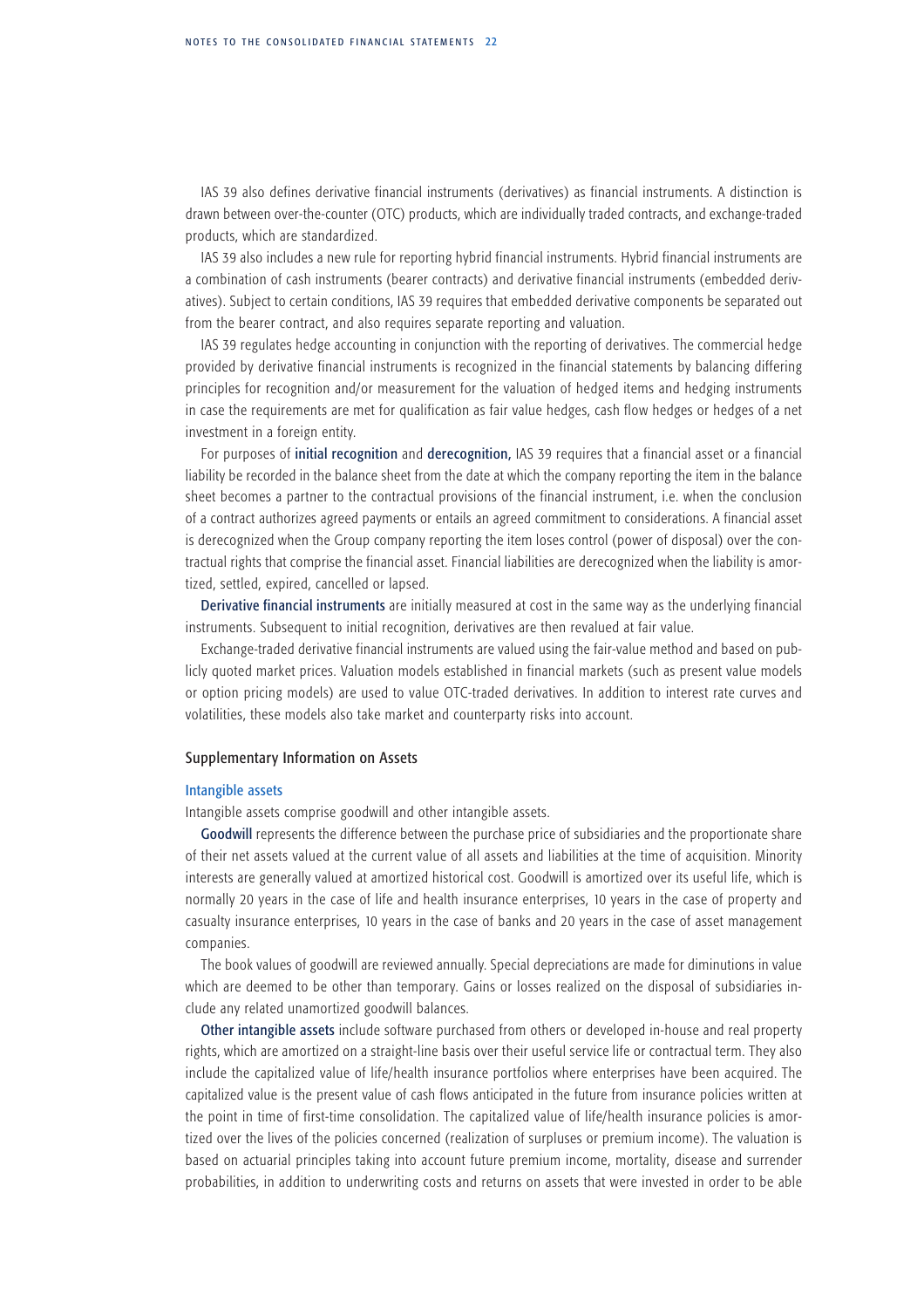to meet the obligations arising under the insurance contracts. The discount rate corresponds to the opportunity costs for the risk capital used. Other intangible assets also include capitalized loyalty bonuses for senior management of the PIMCO Group, Delaware that are amortized on a straight-line basis over five years, as well as the value of the brand names of Dresdner Bank Group that are amortized on a straight-line basis over 20 years. The fair value for the names "Dresdner Bank" and "dit" (Deutscher Investment-Trust), registered as trade names, was determined using a royalty savings approach.

#### Investments in affiliated enterprises, joint ventures, and associated enterprises

Investments in affiliated enterprises, joint ventures, and associated enterprises are generally valued by the equity method in accordance with the Group's valuation principles, at the Group's proportionate share of their net assets using a date as close as possible to the Group's year-end, but not more than six months prior to the Group's year-end. In the case of investments in enterprises that prepare their own consolidated financial statements, the valuation is based on the sub-group's consolidated net assets. Accordingly, our share of net income or loss of such investments is included in consolidated net income. The effects of profits and losses from intercompany transactions have been eliminated.

Investments in unconsolidated affiliated enterprises, joint ventures, and associated enterprises that are not valued by the equity method because they are not material, are accounted for at cost. Associated enterprises are all those enterprises in which the Group has an interest of between 20 and 50 %, for all of which a significant influence is presumed.

#### Investments

Investments include securities held to maturity, securities available for sale, real estate used by third parties, and funds held by others under reinsurance contracts assumed. Derivatives used for hedge transactions are included with the classification of the item hedged.

Securities held to maturity are accounted for at amortized cost. Realized gains and losses are principally determined by applying the average cost method.

Securities available for sale are accounted for at fair value. Positive and negative differences between market value and amortized cost are included in a separate component of shareholders' equity net of deferred tax, and latent reserves as appropriate, for premium refunds. Realized gains and losses are principally determined by applying the average cost method.

Real estate used by third parties (i.e. real property and equivalent rights and buildings including buildings on leased land) is carried at cost less accumulated scheduled and unscheduled depreciation. The fair value of real estate used by third parties is determined by the discounted cash flow method.

Funds held by others under reinsurance contracts assumed are accounted for at face value.

#### Investments held on account and at risk of life insurance policyholders

These relate mainly to investments funding unit-linked life insurance policies and variable annuities. They are valued at market value on the balance sheet date. Unrealized gains and losses arising from market valuations lead to a corresponding increase or decrease in the related insurance reserves.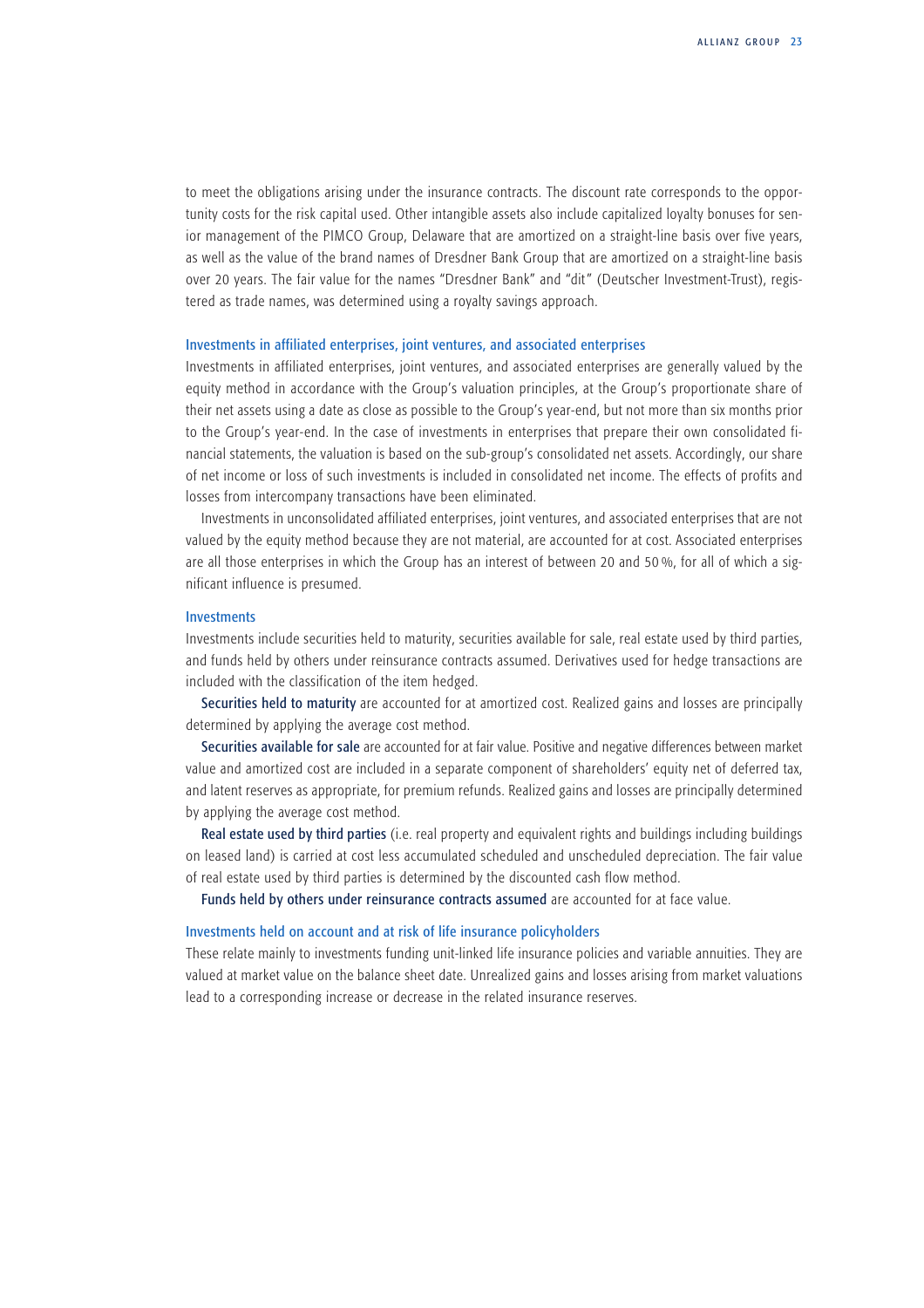## Loans and advances to banks and customers

These balance sheet items include original loans and advances and a limited volume of purchased accounts receivable. The former are accounted for at amortized cost. The latter are either recognized at fair value (available for sale) or at amortized cost (held to maturity) according to their classification.

The amortized cost is calculated from the outstanding loan amount, less charges and costs recognized on an accrual basis for original loans, less premiums and discounts not requiring repayment for acquired loans, and less other prepaid expenses. Interest, premiums, discounts and accrued net charges are recognized as interest income using the effective yield method over the term of the associated loans.

Accrued interest is generally no longer recognized, if principal or interest payments are highly unlikely. If a loan is identified as impaired, all previously accrued but not recognized interest is written back against earnings, if the collateral provided for the loan is not sufficient to cover the accrued interest. Income arising from such loans is only reported if the cash funds are received or future installment payments are likely. Accrued interest is only reported for loans of this nature if their interest and installments are currently up to date and if, in the opinion of the management, principal and interest payments for these loans are likely to be received in full.

The amount of loan loss allowances reflects management's estimate of the probable valuation allowances that are required in the loan portfolio as of the consolidated balance sheet date. Loans are regularly analyzed so that reasonable loan loss allowances can be made. The valuation amounts are largely based on loan classifications that are defined by credit assessment and determined by estimated default factors on the basis of historical loss data. Where it is determined that a loan cannot be repaid, the uncollectable amount is written off against any existing specific loan loss allowance, or directly recognized as expense in the income statement. Recoveries on loans previously written off are recognized in the income statement under "Loan loss provisions".

Identified counterparty risk is covered by specific credit risk allowances for individual loans or by general allowances for loan losses for a group of similar loans, and by provisions. The size of each allowance is determined by the probability of the borrower's making required payments of interest and principal, with the value of underlying collateral being taken into consideration.

Country risk allowances are established for transfer risks. Transfer risk is a reflection of the ability of a certain country to service its external debt. These country risk allowances are based on an internal Group country rating system which incorporates economic data as well as other facts and evaluations to categorize countries.

#### Trading assets

These consist of debt and equity securities, derivatives with positive market values, promissory note loans and precious metal holdings. They are classified as "Held for trading" on account of their purpose and are reported at fair value. Changes in fair value are recognized directly in the income statement. Exchange-traded financial instruments are valued at the exchange prices prevailing on the last exchange trading day of the year. To determine the market values of unlisted financial instruments, quotations of similar instruments or acknowledged valuation models (in particular present value models or option pricing models) are used. Creditworthiness, settlement costs and market liquidity are also taken into account as integral components of the valuation process.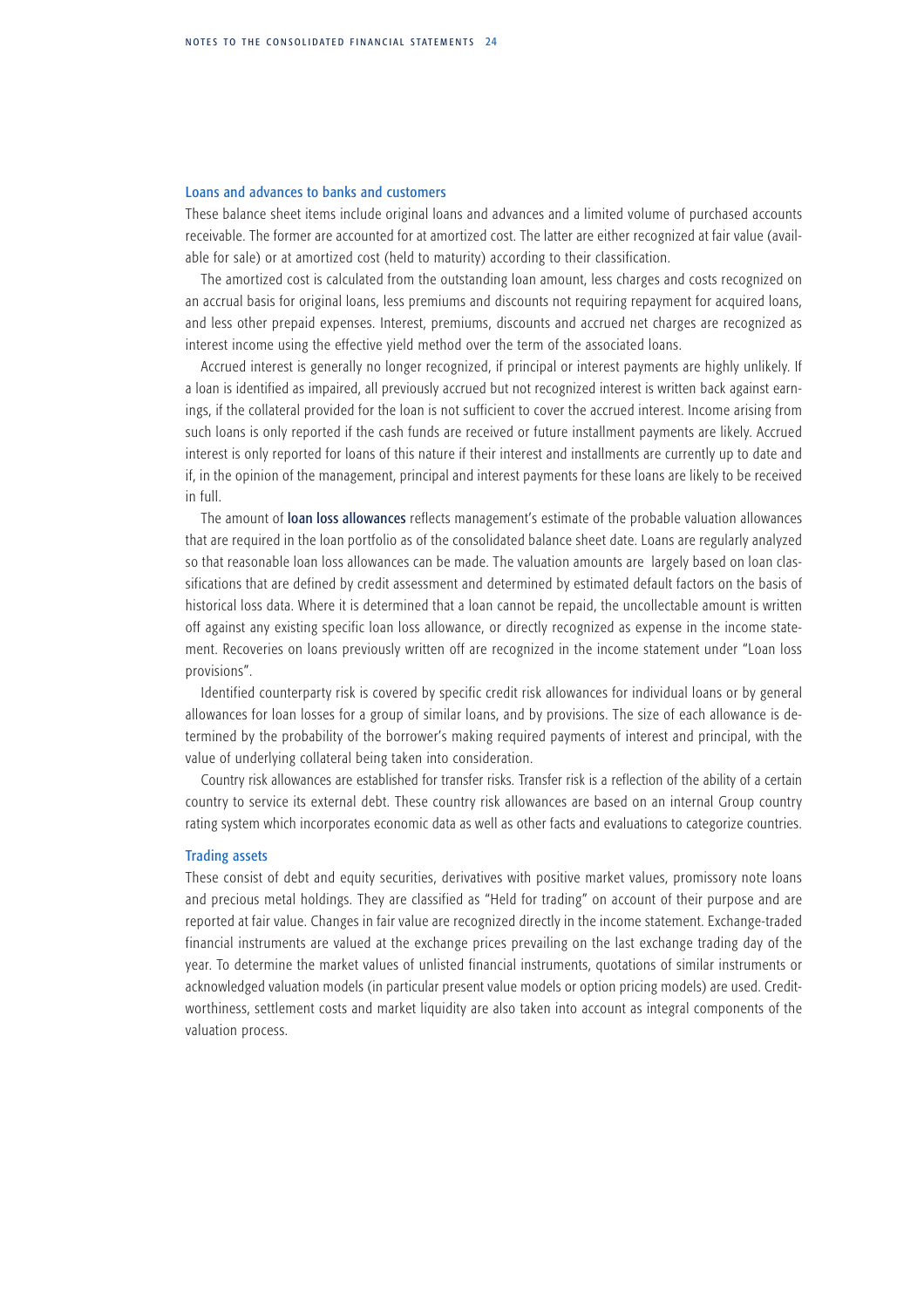#### Cash funds and cash equivalents

This item includes balances with banks payable on demand, balances with central banks, checks and cash on hand, treasury bills (to the extent that they are not included in trading assets), and bills of exchange which are eligible for refinancing at central banks, subject to a maximum term of six months from the date of acquisition. Cash funds are stated at their face value, with holdings of foreign notes and coins valued at yearend closing prices.

# Other assets

Other assets include real estate owned by Allianz and used for its own activities, property, plant and equipment, inventories, accounts receivable on direct insurance business, accounts receivable on reinsurance business, and other receivables. This item also includes deferred acquisition costs and prepaid expenses.

Real estate owned by Allianz and used for its own activities and property, plant and equipment, and inventories are carried at cost less accumulated depreciation.

Receivables are recorded at face value less any payments made or appropriate valuation allowances.

Deferred acquisition costs, which are incurred in connection with the acquisition or renewal of insurance policies, are capitalized and amortized against income over the term of the policies.

#### Supplementary information on assets

#### Impairment of assets

All assets are reviewed regularly to ensure that they have maintained their value. Valuation write-downs are charged to the income statement if any permanent diminution in value is established. Write-downs are based on the relevant fair values.

A diminution in value is assumed to have occured on a loan if it is probable that not all amounts due under the provisions of the loan agreement will be received. If this is the case, collateral is taken into account as appropriate. In the case of collateralized loans the fair value of the collateral is applied to determine the amount of the diminution in value.

The Group uses the following methods and assumptions to determine fair values:

Loans: The fair value of loans is calculated using the discounted cash flow method. This method uses the effective yield of the relevant debt instrument. Where there is doubt about the repayment of loans, the anticipated cash flows are discounted at a reasonable rate that takes into account date of receipt and includes a charge for an element of uncertainty in cash flows.

Fixed-term securities, equities, and other investments: The fair value of fixed-term securities is based on market prices, provided these are available. If fixed-term securities are not actively traded, their fair value is determined on the basis of valuations by independent data suppliers. The fair value of equities is based on their stock-market prices. The carrying amount and the fair value for fixed-term securities and equities do not include the fair value of derivative contracts used to hedge fixed-term securities and equities.

Cash with banks, checks and cash on hand: The carrying amount corresponds to the fair value.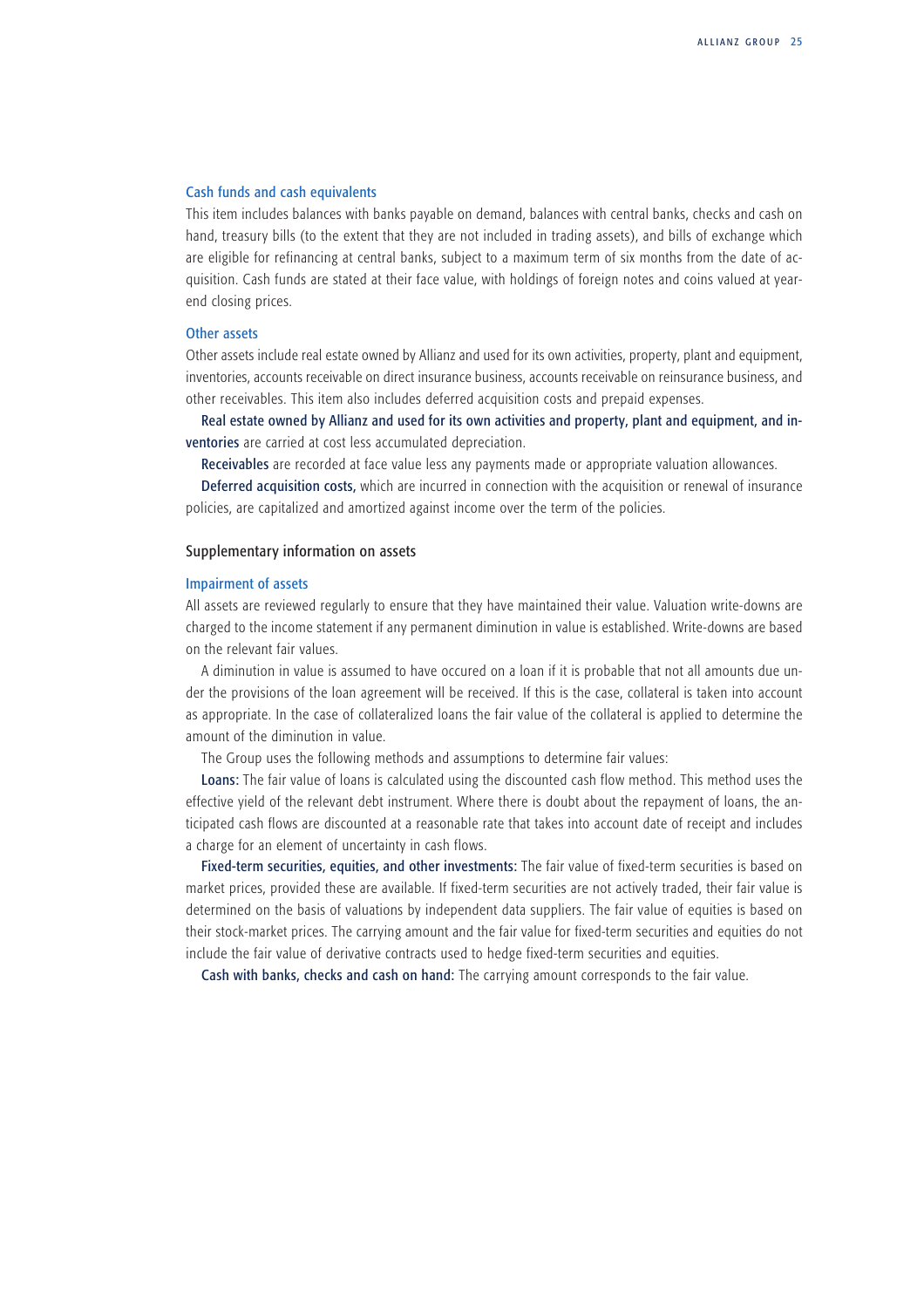### Repurchase and reverse repurchase agreements

A repurchase ("repo") transaction involves the sale of securities by the Group to a counterparty, subject to the simultaneous agreement to repurchase these securities at a certain later date, at an agreed price. If control of the securities remains in the Group over the entire lifetime of the transactions, the securities concerned are retained in the Group's balance sheet and are valued in accordance with the accounting principles for trading assets or investments. The proceeds of the sale are reported under "Liabilities to banks" or "Liabilities to customers", as appropriate.

A reverse repo transaction involves the purchase of securities with the simultaneous obligation to sell these securities at a future date. If control over the securities remains with the pledgor, these transactions are reported in "Loans and advances to banks", or "Loans and advances to customers".

Interest income from reverse repos and interest expenses from repos are accrued evenly over the lifetime of the transactions and reported under interest income/interest expenses and similar income/expenses.

#### Securities borrowing and lending

The Group enters into securities borrowing and lending transactions on behalf of its customers and to fulfill its own obligations to deliver or take delivery of securities and to maximize returns on the investment-portfolios of the insurance companies. Such transactions involve the transfer of securities from one market participant (lender) to a counterparty (borrower), for a certain period of time. If the lender retains control, the lender continues to report the securities involved on its balance sheet, whereas borrowed securities are not reported. Income and expenses from securities borrowing and lending transactions are recognized on an accrual basis and reported under "Interest and similar income" or "Interest and similar expenses".

#### Accounting for leases

Property and equipment holdings are used by the Group under operating leases, whereby the risks and benefits relating to ownership of the assets remain with the lessor, and are not recorded on our balance sheet. Payments made under operating leases to the lessor are charged to administrative expenses using the straightline method over the period of the lease. When an operating lease is terminated before the lease period has expired, any penalty is recognized in full as an expense at the time when such termination takes place.

#### Supplementary information on liabilities

#### Shareholders' equity

Treasury stock held by the Group is stated as shares held by the company. These shares are treated like unissued shares and are deducted from shareholders' equity at average cost. Gains and losses arising from trading in treasury stock held by the company are added to revenue reserves after income tax has been deducted.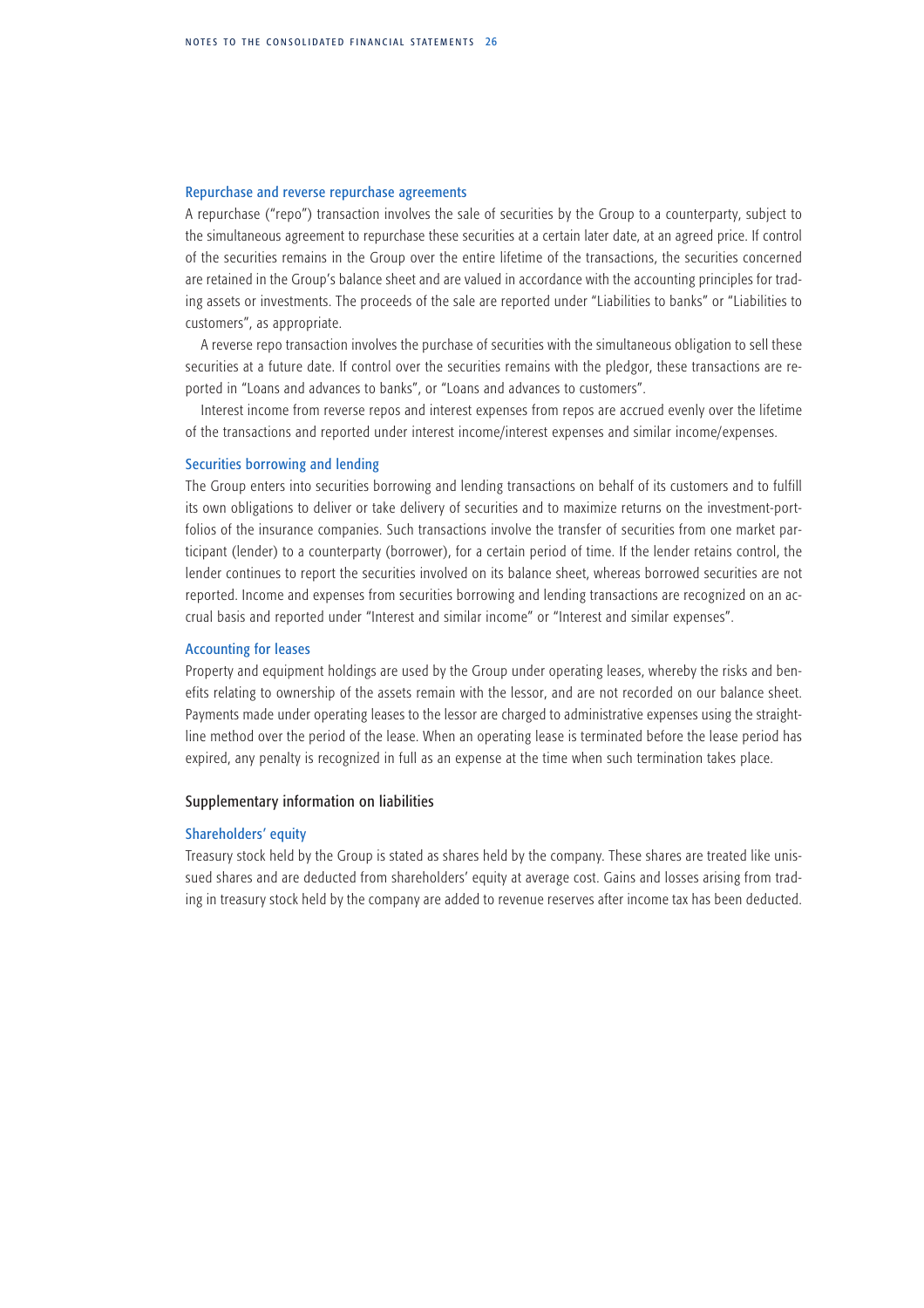#### Insurance reserves

These include unearned premiums, the aggregate policy reserves, reserve for loss and loss adjustment expenses, and other insurance reserves. Premiums written attributable to income of future years are accrued in unearned premiums. These premiums are distributed to the current fiscal year and subsequent years over the period of the contract for every day that the premium still has to cover. However, if there is no temporal proportionality between risk and premium, account must be taken of the varying development of risk over time.

Unearned premiums for reinsurance business assumed are based on the calculations of the cedant.

Aggregate policy reserves, including the reserve for advancing age in health insurance, is calculated on actuarial principles from the present value of future benefits less the present value of premiums still to be received.

The calculation of aggregate policy reserves depends on the extent to which policyholders benefit from any surpluses earned on insurance policies. A distinction is drawn between the following situations:

- **\_** policyholders participate in surpluses in the same proportion as their policies have contributed to these surpluses. Policyholders do not participate in losses. This is referred to as the contribution principle.
- **\_** policyholders participate in a surplus on the basis of a mechanical or non-contributory system.
- **\_** policyholders are guaranteed fixed benefits and do not participate in any profits. All other benefits and risks are carried by the insurer.
- **\_** policyholders carry not only the investment risk and corresponding opportunities for benefit, but also any losses (variable annuities). The aggregate reserve for these policies is shown under a separate liability heading "Insurance reserves for life insurance where the investment risk is carried by policyholders".
- **\_** policyholders are entitled, within certain limits, to vary the level of premium payments, and the life insurance enterprise does not give any contractual guarantees about minimum rate of return or the level of management fees (universal life policies).

The calculation of aggregate policy reserves is done in compliance with various U.S. Financial Accounting Standards (FAS); in the first case above by FAS 120, in the second and third cases by FAS 60, and in the fourth and fifth cases by FAS 97. The assumptions on which the calculation is based vary, particularly with regard to mortality, morbidity, interest rates and the treatment of acquisition costs.

The assumptions used in the first case are conservative and contractually agreed, so there is a strong probability that surpluses will arise, most of which have to be distributed to policyholders. Acquisition costs are deferred over the term of the policies in the same proportion as the surpluses in individual years contribute to the surplus on the portfolio concerned.

In the second and third cases, assumptions including provisions for adverse deviations are used which are based on values at the time when the policy is taken out. In health insurance the insurer has the option of adjusting premiums when the assumptions change. Here, too, acquisition costs are spread over the term of the policies, but in the same proportion as premiums written for the year concerned compared to the total premium income.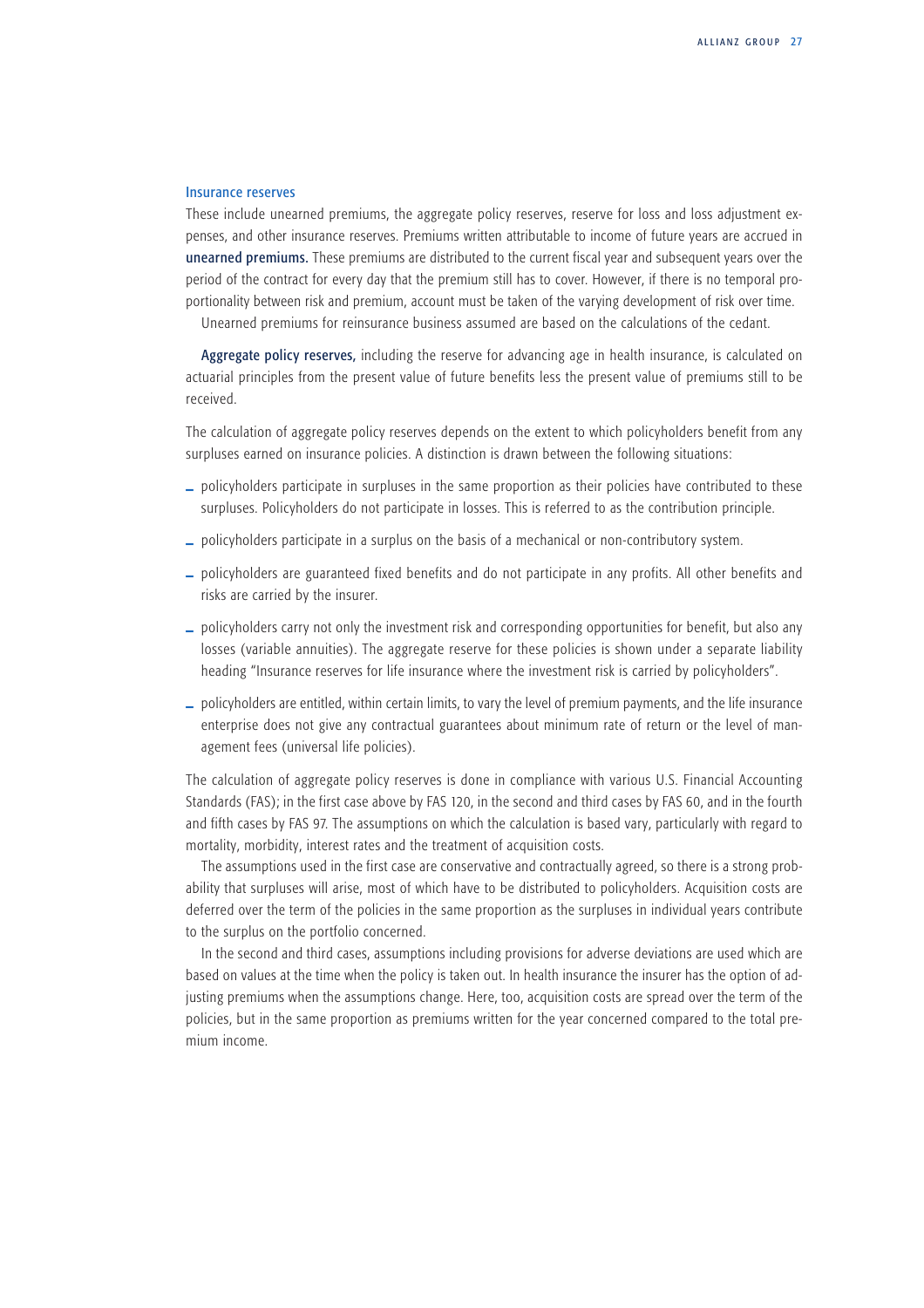The interest rates used in 2001 for the assumptions were as follows:

|                                                         | Policies using the<br>contribution principle<br>(FAS 120)<br>$\frac{0}{0}$ | Other<br>policies<br>(FAS 60)<br>$\frac{0}{0}$ |
|---------------------------------------------------------|----------------------------------------------------------------------------|------------------------------------------------|
| Aggregate policy reserves<br>Deferred acquisition costs |                                                                            |                                                |

In the fourth and fifth cases the aggregate reserve is not calculated actuarially; in the fourth case it moves in line with the value of the related investments, and in the fifth case in line with the premiums paid by policyholders, plus interest credited. Acquisition costs are deferred over the term of the policies in the same proportion as the surpluses in individual years contribute to the surplus on the portfolio concerned.

The reserve for loss and loss adjustment expenses is for future payment obligations under insurance claims, where normally either the amount of benefits to be paid or the date when payments must be made is not yet fixed. The reserve for loss and loss adjustment expenses is calculated at the estimated amount considered necessary to settle future claims in full. It is calculated using recognized actuarial methods. Unusual cases are calculated on an individual basis. Past experience is taken into account as well as current and future anticipated social and economic factors. With the exception of annuity reserves, claims reserves are not discounted. The necessary estimates may mean that the payment obligations calculated may differ from the ultimate cost.

The reserve for loss and loss adjustment expenses includes:

- **\_** claims reported at the balance sheet date
- **\_** claims incurred but not yet reported at the balance sheet date
- **\_** claims settlement expenses.

There is, as yet, no adequate statistical data available for some risk exposures in liability insurance, such as environmental and asbestos claims and large-scale individual claims, because some aspects of these types of claims are still evolving. Appropriate provision has been made for such cases following an analysis of the portfolio in which such risks occur.

Other insurance reserves include the reserve for premium refunds. This item includes experience-rated and other premium refunds in favor of policyholders.

The reserve for premium refunds includes the amounts allocated under the relevant local statutory or contractual regulations to the accounts of the policyholders and the amounts resulting from the differences between this income statement under IAS rules and local income statements. These differences are restated and recognized on a future accrual basis and reported in profit participation accounts.

Unrealized gains and losses in connection with the valuation of investments are recognized in the latent reserve for premium refunds to the extent that the policyholder will participate in such gains and losses on the basis of statutory or contractual regulations when they are realized.

The profit participation allocated to policyholders or paid out to them reduces the reserve. Any dividends allocated or paid out over and above the reserve are recorded in operating expenses.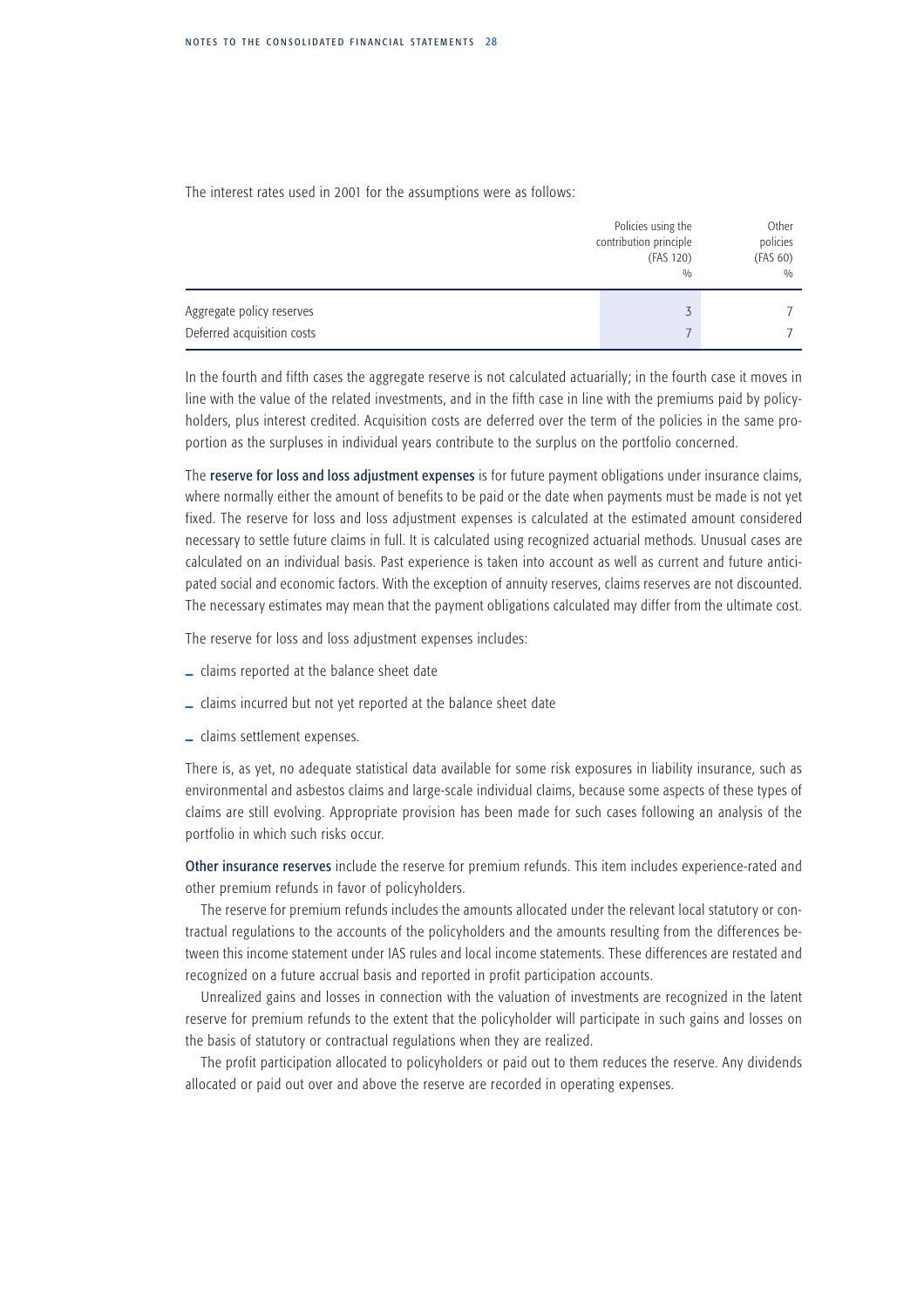| Country        | Method  | Percentage |
|----------------|---------|------------|
| <b>Germany</b> |         |            |
| Life           | Minimum | 90 %       |
| Health         | Minimum | 80 %       |
| <b>France</b>  |         |            |
| Life           | Minimum | 85 %       |
| Italy          |         |            |
| Life           | Minimum | 85 %       |

The methods and corresponding percentages for participation in profits by the policyholders are set out below for the most significant countries:

The premium deficiency reserve is calculated individually for each insurance portfolio on the basis of estimates of future claims, costs, premiums earned and proportionate investment income. The reserve includes in particular the unearned premium sums to cover risks arising from natural catastrophes such as earthquakes and storms.

#### Liabilities to banks and customers, and certificated liabilities

Interest-bearing liabilities are accounted for at their nominal value, i.e. at the amount to be repaid. Where liabilities are entered into subject to a discount, such discounts are reported as prepaid expenses and amortized over the life of the respective liabilities, using the effective yield method. Non-interest-bearing liabilities such as zero-coupon bonds are valued at their present value on initial recognition and written up in accordance with the effective yield method at the contracted interest rate. Costs relating to the issuance of debt securities, such as fees relating to placement, underwriting commitments, subscription, management or syndication are recognized in the year that they are incurred, and are reported in "Other expenses".

#### Trading liabilities

This item primarily includes derivates with negative market values and obligations to deliver assets arising from short sales of securities, which are carried out in order to benefit from short-term price fluctuations. The securities required to close out short sales are obtained through securities borrowing or repurchase agreements. These liabilities are valued the same as trading assets.

#### Other accrued liabilities

Pension and similar reserves are calculated taking local circumstances into account as well as current mortality, morbidity and employee turnover projections. Expected future trends in salaries and wages, retirement rates and pension increases are also taken into account. The notional interest rate used is based on the rate for long-term highly-rated corporate or government bonds.

Accrued taxes are calculated in accordance with the relevant local tax regulations.

Miscellaneous accrued liabilities are recorded as projected. Miscellaneous accrued liabilities primarily include reserves for restructuring, for anticipated losses arising from non-insurance business, for litigation, and for employees (e.g. early retirement, phased retirement, employee awards for long service, and vacation) and agents (e.g. unpaid commissions).

#### Other liabilities

These include funds held under reinsurance business ceded, accounts payable on direct insurance business, accounts payable on reinsurance business, and miscellaneous liabilities. These are reported at the redemption value.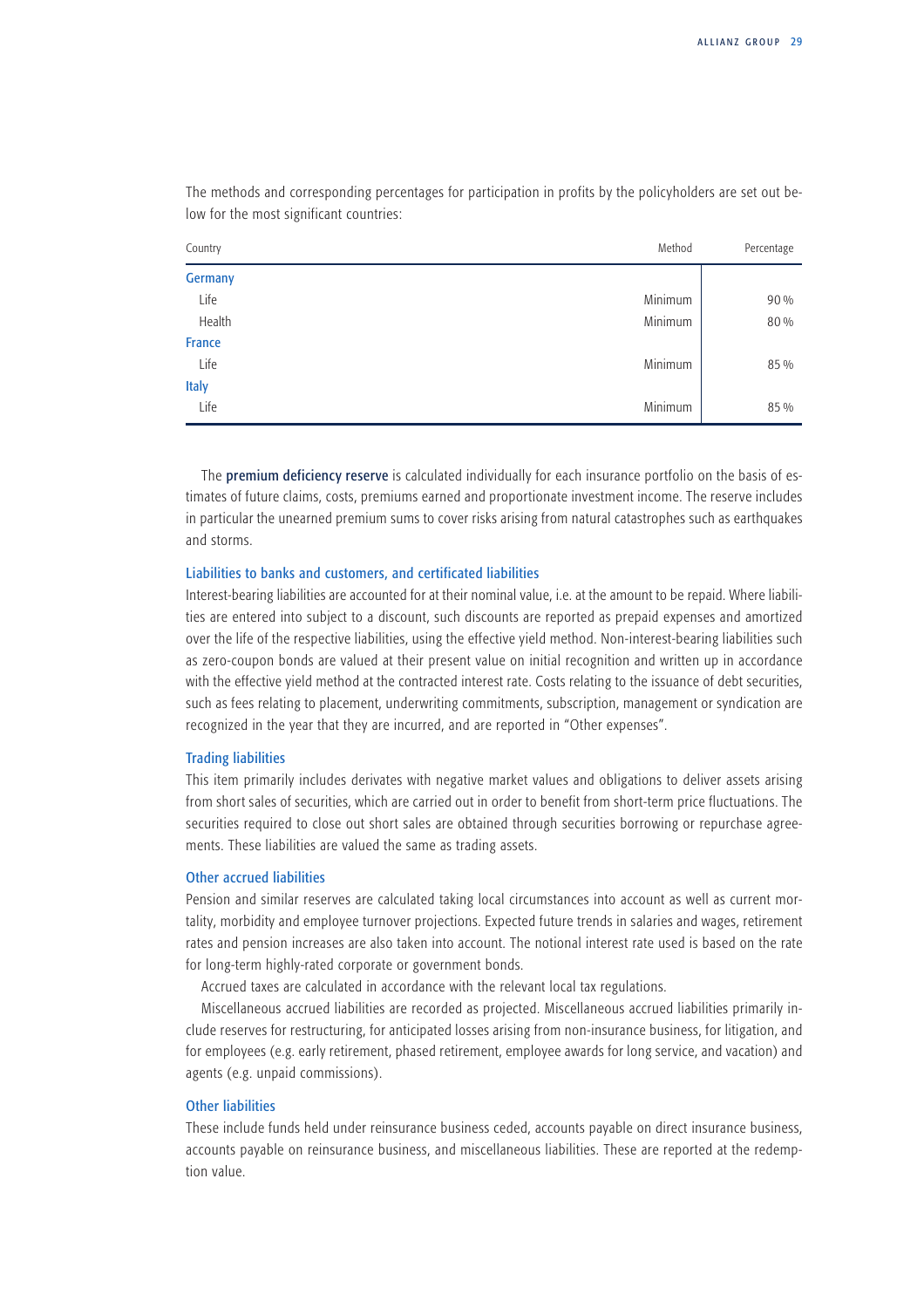#### Deferred tax liabilities

The calculation of deferred tax is based on temporary differences between the carrying amounts of assets or liabilities in the published balance sheet and their tax basis, and on differences arising from the application of uniform valuation policies for consolidation purposes. The tax rates used for the calculation of deferred taxes are the local rates applicable in the countries concerned; changes to tax rates already adopted as of the balance sheet date are taken into account.

#### Information on profit

#### Premiums and unearned premiums

In the case of premiums for life insurance products where the policyholder carries the investment risk (e.g. variable annuities), only those parts of the premiums used to cover the risks insured and costs involved are treated as premium income.

Life-insurance premiums from traditional life insurance policies are reported as earned when due. Reserves are established for benefits and expenses to calculate the profits over the estimated lifetime of the insurance policies.

The premium components for insurance-related costs, surrenders and policy administration are deducted from the account balance of the policyholder. These deductions relate to premium income from investmentoriented insurance policies (universal life type) and pension plans with variable payout amounts, and as such are recorded as premiums earned in the income statement. Benefits recognized under expenses include the claims for benefits arising during the period under review that exceed the balance of the relevant insurance policy accounts, and interest that is credited to the appropriate insurance policy account.

Premiums from short-term personal accident and health insurance policies are recorded proportionately over the term of the insurance policy. Premiums from long-term personal accident and health insurance policies are reported as earned when due. Reserves are formed for benefits and expenses from this income, in order to record the profits over the estimated term of the insurance policies.

Premiums for property and casualty insurance are reported proportionately as income over the term of the insurance contract for every day that the premium has to cover. Unearned premiums are calculated separately for each policy, in order to determine the portion of premium income that has not yet been earned.

#### Interest and similar income / expenses

Interest income and interest expenses are recognized on an accrual basis. Interest income from lending business is recognized using the effective yield method. This item also includes dividends from available for sale equity securities and interest recognized on finance leases. Dividends are recognized in income when received. Interest on finance leases is recognized in interest income over the term of the respective lease so that a constant period yield based on the net investment is attained.

#### Trading income

Trading income comprises all realized and unrealized gains and losses from trading assets and trading liabilities. In addition, commissions and all interest and all dividend income attributable to trading operations and related refinancing costs are included in trading income.

#### Net interest margin / Net fee and commission income

These indicators are calculated for banking business in the Group.

Interest income and interest expenses are recognized on an accrual basis. Reporting of current income includes interest, dividends from equity securities, the share of net income from enterprises accounted for using the equity method, dividend income from investments in affiliated enterprises and participations, and interest recognized on finance leases. The share of net income from investments in associated enterprises and joint ventures is recognized on an accrual basis, and dividends are recognized in income when received. Interest on finance leases is recognized in interest income over the term of the respective lease so that a constant period yield based on the net investment is attained.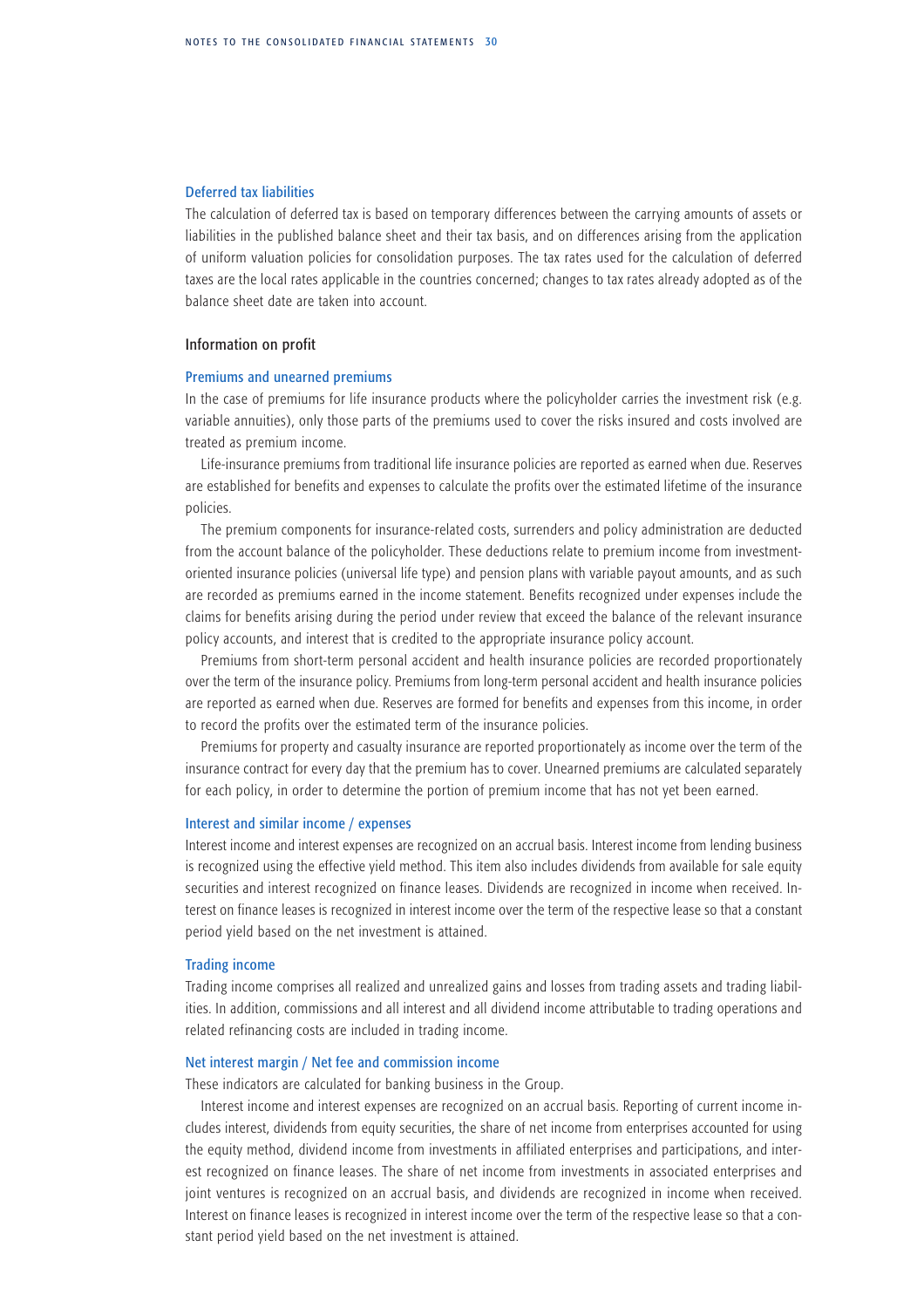In addition to traditional commission income received on securities, fee and commission income in the securities business also includes commissions received in relation to private placements, syndicated loans and financial advisory services. Other fees are related to commissions received for trust and custody services, for the brokerage of insurance policies, credit cards, home loan and savings contracts and real estate. Fee and commission income is recognized in banking business when the corresponding service is provided.

#### Trustee business

Assets and liabilities held by the Group in its own name, but for the account of third parties, are not reported in the balance sheet. Commissions received from such business are shown as "Fee and commission income" in the income statement.

#### Supplementary information

#### Equity remuneration plans

Equity-based remuneration plans are reported in conformity with U.S. GAAP Standard APB (Accounting Principles Board) Opinion No. 25 and related regulations on the basis of the intrinsic value of the option rights.

In conformity with the method based on the intrinsic value of the option rights, remuneration expenses correspond to the difference between the current share price on the balance sheet date and the exercise price of the option on the assignment date. They are reported proportionately over the retirement term for the allocation. Remuneration expenses for Stock Appreciation Rights (SAR) correspond to the amount by which the share price exceeds the reference price, provided that it can be assumed that the stock appreciation requirements and the associated rights of employees are being exercised. An increase or fall in the stock-market price of the share leads to a corresponding change in the remuneration expenses.

#### Segment reporting

Information on segments is reported separately in the Annual Report. Segment reporting has been prepared on the basis of the accounting regulations used to prepare the consolidated financial statements as a whole. The business segments of the Group are organized as a matrix based on products, divisions, and geographical regions. The business segments are structured as Life/Health, Property/Casualty, Banking and Asset Management.

#### Explanation of the accounting and valuation policies differing from German law

The most important differences are summarized below.

#### **Assets**

The definition of an asset is much broader under IAS rules than under the German Commercial Code (HGB). By its reference to the creation of future commercial benefit for the company without the prerequisite of an acquisition against payment, items such as brand names and software developed in-house also must be reported in the accounts under IAS as assets.

#### Special funds

Under IAS-SIC 12 all investment funds in which the Group has shareholdings in excess of 50.0 % are included within the scope of consolidation. Under the German Commercial Code (HGB) the units of special funds held are recognized in the balance sheet.

#### Shareholders' equity

Shareholders' equity increases overall because:

- **\_** trading assets and large proportions of the investments are shown in the balance sheet at market value, and
- **\_** only the recognition of lower insurance reserves in property and casualty business is permitted.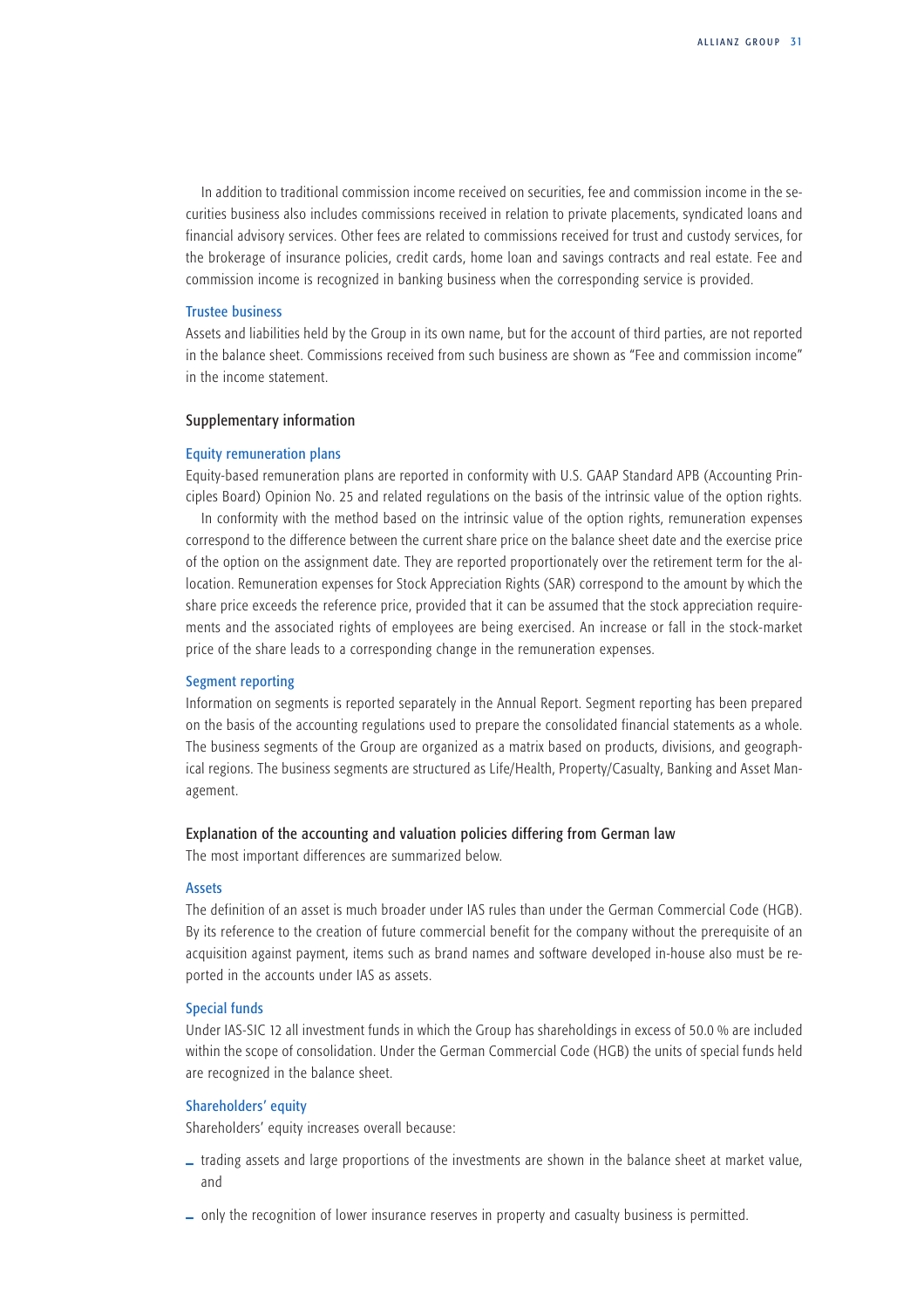#### Calculation of profit

There are substantial differences between accounting treatment under IAS rules and the German Commercial Law in the case of investments, trading activities and reserves. The following summary explains the most important aspects of IAS which differ from HGB.

Claims equalization reserves Claims equalization reserves and major risk reserves are not allowed under IAS because they do not represent a present obligation toward third parties. The net result for the year is not affected by transfers to or from such reserves.

Claims reserves Claims reserves tend to be somewhat lower under IAS because they are not calculated in accordance with the prudence concept but at the best estimate of the ultimate cost.

Acquisition costs Under IAS acquisition costs are capitalized and amortized over the term of the policy.

Depreciation and write-downs Depreciation charges and valuation write-downs are reduced overall under IAS. In particular they are not allowed where movements in stock market prices or exchange rates result in only a temporary diminution in value.

Valuation at equity All participations of between 20 and 50 % are valued by the equity method, i.e. at the corresponding proportion of the shareholders' equity. It is therefore irrelevant whether a significant influence is actually exercised or not. This means that the valuation includes a proportion of the net profit of the enterprises concerned.

Capital gains and losses Gains on disposal may be lower, and losses on disposal may be higher under IAS because the proceeds of disposal are set against historical cost. Under German Commercial Law, by contrast, the disposal proceeds are set against the carrying amount, which might be lower.

Fund for general banking risks According to German Commercial Law, provisions may be made for general banking risks pursuant to clause § 340f of the German Commercial Code (HGB), setting aside a special item pursuant to clause § 340g of the German Commercial Code. This is, however, not permitted for consolidated financial statements under IAS rules.

Treasury shares Under IAS rules, treasury shares held within the Group are deducted from shareholders' equity. Gains or losses from trading in own shares are added to, or subtracted from, equity with no impact on the income statement. According to the German Commercial Code, own shares must be reported as assets, with reserves for treasury shares set aside at the same time. Also, in financial statements prepared according to the German Commercial Code, gains or losses from trading in own shares would be transferred to the income statement and reported under trading income.

Goodwill Goodwill is amortized against income over its useful life under IAS as follows:

- **\_** over 20 years for life and health insurance companies
- **\_** over 10 years for property and casualty insurance companies
- **\_** over 10 years for banking companies
- **\_** over 20 years for asset management companies

In accordance with the German Commercial Code, goodwill was charged against revenue reserves without affecting earnings.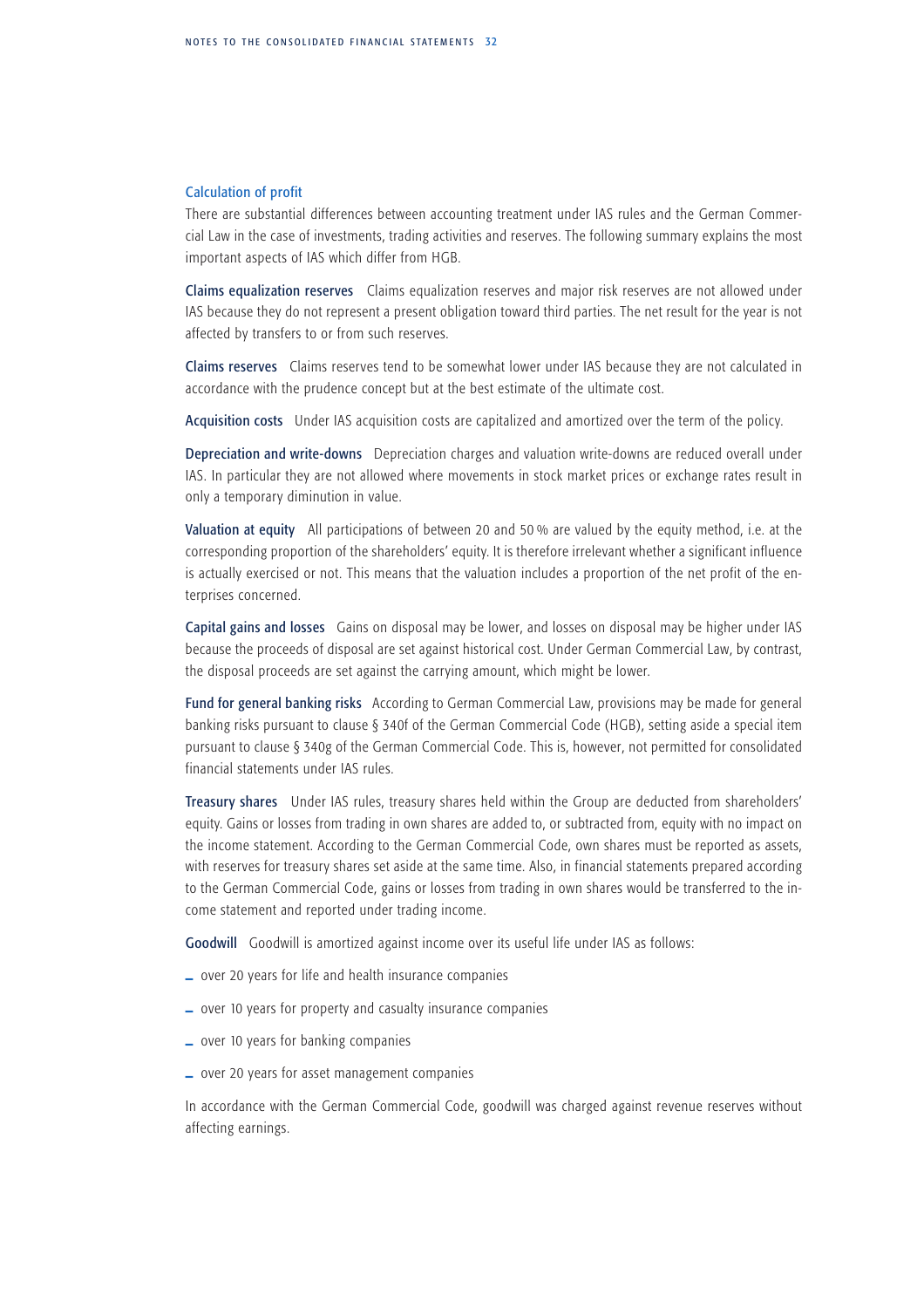# <span id="page-33-0"></span>SUPPLEMENTARY INFORMATION ON GROUP ASSETS

# 5 Intangible assets

Intangible assets comprise the following:

|                                     | 12/31/2001<br>$\epsilon$ mn | 12/31/2000<br>$\epsilon$ mn |
|-------------------------------------|-----------------------------|-----------------------------|
| Goodwill<br>Other intangible assets | 12,649<br>4,262             | 7,393<br>3,001              |
| <b>Total</b>                        | 16,911                      | 10,394                      |

Changes in goodwill for the fiscal year were as follows:

|                                           | $\epsilon$ mn |
|-------------------------------------------|---------------|
| Gross amount capitalized 12/31/2000       | 8,899         |
| Accumulated amortization 12/31/2000       | $-1,506$      |
| Value stated as of 12/31/2000             | 7,393         |
| Translation differences                   | 134           |
| Value stated as of 1/1/2001               | 7,527         |
| Reclassification                          | 350           |
| <b>Additions</b>                          | 5,580         |
| Amortization                              | $-808$        |
| Value stated as of 12/31/2001             | 12,649        |
| Accumulated amortization as of 12/31/2001 | $-2,314$      |
| Gross amount capitalized as of 12/31/2001 | 14,963        |

Reclassification relates to the interest of the Allianz Group in the goodwill shown in the balance sheet of the Dresdner Bank Group prior to acquisition of the majority shareholding on July 23, 2001.

Major additions include the following:

| - first-time consolidation of the following subsidiaries: |            |
|-----------------------------------------------------------|------------|
| Dresdner Bank AG, Frankfurt/Main                          | €3.977 mn  |
| Nicholas Applegate, San Diego                             | € 1,042 mn |
| Malaysia British Assurance, Malaysia                      | $∈ 45$ mn  |

**\_** ¤19 mn by increasing the interests in Berner Allgemeine Versicherungs-Gesellschaft, Bern by 39.8 % to 99.9 %.

Amortization of goodwill is shown in the income statement under item 13 as a separate heading.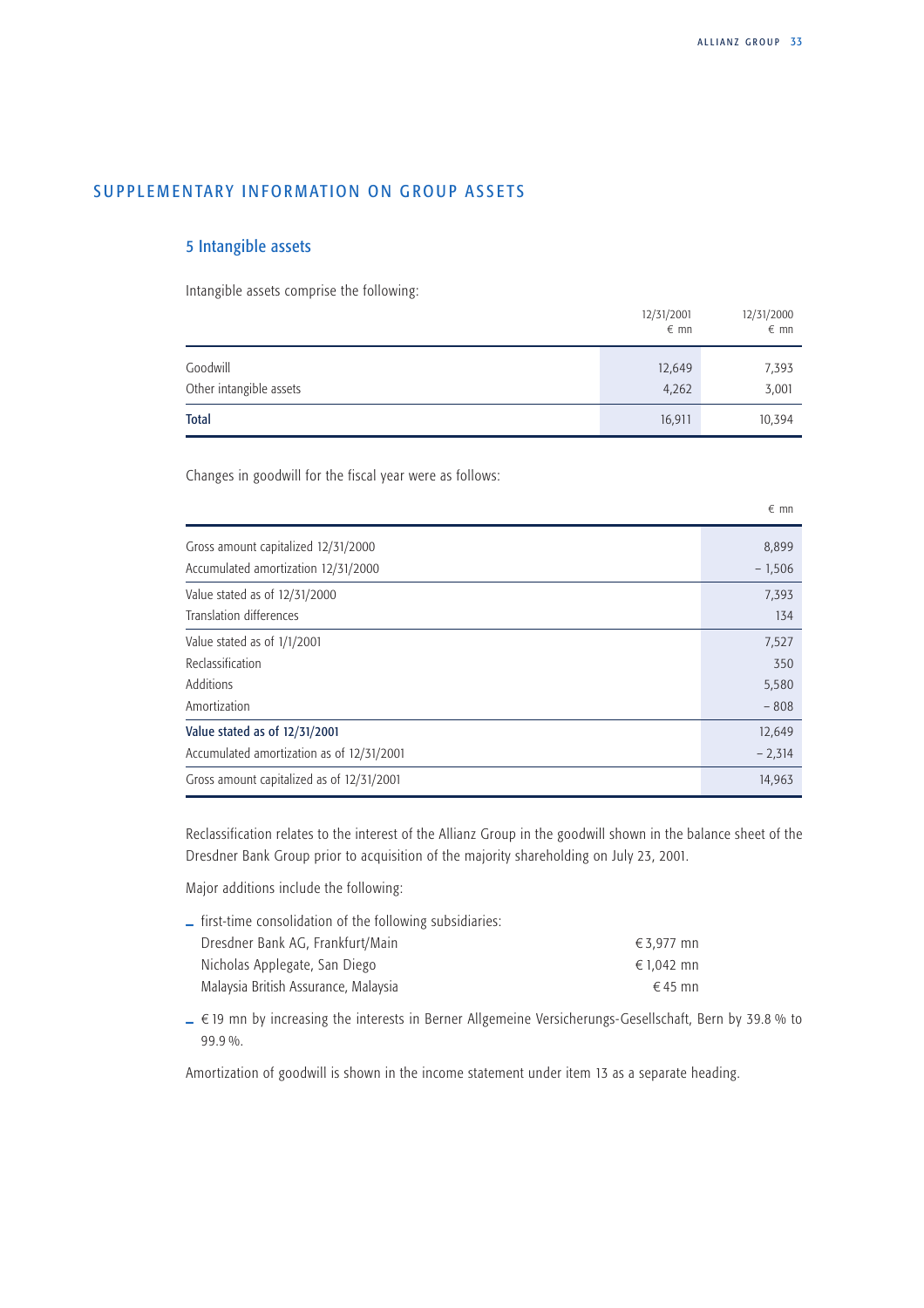Other intangible asset values changed during the year under review as follows:

#### **Software**

| <b>JUILWAIC</b>                                | $\epsilon$ mn |
|------------------------------------------------|---------------|
| Gross amount capitalized 12/31/2000            | 1,356         |
| Accumulated amortization 12/31/2000            | $-762$        |
| Value stated as of 12/31/2000                  | 594           |
| Translation differences                        | 6             |
| Value stated as of 1/1/2001                    | 600           |
| Additions                                      | 491           |
| Changes in the group of consolidated companies | 612           |
| <b>Disposals</b>                               | $-26$         |
| Amortization                                   | $-241$        |
| Value stated as of 12/31/2001                  | 1,436         |
| Accumulated amortization 12/31/2001            | $-1,003$      |
| Gross amount capitalized 12/31/2001            | 2,439         |

The balance sheet value amounting to  $\in$  1,436 (594) mn includes  $\in$  619 (394) mn for software developed inhouse and  $\epsilon$ 817 (200) mn for software purchased from others. Software is amortized over a maximum of five years, according to its useful life. Amortization is apportioned between the relevant cost headings in the income statement.

| Capitalized value of life/health insurance portfolios |        |
|-------------------------------------------------------|--------|
| Gross amount capitalized 12/31/2000                   | 1,975  |
| Accumulated amortization 12/31/2000                   | $-457$ |
| Value stated as of 12/31/2000                         | 1,518  |
| Translation differences                               | 13     |
| Value stated as of 1/1/2001                           | 1,531  |
| <b>Additions</b>                                      | 11     |
| Amortization                                          | $-168$ |
| Value stated as of 12/31/2001                         | 1,374  |
| Accumulated amortization 12/31/2001                   | $-625$ |
| Gross amount capitalized 12/31/2001                   | 1,999  |

The capitalized value of life/health insurance portfolios was determined using discount rates ranging from 12.0 to 15.0 %. Interest rates between 3.5 and 8.5 % were applied for interest not yet due.

The addition under capitalized value of life insurance portfolios relates to first-time consolidation of the subsidiary Malaysia British Assurance Life, Kuala Lumpur.

The capitalized value of life/health insurance portfolios is amortized over the lives of the policies concerned (realization of surpluses). Scheduled amortization of the capitalized value is included under acquisition costs and administrative expenses.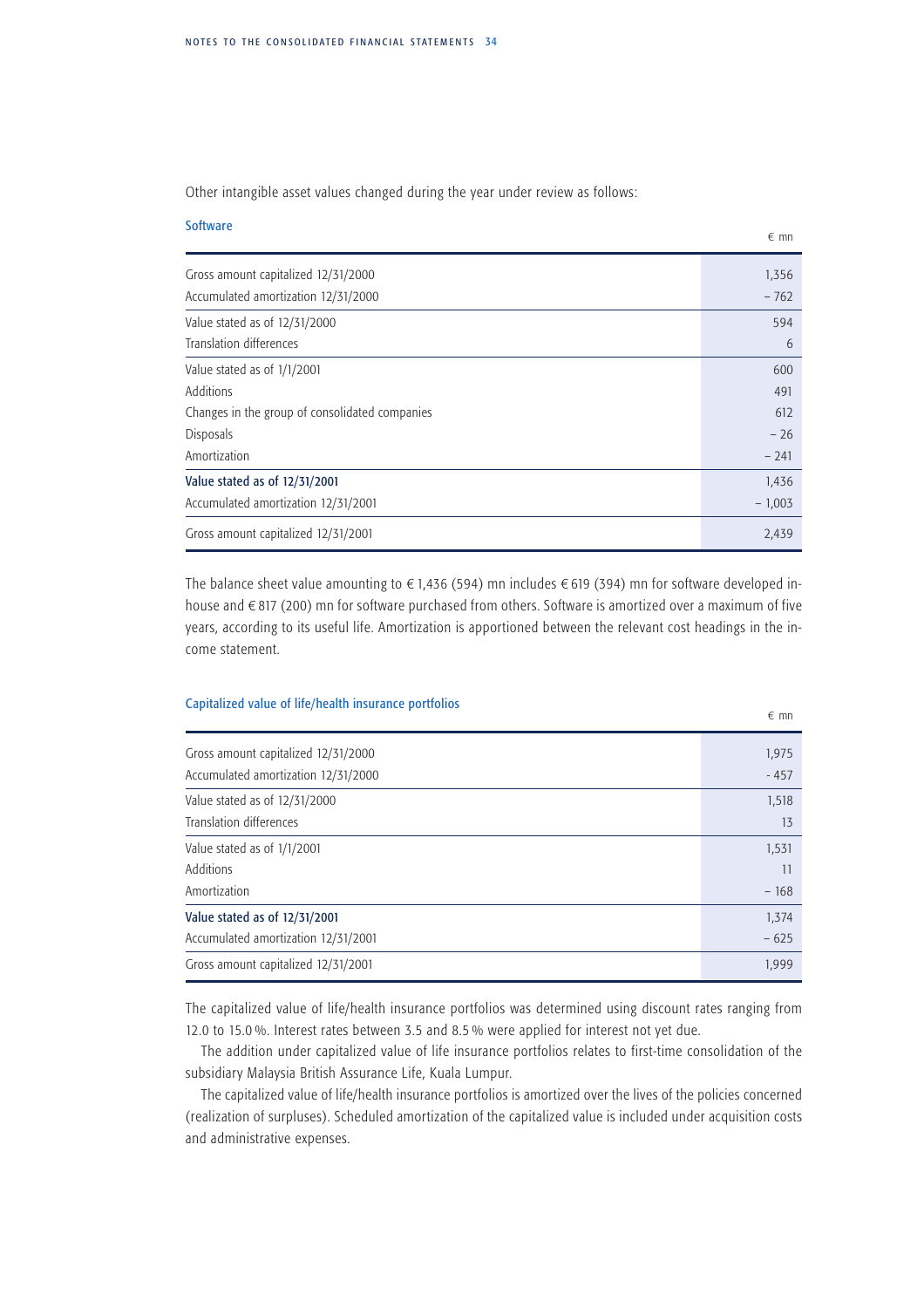<span id="page-35-0"></span>Other intangible assets also include capitalized loyalty bonuses for senior management of the PIMCO Group, Delaware amounting to  $\epsilon$  574 (713) mn that are amortized on a straight-line basis over five years. €659 mn were recognized under assets for the value of the brand name "Dresdner Bank" and "dit" (Deutscher Investment-Trust) and these are amortized on a straight-line basis over 20 years.

Scheduled amortization for the brand names amounted to  $\epsilon$  15 mn during the year under review.

# 6 Investments in affiliated enterprises, joint ventures, and associated enterprises

| Investments               | 12/31/2001<br>$\epsilon$ mn | 12/31/2000<br>$\epsilon$ mn |
|---------------------------|-----------------------------|-----------------------------|
| In affiliated enterprises | 870                         | 581                         |
| In joint ventures         | 105                         | 97                          |
| In associated enterprises | 9,272                       | 11,085                      |
| <b>Total stated value</b> | 10,247                      | 11,763                      |
| <b>Total market value</b> | 24,134                      | 29,477                      |

The market value is principally based on stock exchange quotations.

The value of interests in banks amounts to  $\epsilon$  2,079 (76) mn.

# 7 Investments

Investments comprise the following:

|                                                          | 12/31/2001<br>$\epsilon$ mn | 12/31/2000<br>$\epsilon$ mn |
|----------------------------------------------------------|-----------------------------|-----------------------------|
| Securities held to maturity                              | 7,688                       | 8,087                       |
| Securities available for sale                            | 322,192                     | 258,001                     |
| Real estate used by third parties                        | 12,004                      | 11,506                      |
| Funds held by others under reinsurance contracts assumed | 3,418                       | 3,240                       |
| <b>Total</b>                                             | 345,302                     | 280,834                     |

# Securities held to maturity Amortization Amortization Amortization Amortization Amortization

|                  |                             | Amortized cost              |  |
|------------------|-----------------------------|-----------------------------|--|
|                  | 12/31/2001<br>$\epsilon$ mn | 12/31/2000<br>$\epsilon$ mn |  |
|                  |                             |                             |  |
| Government bonds | 2,824                       | 2,696                       |  |
| Corporate bonds  | 2,319                       | 2,357                       |  |
| Other            | 2,545                       | 3,034                       |  |
| <b>Total</b>     | 7,688                       | 8,087                       |  |

The fair value of individual securities can fall temporarily below their carrying value, but, provided there is no risk resulting from changes in financial standing, such securities are not written down in value.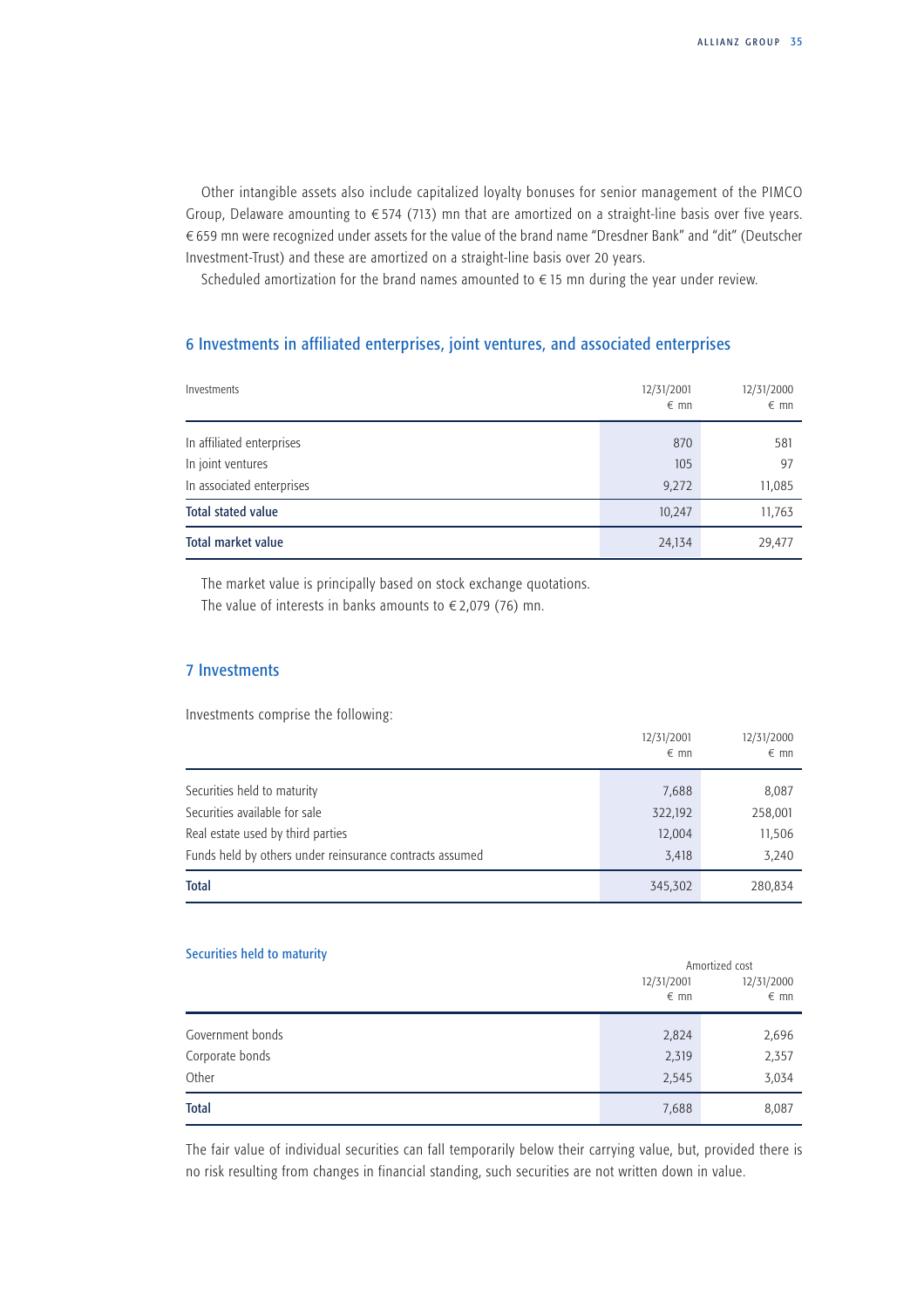## Amortization includes unscheduled write-downs of  $\epsilon$ 35 (2) mn.

|                                             | Amortized cost              |                             |                             | Market values               |
|---------------------------------------------|-----------------------------|-----------------------------|-----------------------------|-----------------------------|
|                                             | 12/31/2001<br>$\epsilon$ mn | 12/31/2000<br>$\epsilon$ mn | 12/31/2001<br>$\epsilon$ mn | 12/31/2000<br>$\epsilon$ mn |
| Contractual term to maturity                |                             |                             |                             |                             |
| Due in 1 year or less                       | 692                         | 1,678                       | 675                         | 1,661                       |
| Due after 1 year and in less than 5 years   | 3,797                       | 2,429                       | 3,901                       | 2,479                       |
| Due after 5 years and in less than 10 years | 2,125                       | 2,898                       | 2,174                       | 2,944                       |
| Due after 10 years                          | 1,074                       | 1,082                       | 1,057                       | 1,096                       |
| <b>Total</b>                                | 7,688                       | 8,087                       | 7,807                       | 8,180                       |

## Securities available for sale

|                   | Amortized<br>cost           |                             |                             | Unrealized<br>gains/losses  |                             | Market<br>values            |  |
|-------------------|-----------------------------|-----------------------------|-----------------------------|-----------------------------|-----------------------------|-----------------------------|--|
|                   | 12/31/2001<br>$\epsilon$ mn | 12/31/2000<br>$\epsilon$ mn | 12/31/2001<br>$\epsilon$ mn | 12/31/2000<br>$\epsilon$ mn | 12/31/2001<br>$\epsilon$ mn | 12/31/2000<br>$\epsilon$ mn |  |
| Equity securities | 69,896                      | 62,385                      | 11,567                      | 29,340                      | 81,463                      | 91,725                      |  |
| Government bonds  | 110,142                     | 101,126                     | 2,152                       | 523                         | 112,294                     | 101,649                     |  |
| Corporate bonds   | 84,481                      | 49,200                      | 1,876                       | 771                         | 86,357                      | 49,971                      |  |
| Other             | 41,126                      | 14,266                      | 952                         | 390                         | 42,078                      | 14,656                      |  |
| <b>Total</b>      | 305,645                     | 226,977                     | 16,547                      | 31,024                      | 322,192                     | 258,001                     |  |

|                   | Proceeds of sale      |                       |                       | Realized gains        | Realized losses       |                       |
|-------------------|-----------------------|-----------------------|-----------------------|-----------------------|-----------------------|-----------------------|
|                   | 2001<br>$\epsilon$ mn | 2000<br>$\epsilon$ mn | 2001<br>$\epsilon$ mn | 2000<br>$\epsilon$ mn | 2001<br>$\epsilon$ mn | 2000<br>$\epsilon$ mn |
| Equity securities | 37,844                | 33,656                | 6,632                 | 9,546                 | 6,153                 | 2,654                 |
| Government bonds  | 43,724                | 27,175                | 768                   | 701                   | 295                   | 651                   |
| Corporate bonds   | 21,690                | 12,193                | 238                   | 162                   | 363                   | 529                   |
| Other             | $-7,404$              | 6,664                 | 100                   | 174                   | 77                    | 155                   |
| <b>Total</b>      | 95,854                | 79,688                | 7,738                 | 10,583                | 6,888                 | 3,989                 |

Realized gains and losses have been calculated on the basis of average values.

Investment strategy within the Allianz Group is primarily geared to the long term. Forward sale agreements and securities lending are used to hedge unrealized gains.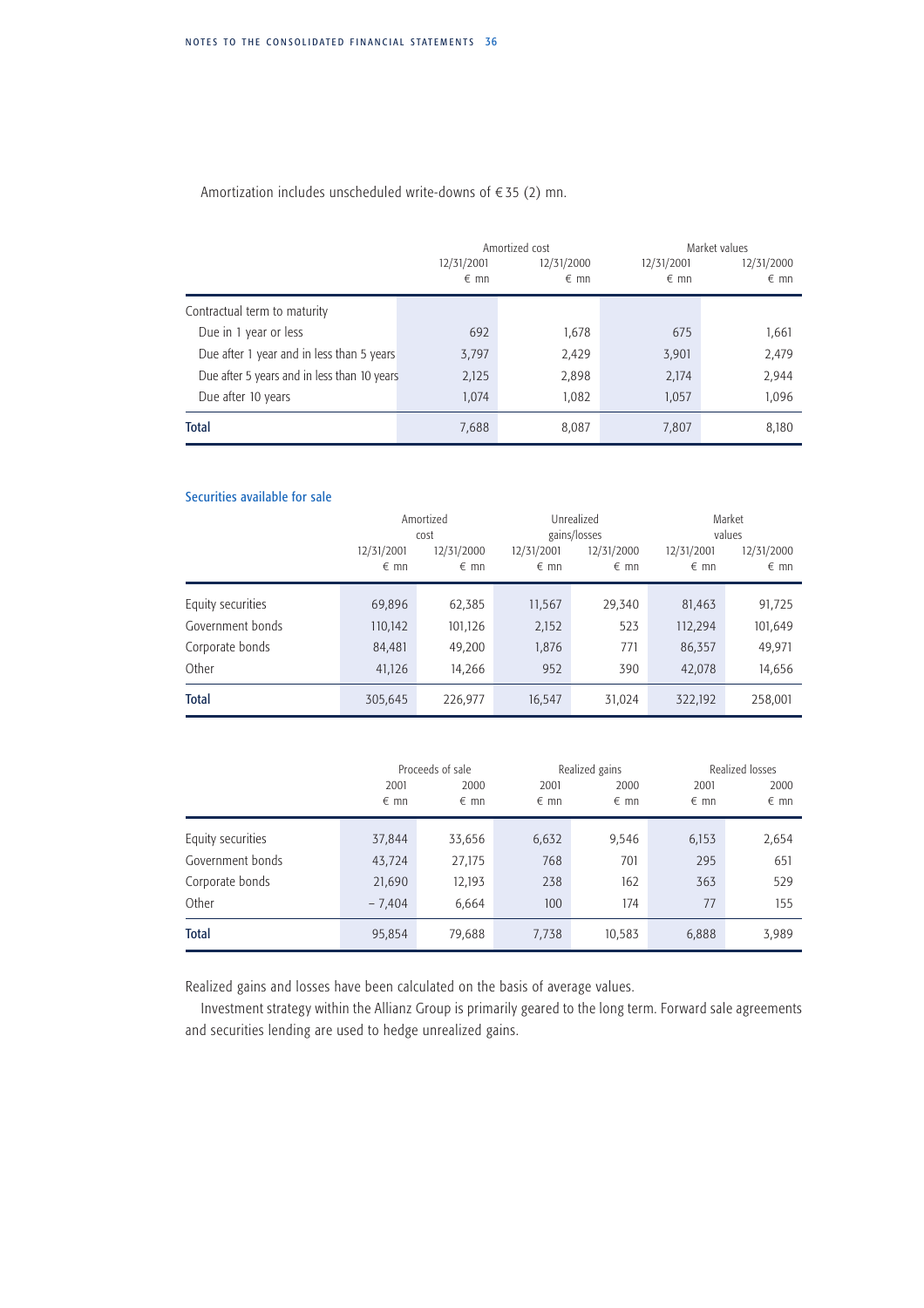$∈$  mn

|                                             | Amortized cost |               |               | Market values |
|---------------------------------------------|----------------|---------------|---------------|---------------|
|                                             | 12/31/2001     | 12/31/2000    | 12/31/2001    | 12/31/2000    |
|                                             | $\epsilon$ mn  | $\epsilon$ mn | $\epsilon$ mn | $\epsilon$ mn |
| Contractual term to maturity                |                |               |               |               |
| Due in 1 year or less                       | 28,814         | 8,763         | 25,689        | 9,235         |
| Due after 1 year and in less than 5 years   | 98,301         | 63,241        | 105,619       | 65,778        |
| Due after 5 years and in less than 10 years | 85,572         | 75,525        | 88,209        | 73,685        |
| Due after 10 years                          | 23,062         | 17.063        | 21,212        | 17,578        |
| Total <sup>*</sup>                          | 235,749        | 164,592       | 240,729       | 166,276       |

\*) Excluding equity securities

The actual maturities may deviate from the contractually defined maturities, because certain security holders/ borrowers have the right to serve notice on or repay certain obligations ahead of schedule, with or without redemption or early repayment penalties.

#### Real estate used by third parties

The capitalized cost of buildings is calculated on the basis of acquisition cost and depreciated over a maximum of 50 years in accordance with the useful life of the real estate. The gross capitalized values totaled € 13,942 mn at the beginning of the year and € 14,545 mn at the end of the year. Accumulated depreciation amounted to  $\epsilon$  2,436 mn at the beginning of the year and  $\epsilon$  2,541 mn at the end of the year. Assets pledged as security and other restrictions on title amount to  $\epsilon$  68 mn.

Amortization includes unscheduled write-downs of  $\epsilon$ 86 (90) mn.

Expenditures to restore the future economic benefits from the assets are capitalized if they extend the useful life of the asset, otherwise they are recognized as an expense. Commitments outstanding at the balance sheet date to purchase real estate amounted to  $\epsilon$  61 mn.

| Value stated as of 12/31/2000                  | 11,506   |
|------------------------------------------------|----------|
| Translation differences                        |          |
| Value stated as of 1/1/2000                    | 11,507   |
| <b>Additions</b>                               | 1,525    |
| Changes in the group of consolidated companies | 428      |
| Disposals                                      | $-1,078$ |
| Depreciation                                   | $-378$   |
| Value stated as of 12/31/2001                  | 12.004   |

#### Changes in the total carrying value of real estate used by third parties during the year

The market value of real estate used by third parties was  $\epsilon$  16,731 mn on the balance sheet date.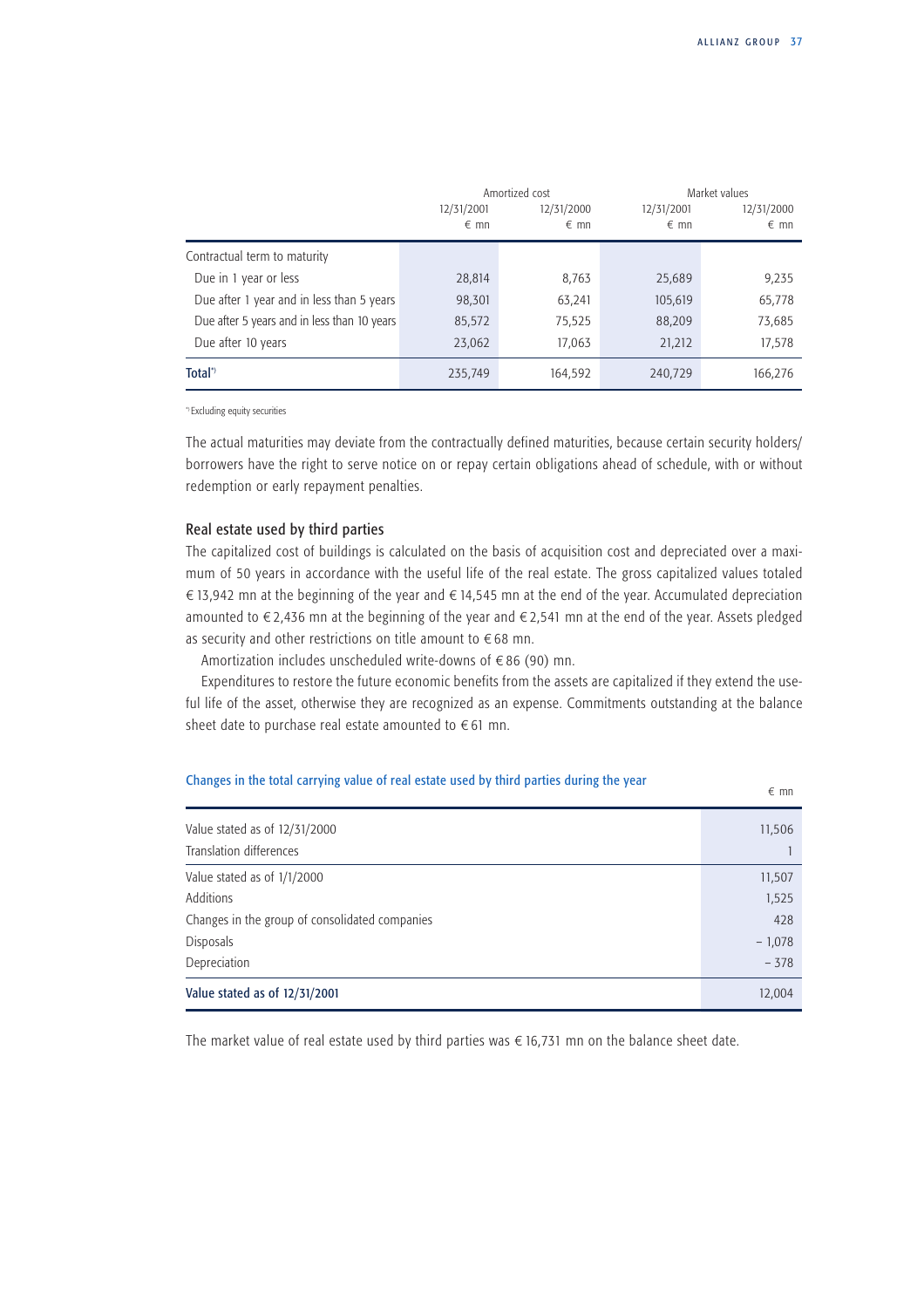## 8 Investments held on account and at risk of life insurance policyholders

This item comprises mainly investments funding unit-linked life insurance policies and investments to cover obligations under policies where the benefits are index-linked.

Group enterprises keep these investments separate from other investments and invest them separately.

Policyholders are entitled to all the gains recorded and therefore to the total amount of all the investments shown under this heading, but they also have to carry any losses.

For this reason the liability heading "Insurance reserves for life insurance where the investment risk is carried by policyholders" moves in parallel with this account.

|                                                       | $127 - 172001$<br>$\epsilon$ mn | $127 - 172000$<br>$\epsilon$ mn |
|-------------------------------------------------------|---------------------------------|---------------------------------|
| Loans                                                 | 5,812                           | 260                             |
| Other advances                                        | 55,716                          | 6,811                           |
| Loans and advances to banks                           | 61,528                          | 7,071                           |
| Less Joan Joss allowance                              | 254                             |                                 |
| Loans and advances to banks after loan loss allowance | 61,274                          | 7,070                           |

12/31/2001 12/31/2000

## 9 Loans and advances to banks

Receivables due within one year total  $\in$  51,052 (5,867) mn, those due after more than one year total  $\in$  10,476 (1,204) mn.

## 10 Loans and advances to customers

|                                                           | 12/31/2001<br>$\epsilon$ mn | 12/31/2000<br>$\epsilon$ mn |
|-----------------------------------------------------------|-----------------------------|-----------------------------|
| Corporate customers                                       | 149,244                     |                             |
| Public authorities                                        | 33,908                      |                             |
| Private customers                                         | 64,351                      | 28,412                      |
| Loans and advances to customers                           | 247,503                     | 28,412                      |
| Less Joan Joss allowance                                  | 7,810                       | 326                         |
| Loans and advances to customers after loan loss allowance | 239,693                     | 28,086                      |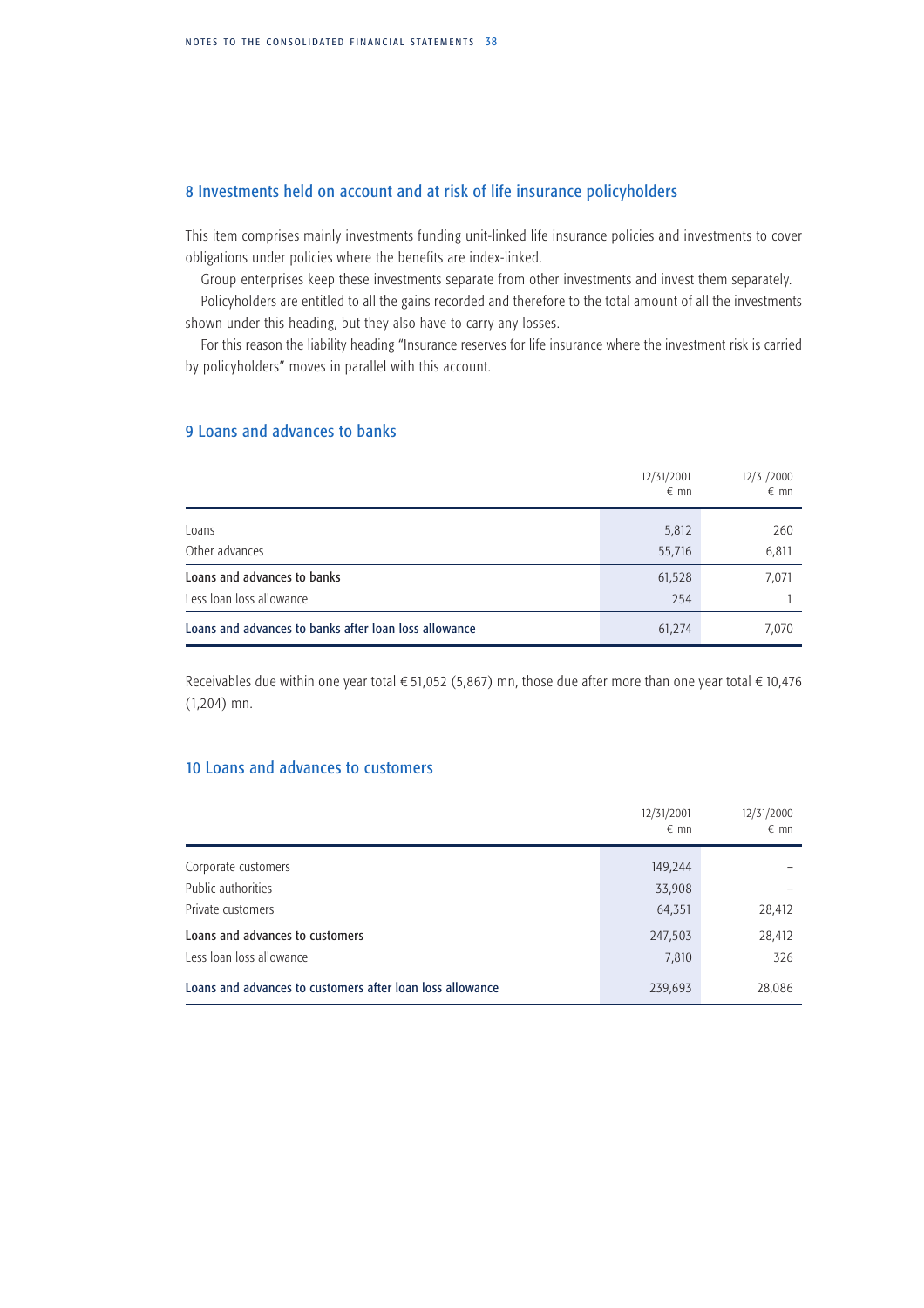Loans and advances to customers by type of loan are as follows:

|                | 12/31/2001<br>$\epsilon$ mn | 12/31/2000<br>$\epsilon$ mn |
|----------------|-----------------------------|-----------------------------|
| Loans          | 199,190                     | 14,806                      |
| Reverse repos  | 42,393                      |                             |
| Other advances | 5,920                       | 13,606                      |
| <b>Total</b>   | 247,503                     | 28,412                      |

Loans and advances due within one year total  $\in$  109,693 (20,627) mn, those due after more than one year total €137,810 (7,785) mn.

Loans and advances to customers include amounts receivable under finance leases at their net investment value totaling  $\epsilon$ 21,142 (2,427) mn. The corresponding gross investment value of these leases amounts to €31,099 (3,570) mn, the associated unrealized finance income is €35 (4) mn and unguaranteed residual values are  $\in$  9 (1) mn. Lease payments received have been recognized as income in the amount of  $\in$  1,498 (172) mn. The allowance for uncollectable lease payments receivable amounted to  $\epsilon$  78 (9) mn at the balance sheet date. The total amounts receivable under leasing arrangements include  $\epsilon$  3,493 (401) mn due within one year, € 10,271 (1,179) mn due within one to five years, and € 17,335 (1,990) mn due after more than five years.

#### Lending volume

In contrast to the reporting of loans and advances, lending volume does not include reverse repos or other advances. However, this item does comprise loans extended on bills of exchange which, in turn, are not reported under loans and advances to customers or loans and advances to banks.

|                                          | 12/31/2001<br>$\epsilon$ mn | 12/31/2000<br>$\epsilon$ mn |
|------------------------------------------|-----------------------------|-----------------------------|
| Loans to banks                           | 5,812                       | 260                         |
| Loans to customers <sup>*</sup>          | 199,572                     | 14,806                      |
| Total lending volume                     | 205,384                     | 15,066                      |
| Less Joan Joss allowance                 | 8,064                       | 327                         |
| Lending volume after loan loss allowance | 197,320                     | 14,739                      |

 $^{\circ}$  Including bills of exchange amounting to  $\epsilon$ 382 mn.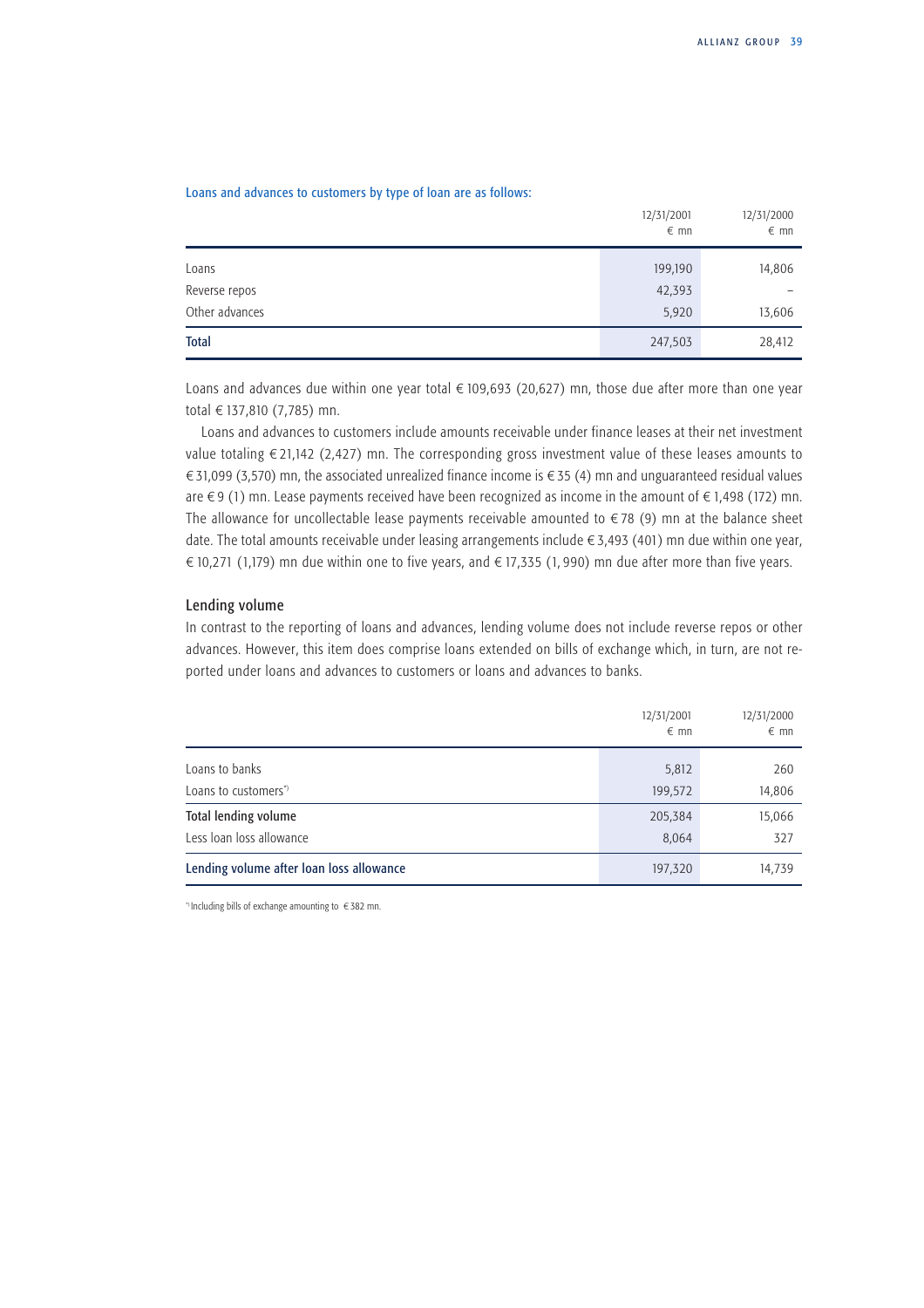## Allowance for loan losses

The overall volume of risk provisions includes allowances for loan losses deducted from loans and advances to banks and customers in the amount of  $\epsilon$ 8,064 mn. Also included are provisions for contingent liabilities in the amount of  $\epsilon$  497 mn.

|                                                  |               | Counterparty risks<br>Country risks |               |                          | Potential risks<br>(General loan<br>loss allowance) | Total                    |               |               |
|--------------------------------------------------|---------------|-------------------------------------|---------------|--------------------------|-----------------------------------------------------|--------------------------|---------------|---------------|
|                                                  | 2001          | 2000                                | 2001          | 2000                     | 2001                                                | 2000                     | 2001          | 2000          |
|                                                  | $\epsilon$ mn | $\epsilon$ mn                       | $\epsilon$ mn | $\epsilon$ mn            | $\epsilon$ mn                                       | $\epsilon$ mn            | $\epsilon$ mn | $\epsilon$ mn |
| As of January 1                                  | 304           | 290                                 |               |                          | 23                                                  | 22                       | 327           | 312           |
| <b>Additions</b>                                 |               |                                     |               |                          |                                                     |                          |               |               |
| Additions to allowances<br>charged to the income |               |                                     |               |                          |                                                     |                          |               |               |
| statement                                        | 1,461         | 97                                  |               |                          | 110                                                 | 7                        | 1,571         | 104           |
| Changes in the group of                          |               |                                     |               |                          |                                                     |                          |               |               |
| consolidated companies                           | 6,596         | $\overline{\phantom{0}}$            | 544           | $\overline{\phantom{0}}$ | 855                                                 | $\qquad \qquad -$        | 7,995         |               |
| <b>Total</b>                                     | 8,057         | 97                                  | 544           |                          | 965                                                 | $\overline{7}$           | 9,566         | 104           |
| <b>Reductions</b>                                |               |                                     |               |                          |                                                     |                          |               |               |
| Charge-offs                                      | $-445$        | $-16$                               |               |                          | $\overline{2}$                                      |                          | $-443$        | $-16$         |
| Amounts released                                 | $-611$        | $-46$                               | $-281$        | $-21$                    | $-77$                                               | $-6$                     | $-969$        | $-73$         |
| <b>Total</b>                                     | $-1,056$      | $-62$                               | $-281$        | $-21$                    | $-75$                                               | - 6                      | $-1,412$      | $-89$         |
| Other additions/re-<br>ductions                  | 38            | $-1$                                | $-29$         | 1                        | 18                                                  | $-1$                     | 27            | $-1$          |
|                                                  |               |                                     |               |                          |                                                     |                          |               |               |
| Changes due to<br>currency translation           | 44            | 1                                   | 5             |                          | $\overline{4}$                                      | $\overline{\phantom{0}}$ | 53            | 1             |
| As of December 31                                | 7,387         | 325                                 | 239           | $-20$                    | 935                                                 | 22                       | 8,561         | 327           |

The loan portfolio includes value-adjusted loans amounting to  $\epsilon$ 9,778 mn, on which interest was not being recognized. This amount includes  $\epsilon$  6,843 mn of loans that were placed on non-accrual status, and  $\epsilon$ 2,935 mn of loans which have a specific allowance against the interest accrued. Interest which would have been recognized had these loans been accruing interest, amounting to  $\epsilon$  224 mn, was not included in interest income.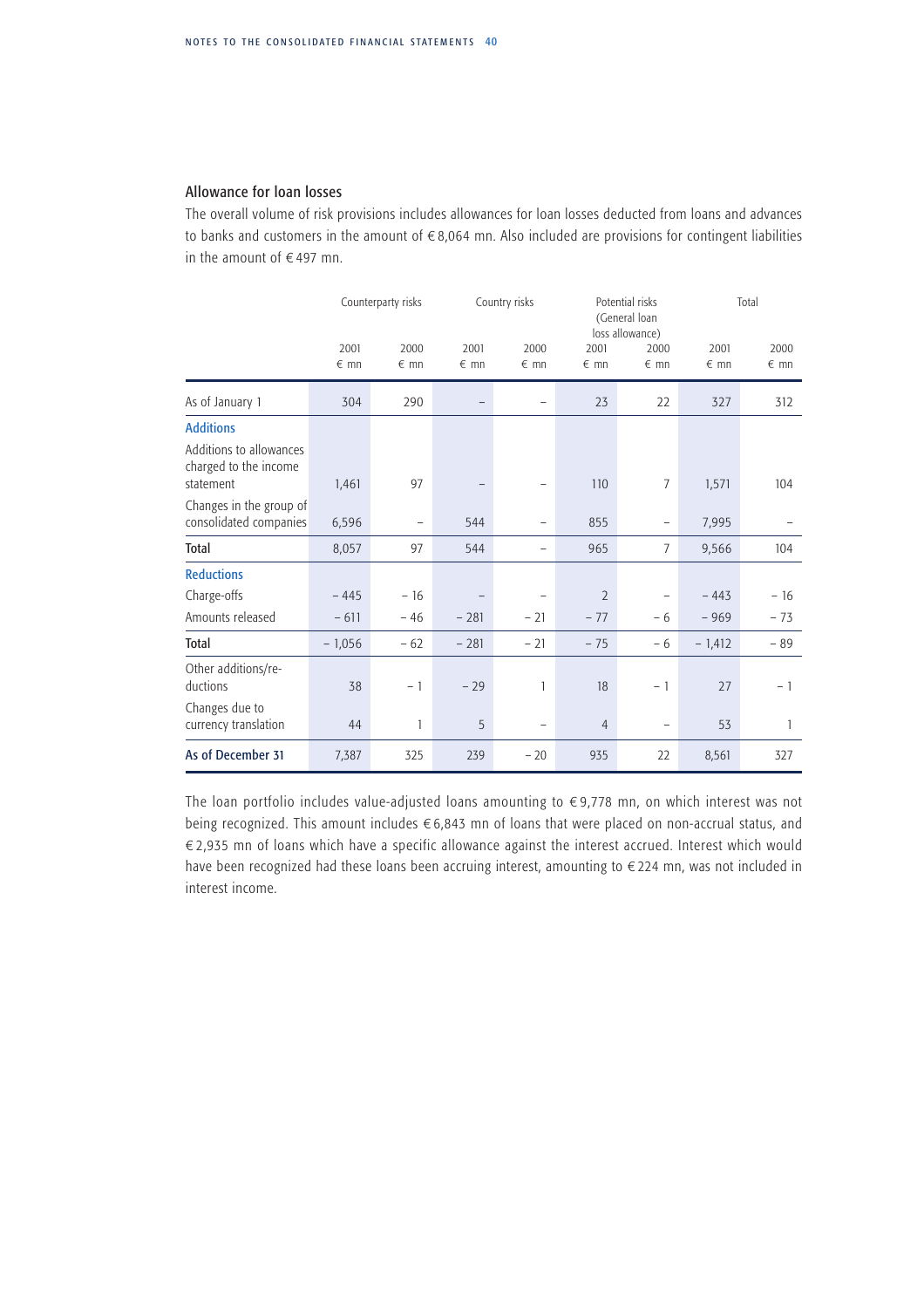## 11 Trading assets

|                         | Market values               |                             |  |
|-------------------------|-----------------------------|-----------------------------|--|
|                         | 12/31/2001<br>$\epsilon$ mn | 12/31/2000<br>$\epsilon$ mn |  |
| Equities                | 15,123                      | 60                          |  |
| Fixed-income securities | 91,493                      | 312                         |  |
| Derivatives             | 19,827                      |                             |  |
| Other trading assets    | 1,979                       | -                           |  |
| <b>Total</b>            | 128,422                     | 372                         |  |

The majority of equities and fixed-income securities held in the trading portfolio are marketable and listed securities. The fixed-income securities include  $\in$  42,432 mn from public-sector issuers, and  $\in$  49,061 mn from other issuers.

## 12 Cash funds and cash equivalents

|                                                                           | 12/31/2001<br>$\epsilon$ mn | 12/31/2000<br>$\epsilon$ mn |
|---------------------------------------------------------------------------|-----------------------------|-----------------------------|
| Balances with banks payable on demand                                     | 11,797                      | 4,209                       |
| Balances with central banks                                               | 7,222                       |                             |
| Checks and cash on hand                                                   | 1,584                       |                             |
| Treasury bills, discounted treasury notes and similar treasury securities | 255                         |                             |
| Bills of exchange                                                         | 382                         |                             |
| <b>Total</b>                                                              | 21,240                      | 4,209                       |

# 13 Amounts ceded to reinsurers from the insurance reserves

|                                                                                                | 12/31/2001<br>$\epsilon$ mn | 12/31/2000<br>$\epsilon$ mn |
|------------------------------------------------------------------------------------------------|-----------------------------|-----------------------------|
| Unearned premiums                                                                              | 1,663                       | 1,506                       |
| Aggregate policy reserves                                                                      | 12,207                      | 13,085                      |
| Reserve for loss and loss adjustment expenses                                                  | 16,784                      | 13,100                      |
| Other insurance reserves                                                                       | 298                         | 221                         |
| Subtotal                                                                                       | 30,952                      | 27,912                      |
| Insurance reserves for life insurance where the investment risk is carried by<br>policyholders | 47                          | 563                         |
| <b>Total</b>                                                                                   | 30,999                      | 28,475                      |

The amounts ceded to reinsurers from the insurance reserves stated under assets include rights of recourse against reinsurers. The credit risk is partly covered by funds held for others under reinsurance contracts, securities portfolios and bank guarantees.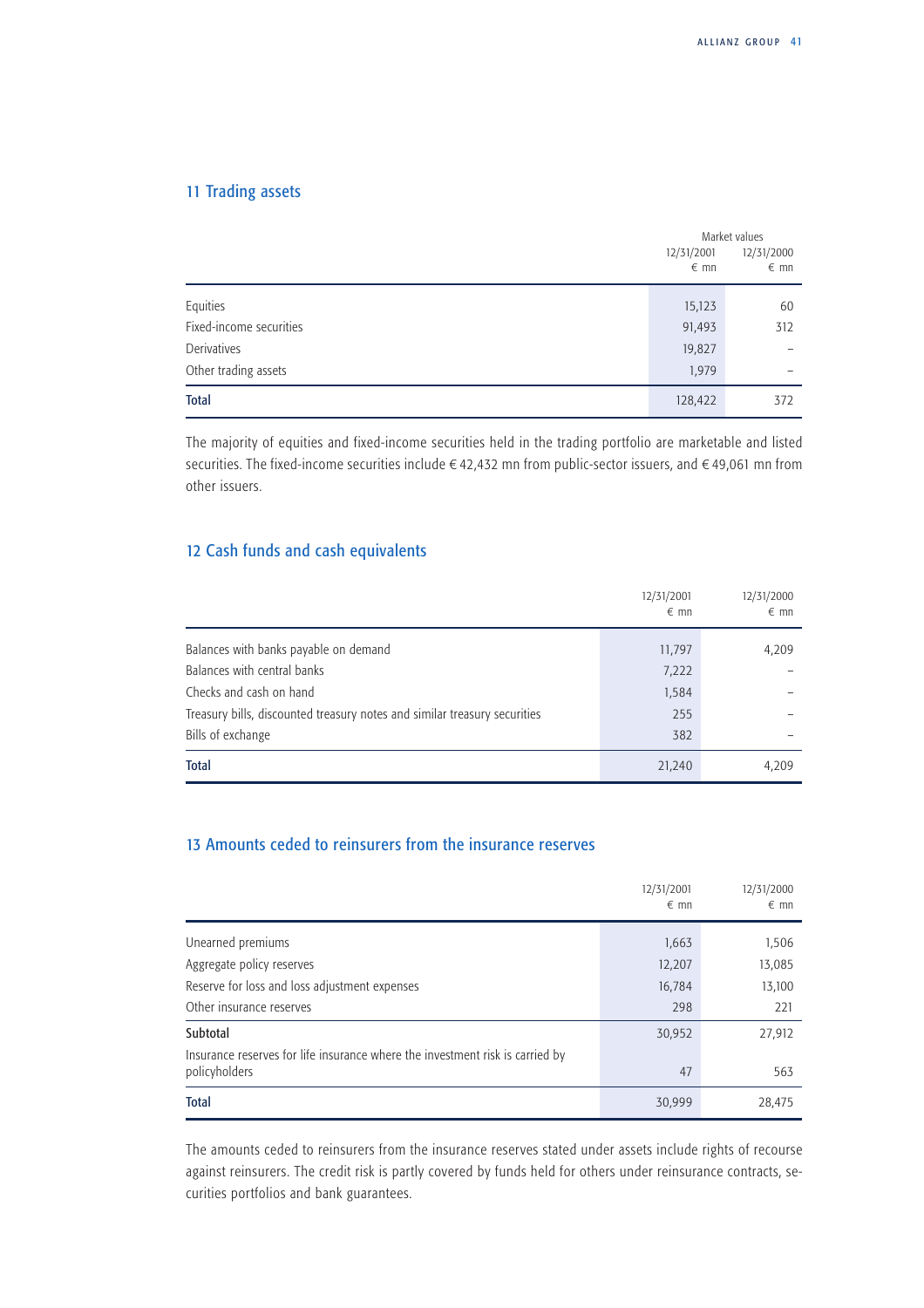### 14 Other assets

|                                                    | 12/31/2001<br>$\epsilon$ mn | 12/31/2000<br>$\epsilon$ mn |
|----------------------------------------------------|-----------------------------|-----------------------------|
| Real estate used by Allianz for its own activities | 5,097                       | 3,006                       |
| Property, plant and equipment, and inventories     | 2,303                       | 1,354                       |
| Accounts receivable on direct insurance business   | 9,523                       | 8,295                       |
| Accounts receivable on reinsurance business        | 3,164                       | 3,161                       |
| Other receivables                                  | 19,633                      | 9,812                       |
| Other assets                                       | 3,454                       | 1,943                       |
| Deferred acquisition costs                         | 11,192                      | 10,433                      |
| Prepaid expenses                                   | 1,364                       | 1,885                       |
| <b>Total</b>                                       | 55,730                      | 39,889                      |

The accounts receivable on direct insurance business stated under other assets and accounts receivable on reinsurance business are due within one year. Other receivables stated under other assets due within one year amount to  $\in$  8,701 (7,124) mn, those due after more than one year total  $\in$  10,932 (2,688) mn.

#### Real estate used by Allianz for its own activities

The capitalized cost of buildings is calculated on the basis of acquisition cost and depreciated over a maximum of 50 years in accordance with their useful lives. The gross capitalized values totaled  $\epsilon$  3,642 mn at the beginning of the year and  $\epsilon$  6,175 mn at the end of the year. Accumulated depreciation amounted to  $\epsilon$  636 mn at the beginning of the year and  $\epsilon$  1,078 mn at the end of the year. Assets pledged as security and other restrictions on title amount to  $\epsilon$  29 mn.

As in the previous year, no unscheduled depreciation was recorded in 2001.

Expenditures to restore the future economic benefits from the assets are capitalized if they extend the useful life of the asset, otherwise they are recognized as an expense. At the balance sheet date, commitments outstanding to purchase real estate amounted to  $\epsilon$  26 mn.

 $\epsilon$  mn

| Value stated as of 12/31/2000                  | 3 0 0 6 |
|------------------------------------------------|---------|
| Translation differences                        | 65      |
| Value stated as of 1/1/2001                    | 3 0 7 1 |
| <b>Additions</b>                               | 1068    |
| Changes in the group of consolidated companies | 2 2 0 3 |
| <b>Disposals</b>                               | $-597$  |
| Depreciation                                   | $-648$  |
| Value stated as of 12/31/2001                  | 5 0 9 7 |

## Changes in the total carrying value of real estate owned by Allianz Group and used for its own activities during the year:

The market value of real estate used by Allianz for its own activities amounted to  $\epsilon$  6,205 mn.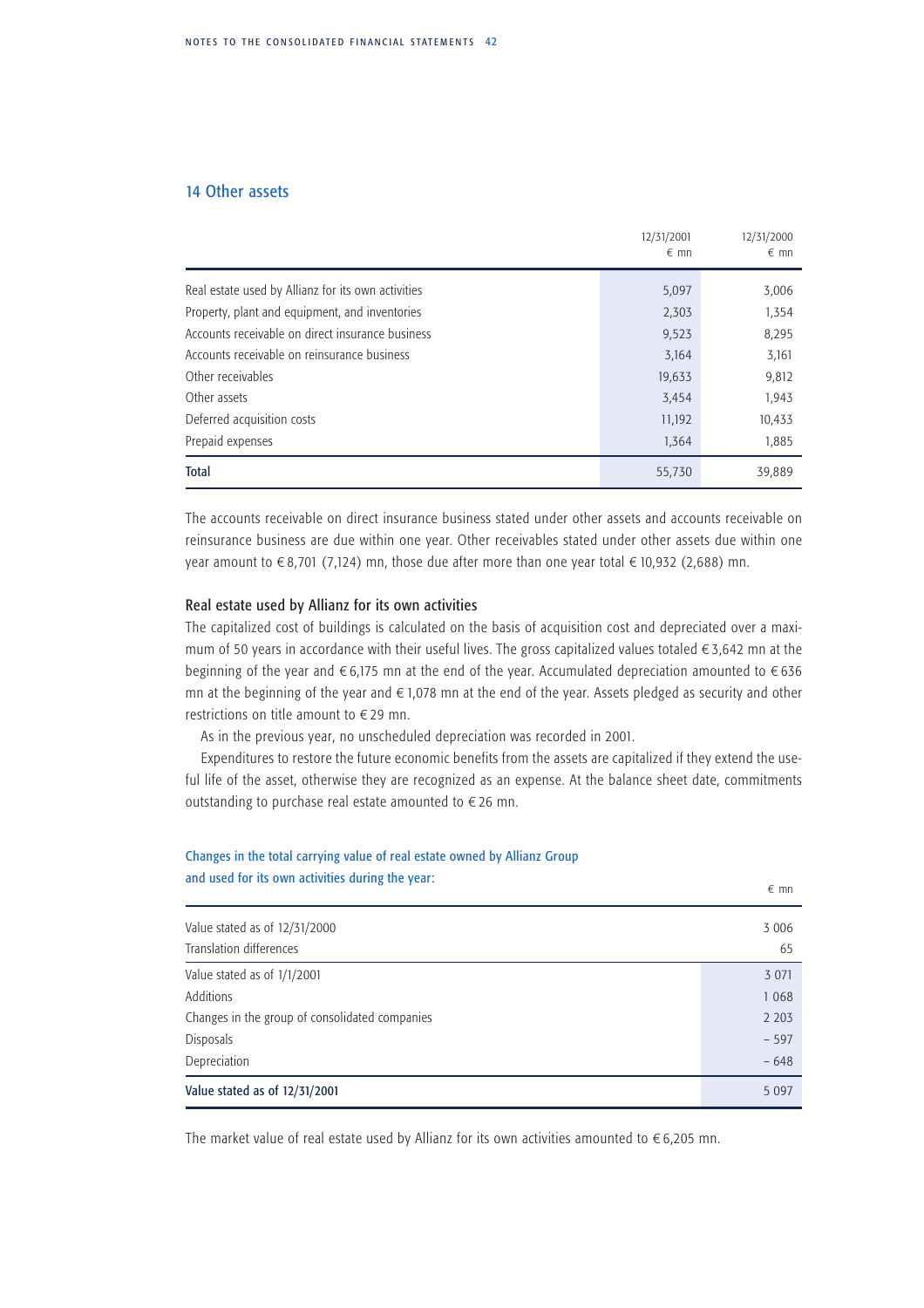## Property, plant and equipment, and inventories

Property, plant and equipment, and inventories are depreciated over 5 to 10 years according to their useful lives. The gross capitalized values totaled  $\epsilon$  3,794 mn at the beginning of the year and  $\epsilon$  6,453 mn at the end of the year. Accumulated depreciation amounted to  $\epsilon$  2,440 mn at the beginning of the year and  $\epsilon$  4,150 mn at the end of the year. Expenditures to restore the future economic benefits from the assets are capitalized if they extend the useful life of the asset, otherwise they are recognized as an expense.

At the balance sheet date, commitments outstanding to purchase items of property, plant and equipment amounted to  $\epsilon$  51 mn.

Depreciation is apportioned between the relevant cost headings in the income statement. Write-ups are credited to "Other income".

#### Accounts receivable on direct insurance business

These amount to  $\epsilon$  5,884 (5,019) mn for policyholders and  $\epsilon$  3,639 (3,276) mn for agents.

#### Other receivables

These primarily include tax refunds amounting to  $\epsilon$  3,310 (2,236) mn, interest and rental receivables amounting to  $\epsilon$  8,785 (2,891) mn, and accounts receivable on banking and asset management business amounting to €2,817 (312) mn.

#### Deferred acquisition costs

In the case of Property and casualty insurance enterprises, the amortization period is calculated for each insurance portfolio, based on the average term of the relevant policies, and varies between one and five years.

In life insurance business, deferred acquisition costs are expensed according to the categorization of the underlying life insurance products (see Note 18).

The total amortization in the year under review was  $\epsilon$  1,991 mn.

## SUPPLEMENTARY INFORMATION ON GROUP LIABILITIES AND EQUITY

### 15 Shareholders' equity

The shareholders' equity comprises the following:

|                                    | 12/31/2001<br>$\epsilon$ mn | 12/31/2000<br>$\epsilon$ mn |
|------------------------------------|-----------------------------|-----------------------------|
| Issued capital                     | 682                         | 629                         |
| Capital reserve                    | 14,087                      | 7,365                       |
| Revenue reserves                   | 14,010                      | 13,728                      |
| Less treasury stock                | 5,801                       |                             |
| Other reserves                     | 8,276                       | 13,448                      |
| Consolidated unappropriated profit | 410                         | 433                         |
| <b>Total</b>                       | 31,664                      | 35,603                      |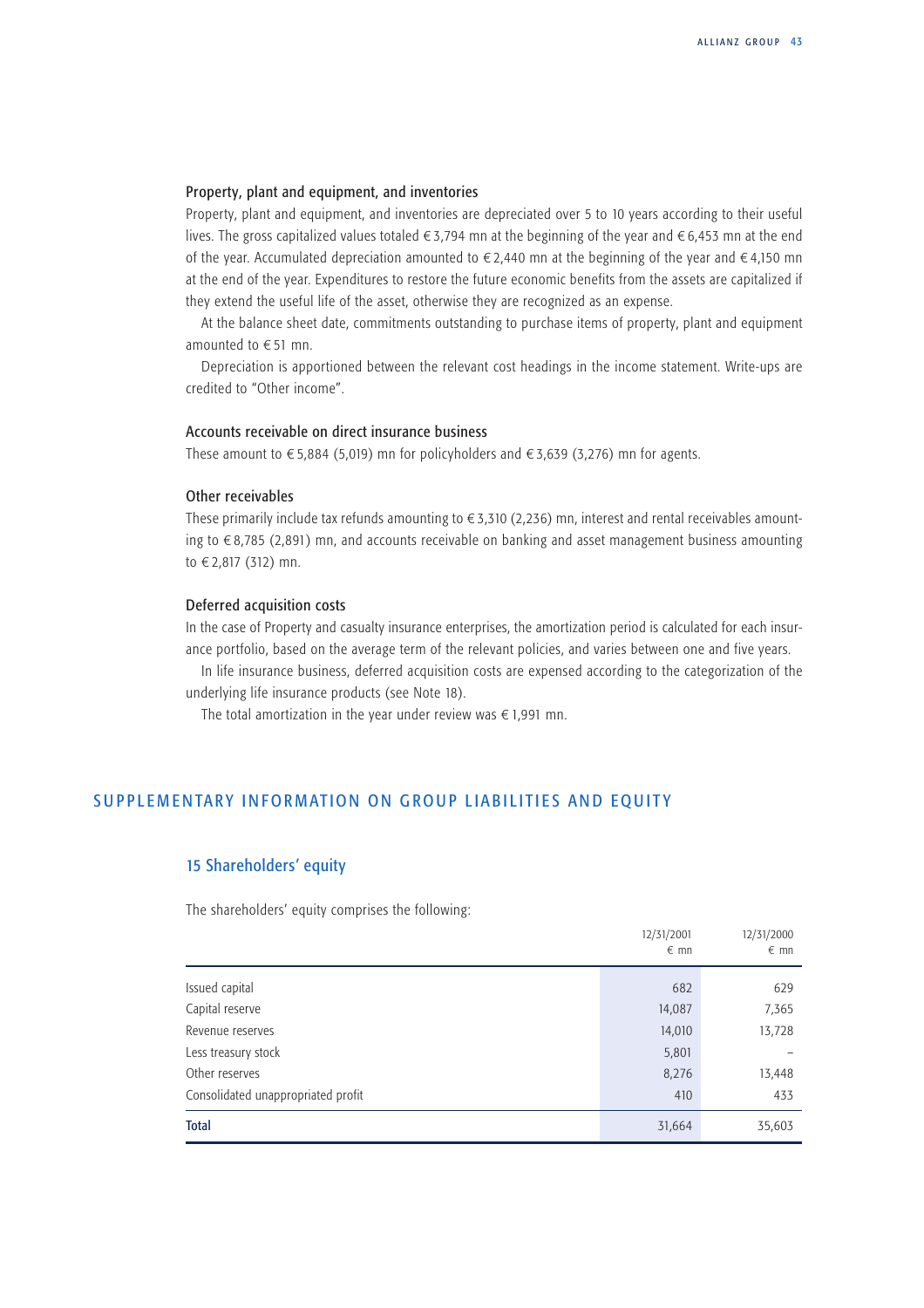#### Issued capital

Within the framework of the takeover bid to the shareholders of Dresdner Bank AG, Allianz AG increased its capital stock by  $\epsilon$  51,129,188 through the issue of 19,972,339 registered no par value shares. The shares were issued to DAD Transaktionsgesellschaft mbH, Frankfurt/Main, for a non-cash consideration. The amount of  $\epsilon$  6,544,803,673 exceeding the capital stock was transferred to the capital reserve.

In September 2001, 705,661 shares held by the company were issued at a price of  $\epsilon$  253.20 each, enabling employees of Allianz Group enterprises in Germany and abroad to purchase 361,235 shares at prices between  $\in$  177.24 and  $\in$  215.22. The remaining 344.426 shares were sold on the stock exchange at an average price of  $\epsilon$ 259.41. The difference between the issue price and the sale price was taken to revenue reserves.

The shares issued in 2001 are qualifying shares from the beginning of the year of issue.

The issued capital at December 31, 2001 amounted to  $\epsilon$  682,055,680, divided into 266,428,000 registered shares. The shares have no par value as such but a mathematical value of  $\epsilon$  2.56 each as a proportion of the issued capital.

At the end of the year under review, there was authorized unissued capital with a notional principal amount of  $\epsilon$  300,000,000 (117,187,500 shares), which can be issued at any time up to July 10, 2006 (authorized unissued capital 2001/I). If shares are issued against a non-cash consideration, the Board of Management is authorized to exclude the pre-emptive rights of shareholders. In the case of capital increases against a cash consideration, pre-emptive rights can be partially excluded, if the issue price is not significantly less than the stock-market price. At the end of the year under review, there was a further  $\epsilon$  8,193,508 (3,200,589 shares) of Authorized Unissued Capital 2001/II which can be issued up to July 10, 2006. The pre-emptive rights of shareholders can be excluded in order to offer the new shares to employees of Allianz AG or its Group companies. Authorized Unissued Capital 1998 can be used at any time up to July 7, 2003 to issue shares with a notional principal amount of  $\epsilon$  2,556,459 (998,617 shares). In the event of future capital increases for cash, these shares can be used to protect the holders of conversion or subscription rights from dilution by granting them a pre-emptive right to subscribe for new shares. To that extent the pre-emptive rights of shareholders are excluded.

The company had conditionally authorized capital 2001 amounting to  $\epsilon$  50,000,000 (19,531,250 shares) on which subscription or conversion rights, with pre-emptive rights for shares, can be issued up to July 10, 2006.

The **capital reserve** includes the premium received on the issuance of shares.

#### Treasury stock

Allianz AG received 24,452,365 of its own shares through the takeover of Dresdner Bank AG on July 23, 2001. The acquisition cost for treasury stock amounted to  $\epsilon$  5,444 mn and was recorded in revenue reserves.

In order to enable Dresdner Bank AG to trade in shares of Allianz AG following the takeover of the bank, the Annual General Meeting on July 11, 2001 authorized the banks in which Allianz AG has a majority holding to acquire treasury stock for purposes of securities trading pursuant to clause § 71 (1) no. 7 of the Corporation Law (Aktiengesetz). In accordance with this authorization, the banks in the Group purchased 26,910,860 of the company's own shares in the course of 2001. An average price of  $\in$  272.63 per share is calculated, including the initial inventory. 26,851,171 shares were disposed of again during the course of 2001 at an average price of  $E$ 280.64 per share. The surplus proceeds arising from these transactions were  $E$ 34 mn and were transferred to revenue reserves.

The Annual General Meetings on July 11, 2001 and on July 12, 2000 authorized the company to acquire own shares for miscellaneous purposes pursuant to clause § 71 (1) no. 8 of the Corporation Law (Aktiengesetz). On the basis of this authorization, Allianz AG purchased 786,100 shares in treasury stock at an average price of  $\epsilon$ 314.48 per share in the months January to June 2001.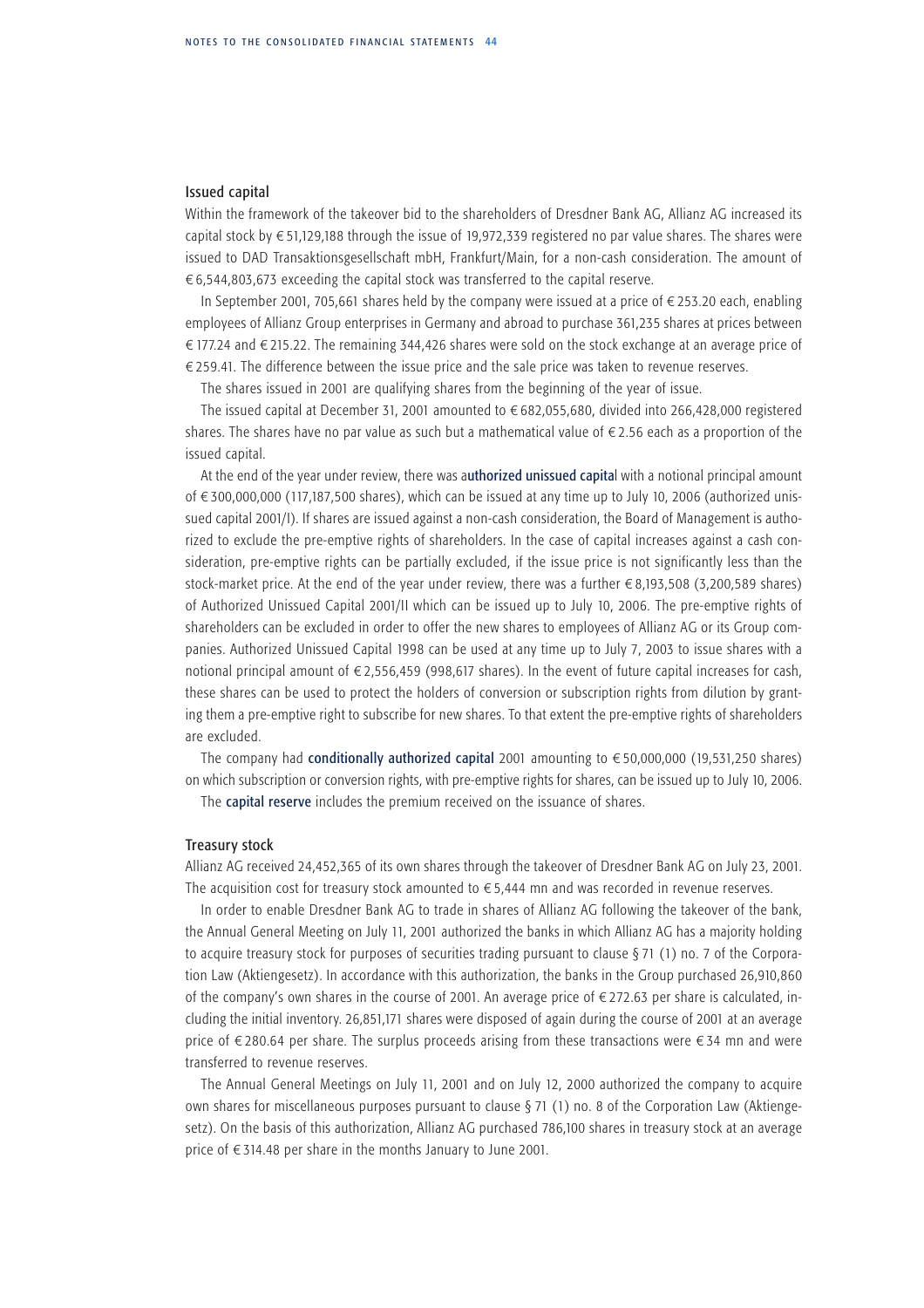#### At year-end, treasury stock was comprised as follows:

|                                                   | Acquisition<br>costs<br>$\epsilon$ mn | 12/31/2001<br>Number<br>of shares | $%$ of<br>issued<br>capital | Acquisition<br>costs<br>$\epsilon$ mn | 12/31/2000<br>Number<br>of shares | $%$ of<br>issued<br>capital |
|---------------------------------------------------|---------------------------------------|-----------------------------------|-----------------------------|---------------------------------------|-----------------------------------|-----------------------------|
| Shares held by                                    |                                       |                                   |                             |                                       |                                   |                             |
| Allianz AG                                        | 247                                   | 786,100                           | 0.30                        | $\overline{\phantom{0}}$              | -                                 |                             |
| affiliated enterprises<br>(of which Dresdner Bank | 5,554                                 | 24,452,365                        | 9.18                        | $\overline{\phantom{m}}$              | -                                 |                             |
| Group)                                            |                                       | $(5,554)$ $(24,452,365)$          | (9.18)                      | $(-)$                                 | (-)                               | $(-)$                       |
| <b>Total</b>                                      | 5,801                                 | 25,238,465                        | 9.48                        | $\overline{\phantom{0}}$              |                                   |                             |

# Changes to the number of issued shares outstanding Number of shares Number of shares

| As of 1/1/2000                                         | 245,750,000   |
|--------------------------------------------------------|---------------|
| <b>Additions</b>                                       |               |
| Capital increase against non-cash consideration        | 19,972,339    |
| Capital increase for employee shares                   | 705,661       |
|                                                        | 266,428,000   |
| Reductions on account of acquisition of treasury stock |               |
| Acquisition of Dresdner Bank                           | $-24,452,365$ |
| Acquisition for purposes of securities trading         |               |
| Acquisition for miscellaneous purposes                 | $-786.100$    |
| As of 31/12/2001                                       | 241,189,535   |

In addition to the reserves in the financial statements of Allianz AG required by law, revenue reserves include the retained earnings of consolidated subsidiaries and amounts transferred out of consolidated net income. Revenue reserves also include foreign currency translation adjustments in the equity section. In the case of acquisitions prior to January 1, 1995, differences arising on first-time consolidation have been taken to revenue reserves.

Other reserves comprise the component of shareholders' equity representing unrealized gains and losses on investments available for sale.

The consolidated unappropriated profit is derived from consolidated net income as follows:

|                                                                                                        | 2001<br>$\epsilon$ mn | 2000<br>$\epsilon$ mn |
|--------------------------------------------------------------------------------------------------------|-----------------------|-----------------------|
| Consolidated net income for the year<br>Transfers to revenue reserves (appropriated retained earnings) | 1,623<br>1,213        | 3,460<br>3,027        |
| Consolidated unappropriated profit                                                                     | 410                   | 433                   |

The Board of Management will propose to the Annual General Meeting the distribution of a dividend of  $\epsilon$ 1.50 (1.50) per qualifying share for fiscal year 2001. Details on the recommendation for appropriation of profit are given in the Group management report.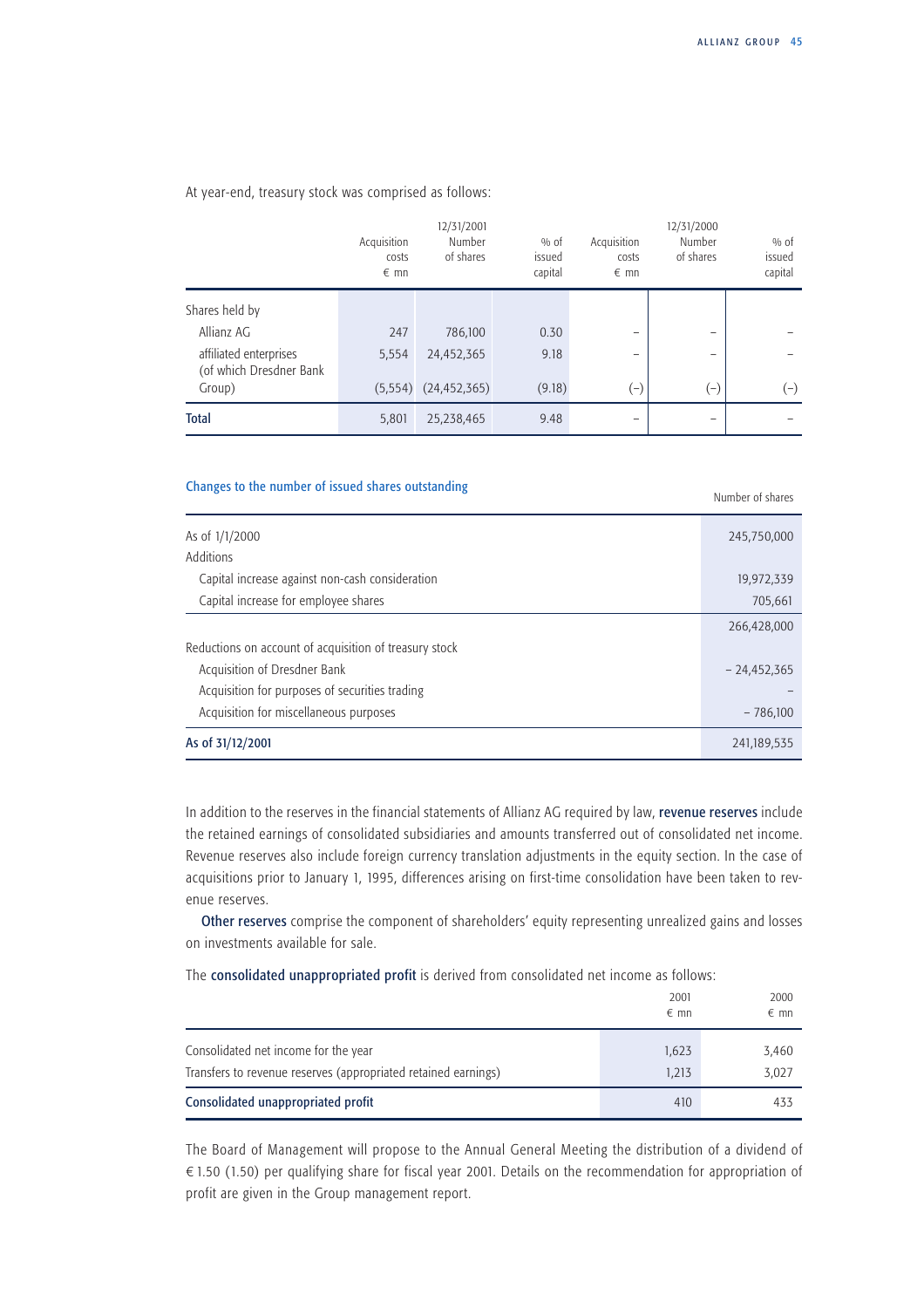#### 16 Minority interests in shareholders' equity/earnings

The primary subsidiaries included are the AGF Group, Paris, the RAS Group, Milan, the PIMCO Group, Delaware, Allianz Lebensversicherungs-AG, Stuttgart, Frankfurter Versicherungs-AG, Frankfurt/Main, Bayerische Versicherungsbank AG, Munich, and the Dresdner Bank Group, Frankfurt/Main.

The interests of minority shareholders are made up as follows:

|                                               | 12/31/2001<br>$\epsilon$ mn | 12/31/2000<br>$\epsilon$ mn |
|-----------------------------------------------|-----------------------------|-----------------------------|
| Other reserves<br>Unrealized gains and losses | 3,114                       | 5,956                       |
| Share of earnings                             | 1,044                       | 1,277                       |
| Other equity components                       | 13,191                      | 8,967                       |
| <b>Total</b>                                  | 17,349                      | 16,200                      |

## 17 Participation certificates and post-ranking liabilities

|                                                        | 12/31/2001<br>$\epsilon$ mn | 12/31/2000<br>$\epsilon$ mn |
|--------------------------------------------------------|-----------------------------|-----------------------------|
| Participation certificates<br>Post-ranking liabilities | 2,508<br>9,699              | 476<br>861                  |
| <b>Total</b>                                           | 12,207                      | 1,337                       |

Participation certificates include  $\in$  450 (450) mn in respect of those issued by Allianz AG. The item "Participation certificates" presents the guaranteed total redemption price that Allianz AG has to pay upon redemption, by the holders of the 5,723, 512 "profit participation certificates" issued by the company. The distributions payable on the profit participation certificates for the last fiscal year are included in "Other liabilities".

Between October 1986 and 1995, Allianz AG issued a total of 5,559,983 profit participation certificates. The company issued an additional 163,529 profit participation certificates in March 1998. There were no further issues of profit participation certificates in 1999 to 2001.

The terms of the profit participation certificates provide for an annual cash distribution of 240.0 % of the dividend paid by the company per one Allianz ordinary share. If certain conditions are met, the holders of profit participation certificates may also subscribe to new profit participation certificates; to this extent, the preemptive subscription rights of Allianz AG shareholders are excluded. Holders of profit participation certificates do not have voting rights, or any rights to convert the said certificates into Allianz AG shares, or rights to liquidation proceeds. Profit participation certificates are unsecured and rank pari passu with the claims of other unsecured creditors.

Profit participation certificates can be redeemed by holders upon twelve months' prior notice, beginning December 31, 2001, and every fifth year thereafter. To date, redemption rights have been exercised with respect to 358 profit participation certificates. Upon redemption by holders, the terms of the profit participation certificates provide for a redemption price equal to the weighted average of the issue prices of all profit participation certificates. Since the last issue of March 1998, the price has been uniformly  $\epsilon$  78.54.

The company may call the profit participation certificates for redemption, upon six months' prior notice, beginning December 31, 2006, and each year thereafter. Upon redemption by the company, the cash redemption price per certificate would be equal to 122.9 % of the then current price of one Allianz ordinary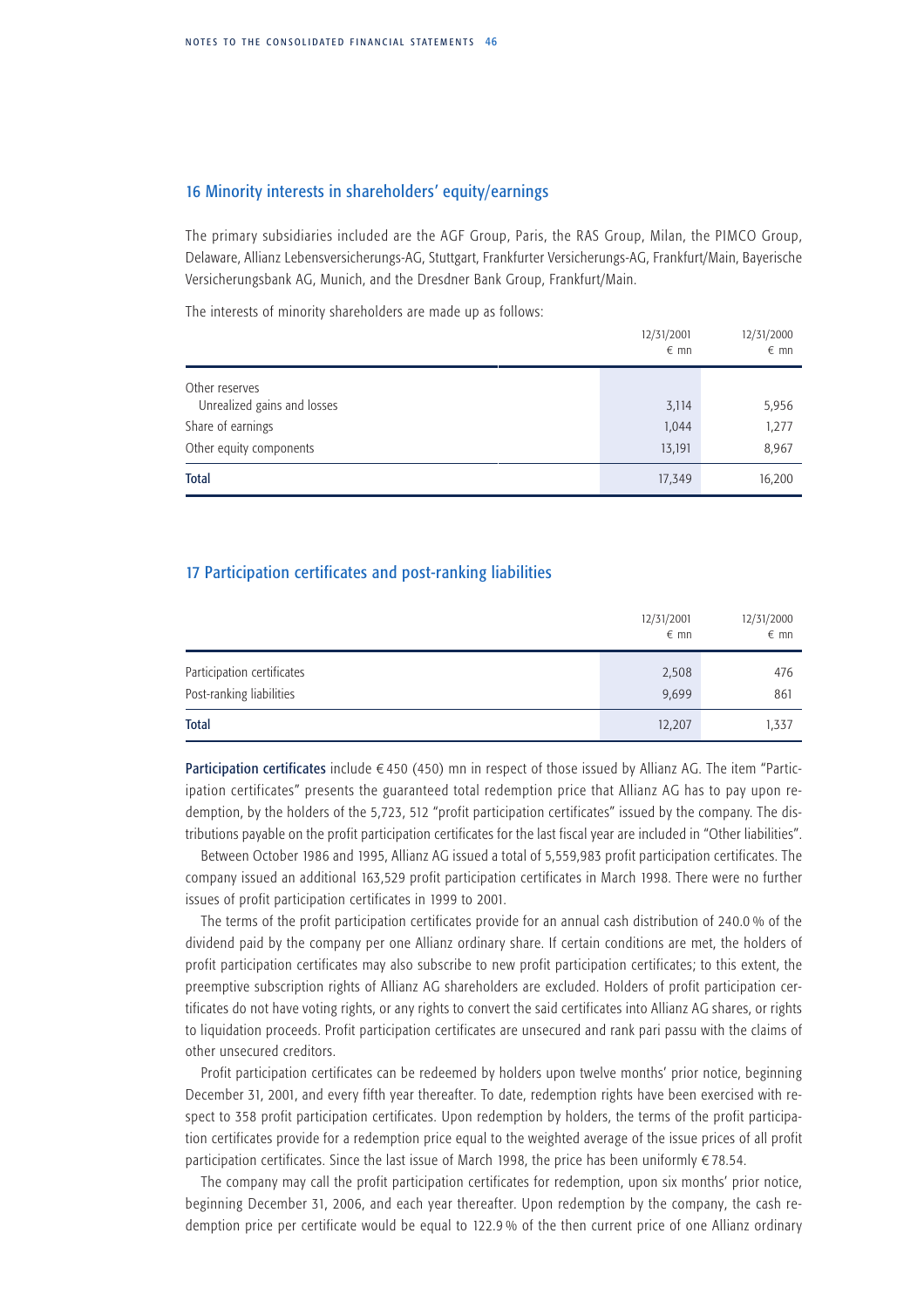share. In lieu of redemption for cash, the company may offer 10 Allianz ordinary shares per eight profit participation certificates. Allianz AG has consistently stated at its Annual General Meeting that the company is not legally required, and does not intend, to redeem the profit participation certificates, either in cash or in shares. Allianz AG currently has no intention of changing this position.

A lawsuit against Allianz AG seeking compensation for profit participation certificates based on the price of Allianz ordinary shares was dismissed in a judgment handed down by the Munich district court (Landgericht) on July 5, 2001.

Participation certificates also include  $\epsilon$  2,035 (0) mn issued by the Dresdner Bank Group which entitle holders to annual interest payments, which take priority over Dresdner shareholders' dividend entitlements. They are subordinated to obligations for all other creditors of the issuer, except those similarly subordinated, and share in losses in accordance with the conditions attached to the certificates. The profit participation certificates will be redeemed subject to the provisions regarding loss sharing.

Capital relating to profit-participation certificates of the Dresdner Bank Group with a notional amount of  $\epsilon$ 3,980 mn comprises 12 issues from the years 1991 to 1998. The certificates were issued by Dresdner Bank AG, Deutsche Hypothekenbank Frankfurt-Hamburg AG, Oldenburgische Landesbank AG and Dresdner Bank Lateinamerika AG. Interest rates are between 6.125 and 9.0 %, two issues have variable interest rates. The issues will mature between 2002 and 2009.

Post-ranking liabilities include  $\epsilon$ 9,243 (0) mn of the Dresdner Bank Group, and  $\epsilon$ 438 (830) mn of the AGF Group. Post-ranking liabilities of the Dresdner Bank Group include hybrid shareholders' equity, including certificated dormant participations, amounting to  $\epsilon$  1,923 mn and other post-ranking liabilities totaling ¤7,320 mn.

|                                               | 12/31/2001<br>$\epsilon$ mn | 12/31/2000<br>$\epsilon$ mn |
|-----------------------------------------------|-----------------------------|-----------------------------|
| Unearned premiums                             | 12,391                      | 11,143                      |
| Aggregate policy reserves                     | 197,689                     | 184,886                     |
| Reserve for loss and loss adjustment expenses | 66,648                      | 59,013                      |
| Reserve for premium refunds                   | 21,589                      | 28,138                      |
| Premium deficiency reserve                    | 517                         | 786                         |
| Other insurance reserves                      | 678                         | 858                         |
| <b>Total</b>                                  | 299,512                     | 284,824                     |

#### 18 Insurance reserves

#### Aggregate policy reserves

Aggregate policy reserves at the balance sheet date – split by the various profit participation systems – were as follows:

|                   | Contribution<br>principle<br>(FAS 120) |               | Variable annuities<br>and unit-linked life insurance<br>(FAS 97) |               |               | Other<br>(FAS 60) |
|-------------------|----------------------------------------|---------------|------------------------------------------------------------------|---------------|---------------|-------------------|
|                   | 12/31/2001                             | 12/31/2000    | 12/31/2001                                                       | 12/31/2000    | 12/31/2001    | 12/31/2000        |
|                   | $\epsilon$ mn                          | $\epsilon$ mn | $\epsilon$ mn                                                    | $\epsilon$ mn | $\epsilon$ mn | $\epsilon$ mn     |
| Life/Health       | 101,858                                | 102,778       | 77,890                                                           | 67,893        | 36,867        | 32,019            |
| Property/Casualty | 5,695                                  | 4.946         | $\overline{\phantom{0}}$                                         |               | 105           | 91                |
| <b>Total</b>      | 107,553                                | 107,724       | 77,890                                                           | 67,893        | 36,972        | 32,110            |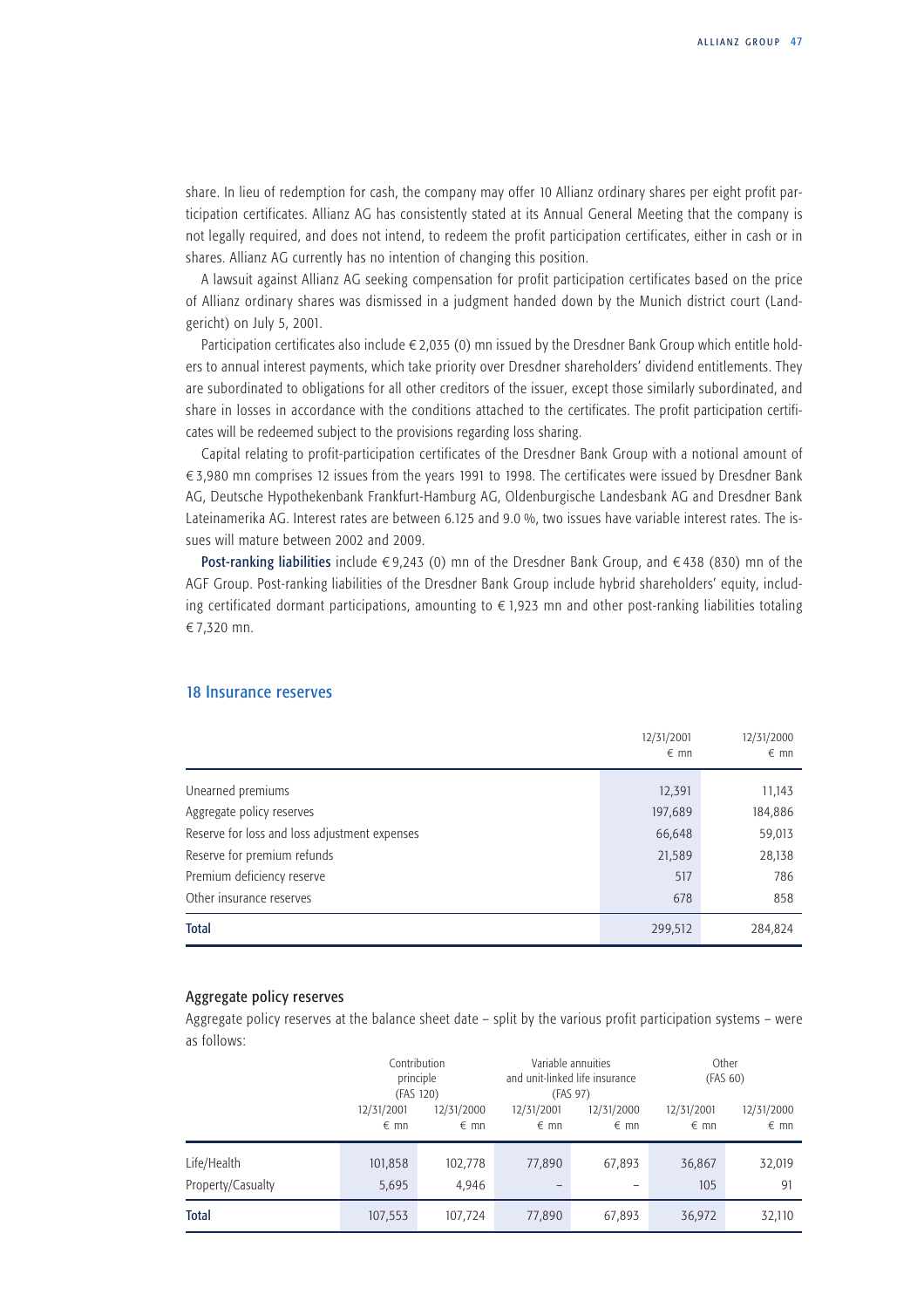#### Reserve for loss and loss adjustment expenses

The reserve for loss and loss adjustment expenses is divided between the two main categories of the Group's insurance business as follows:

|                                  | 12/31/2001<br>$\epsilon$ mn | 12/31/2000<br>$\epsilon$ mn |
|----------------------------------|-----------------------------|-----------------------------|
| Life/Health<br>Property/Casualty | 5,172<br>61,476             | 4,966<br>54,047             |
| <b>Total</b>                     | 66,648                      | 59,013                      |

The reserve for loss and loss adjustment expenses (loss reserves) has changed in Property/Casualty insurance during the year under review as follows:

|                                                  | 2001<br>$\epsilon$ mn | 2000<br>$\epsilon$ mn |
|--------------------------------------------------|-----------------------|-----------------------|
| 1. Loss reserve as of January 1.                 |                       |                       |
| a. Gross                                         | 54,047                | 51,272                |
| b. Amount ceded to reinsurers                    | $-12,571$             | $-12,089$             |
| c. Net                                           | 41,476                | 39,183                |
| 2. Plus claims (net)                             |                       |                       |
| Claims in the year under review<br>a.            | 27,295                | 24,163                |
| b. Previous years' claims                        | 76                    | $-123$                |
| c. Total                                         | 27,371                | 24 040                |
| 3. Less claims paid (net)                        |                       |                       |
| a. Claims in the year under review               | $-11,895$             | $-11,735$             |
| b. Previous years' claims                        | $-12,462$             | $-11,968$             |
| c. Total                                         | $-24,357$             | $-23,703$             |
| 4. Currency translation adjustments              | 407                   | 649                   |
| 5. Change in the group of consolidated companies | 423                   | 240                   |
| 6. Restructuring                                 |                       | 458                   |
| 7. Other changes                                 |                       | 609                   |
| 8. Loss reserve as of December 31                |                       |                       |
| a. Net                                           | 45,320                | 41,476                |
| b. Amount ceded to reinsurers                    | 16,156                | 12,571                |
| c. Gross                                         | 61,476                | 54,047                |

No retrospective back-payments of premiums have been demanded. Net claims expenses resulting from the terrorist attack in the U.S.A. amount to  $\epsilon$  1.5 bn. No exceptional events insured against have occurred since the balance sheet date which would materially affect the net worth, financial position or results of the Group. The balance sheet figure includes annuity reserves of  $\epsilon$ 2,743 (2,577) mn for existing annuity agreements. The discount rate for such cases varies between 3.5 % and 6.5 %.

Through its American subsidiaries, mainly Fireman's Fund, the Allianz Group is affected by the further increase of claims observable industry-wide in the U.S. relating to insurance benefits in connection with injury to health arising from the use of asbestos, and arising from environmental damage.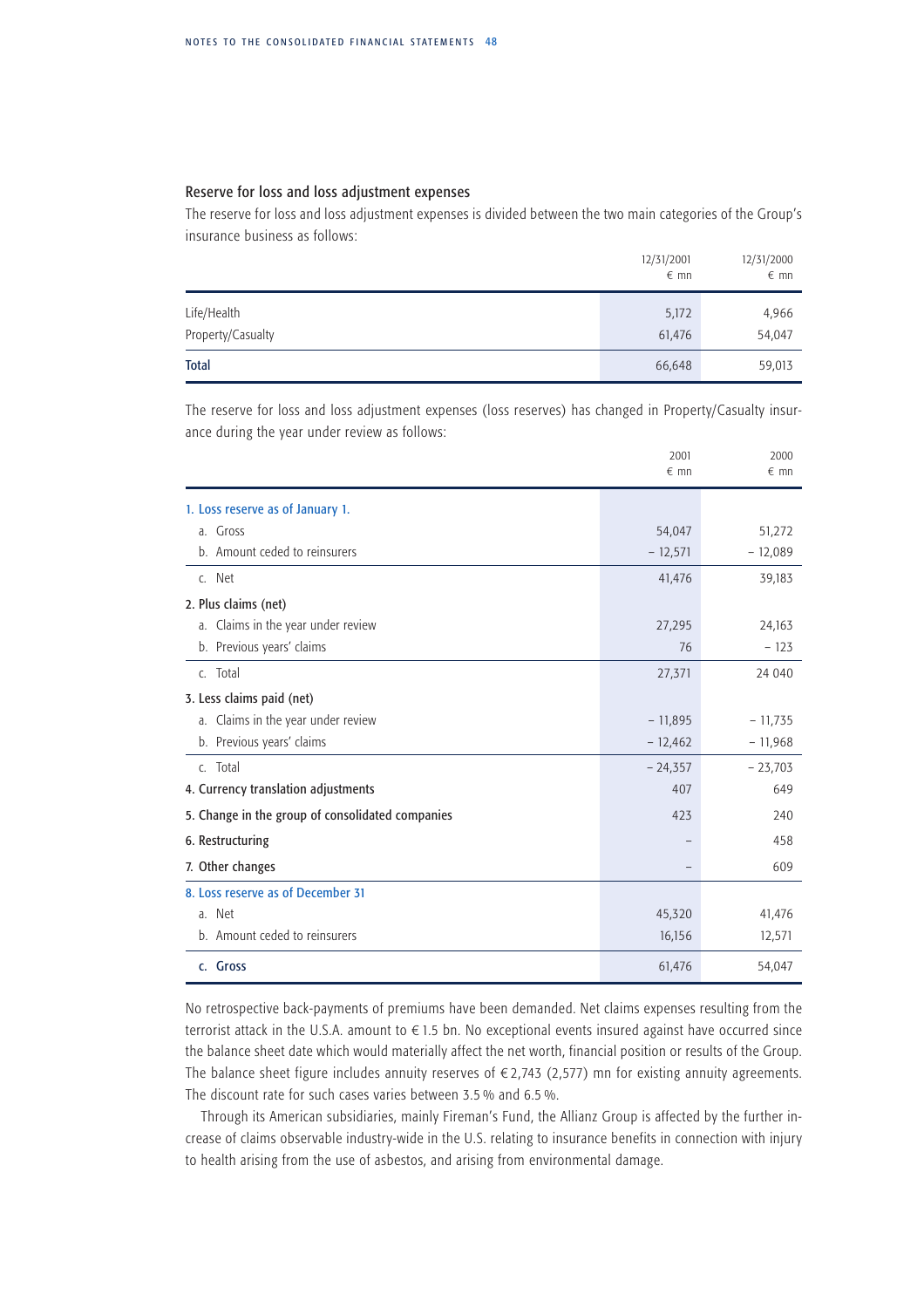The current reserve valuation for asbestos claims is based on the estimate of an external independent actuarial report dating from the year 1995. Our U.S. property and casualty subsidiary has commissioned a new report in the light of the sharp increase in notifications of asbestos claims experienced in the U.S.A. in recent years. We anticipate that this report will be completed during the second half of 2002. A higher valuation for asbestos-related claims reserves could result from the findings of the new actuarial report.

#### Reserve for premium refunds

The reserve for premium refunds includes the amounts to which policyholders are entitled under the relevant local statutory or contractual regulations in the form of experience-rated or other participation in profits and, secondly, amounts arising from the valuation of certain assets and liabilities of the Group's life and health insurance enterprises at fair market value (the latent reserve for premium refunds).

The reserve for premium refunds has changed as follows:

|                                                                    | 2001<br>$\epsilon$ mn | 2000<br>$\epsilon$ mn |
|--------------------------------------------------------------------|-----------------------|-----------------------|
| a) Amounts already allocated under local regulations               |                       |                       |
| As of January 1                                                    | 10,583                | 9,099                 |
| Changes in the group of consolidated companies                     |                       |                       |
| Change                                                             | $-495$                | 1,484                 |
| As of December 31                                                  | 10,088                | 10,583                |
| b) Latent reserves                                                 |                       |                       |
| As of January 1                                                    | 17,555                | 19,562                |
| Change due to fluctuations in market value                         | $-3,120$              | $-2,949$              |
| Changes in the group of consolidated companies                     | $-66$                 |                       |
| Changes due to valuation differences charged or credited to income | $-2,868$              | 942                   |
| As of December 31                                                  | 11,501                | 17,555                |
| c) Total                                                           | 21,589                | 28,138                |

In addition to the amounts allocated under a), policyholders of the Allianz Group were credited amounts totaling  $\epsilon$  6,478 mn directly from the surplus.

## 19 Liabilities to banks

|                                             | 12/31/2001<br>$\epsilon$ mn | 12/31/2000<br>$\epsilon$ mn |
|---------------------------------------------|-----------------------------|-----------------------------|
| Payable on demand                           | 21,352                      | 471                         |
| Other term liabilities                      | 114,050                     | 4,701                       |
| Including: registered mortgage bonds issued | (6, 843)                    | $(-)$                       |
| Liabilities to banks                        | 135,402                     | 5,172                       |

Liabilities due within one year total  $\in$  121,320 (4,634) mn, those due after more than one year total  $\in$  14,082 (538) mn.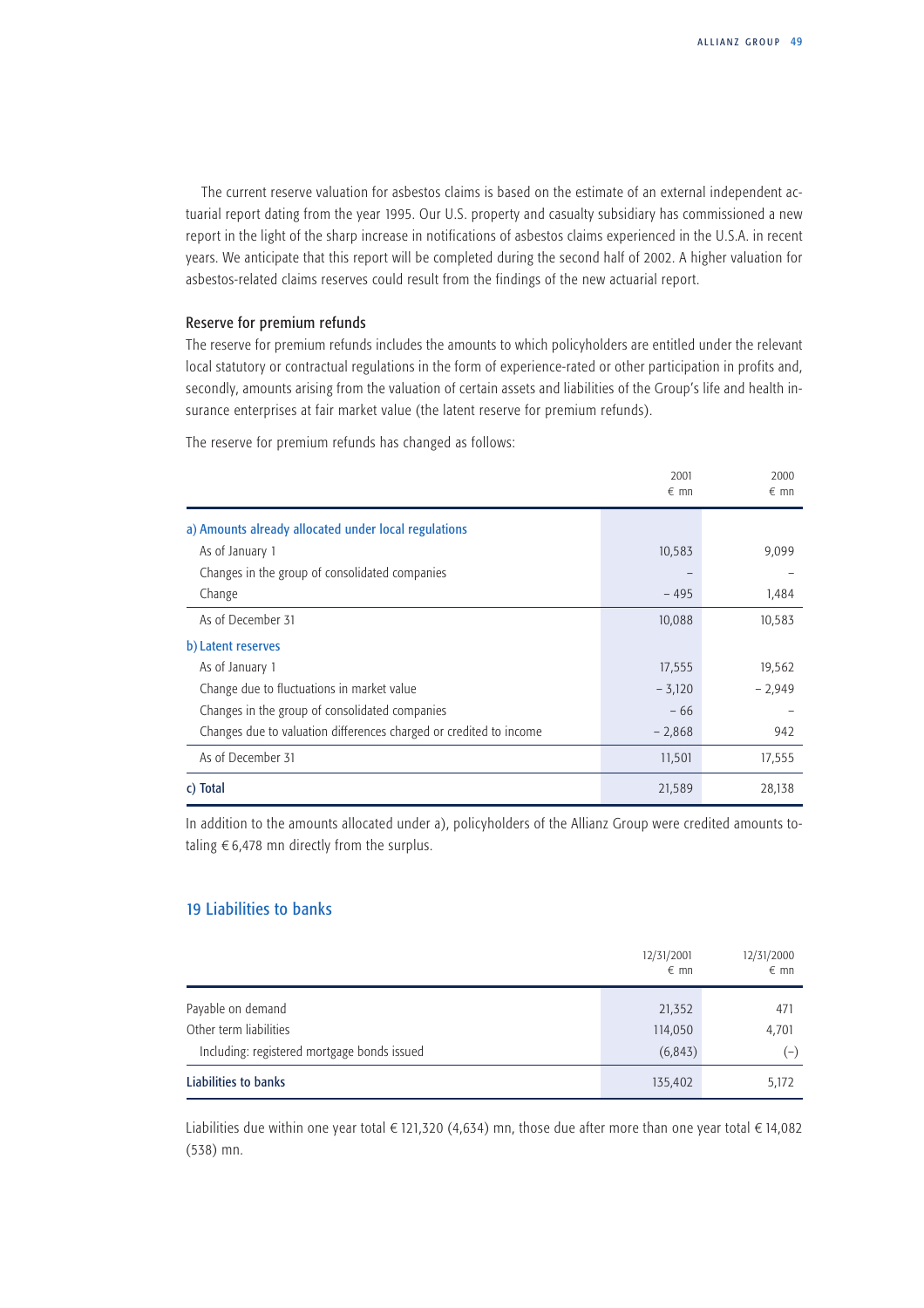## 20 Liabilities to customers

|                                               | 12/31/2001<br>$\epsilon$ mn | 12/31/2000<br>$\epsilon$ mn |
|-----------------------------------------------|-----------------------------|-----------------------------|
| Savings deposits                              | 10,995                      | 1,931                       |
| Home-loan savings deposits                    | 2,903                       | 1,300                       |
| Total                                         | 13,898                      | 3,231                       |
| Payable on demand                             | 50,908                      | 991                         |
| Other term liabilities                        | 80,638                      |                             |
| (including: registered mortgage bonds issued) | (12,660)                    | $(-)$                       |
| Other liabilities                             | 31,879                      | 5,462                       |
| Liabilities to customers                      | 177,323                     | 9,684                       |

Liabilities to customers are classified according to the following customer groups:

|                          | 12/31/2001<br>$\epsilon$ mn | 12/31/2000<br>$\epsilon$ mn |
|--------------------------|-----------------------------|-----------------------------|
| Corporate customers      | 125,368                     |                             |
| Public authorities       | 7,980                       |                             |
| Private customers        | 43,975                      | 9,684                       |
| Liabilities to customers | 177,323                     | 9,684                       |

Liabilities due within one year total  $\in$  134,766 mn, those due after more than one year total  $\in$  42,557 mn.

# 21 Certificated liabilities

|                                                  | 12/31/2001<br>$\epsilon$ mn | 12/31/2000<br>$\epsilon$ mn |
|--------------------------------------------------|-----------------------------|-----------------------------|
| Mortgage bonds                                   | 13,037                      |                             |
| Public-sector bonds                              | 41,540                      |                             |
| Other bonds                                      | 48,222                      |                             |
| Total bonds issued                               | 102,799                     |                             |
| Money market securities                          | 29,749                      |                             |
| Own acceptances and promissory notes outstanding | 351                         |                             |
| Other                                            | 1,771                       |                             |
| Other certificated liabilities                   | 31,871                      | 13,606                      |
| <b>Certificated liabilities</b>                  | 134,670                     | 13,606                      |

 $\epsilon$  20,560 mn of bonds issued mature within one year.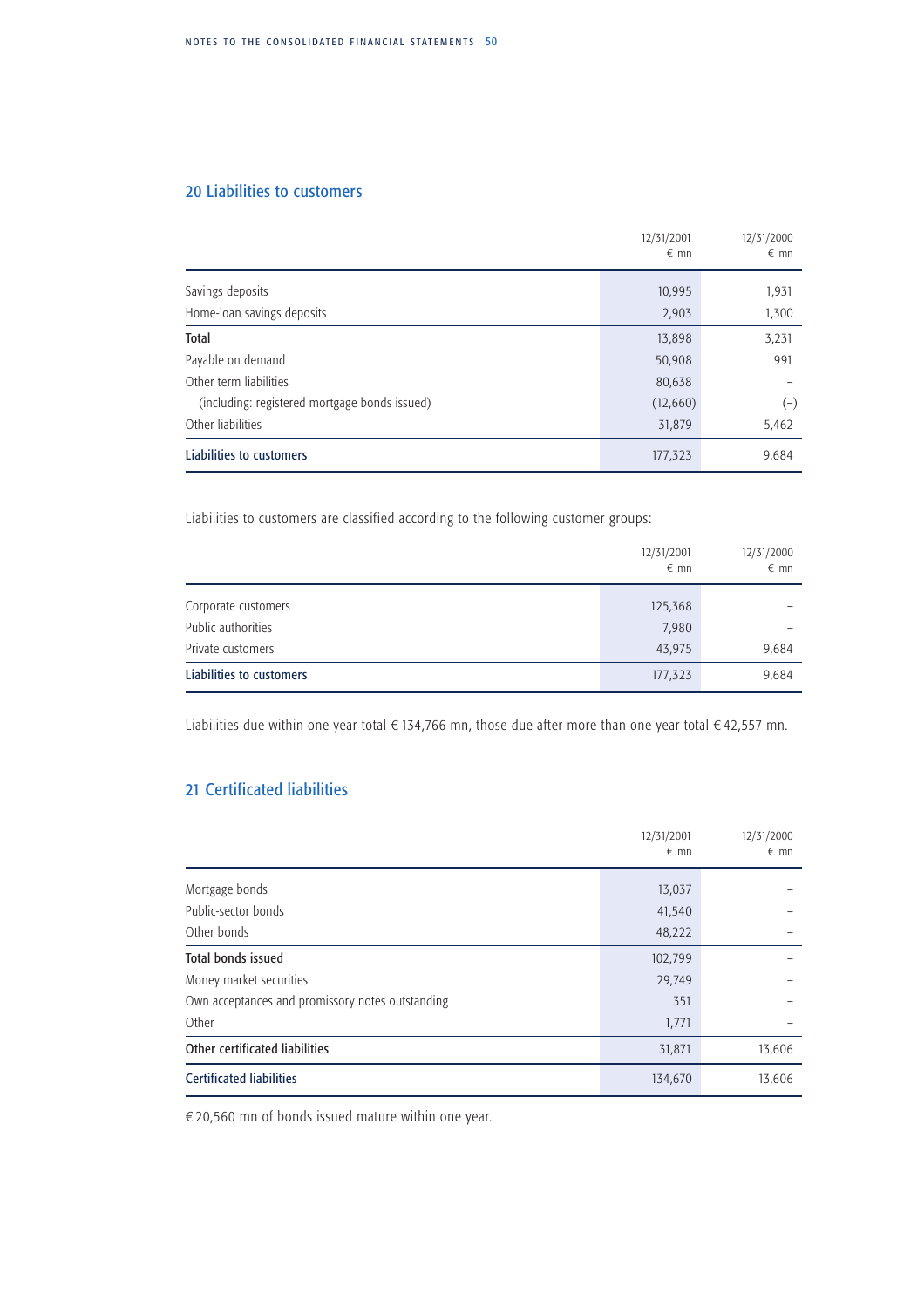## 22 Trading liabilities

|                                   | 12/31/2001<br>$\epsilon$ mn | 12/31/2000<br>$\epsilon$ mn |
|-----------------------------------|-----------------------------|-----------------------------|
| Derivatives                       | 15,973                      |                             |
| Obligations to deliver securities | 26,031                      |                             |
| Other trading liabilities         | 2,534                       | 197                         |
| <b>Total</b>                      | 44,538                      | 197                         |

# 23 Other accrued liabilities

|                                               | 12/31/2001<br>$\epsilon$ mn | 12/31/2000<br>$\epsilon$ mn |
|-----------------------------------------------|-----------------------------|-----------------------------|
| Reserves for pensions and similar obligations | 5,629                       | 3,528                       |
| Accrued taxes                                 | 2,478                       | 947                         |
| Miscellaneous accrued liabilities             | 6,010                       | 2,668                       |
| <b>Total</b>                                  | 14,117                      | 7,143                       |

Accrued taxes amounting to  $\epsilon$  1,523 (0) mn are attributable to the Dresdner Bank Group.

## Pension and similar reserves

|                                                           | 12/31/2001<br>$\epsilon$ mn | 12/31/2000<br>$\epsilon$ mn |
|-----------------------------------------------------------|-----------------------------|-----------------------------|
| Reserves for pensions<br>Reserves for similar obligations | 5,268<br>361                | 3,147<br>381                |
| <b>Total</b>                                              | 5,629                       | 3,528                       |

Allianz Group companies normally have pension plans covering their employees – and, in Germany, their agents. These include plans providing fixed benefits (defined benefit pension plans) and plans on the defined contribution basis.

Under defined benefit pension plans, the beneficiary is promised a particular level of retirement benefit by the enterprise or by a pension fund, while the premiums payable by the enterprise are not fixed in advance.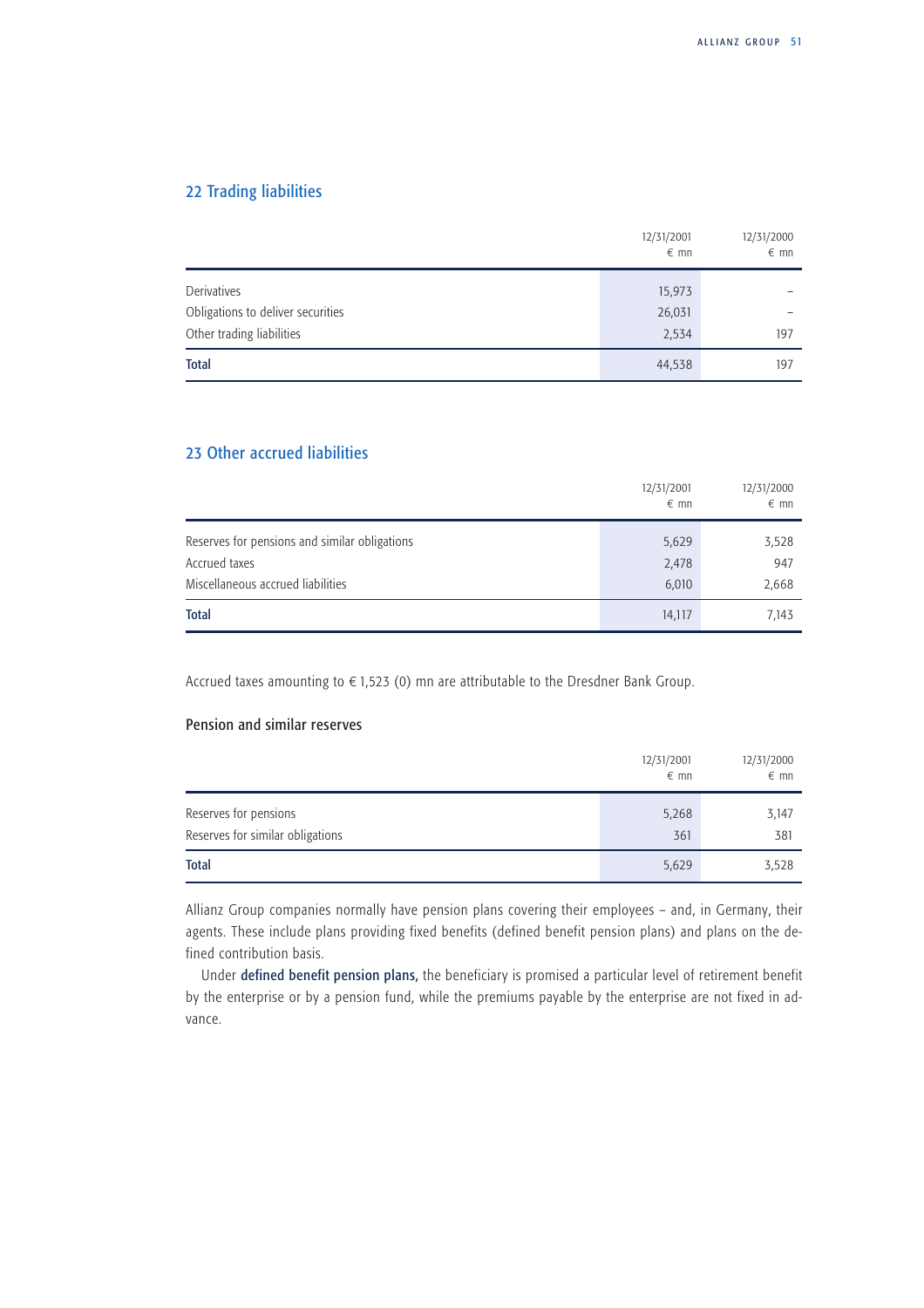#### Funded status of the main defined benefit pension plans 12/31/31/31/31/31/31/321/3221

|                                                                | 12/51/2001<br>$\epsilon$ mn | 12/51/2000<br>$\epsilon$ mn |
|----------------------------------------------------------------|-----------------------------|-----------------------------|
| Actuarially calculated present value of pension rights accrued |                             |                             |
| Direct commitments of Group enterprises                        | 5,842                       | 3,321                       |
| Commitments through pension funds                              | 5,103                       | 4,407                       |
| Total                                                          | 10,945                      | 7,728                       |
| Pension fund assets                                            | 4,987                       | 4,650                       |
| Pension obligations less pension fund assets                   | 5,958                       | 3,078                       |
| Unrecognized gains/losses                                      | $-607$                      | 69                          |
| Unrecognized (past) service cost                               | $-83$                       |                             |
|                                                                |                             |                             |

The main pension fund is Allianz Versorgungskasse VVaG, Munich, which insures most of the employees of Group enterprises in Germany. It is not included in the consolidated financial statements.

The pension fund assets are invested mainly in equity securities, investment fund units, fixed income securities and registered bonds. The need to recognize actuarial gains or losses is reviewed using the corridor approach for each individual pension plan.

The reserve for defined benefit pension plans changed in the year under review as follows:

| Value stated as of 12/31/2001                  | 5,268         |
|------------------------------------------------|---------------|
| Payments                                       | $-491$        |
| Expenses                                       | 449           |
| Changes in the group of consolidated companies | 2,160         |
| Value stated as of 01/01/2001                  | 3,150         |
| Translation differences                        | 3             |
| Value stated as of 12/31/2000                  | 3,147         |
|                                                | $\epsilon$ mn |

Income and expenses recognized in the income statement:

|                                                     | 2001<br>$\epsilon$ mn | 2000<br>$\epsilon$ mn |
|-----------------------------------------------------|-----------------------|-----------------------|
| Current service cost                                | 231                   | 187                   |
| Interest cost                                       | 552                   | 465                   |
| Expected return on pension fund assets              | $-358$                | $-339$                |
| Gains/losses recognized                             | $-19$                 |                       |
| Past service cost recognized                        |                       |                       |
| Income/expenses of plan curtailments or settlements | 43                    | 3                     |
| <b>Total</b>                                        | 449                   | 316                   |

Most of the amounts expensed are charged in the income statement as acquisition and administrative expenses, and loss and loss adjustment expenses (claims settlement expenses). The actual losses from the pension funds amounted to  $\in$  198 (154) mn.

The assumptions for actuarial computation of the obligations depend on the circumstances in the particular country where a plan has been established.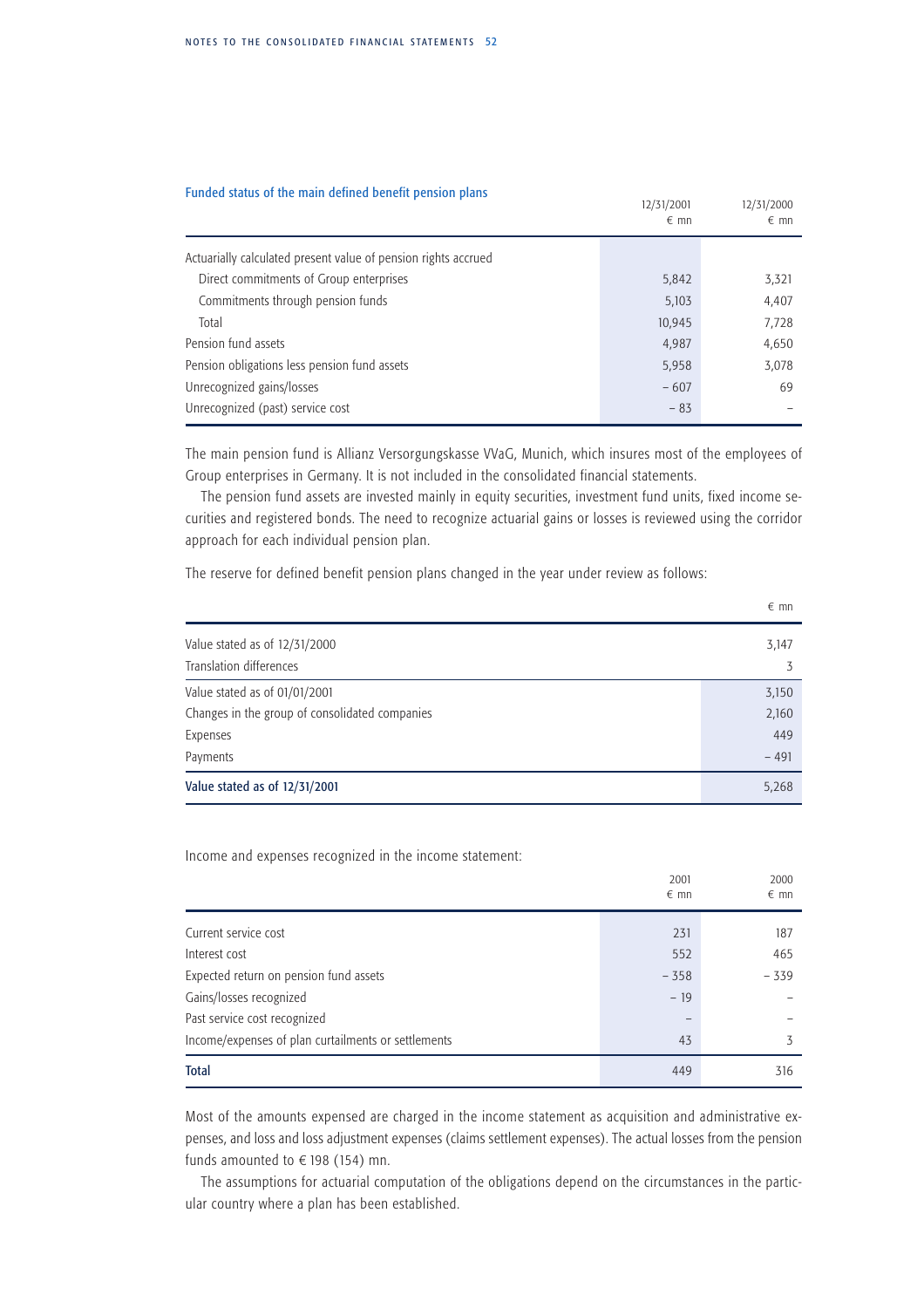The actuarial assumptions for the main pension plans are as follows:

|                                                | 2001<br>0/0 | 2000<br>0/0 |
|------------------------------------------------|-------------|-------------|
| Discount rate                                  | $5 - 8$     | $6 - 8$     |
| Expected rate of return on pension fund assets | $7 - 9$     | $7 - 9$     |
| Retirement rates                               | $2 - 5$     | $3 - 5$     |
| Benefit levels                                 | $2 - 3$     | $2 - 3$     |

The calculations are based on current actuarially calculated mortality estimates. Projected fluctuations depending on age and length of service have also been used, as well as internal Group retirement projections.

Defined contribution pension plans are funded through independent pension funds or similar organizations. Contributions fixed in advance, based e.g. on salary, are paid to these institutions and the beneficiary's right to benefits exists against the pension fund. The employer has no obligation beyond payment of the contributions (premiums). The main pension fund is the Versicherungsverein des Bankgewerbes a. G., Berlin, which insures most of the banking employees in Germany.

Amounts totaling  $\epsilon$  108 mn were expensed in the year under review.

### Miscellaneous accrued liabilities

Miscellaneous accrued liabilities include reserves of  $\epsilon$  478 (309) mn for restructuring in connection with company mergers and reserves for employee expenses amounting to  $\epsilon$  3,039 (811) mn.

### 24 Other liabilities

|                                               | 12/31/2001<br>$\epsilon$ mn | 12/31/2000<br>$\epsilon$ mn |
|-----------------------------------------------|-----------------------------|-----------------------------|
| Funds held under reinsurance business ceded   | 8,929                       | 9,127                       |
| Accounts payable on direct insurance business | 7,610                       | 7,296                       |
| Accounts payable on reinsurance business      | 2,103                       | 2,082                       |
| Other liabilities                             | 23,258                      | 9,987                       |
| <b>Total</b>                                  | 41,900                      | 28,492                      |

Other liabilities primarily include liabilities arising from tax charges on income totaling  $\epsilon$ 1,055 (978) mn, interest and rental liabilities amounting to  $\in$  3,874 (590) mn, social security liabilities of  $\in$  274 (156) mn, derivative liabilities of  $\in$  868 (0) mn, and unprocesed sales totaling  $\in$  876 (531) mn.

Accounts payable on direct insurance business and accounts payable on reinsurance are due within one year. Of the remaining liabilities stated under other liabilities,  $\epsilon$  14,876 (6,392) mn are due within one year, those due after more than one year total  $\in$  8,382 (3,595) mn.

## 25 Deferred income

This item includes miscellaneous deferred income positions amounting to  $\epsilon$  619 (564) mn.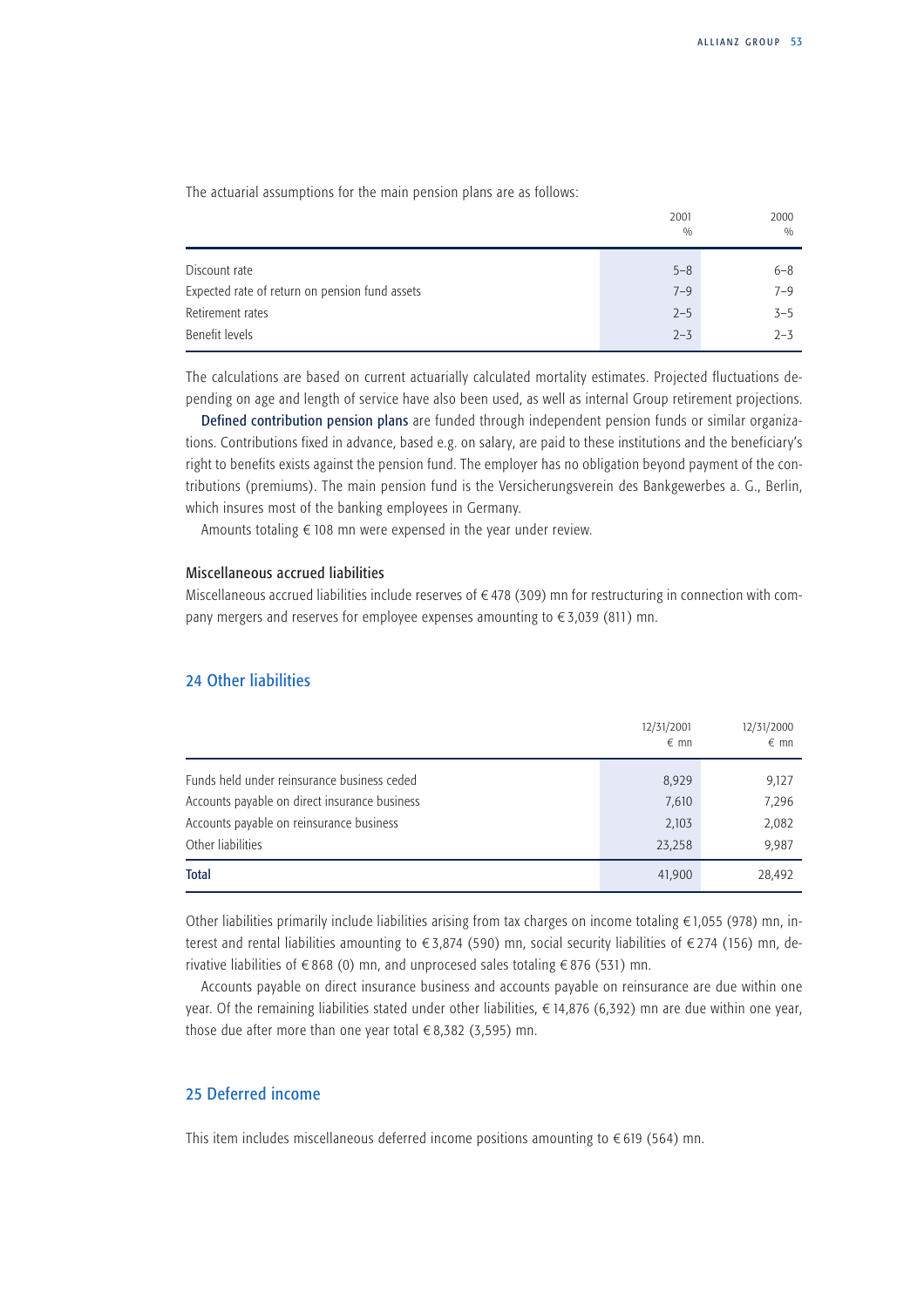## SUPPLEMENTARY INFORMATION TO THE CONSOLIDATED INCOME STATEMENT

|                                      |               | Life/Health*) |               | Property/Casualty*) |               | Total         |  |
|--------------------------------------|---------------|---------------|---------------|---------------------|---------------|---------------|--|
|                                      | 2001          | 2000          | 2001          | 2000                | 2001          | 2000          |  |
|                                      | $\epsilon$ mn | $\epsilon$ mn | $\epsilon$ mn | $\epsilon$ mn       | $\epsilon$ mn | $\epsilon$ mn |  |
| Gross premiums written               | 20,129        | 20,219        | 41,459        | 37,666              | 61,588        | 57,885        |  |
| Premiums ceded in<br>reinsurance     | $-1,169$      | $-1.139$      | $-6,669$      | $-6.488$            | $-7,838$      | $-7,627$      |  |
| Change in unearned<br>premiums (net) | 19            | $-3$          | $-1.024$      | $-348$              | $-1,005$      | $-351$        |  |
| Premiums earned (net)                | 18,979        | 19,077        | 33,766        | 30,830              | 52,745        | 49,907        |  |

# 26 Premiums earned (net)

\*) After eliminating intra-Group transactions between segments

Gross premiums written in the year under review totaled  $\epsilon$  58,331 mn for direct insurance business and  $\epsilon$ 3,257 mn for reinsurance business assumed.

In the case of life insurance products where the policyholder carries the investment risk (e.g. variable annuities), only those parts of the premiums used to cover the risks insured and costs involved are treated as premium income.

# 27 Interest and similar income

|                                       | 2001<br>$\epsilon$ mn | 2000<br>$\epsilon$ mn |
|---------------------------------------|-----------------------|-----------------------|
| Income from                           |                       |                       |
| Securities held to maturity           | 467                   | 509                   |
| Securities available for sale         | 13,055                | 11,889                |
| Real estate used by third parties     | 1,108                 | 850                   |
| Lending and money market transactions | 1,935                 | 253                   |
| Leasing agreements                    | 68                    | 87                    |
| Loans advanced by Group enterprises   | 6,631                 | 1,699                 |
| Other interest-bearing instruments    | 960                   | 1,308                 |
| <b>Total</b>                          | 24,224                | 16,595                |

#### Net interest margin from banking business\*)

|                                               | 2001<br>$\epsilon$ mn | 2000<br>$\epsilon$ mn |  |
|-----------------------------------------------|-----------------------|-----------------------|--|
| Interest and current income                   | 9,073                 | 1,414                 |  |
| Interest expenses                             | $-6,668$              | $-1,190$              |  |
| Net interest margin                           | 2,405                 | 224                   |  |
| Less Joan Joss allowance                      | 588                   | 21                    |  |
| Net interest margin after loan loss allowance | 1,817                 | 203                   |  |

\*) After eliminating intra-Group transactions between segments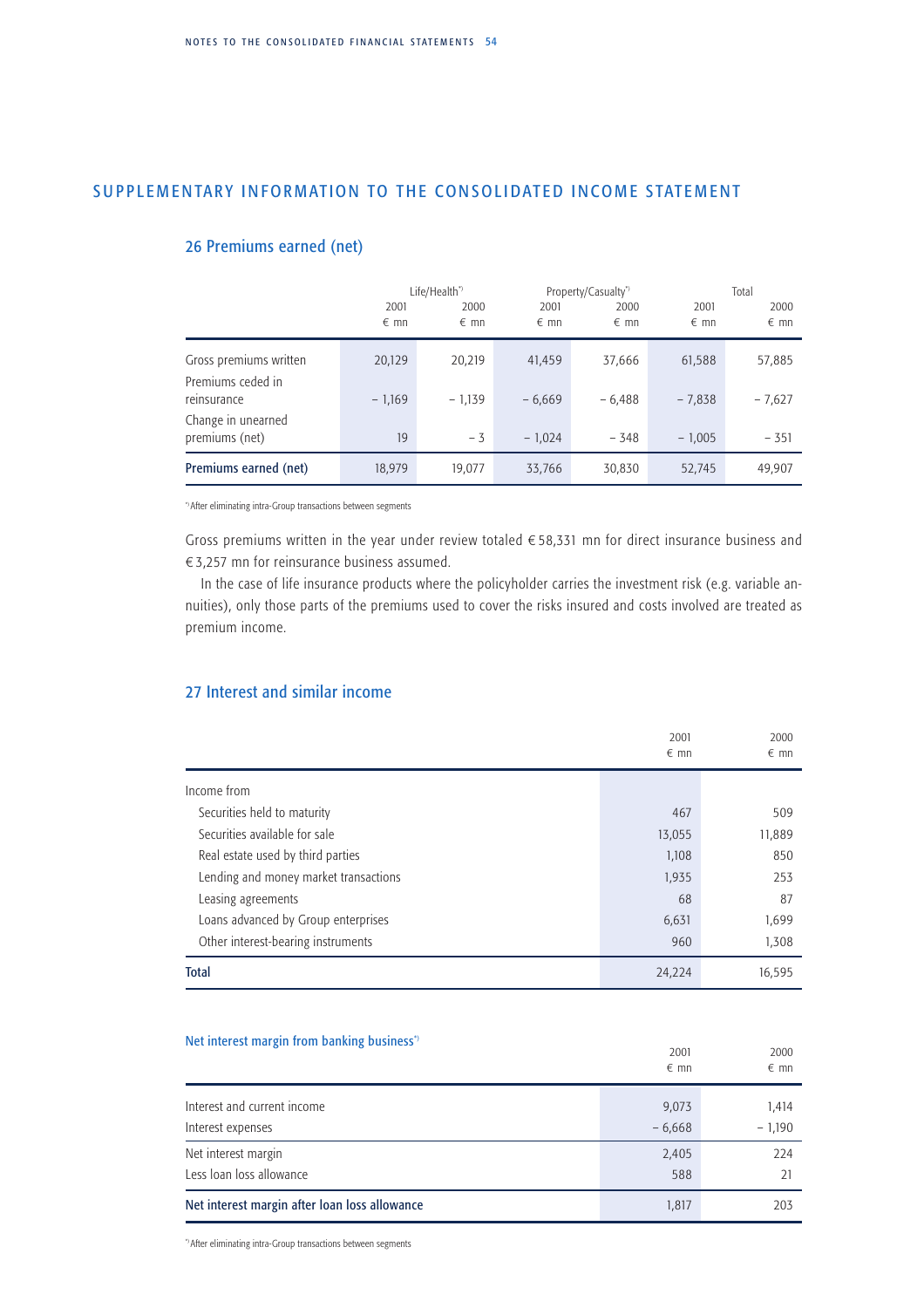|                                                                                                         | 2001<br>$\epsilon$ mn | 2000<br>$\epsilon$ mn |
|---------------------------------------------------------------------------------------------------------|-----------------------|-----------------------|
| <b>Income</b>                                                                                           |                       |                       |
| Current income                                                                                          | 657                   | 1,161                 |
| Write-ups                                                                                               | 27                    | 12                    |
| Realized gains from investments in affiliated enterprises, joint ventures,<br>and associated companies  | 1,319                 | 725                   |
| <b>Total</b>                                                                                            | 2,003                 | 1,898                 |
| <b>Expenses</b>                                                                                         |                       |                       |
| Depreciation                                                                                            | $-243$                | $-23$                 |
| Realized losses on investments in affiliated enterprises, joint ventures,<br>and associated enterprises | $-119$                | $-15$                 |
| Miscellaneous expenses                                                                                  | $-53$                 |                       |
| <b>Total</b>                                                                                            | $-415$                | $-38$                 |
| Income (net)                                                                                            | 1,588                 | 1,860                 |

# 28 Income (net) from investments in affiliated enterprises, joint ventures, and associated enterprises

 $\epsilon$  1,388 (1,263) mn of the income (net) from investments in affiliated enterprises, joint ventures, and associated companies is attributable to associated enterprises.

A structured securities borrowing transaction resulted in realized gains totaling  $\epsilon$ 866 mn.

# 29 Other income from investments

|                                   | 2001<br>$\epsilon$ mn | 2000<br>$\epsilon$ mn |
|-----------------------------------|-----------------------|-----------------------|
| 1. Realized gains on              |                       |                       |
| Securities held to maturity       | $\overline{2}$        | 8                     |
| Securities available for sale     | 7,738                 | 10,583                |
| Real estate used by third parties | 303                   | 278                   |
| Other investments                 | 72                    | 38                    |
| Subtotal                          | 8,115                 | 10,907                |
| 2. Income from revaluations of    |                       |                       |
| Securities held to maturity       | $\overline{7}$        | 3                     |
| Securities available for sale     | 184                   |                       |
| Real estate used by third parties | 87                    | 35                    |
| Other investments                 | 109                   |                       |
| Subtotal                          | 387                   | 38                    |
| 3. Total                          | 8,502                 | 10,945                |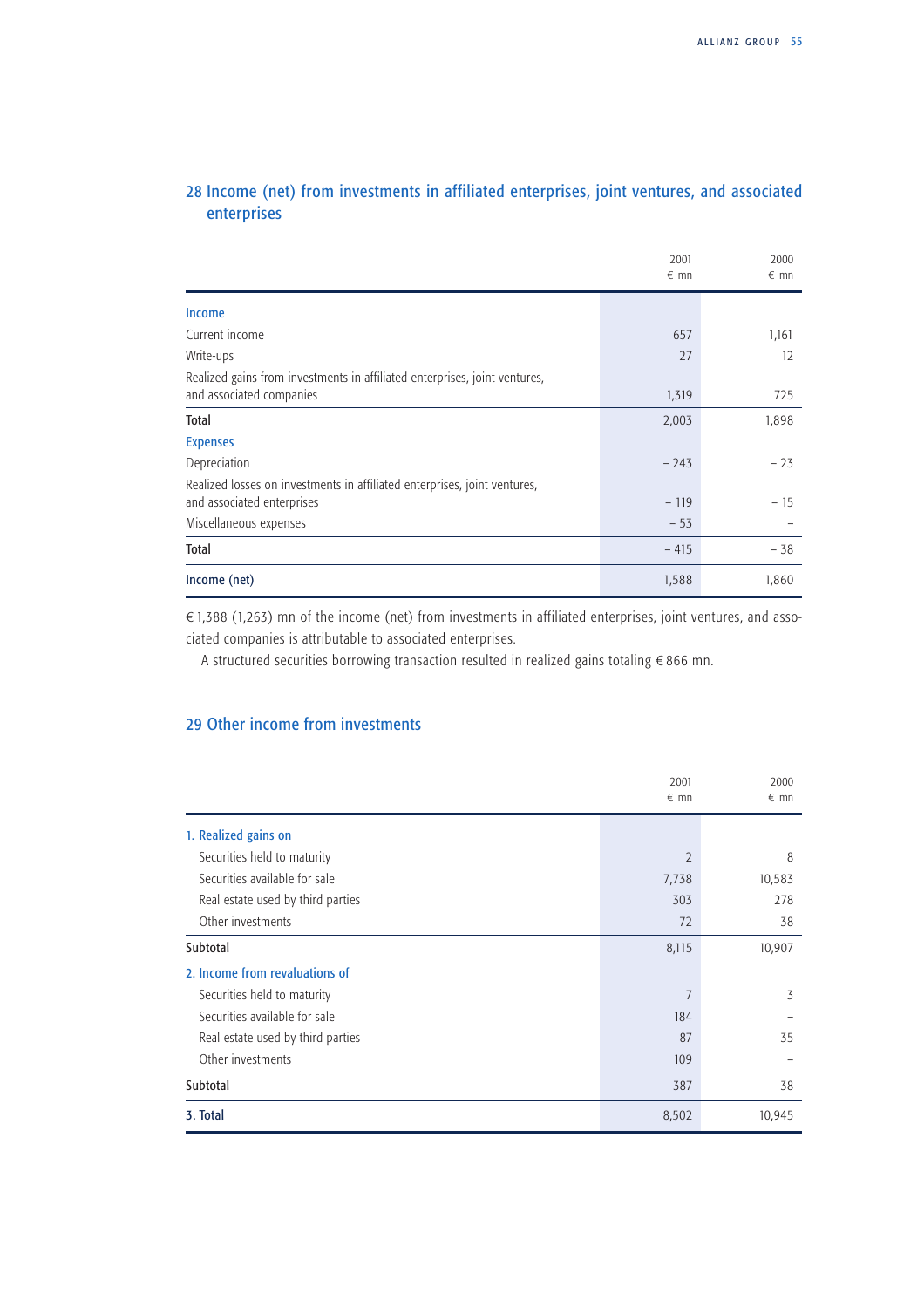#### 30 Trading income

Trading income includes contributions to earnings amounting to  $\epsilon$  1,385 mn from derivative financial instruments used by insurance companies for which hedge accounting is not applied. These include gains on derivative financial instruments embedded in exchangeable bonds issued amounting to  $\epsilon$ 880 mn and income from forward contracts that are used to hedge investments amounting to  $\epsilon$ 966 mn. Trading income also includes losses totaling  $\epsilon$  461 mn arising from the use of other derivative financial instruments by insurance companies.

Trading income amounting to  $\in$  1,592 (-36) mn includes income from trading activities of banking business<sup>\*</sup>) totaling  $\epsilon$  244 (7) mn. This is comprised as follows:

|                                          | 2001<br>$\epsilon$ mn | 2000<br>$\epsilon$ mn |
|------------------------------------------|-----------------------|-----------------------|
| Securities trading                       | 59                    |                       |
| Foreign exchange/precious metals trading | 49                    |                       |
| Other dealings in financial instruments  | 136                   |                       |
| <b>Total</b>                             | 244                   |                       |

\*) After eliminating intra-Group transactions between segments

## 31 Fee and commission income, and income from service activities

Out of the total fee and commission income, and income from service activities,  $\epsilon$  1,383 (38) mn are attributable to banking business and  $\epsilon$  2,429 (1,099) mn are attributable to asset management.<sup>\*</sup>)

#### Net fee and commission income from banking business<sup>\*</sup>)

|                             | 2001<br>$\epsilon$ mn | 2000<br>$\epsilon$ mn |
|-----------------------------|-----------------------|-----------------------|
| Fee and commission income   | 1,383                 | 38                    |
| Fee and commission expenses | $-162$                | $-37$                 |
| <b>Total</b>                | 1,221                 |                       |

\*) After eliminating intra-Group transactions between segments

Net fee and commission income comprises income from:

|                                    | 2001<br>$\epsilon$ mn | 2000<br>$\epsilon$ mn |
|------------------------------------|-----------------------|-----------------------|
| Securities business                | 713                   |                       |
| Lending business                   | 72                    |                       |
| Underwriting business (new issues) | 75                    |                       |
| Other                              | 361                   |                       |
| Net fee and commission income      | 1,221                 |                       |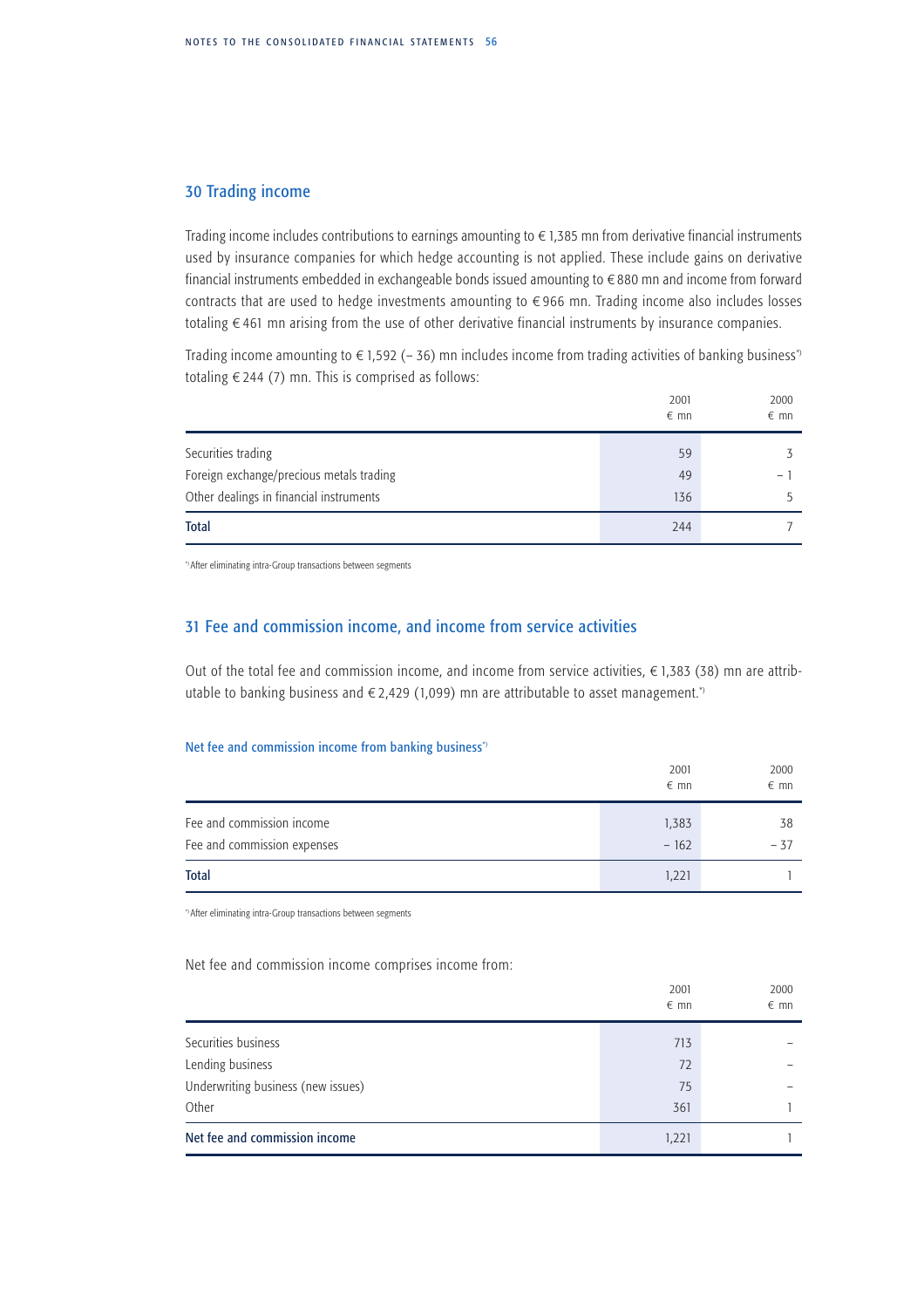# 32 Other income

Other income is comprised of the following items:

|                                                                     | 2001<br>$\epsilon$ mn | 2000<br>$\epsilon$ mn |
|---------------------------------------------------------------------|-----------------------|-----------------------|
| Income from releasing or reducing miscellaneous accrued liabilities | 694                   | 198                   |
| Income from reinsurance business                                    | 485                   | 426                   |
| Fees                                                                | 473                   | 118                   |
| Foreign currency gains                                              | 114                   | 135                   |
| Income from other assets                                            | 101                   | 100                   |
| Other                                                               | 612                   | 1,354                 |
| <b>Total</b>                                                        | 2,479                 | 2,331                 |

## 33 Insurance benefits

Insurance benefits in Life/Health<sup>\*</sup> relate to:

|                              | Gross         |               | Ceded in reinsurance | Net           |               |               |
|------------------------------|---------------|---------------|----------------------|---------------|---------------|---------------|
|                              | 2001          | 2000          | 2001                 | 2000          | 2001          | 2000          |
|                              | $\epsilon$ mn | $\epsilon$ mn | $\epsilon$ mn        | $\epsilon$ mn | $\epsilon$ mn | $\epsilon$ mn |
| Benefits paid                | $-15,576$     | $-14.948$     | 1,135                | 951           | $-14.441$     | $-13.997$     |
| Change in reserves           |               |               |                      |               |               |               |
| Aggregate policy reserves    | $-6,526$      | $-6,364$      | 231                  | 345           | $-6,295$      | $-6,019$      |
| Other                        | $-196$        | $-524$        | 122                  | $-104$        | $-74$         | $-628$        |
| Subtotal                     | $-22,298$     | $-21,836$     | 1,488                | 1,192         | $-20,810$     | $-20.644$     |
| Expenses for premium refunds | $-1,873$      | $-6.448$      | $\overline{4}$       |               | $-1.869$      | $-6,448$      |
| <b>Total</b>                 | $-24,171$     | $-28.284$     | 1,492                | 1,192         | $-22,679$     | $-27.092$     |

\*) After eliminating intra-Group transactions between segments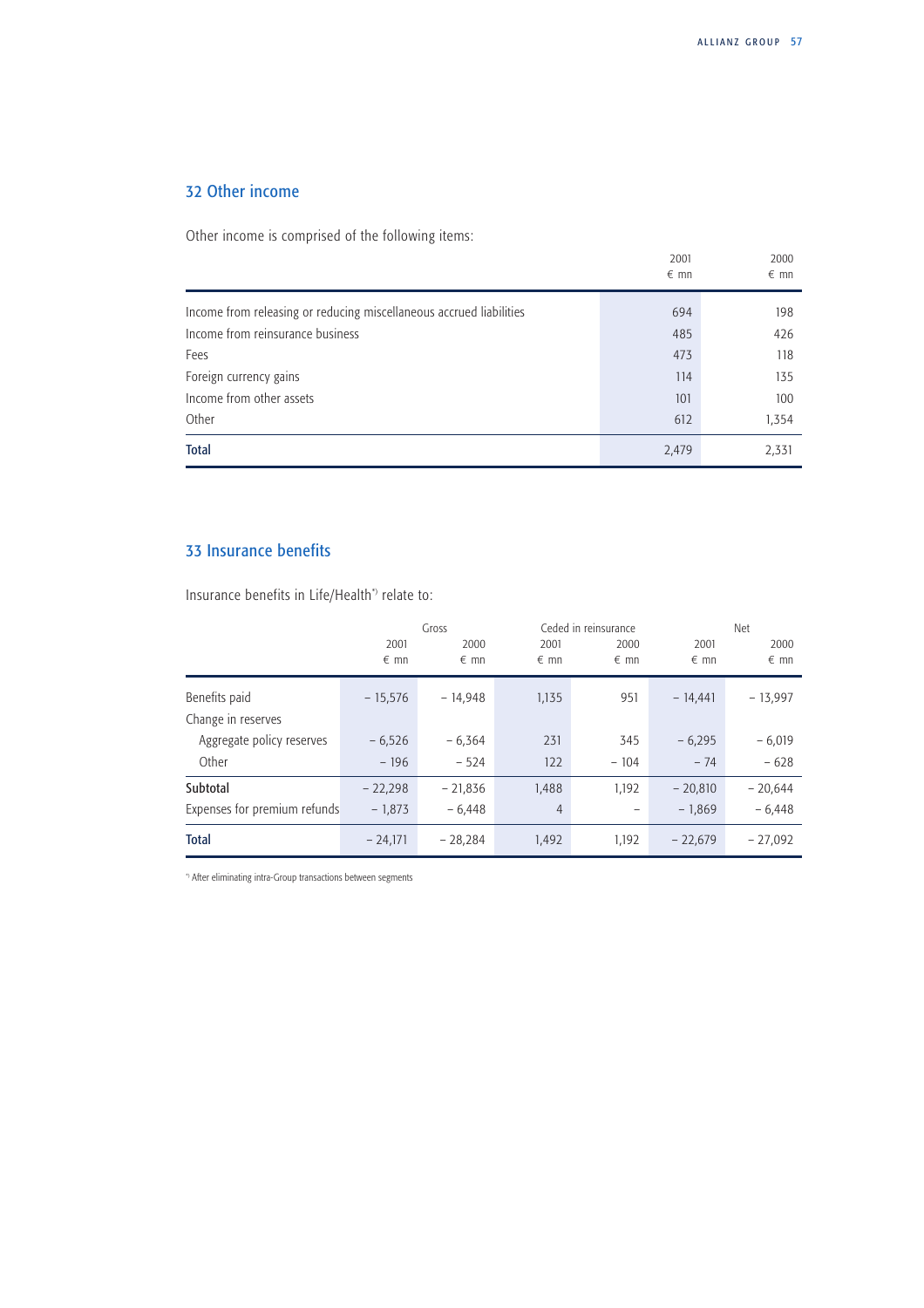# Insurance benefits in Property/Casualty\*) comprise the following:

|                                                   |                       | Gross                 |                       | Ceded in reinsurance  | Net                   |                       |  |
|---------------------------------------------------|-----------------------|-----------------------|-----------------------|-----------------------|-----------------------|-----------------------|--|
|                                                   | 2001<br>$\epsilon$ mn | 2000<br>$\epsilon$ mn | 2001<br>$\epsilon$ mn | 2000<br>$\epsilon$ mn | 2001<br>$\epsilon$ mn | 2000<br>$\epsilon$ mn |  |
| Claims                                            |                       |                       |                       |                       |                       |                       |  |
| Claims paid                                       | $-29,966$             | $-28,646$             | 5,609                 | 4,943                 | $-24,357$             | $-23,703$             |  |
| Change in reserve for<br>loss and loss adjustment |                       |                       |                       |                       |                       |                       |  |
| expenses                                          | $-5,871$              | $-948$                | 2,857                 | 611                   | $-3,014$              | $-337$                |  |
| Subtotal                                          | $-35,837$             | $-29,594$             | 8,466                 | 5,554                 | $-27,371$             | $-24,040$             |  |
| Change in other reserves                          |                       |                       |                       |                       |                       |                       |  |
| Aggregate policy reserves                         | $-428$                | $-370$                | 227                   | 27                    | $-201$                | $-343$                |  |
| Other                                             | 227                   | 132                   | 15                    | $-18$                 | 242                   | 114                   |  |
| Subtotal                                          | $-201$                | $-238$                | 242                   | 9                     | 41                    | $-229$                |  |
| Expenses for premium refunds                      | $-167$                | $-407$                | 22                    | 30                    | $-145$                | $-377$                |  |
| <b>Total</b>                                      | $-36,205$             | $-30,239$             | 8,730                 | 5,593                 | $-27,475$             | $-24,646$             |  |

\*) After eliminating intra-Group transactions between segments

# 34 Interest and similar expenses

|                                                | 2001<br>$\epsilon$ mn | 2000<br>$\epsilon$ mn |
|------------------------------------------------|-----------------------|-----------------------|
| Interest expenses for                          |                       |                       |
| Deposits                                       | $-610$                | $-198$                |
| Certificated liabilities                       | $-4,607$              | $-617$                |
| Subtotal                                       | $-5,217$              | $-815$                |
| Other interest expenses                        | $-2,730$              | $-1,584$              |
| Expenses for real estate used by third parties |                       |                       |
| <b>Total</b>                                   | $-7,947$              | $-2,399$              |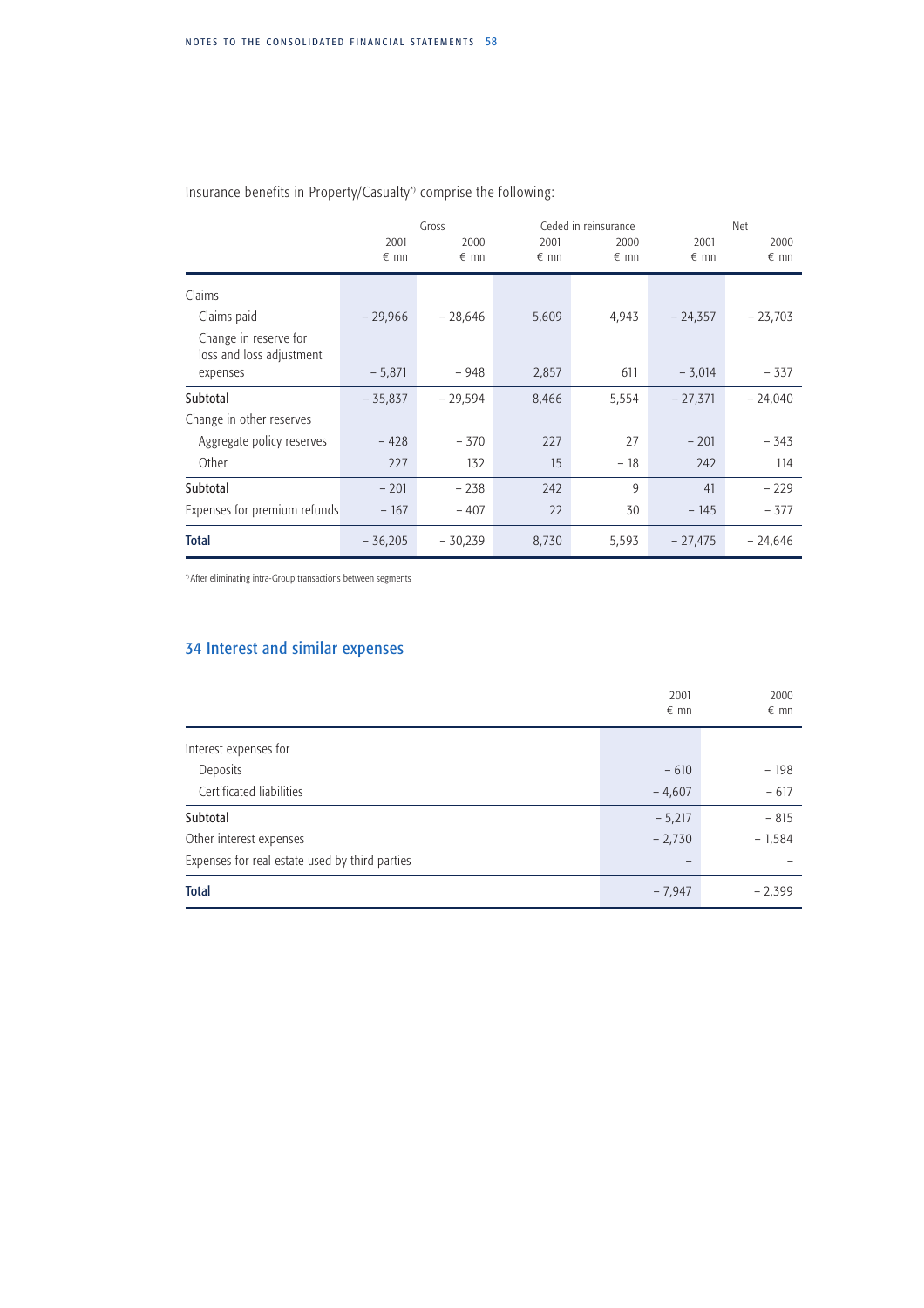# 35 Other expenses for investments

|                                   | 2001<br>$\epsilon$ mn | 2000<br>$\epsilon$ mn |
|-----------------------------------|-----------------------|-----------------------|
| Realized losses on                |                       |                       |
| Securities held to maturity       | $-12$                 | $-15$                 |
| Securities available for sale     | $-6,888$              | $-3,989$              |
| Real estate used by third parties | $-19$                 | $-75$                 |
| Other investments                 | $-79$                 |                       |
| Subtotal                          | $-6,998$              | $-4,079$              |
| Depreciation and write-down on    |                       |                       |
| Securities held to maturity       | $-35$                 | $-2$                  |
| Securities available for sale     | $-1,507$              | $-411$                |
| Real estate used by third parties | $-378$                | $-444$                |
| Other investments                 | $-5$                  | $-13$                 |
| Subtotal                          | $-1,925$              | $-870$                |
| <b>Total</b>                      | $-8,923$              | $-4,949$              |

# 36 Loan loss provisions

|                                                     | 2001<br>$\epsilon$ mn | 2000<br>$\epsilon$ mn |
|-----------------------------------------------------|-----------------------|-----------------------|
| Additions to allowances including direct write-offs | $-1,593$              | $-104$                |
| Less amounts released                               | 969                   | 73                    |
| Less recoveries on loans previously written off     | 28                    | 10                    |
| Loan loss provisions                                | $-596$                | - 21                  |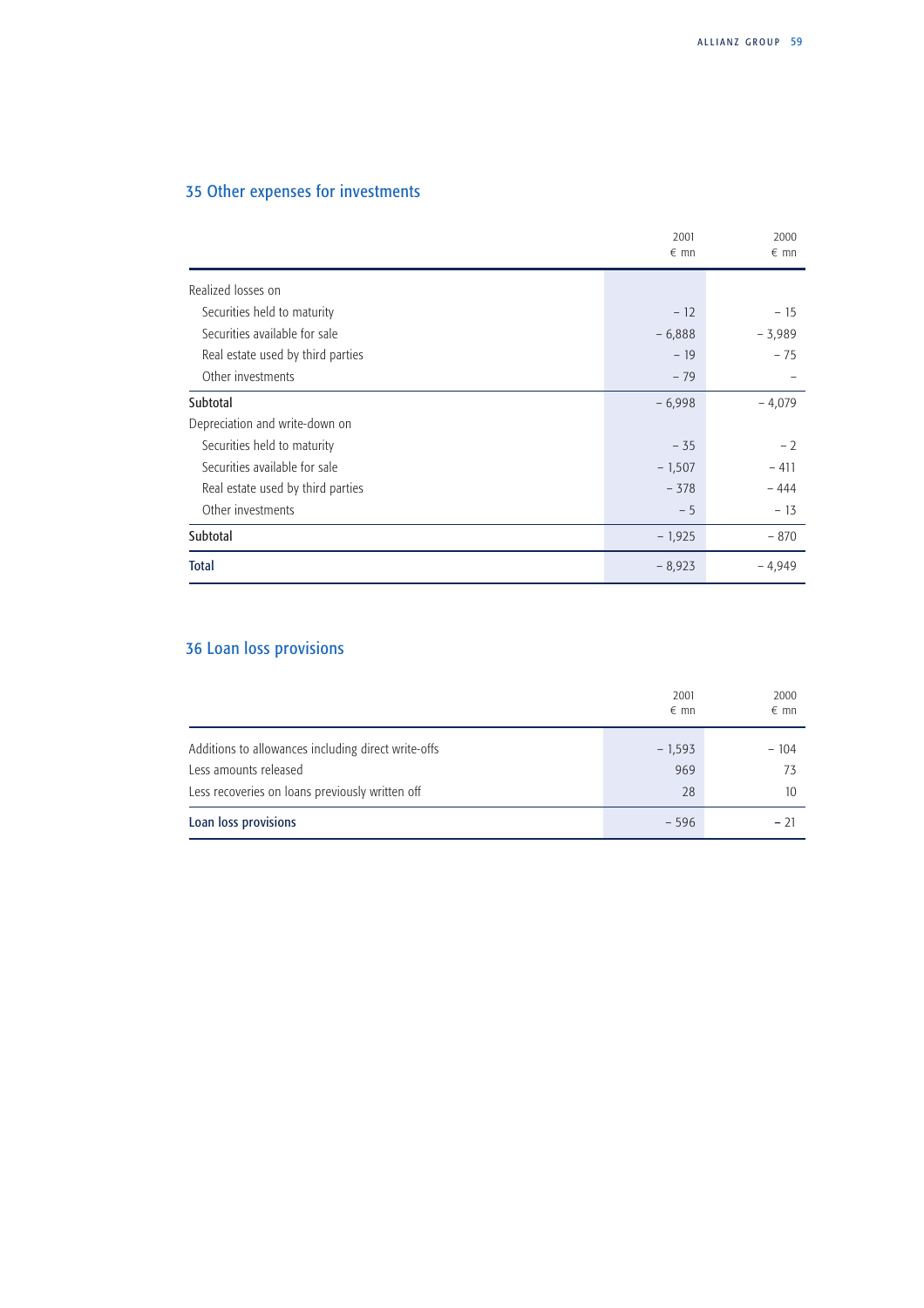## 37 Acquisition costs and administrative expenses

|                                        |               | Life/Health*) |               | Property/Casualty*) |  |  |
|----------------------------------------|---------------|---------------|---------------|---------------------|--|--|
|                                        | 2001          | 2000          | 2001          | 2000                |  |  |
|                                        | $\epsilon$ mn | $\epsilon$ mn | $\epsilon$ mn | $\epsilon$ mn       |  |  |
| Acquisition costs                      |               |               |               |                     |  |  |
| Payments                               | $-3,341$      | $-3,097$      | $-6,642$      | $-7,698$            |  |  |
| Change in deferred acquisition costs   | 620           | 848           | 270           | 1,021               |  |  |
| Subtotal                               | $-2,721$      | $-2,249$      | $-6,372$      | $-6,677$            |  |  |
| Administrative expenses                | $-1,269$      | $-1,528$      | $-4,482$      | $-3,257$            |  |  |
| Underwriting costs (gross)             | $-3,990$      | $-3,777$      | $-10,854$     | $-9,934$            |  |  |
| Less commissions and profit-sharing    |               |               |               |                     |  |  |
| received on reinsurance business ceded | 198           | 193           | 1,389         | 1,449               |  |  |
| Underwriting costs (net)               | $-3,792$      | $-3,584$      | $-9,465$      | $-8,485$            |  |  |
| Expenses for management of investments | $-457$        | $-398$        | $-484$        | $-558$              |  |  |
| Total acquisition costs and            |               |               |               |                     |  |  |
| administrative expenses                | $-4,249$      | $-3,982$      | $-9,949$      | $-9,043$            |  |  |

|                                                        | 2001                 | Banking Business*)<br>2000 | 2001               | Asset Management <sup>*</sup><br>2000 |  |  |
|--------------------------------------------------------|----------------------|----------------------------|--------------------|---------------------------------------|--|--|
|                                                        | $\epsilon$ mn        | $\epsilon$ mn              | $\epsilon$ mn      | $\epsilon$ mn                         |  |  |
| Personnel expenses<br>Operating expenses               | $-2,045$<br>$-1,360$ | $-106$<br>$-64$            | $-1,102$<br>$-619$ | $-303$<br>$-181$                      |  |  |
| Total acquisition costs and<br>administrative expenses | $-3,405$             | $-170$                     | $-1.721$           | $-484$                                |  |  |

\*) After eliminating intra-Group transactions between segments

Acquisition costs and administrative expenses in insurance business include the personnel and operating expenses of the insurance business allocated to the functional areas "Acquisition of insurance policies", "Administration of insurance policies" and "Asset management". Other personnel and operating expenses are reported under insurance benefits (claims settlement expenses) and other expenses.

All personnel and operating expenses in banking business are reported under "Acquisition and administrative expenses".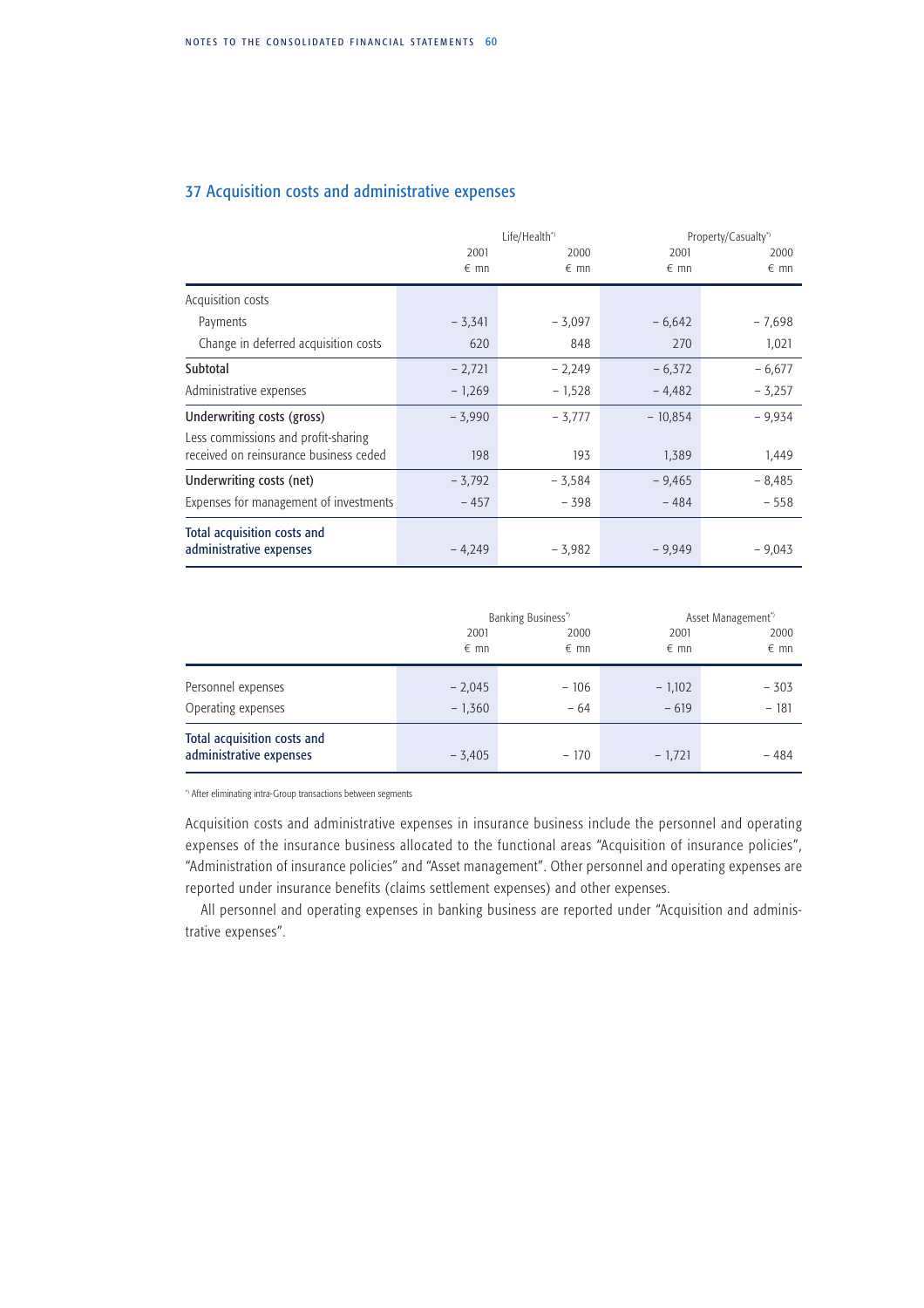#### 38 Other expenses

Other expenses are comprised as follows:

|                                                                               | 2001<br>$\epsilon$ mn | 2000<br>$\epsilon$ mn |
|-------------------------------------------------------------------------------|-----------------------|-----------------------|
|                                                                               |                       |                       |
| Expenses for the enterprise as a whole                                        | $-1,526$              | $-1,112$              |
| Expenses for service activities                                               | $-971$                | $-923$                |
| Expenses resulting from reinsurance business                                  | $-562$                | $-1,204$              |
| Depreciation and write-downs of other intangible assets                       | $-413$                | $-303$                |
| Expenses for increasing miscellaneous or accrued liabilities                  | $-389$                | $-91$                 |
| Fees                                                                          | $-281$                | $-113$                |
| Direct credit from policy reserves                                            | $-257$                | $-107$                |
| Integration expenses                                                          | $-236$                |                       |
| Amortization of capitalized loyalty bonuses to senior management of the       |                       |                       |
| PIMCO Group                                                                   | $-188$                | $-110$                |
| Foreign currency losses                                                       | $-137$                | $-131$                |
| Expenses for assistance to victims under joint and several liability and road |                       |                       |
| casualties                                                                    | $-127$                | $-85$                 |
| Interest on accumulated policyholder dividends                                | $-108$                | $-72$                 |
| Other                                                                         | $-1,183$              | $-1,344$              |
| <b>Total</b>                                                                  | $-6,378$              | $-5,595$              |

## 39 Taxes

The tax shown in the income statement comprises the taxes actually charged to individual Group enterprises and changes in deferred tax assets and liabilities.

|                | 2001<br>$\epsilon$ mn | 2000<br>$\epsilon$ mn |
|----------------|-----------------------|-----------------------|
| Current taxes  | $-617$                | $-629$                |
| Deferred taxes | 1,531                 | 491                   |
| Subtotal       | 914                   | $-138$                |
| Other taxes    | $-74$                 | $-38$                 |
| <b>Total</b>   | 840                   | $-176$                |

The calculation of deferred tax is based on temporary differences between the carrying amounts of assets or liabilities in the balance sheet and their tax basis, and on differences recognized as income or expense arising from the application of uniform valuation policies for consolidation purposes and from consolidation procedures.

The tax rates used in the calculation of deferred tax are the applicable national rates; changes to tax rates already adopted on the balance sheet date are taken into account. Deferred taxes on losses carried forward are recognized as an asset if at the time of recognition it is probable that sufficient future taxable profits will be available against which the unused tax losses can be utilized. The Group reported average earnings from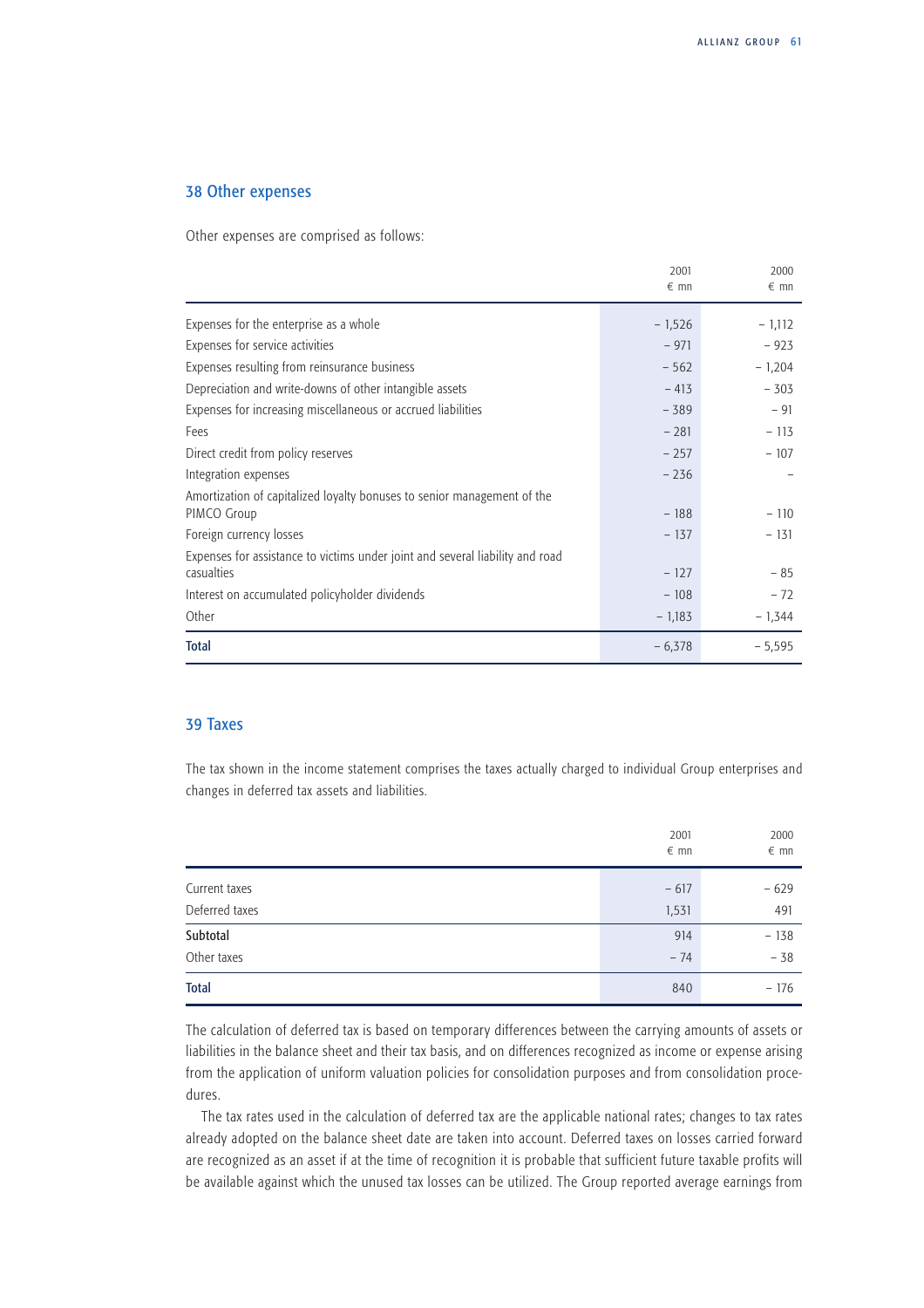ordinary activities (before income taxes) for the past three years amounting to  $\epsilon$  3,797 mn and believes that the recoverability of deferred tax assets is probable. Safety margins are used where appropriate.

Carrying back tax losses reduced current taxes by  $\epsilon$  72 mn.

Reconciliation statement

Unused tax losses carried forward at the balance sheet date of  $\epsilon$ 9,876 mn and deferred tax assets have been recognized where there is sufficient certainty that the unused tax losses will be utilized.  $\epsilon$  5,672 mn of the tax losses carried forward can be utilized without restriction.

Aside from the losses sustained during the course of fiscal year 2001, the rise in tax losses carried forward by comparison with the previous year is due to consolidation of Dresdner Bank in the consolidated financial statements.

Losses carried forward can be utilized subject to restrictions and are scheduled in subsequent years as follows:

| Year          | 2002 |  |  |  |  |                                        | 2003 2004 2005 2006 2007 2008 2009 2010 2011 > 10 years unrestricted | Total |
|---------------|------|--|--|--|--|----------------------------------------|----------------------------------------------------------------------|-------|
| $\epsilon$ mn |      |  |  |  |  | 72 598 660 332 695 49 18 15 30 6 1.729 | 5.672                                                                | 9.876 |

The current tax charge for 2001 is  $\epsilon$  1,250 mn less than the anticipated tax charge on income which would have been incurred based on an estimated weighted average tax rate for the Group applied to earnings before taxation. The difference is due mainly to tax-free income.

The low rate of corporate income tax at 19.2 % expected in 2001 primarily results from the reduction of the income tax rate in Germany.

|                                         | 2001<br>$\epsilon$ mn | 2000<br>$\epsilon$ mn |
|-----------------------------------------|-----------------------|-----------------------|
| Anticipated tax rate in %               | 19.2                  | 37.8                  |
| Anticipated tax charge on income        | 336                   | 1842                  |
| - municipal trade tax and similar taxes | $-276$                | 74                    |
| - tax-free income                       | $-1,314$              | $-247$                |
| + effects of tax losses                 | 63                    | $-92$                 |
| + other tax settlements                 | 277                   | $-1,439$              |
| $=$ Current tax charge                  | $-914$                | 138                   |
| Effective tax rate in %                 | $-52.1$               | 2.8                   |

## The effective tax rate is determined on the basis of the current tax charge on earnings from ordinary activities (before income tax and before minority interests) amounting to  $\epsilon$  1,753 mn. The effective tax rate related to earnings from ordinary activities before amortization of goodwill is – 35.7 %.

Other tax settlements include an expense amounting to a total of  $\epsilon$  30 mn arising from the release of deferred taxes.

The item "effects of tax losses" includes effects arising from recognizing deferred taxes on losses carried forward as an asset for which no deferred taxes had so far been recognized. It also includes effects that arise from not recognizing deferred taxes on tax losses for the fiscal year.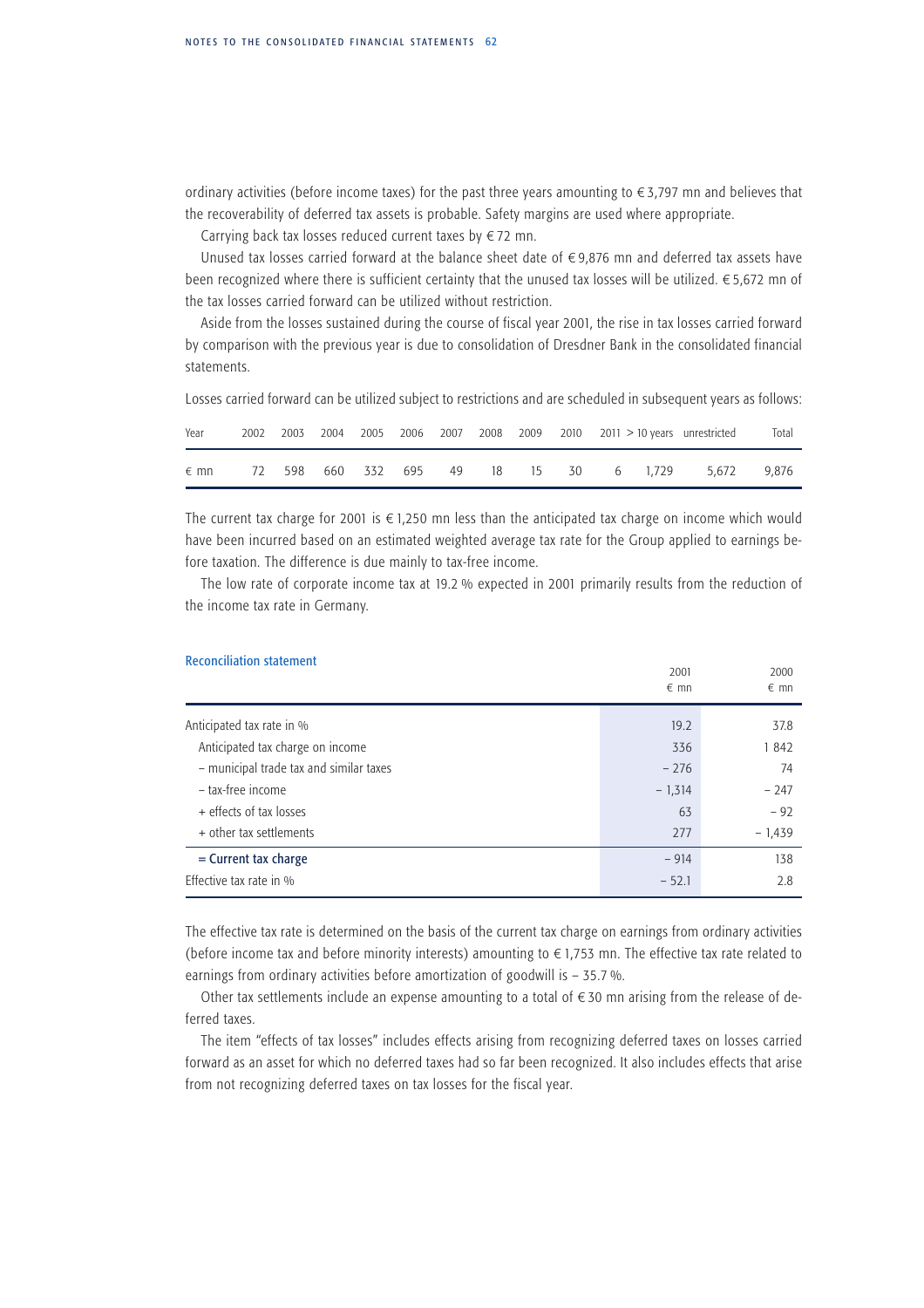|                                 | 2001          | 2000          |
|---------------------------------|---------------|---------------|
|                                 | $\epsilon$ mn | $\epsilon$ mn |
| <b>Deferred tax assets</b>      |               |               |
| Intangible assets               | 169           | 16            |
| Investments                     | 1,809         | 1,868         |
| Trading assets                  | 765           |               |
| Deferred acquisition costs      | 61            | 72            |
| Tax loss carried forward        | 3,019         | 730           |
| Other assets                    | 934           | 508           |
| Insurance reserves              | 1,508         | 1,642         |
| Pensions and similar reserves   | 400           | 247           |
| Deferred income                 | $-250$        | 1,050         |
| <b>Total</b>                    | 8,415         | 6,133         |
| <b>Deferred tax liabilities</b> |               |               |
| Intangible assets               | 238           | 324           |
| Investments                     | 4,064         | 9,907         |
| Trading assets                  | 388           | 9             |
| Deferred acquisition costs      | 1,493         | 1,481         |
| Other assets                    | $-101$        | $-271$        |
| Insurance reserves              | 1,593         | 1,613         |
| Pensions and similar reserves   | 5             |               |
| Deferred income                 | 1,218         | 1,269         |
| <b>Total</b>                    | 8,898         | 14,332        |

Deferred tax assets and liabilities comprise the following balance sheet headings: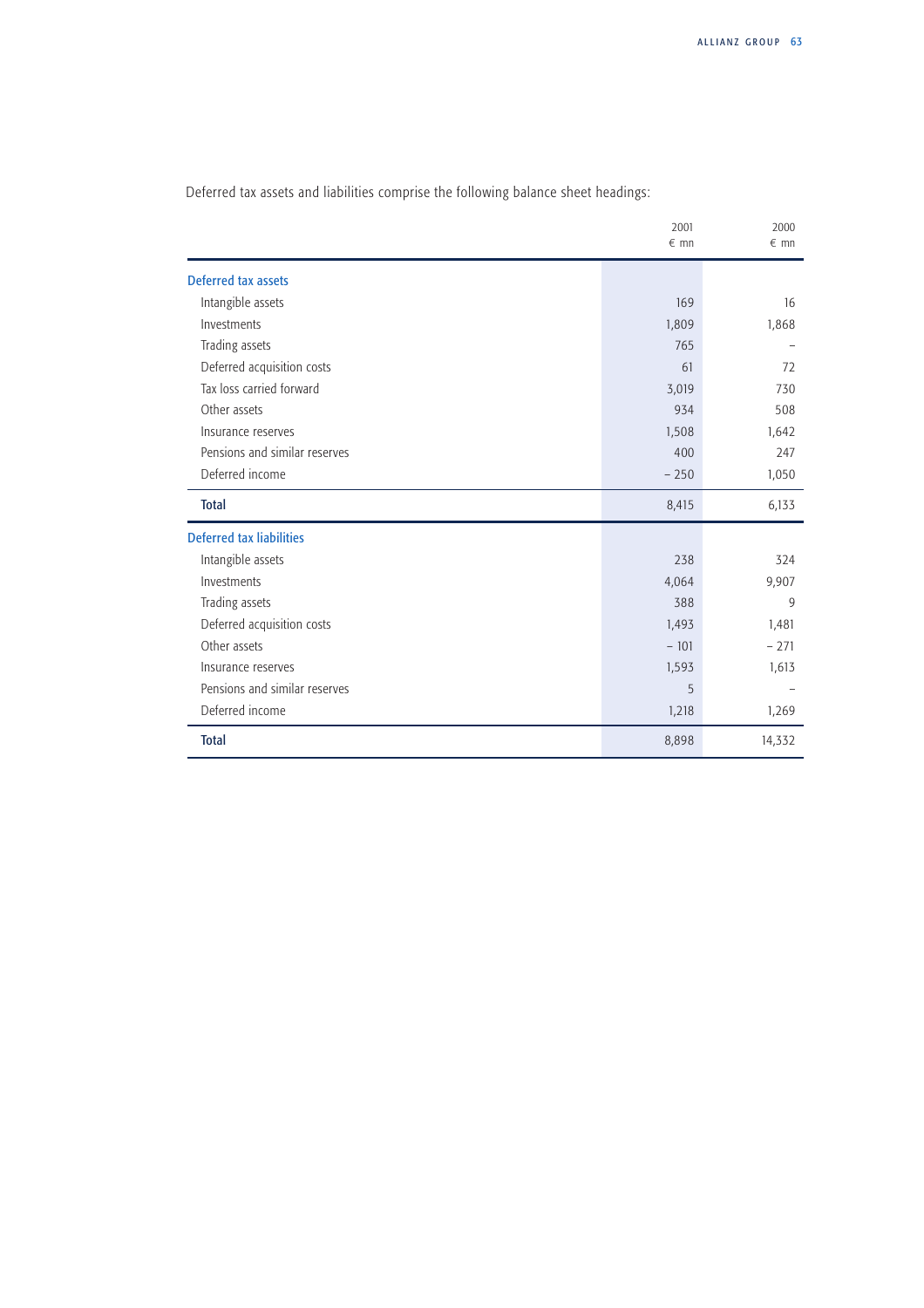# 40 Supplementary information on insurance business

Investments\*)

|                                                               |               | Life/Health   |               | Property/Casualty | Total         |               |  |
|---------------------------------------------------------------|---------------|---------------|---------------|-------------------|---------------|---------------|--|
|                                                               | 2001          | 2000          | 2001          | 2000              | 2001          | 2000          |  |
|                                                               | $\epsilon$ mn | $\epsilon$ mn | $\epsilon$ mn | $\epsilon$ mn     | $\epsilon$ mn | $\epsilon$ mn |  |
| I. Real estate                                                | 7,450         | 7,582         | 6,930         | 6,819             | 14,380        | 14,401        |  |
| II. Investments in affiliated<br>enterprises, joint ventures, |               |               |               |                   |               |               |  |
| and associated enterprises                                    | 1,073         | 1,173         | 6,988         | 10,513            | 8,061         | 11,686        |  |
| III. Loans                                                    | 14,785        | 13,473        | 1,901         | 1,368             | 16,686        | 14,841        |  |
| IV. Other securities                                          |               |               |               |                   |               |               |  |
| 1. Held to maturity                                           | 5,482         | 5,309         | 1,179         | 1,765             | 6,661         | 7,074         |  |
| 2. Available for sale                                         | 168,030       | 174,830       | 76,703        | 80,796            | 244,733       | 255,626       |  |
| 3. Trading                                                    | 771           | 104           | 1,371         | 19                | 2,142         | 123           |  |
| Total IV.                                                     | 174,283       | 180,243       | 79,253        | 82,580            | 253,536       | 262,823       |  |
| V. Other investments                                          | 1,563         | 1,458         | 8,070         | 6,948             | 9,633         | 8,406         |  |
| <b>Total</b>                                                  | 199,154       | 203,929       | 103,142       | 108,228           | 302,296       | 312,157       |  |

## Investment income\*

|                                                                                                           |                       | Life/Health           |                       | Property/Casualty     | Total                |                       |
|-----------------------------------------------------------------------------------------------------------|-----------------------|-----------------------|-----------------------|-----------------------|----------------------|-----------------------|
|                                                                                                           | 2001<br>$\epsilon$ mn | 2000<br>$\epsilon$ mn | 2001<br>$\epsilon$ mn | 2000<br>$\epsilon$ mn | 2001<br>$\notin$ mn  | 2000<br>$\epsilon$ mn |
| Income from investments                                                                                   |                       |                       |                       |                       |                      |                       |
| Current income                                                                                            | 10,516                | 10,122                | 5,278                 | 5,922                 | 15,794               | 16,044                |
| Income from revaluations                                                                                  | 614                   | 37                    | 1,329                 | 15                    | 1,943                | 52                    |
| Realized investment gains                                                                                 | 3,605                 | 6,883                 | 4,458                 | 4,728                 | 8,063                | 11,611                |
| Subtotal                                                                                                  | 14,735                | 17,042                | 11,065                | 10,665                | 25,800               | 27,707                |
| <b>Investment expenses</b>                                                                                |                       |                       |                       |                       |                      |                       |
| Depreciation and write-<br>downs on investments                                                           | $-1,319$              | $-400$                | $-1,104$              | $-509$                | $-2,423$             | $-909$                |
| Realized investment losses<br>Investment management,<br>interest charges and other<br>investment expenses | $-4,909$<br>$-526$    | $-2,638$<br>$-463$    | $-2,193$<br>$-1,061$  | $-1,456$<br>$-923$    | $-7,102$<br>$-1,587$ | $-4,094$<br>$-1,386$  |
| Subtotal                                                                                                  | $-6,754$              | $-3,501$              | $-4,358$              | $-2,888$              | $-11,112$            | $-6,389$              |
| <b>Total</b>                                                                                              | 7,981                 | 13,541                | 6,707                 | 7,777                 | 14,688               | 21,318                |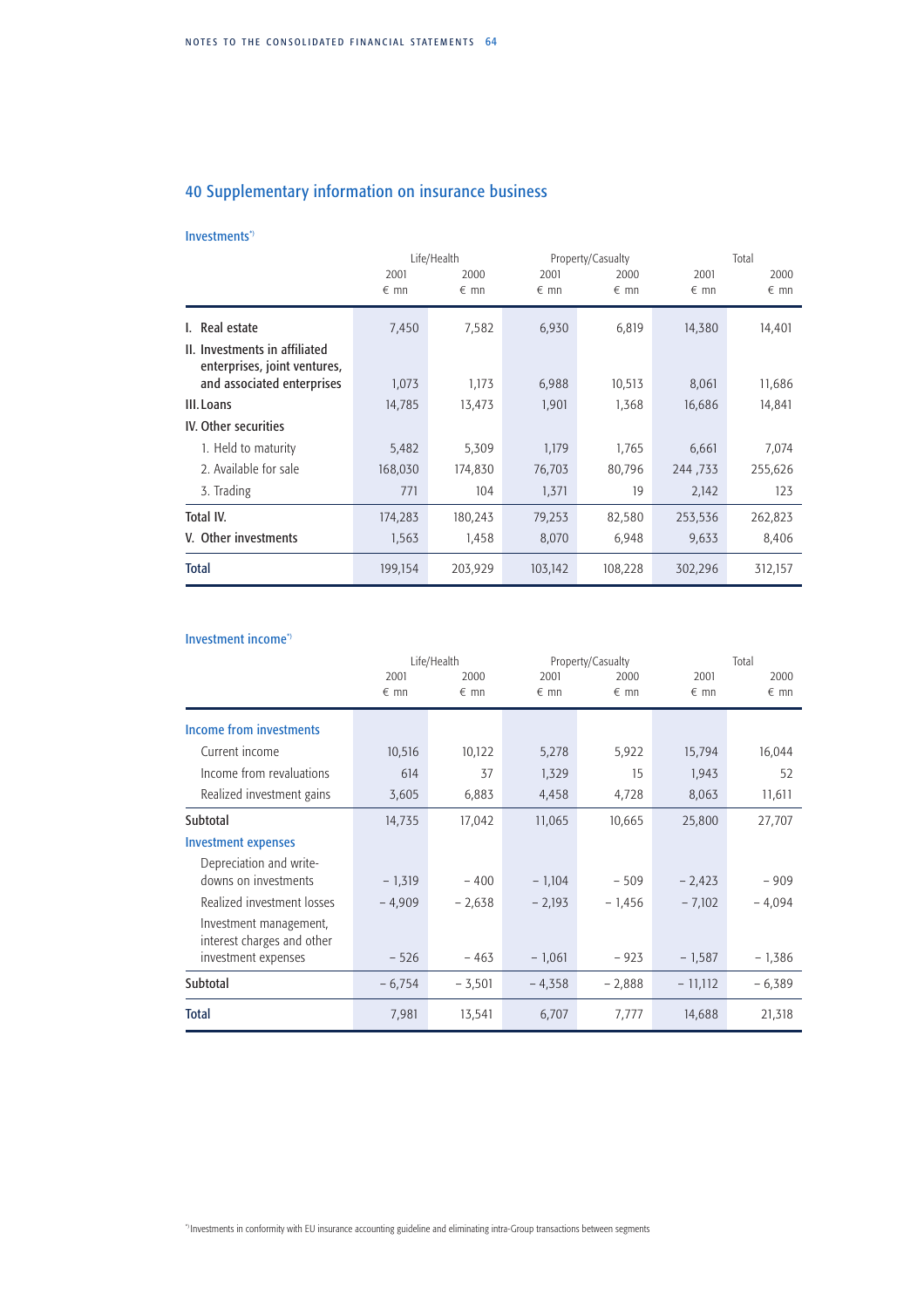12/31/2001

## 41 Supplementary information on banking business<sup>\*</sup>)

- **\_** Loans and advances (after loan loss allowance) to banks and customers include reverse repos totaling  $\epsilon$ 82,945 mn. Liabilities to banks and customers include repo transactions amounting to  $\epsilon$ 59,946 mn.
- $\overline{\phantom{a}}$  Post-ranking assets amounted to  $\epsilon$  466 mn.
- **\_** At the balance-sheet date there were commitments to repurchase assets sold under repurchase agreements with a net book value of  $\epsilon$  63.505 mn.
- $□$  An amount of €381 mn eligible for refinancing with the central bank is held in cash funds.

#### Volume of foreign currency exposure from banking business

The amounts reported constitute aggregate euro equivalents of a wide variety of currencies outside the EMU. Any differences between the amounts of assets and liabilities result from differing valuation principles. Loans and advances and liabilities are reported at amortized cost, while all derivative transactions are accounted for at fair value.

|                            | <b>USD</b><br>in $\epsilon$ mn | <b>GBP</b><br>in $\epsilon$ mn | Other<br>in $\epsilon$ mn | 12/31/2001<br>$\epsilon$ mn |
|----------------------------|--------------------------------|--------------------------------|---------------------------|-----------------------------|
| <b>Balance sheet items</b> |                                |                                |                           |                             |
| Assets                     | 101,680                        | 46,055                         | 37,793                    | 185,528                     |
| Liabilities                | 120,113                        | 54,266                         | 33,805                    | 208,184                     |

## Collateral pledged for own liabilities of banking business

For the following liabilities and contingencies, assets having the indicated value were pledged as collateral:

| <b>Total collateralized liabilities</b> | 44,767         |
|-----------------------------------------|----------------|
| Other commitments                       | 8,521          |
| Contingent liabilities                  | $\overline{2}$ |
| Certificated liabilities                |                |
| Liabilities to customers                | 4,018          |
| Liabilities to banks                    | 32,226         |
|                                         |                |
|                                         | $\epsilon$ mn  |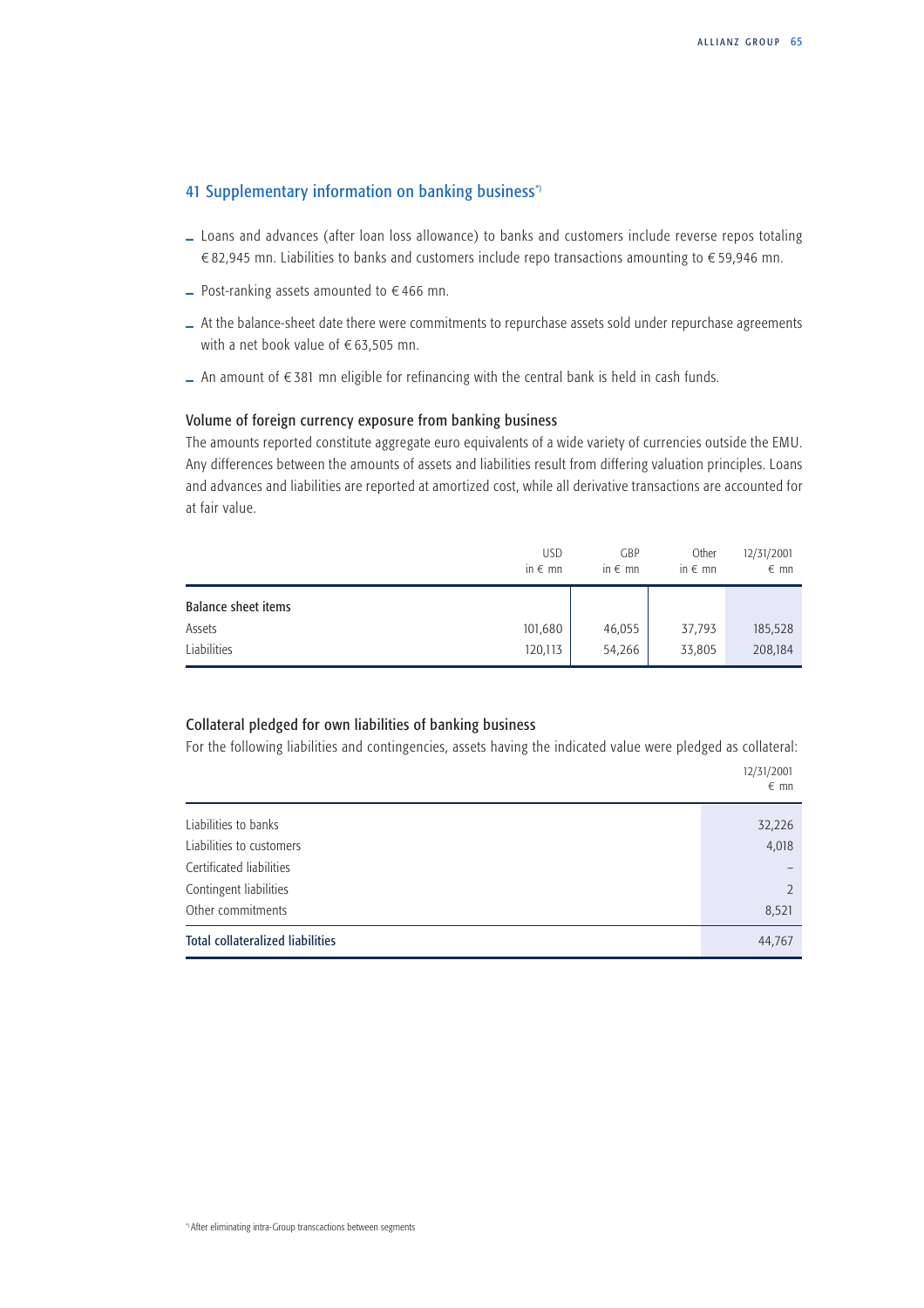The total amount of collateral pledged consists of the following assets:

|                                   | 12/31/2001<br>$\epsilon$ mn |
|-----------------------------------|-----------------------------|
| Loans and advances to banks       | 5,132                       |
| Loans and advances to customers   | 9,542                       |
| Trading assets                    | 26,700                      |
| Investments                       | 3,376                       |
| Property and equipment            | 17                          |
| Total value of collateral pledged | 44,767                      |

#### Structure of residual terms for banking business

The matrix of residual terms provides a breakdown of loans and advances for banking business as well as liabilities by final maturity or call date.

|                                                            |                        |                                    | 12/31/2001                                |                                           |                                       |
|------------------------------------------------------------|------------------------|------------------------------------|-------------------------------------------|-------------------------------------------|---------------------------------------|
|                                                            | Total<br>$\epsilon$ mn | Up to<br>3 months<br>$\epsilon$ mn | $>3$ months<br>to 1 year<br>$\epsilon$ mn | $> 1$ year<br>to 5 years<br>$\epsilon$ mn | More than<br>5 years<br>$\epsilon$ mn |
| <b>ASSETS</b>                                              |                        |                                    |                                           |                                           |                                       |
| Term loans and advances to banks                           | 54,292                 | 32,737                             | 12,311                                    | 6,091                                     | 3,153                                 |
| Loans and advances to customers <sup>1)</sup>              | 229,805                | 85,096                             | 20,377                                    | 53,308                                    | 71,024                                |
| <b>Term loans and advances</b>                             | 284,097                | 117,833                            | 32,688                                    | 59,399                                    | 74,177                                |
| <b>LIABILITIES</b>                                         |                        |                                    |                                           |                                           |                                       |
| Participation certificates and post-ranking<br>liabilities | 11,739                 | 49                                 | 857                                       | 3,269                                     | 7,564                                 |
| Term liabilities to banks <sup>2)</sup>                    | 105,553                | 78,309                             | 13,905                                    | 5,949                                     | 7,390                                 |
| Liabilities to customers <sup>2)</sup>                     |                        |                                    |                                           |                                           |                                       |
| Savings deposits and home-loan savings<br>deposits         | 13,566                 | 11,049                             | 777                                       | 979                                       | 761                                   |
| Other term liabilities to customers                        | 79,577                 | 53,310                             | 6,242                                     | 10,034                                    | 9,991                                 |
| Certificated liabilities                                   | 122,644                | 30,051                             | 19,223                                    | 52,901                                    | 20,469                                |
| <b>Term liabilities</b>                                    | 333,079                | 172,768                            | 41,004                                    | 73,132                                    | 46,175                                |

 $9$  Loans and advances to customers with residual terms of up to 3 months include  $\epsilon$  13,130 mn of undated claims. These claims include credit lines available until further notice, overdraft facilities, loans called or overdue, unauthorized overdrafts, call money and internal account balances.

2) Excluding balances payable on demand.

Securitizing financial assets, we sell revolving loans – within the framework of precisely defined loan portfolios – to the capital market. The transferred assets are securitized by special-purpose entities in the form of debt securities and sold to third parties. The Dresdner Bank Group carries out these transactions through the fully-consolidated special-purpose entities Silver Lux Inc., Grand Cayman and Silver Tower 125 Inc., Grand Cayman. The maximum transaction volume in each case is  $\epsilon$  5 bn. Taking the two programs on an annual average, just under half of this amount was used.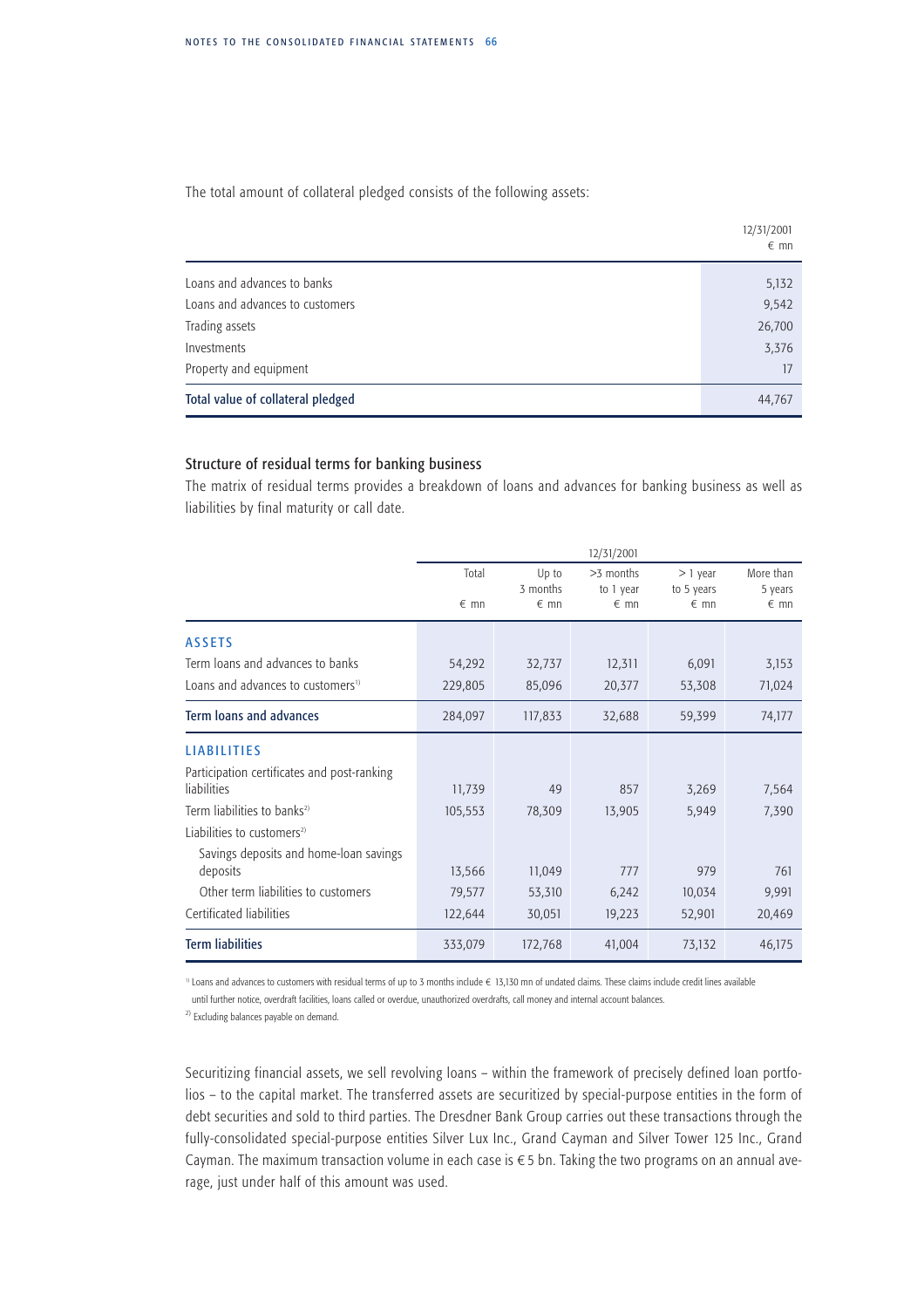#### Trustee business in banking business

The table shown below is a breakdown of trustee business in banking business not reported in the balance sheet.

|                                   | 12/31/2001<br>$\epsilon$ mn |
|-----------------------------------|-----------------------------|
| Loans and advances to banks       | 3,415                       |
| Loans and advances to customers   | 4,497                       |
| Investments                       |                             |
| Other                             | 9                           |
| Assets held in trust*)            | 7,928                       |
| Liabilities to banks              | 300                         |
| Liabilities to customers          | 7,628                       |
| Liabilities incurred as a trustee | 7,928                       |

 $*$  Including  $\epsilon$  5,078 mn of trustee loans.

## 42 Other information

#### General information about the parent company

The parent company of the Group is Allianz AG, Munich. The company is an "Aktiengesellschaft" (public stock corporation) incorporated in Germany. It is recorded in the German Commercial Register under its registered address at Königinstrasse 28, 80802 München. Besides serving as holding company for the Group, Allianz AG also acts as reinsurance carrier for the Group.

#### Number of employees

At the end of 2001, the Group employed a total of 179,946 people (119,683). 87,589 (43,124) were employed in Germany and 92,357 (76,559) abroad. The number of employees undergoing training rose by 3,554 to 8,245.

#### Personnel expenses

|                                                          | 2001<br>$\epsilon$ mn | 2000<br>$\epsilon$ mn |
|----------------------------------------------------------|-----------------------|-----------------------|
| Salaries and wages                                       | 6,760                 | 4,784                 |
| Social security contributions and employee assistance    | 1,208                 | 1,104                 |
| Expenses for pensions and other post-retirement benefits | 405                   | 501                   |
| <b>Total</b>                                             | 8,373                 | 6,389                 |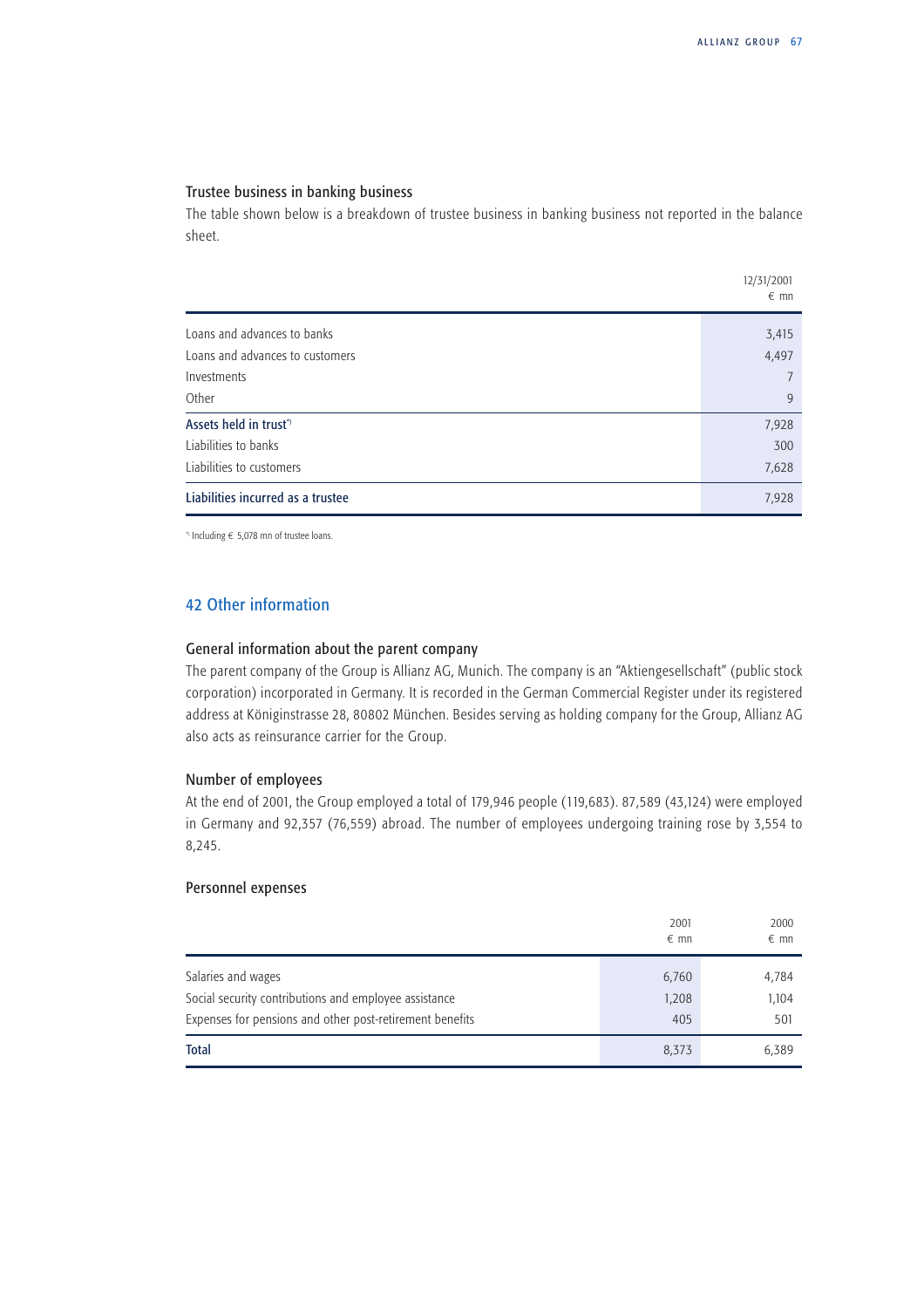#### Contingent liabilities and other commitments

Contingent liabilities and other commitments resulting primarily from our banking business include the Group's potential future liabilities under loan commitments to customers not yet drawn upon, with the term of such commitments being limited. The Group engages in providing open credit facilities to allow customers quick access to funds required to meet their short-term obligations as well as their long-term financing needs. Such credit facilities can take the form of guarantees, whereby the Group might guarantee repayment of a loan taken out by a client with a third party, stand-by letters of credit which are credit enhancement facilities enabling customers to engage in trade finance at lower cost, documentary letters of credit which are payments related to foreign trade finance made on behalf of a customer and reimbursed to the Group later, note issuance facilities and revolving underwriting facilities which allow customers to issue money-market paper or medium-term notes when required without engaging in the normal underwriting process on each occasion. Revenue for guarantees is recognized under "Fee and commission income" and is determined by application of agreed rates on the nominal amount of the guarantees.

The figures disclosed in the accompanying tables represent the amounts at risk should customers draw fully on all facilities and then default, excluding the effect of any collateral. The majority of these commitments may expire without being drawn upon and are not representative of actual future credit exposure or liquidity requirements for such commitments.

|                                                                             | 12/31/2001<br>$\epsilon$ mn |
|-----------------------------------------------------------------------------|-----------------------------|
| Contingent liabilities on endorsed bills of exchange settled with customers |                             |
| Including: Rediscounted at central banks                                    |                             |
| Contingencies on guarantees and warranties                                  |                             |
| Credit guarantees                                                           | 2,131                       |
| Other guarantees and warranties                                             | 17,301                      |
| Letters of credit                                                           | 2,297                       |
| of which:                                                                   |                             |
| letters of credit opened                                                    | 1,189                       |
| letters of credit confirmed                                                 | 1,108                       |
| Subtotal                                                                    | 21,730                      |
| Liability on collateral pledged for third-party liabilities                 | 567                         |
| Other contingent liabilities                                                | 3,194                       |
| <b>Total contingent liabilities</b>                                         | 25,491                      |
| Underwriting commitments                                                    |                             |
| Irrevocable loan commitments                                                |                             |
| Advances                                                                    | 27,947                      |
| Stand-by facilities                                                         | 12,346                      |
| Guarantee credits                                                           | 1,785                       |
| Discount credits                                                            | 15                          |
| Mortgage loans/public-sector loans                                          | 844                         |
| Other commitments                                                           | 42,937                      |

As of December 31, 2001 there were no underwriting commitments drawn.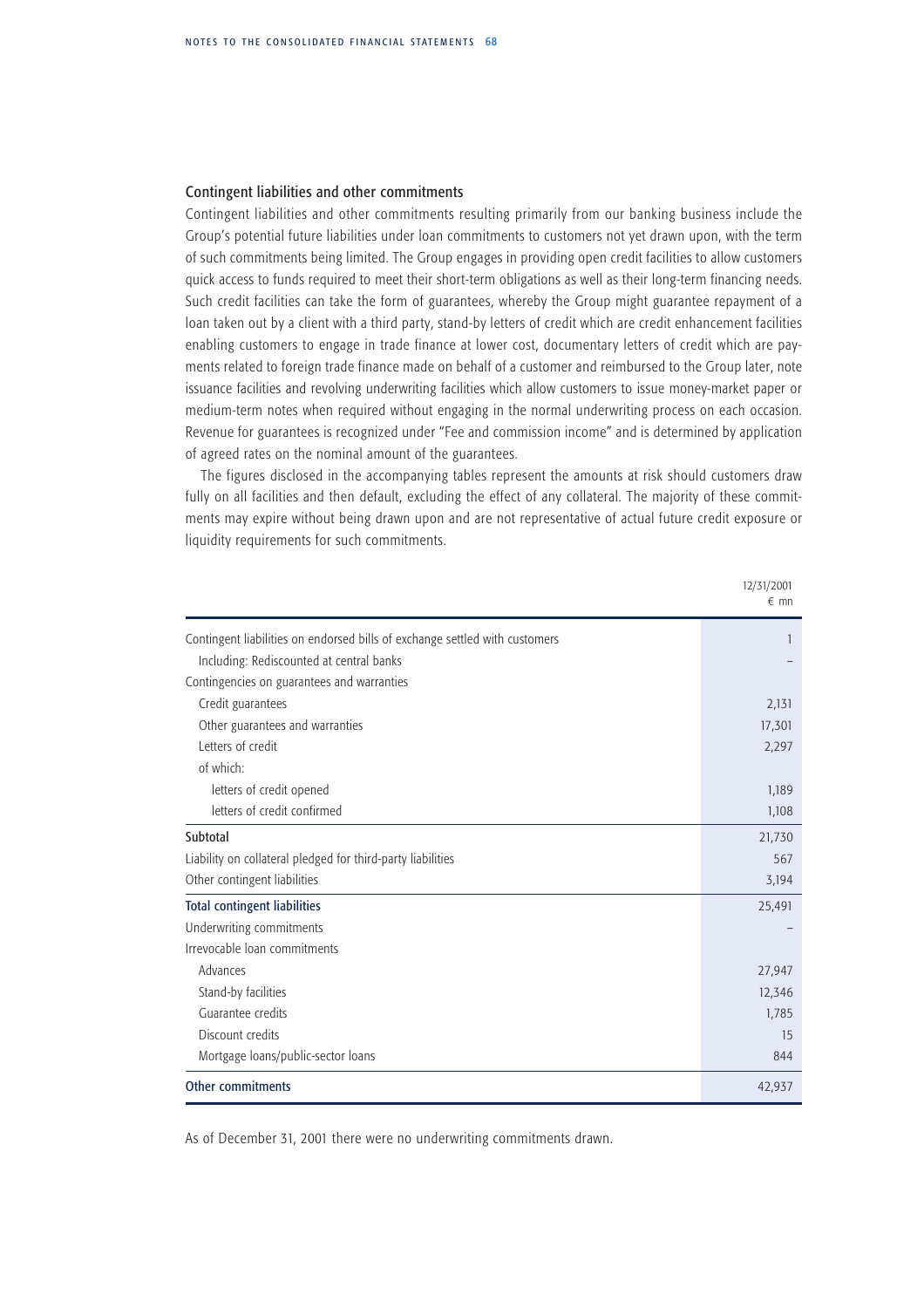On the balance sheet date commitments to pay up shares, bonds and other capital interests totaled  $\in$  58 mn; secondary liability under clause § 24 of the German Limited Liability Companies Act (GmbH-Gesetz) were  $\epsilon$  16 mn, and obligations arising from hire, rental and leasing agreements existed in an aggregate amount of ¤1,971 mn.

Liquiditäts-Konsortialbank GmbH (LIKO) is a bank founded in 1974 in order to provide funding for German banks which experience liquidity problems. The shares in LIKO are owned 30 % by Deutsche Bundesbank, with the rest of the shares being held by other German banks and banking associations. The shareholders have provided capital of  $\epsilon$  190 mn to fund LIKO; Dresdner Bank's participation is  $\epsilon$  10 mn. The Dresdner Bank Group is contingently liable to pay in further assessments to LIKO up to  $\epsilon$  58 mn. In addition, under clause § 5 (4) of the Articles of Association of LIKO, Dresdner Bank is committed to a secondary liability which arises if other shareholders do not fulfill their commitments to pay their further assessment. In all cases of secondary liability, the financial status of the other shareholders involved is sound.

The liability arising from Dresdner Bank's interest in Bankhaus Reuschel & Co. is unlimited due to the legal form in which this enterprise is organized. The financial status of the other partners involved is sound.

In addition, Dresdner Bank is a member of the German banks' Joint Fund for Securing Customer Deposits, which covers liabilities to each creditor up to specified amounts. As a member of the Joint Fund, which is itself a shareholder in LIKO, Dresdner Bank is severally liable with the other members of the Fund for additional capital contributions, with the maximum being the amount of Dresdner Bank's annual contribution. In the year 2001, the Joint Fund did not levy a contribution (2000: no contribution). Under section 5 (10) of the Statutes of the Joint Fund for Securing Customer Deposits we have undertaken to indemnify the Federal Association of German Banks (Bundesverband deutscher Banken e.V.) for any losses it may incur by reason of measures taken on behalf of any banks in which we own a majority interest.

Allianz AG has commited to make future capital payments in favor of our North American holding company, Allianz of America, Inc. This will place Allianz of America, Inc. in a position to provide sufficient capital on its part for Allianz Insurance Company, Los Angeles, so that this company can meet its payment obligations for claims received in connection with the attack on the World Trade Center. These future capital payments are limited to USD 575 mn and are secured by pledges in securities.

Allianz AG has also provided a guarantee for Allianz of America, Inc., Wilmington, in respect of obligations relating to the acquisition of the minority interest in PIMCO Advisors L.P. The Allianz Group acquired a holding of 69.5 % in PIMCO in 2000 and the minority shareholders have the option of selling their 30.5 % holding to Allianz.

An agreement was reached in the course of the purchase of Nicholas Applegate, San Diego that part of the purchase price would fall due in 2005 and that the amount would depend on the income growth of Nicholas Applegate, San Diego:

- **\_** if average income growth is at least 25 % during the next 5 years, this purchase price component will be USD 1.09 bn, with bonus payments of USD 150 mn.
- **\_** if average income growth is between 10 and 25 % payments will be scaled down.
- **\_** if average income growth is below 10 %, no payments will be made.

#### Use, treatment and reporting of derivative financial instruments

Derivatives used by individual enterprises in the Allianz Group comply with the relevant supervisory regulations and the Group's own internal guidelines. In addition to local management supervision, comprehensive financial and risk management systems are in force across the Group. Further information on the risks hedged and the Group's risk management systems is included in the Management Report under "Risk Management".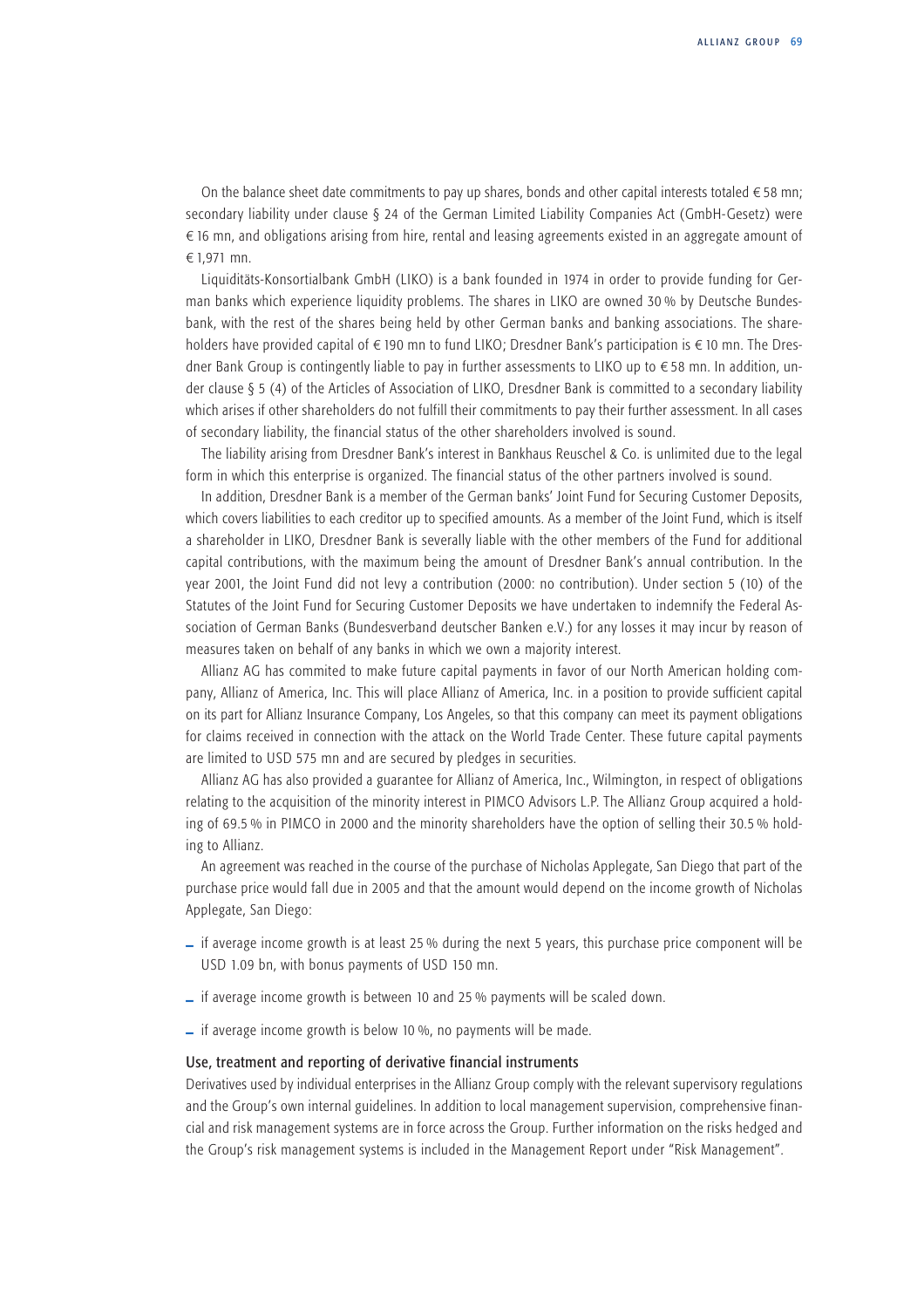Insurance companies in the Allianz Group use derivatives to manage their investments efficiently on the basis of general investment targets. The most important aspect of these instruments is hedging against adverse market movements for selected securities or for parts of a portfolio. In our banking business, derivatives are used particularly for trading purposes and to hedge interest-rate, currency and other price risks of the banking book.

The settlement risk is virtually excluded in the case of exchange-traded products, which are standardized products. By contrast, over-the-counter products, which are individually traded contracts, carry a theoretical credit risk amounting to the replacement value. These totaled  $\epsilon$  45,006 mn on the balance sheet date. The Allianz Group therefore closely monitors the credit rating of counterparties for OTC derivatives.

The total notional principal amount of all open derivative positions of the Allianz Group was  $\epsilon$  3,957,125 mn. The market values were  $\epsilon$  5,378 mn.

The following tables show the distribution of derivative positions on the balance sheet date.

#### Notional principal amounts and market values of open derivative positions as of December 31, 2001 Insurance Segments Life/Health and Property/Casualty

|                                | Maturity as of 12/31/2001 |                  |                 |                                  | 2001                           | 2000                             |                  |
|--------------------------------|---------------------------|------------------|-----------------|----------------------------------|--------------------------------|----------------------------------|------------------|
|                                | up to<br>1 year           | $1 - 5$<br>years | over<br>5 years | Notional<br>principal<br>amounts | Market<br>values               | Notional<br>principal<br>amounts | Market<br>values |
|                                | $\epsilon$ mn             | $\epsilon$ mn    | $\epsilon$ mn   | $\epsilon$ mn                    | $\epsilon$ mn                  | $\epsilon$ mn                    | $\epsilon$ mn    |
| <b>Interest rate contracts</b> | 1,510                     | 1,198            | 9,696           | 12,404                           | $-30$                          | 8,567                            | 86               |
| <b>OTC</b>                     |                           |                  |                 |                                  |                                |                                  |                  |
| Swaps                          | $\overline{\mathcal{S}}$  | 1,019            | 2,067           | 3,089                            | $-6$                           | 324                              | 65               |
| Swaptions                      |                           | 80               | 56              | 136                              | 6                              | 130                              | $\overline{4}$   |
| Caps                           |                           |                  | 7,573           | 7,573                            | $-26$                          | 7,242                            | 6                |
| Floors                         |                           |                  |                 |                                  |                                | 9                                | 9                |
| Options                        |                           | 99               |                 | 99                               | $-3$                           |                                  |                  |
| Exchange traded                |                           |                  |                 |                                  |                                |                                  |                  |
| Futures<br>Options             | 217<br>1,290              |                  |                 | 217<br>1,290                     | $-1$                           | 408<br>454                       | $\overline{2}$   |
|                                |                           |                  |                 |                                  |                                |                                  |                  |
| <b>Equity/Index contracts</b>  | 10,781                    | 8,930            | 1,991           | 21,702                           | 2,576                          | 4,462                            | 1,924            |
| <b>OTC</b>                     |                           |                  |                 |                                  |                                |                                  |                  |
| Forwards                       | 6,245                     | 2,459            |                 | 8,704                            | 2,801                          | 2,477                            | 1,768            |
| Swaps                          | 1,464                     | 20               |                 | 1,484                            | 180                            | 36                               | 1                |
| Options                        | 1,321                     | 6,451            | 1,991           | 9,763                            | $-408$                         | 1,031                            | 152              |
| Exchange traded                |                           |                  |                 |                                  |                                |                                  |                  |
| Futures<br>Options             | 800<br>951                |                  |                 | 800<br>951                       | $\mathbf{1}$<br>$\overline{2}$ | 790<br>128                       | $-16$<br>19      |
|                                |                           |                  |                 |                                  |                                |                                  |                  |
| Foreign exchange               |                           |                  |                 |                                  |                                |                                  |                  |
| contracts                      | 2,428                     | 1,457            | 62              | 3,947                            | 58                             | 1,175                            | $-9$             |
| OTC                            |                           |                  |                 |                                  |                                |                                  |                  |
| Forwards                       | 2,422<br>5                |                  | 62              | 2,422                            | 68<br>$-10$                    | 137                              | - 6<br>$-3$      |
| Swaps<br>Options               |                           | 1,311<br>146     |                 | 1,378<br>146                     |                                | 1,032                            |                  |
|                                |                           |                  |                 |                                  |                                |                                  |                  |
| Exchange traded<br>Futures     | $\mathbf{1}$              |                  |                 | $\mathbf{1}$                     |                                | 6                                |                  |
|                                |                           |                  |                 |                                  |                                |                                  |                  |
| <b>Total</b>                   | 14,719                    | 11,585           | 11,749          | 38,053                           | 2,604                          | 14,204                           | 2,001            |

Forward contracts amounting to  $\epsilon$  15,410 mn were also entered into in conjunction with the restructuring of shareholdings.

The most important exposures were in the form of interest rate caps, which are used to manage interest income over the long term in anticipation of increasing interest rates, and stock futures and options used to hedge fluctuations in market prices and in the run-up to transactions relating to shareholdings.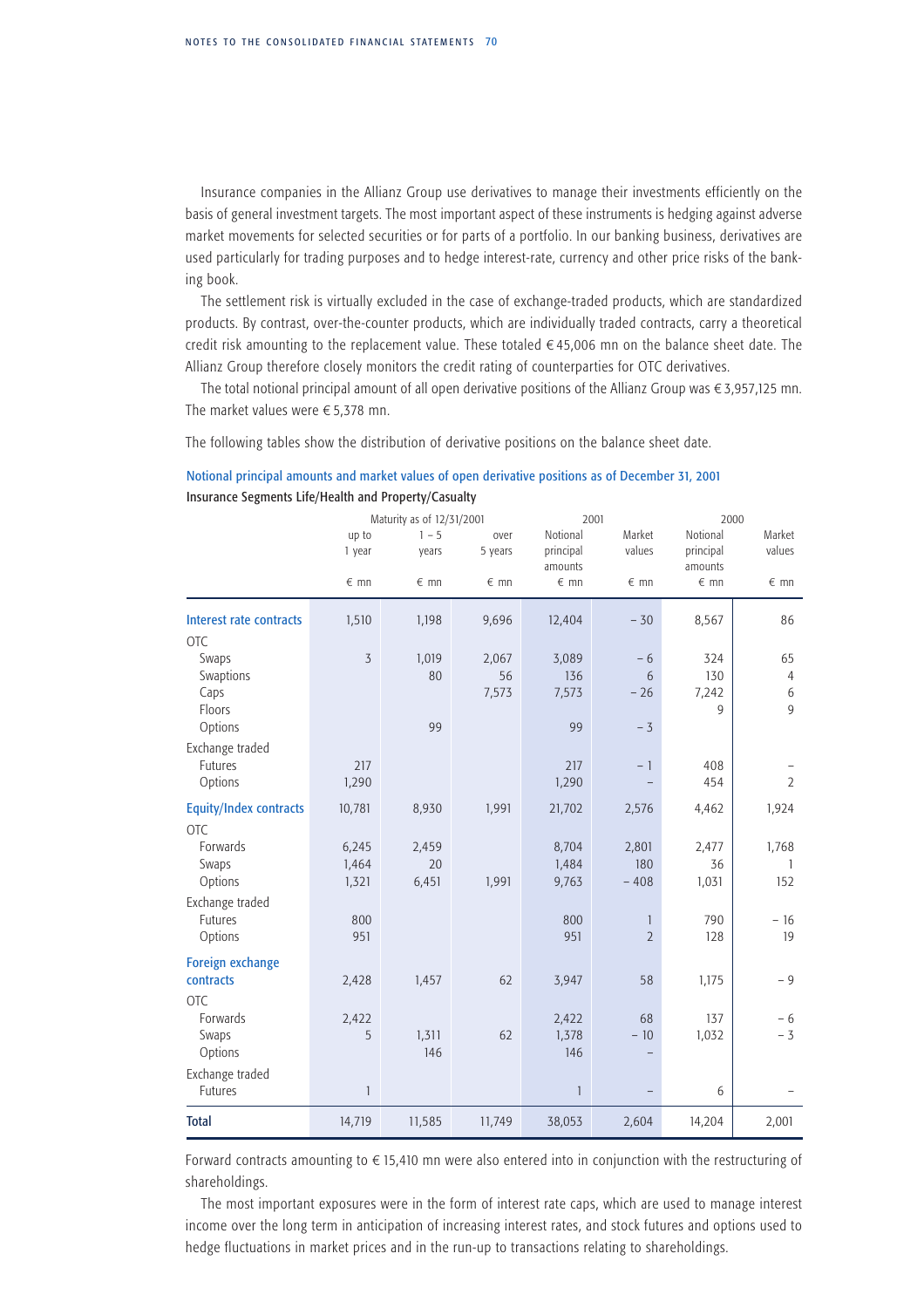| Maturity as of 12/31/2001                                |                                    |                                   |                                   | 2001<br>2000                       |                                       |                                  |                       |
|----------------------------------------------------------|------------------------------------|-----------------------------------|-----------------------------------|------------------------------------|---------------------------------------|----------------------------------|-----------------------|
|                                                          | up to<br>1 year                    | $1 - 5$<br>years                  | over<br>5 years                   | Notional<br>principal<br>amounts   | Market<br>values                      | Notional<br>principal<br>amounts | Market<br>values      |
|                                                          | $\epsilon$ mn                      | $\epsilon$ mn                     | $\epsilon$ mn                     | $\epsilon$ mn                      | $\epsilon$ mn                         | $\epsilon$ mn                    | $\epsilon$ mn         |
| Interest rate contracts                                  | 2,015,876                          | 726,057                           | 474,268                           | 3,216,201                          | 259                                   | 23,667                           | $-35$                 |
| <b>OTC</b><br>Forwards<br>Swaps                          | 254,519<br>1,479,282               | 20,900<br>594,890                 | 369<br>403,513                    | 275,788<br>2,477,685               | 20<br>903                             | 16,185                           | $-57$                 |
| Swaptions<br>Caps<br>Floors<br>Options                   | 19<br>18,168<br>13,022<br>10       | 18,761<br>28,725<br>15,982<br>374 | 43,062<br>15,279<br>11,487<br>412 | 61,842<br>62,172<br>40,491<br>796  | $-810$<br>39<br>118<br>$\overline{4}$ | 3,892<br>1,402                   | 21<br>2               |
| Other                                                    |                                    |                                   | 146                               | 146                                |                                       |                                  |                       |
| Exchange traded<br>Futures<br>Options                    | 208,650<br>42,206                  | 46,425                            |                                   | 255,075<br>42,206                  | $-15$                                 | 788<br>1,400                     | - 1                   |
| <b>Equity/Index contracts</b>                            | 75,601                             | 69,852                            | 1,723                             | 147,176                            | 852                                   | 22                               | $\mathbf{1}$          |
| <b>OTC</b><br>Swaps<br>Options<br>Other                  | 2,596<br>22,738<br>475             | 1,022<br>61,205<br>22             | 333<br>1,390                      | 3,951<br>85,333<br>497             | 271<br>272<br>361                     | 18                               | $\mathbb{I}$          |
| Exchange traded<br>Futures<br>Options                    | 10,356<br>39,436                   | 7,603                             |                                   | 10,356<br>47,039                   | 15<br>$-67$                           | 3<br>1                           |                       |
| Foreign exchange<br>contracts                            | 436,447                            | 58,429                            | 24,649                            | 519,525                            | 1,884                                 | 229                              |                       |
| <b>OTC</b><br>Forwards<br>Swaps<br>Options<br>Other      | 360,135<br>16,474<br>57,988<br>122 | 10,302<br>44,806<br>3,132         | 241<br>22,998<br>1,410            | 370,678<br>84,278<br>62,530<br>122 | 874<br>1,011<br>1<br>$\mathbf{1}$     | 86<br>123<br>20                  | - 3<br>$\overline{3}$ |
| Exchange traded<br>Futures<br>Options                    | 1,609<br>119                       | 189                               |                                   | 1,798<br>119                       | $-3$                                  |                                  |                       |
| <b>Credit contracts</b>                                  | 3,436                              | 10,690                            | 11,694                            | 25,820                             | $-190$                                |                                  |                       |
| <b>OTC</b><br>Credit default swaps<br>Total return swaps | 2,027<br>1,409                     | 3,723<br>6,967                    | 10,811<br>883                     | 16,561<br>9,259                    | 57<br>$-247$                          |                                  |                       |
| Other contracts                                          | 6,050                              | 2,941                             | 1,359                             | 10,350                             | $-31$                                 |                                  |                       |
| <b>OTC</b><br>Precious metals<br>Other                   | 5,424<br>331                       | 2,940<br>1                        | 1,359                             | 9,723<br>332                       | $-18$<br>$-13$                        |                                  |                       |
| Exchange traded<br>Futures<br>Options                    | 217<br>78                          |                                   |                                   | 217<br>78                          |                                       |                                  |                       |
| <b>Total</b>                                             | 2,537,410                          | 867,969                           | 513,693                           | 3,919,072                          | 2,774                                 | 23,918                           | $-34$                 |
|                                                          |                                    |                                   |                                   |                                    |                                       |                                  |                       |

## Notional principal amounts and market values of open derivative positions as of December 31, 2001 Banking and Asset Management Segments

The main derivative financial instruments used were interest rate derivatives, in particular interest rate swaps that were primarily entered into in the course of trading activities.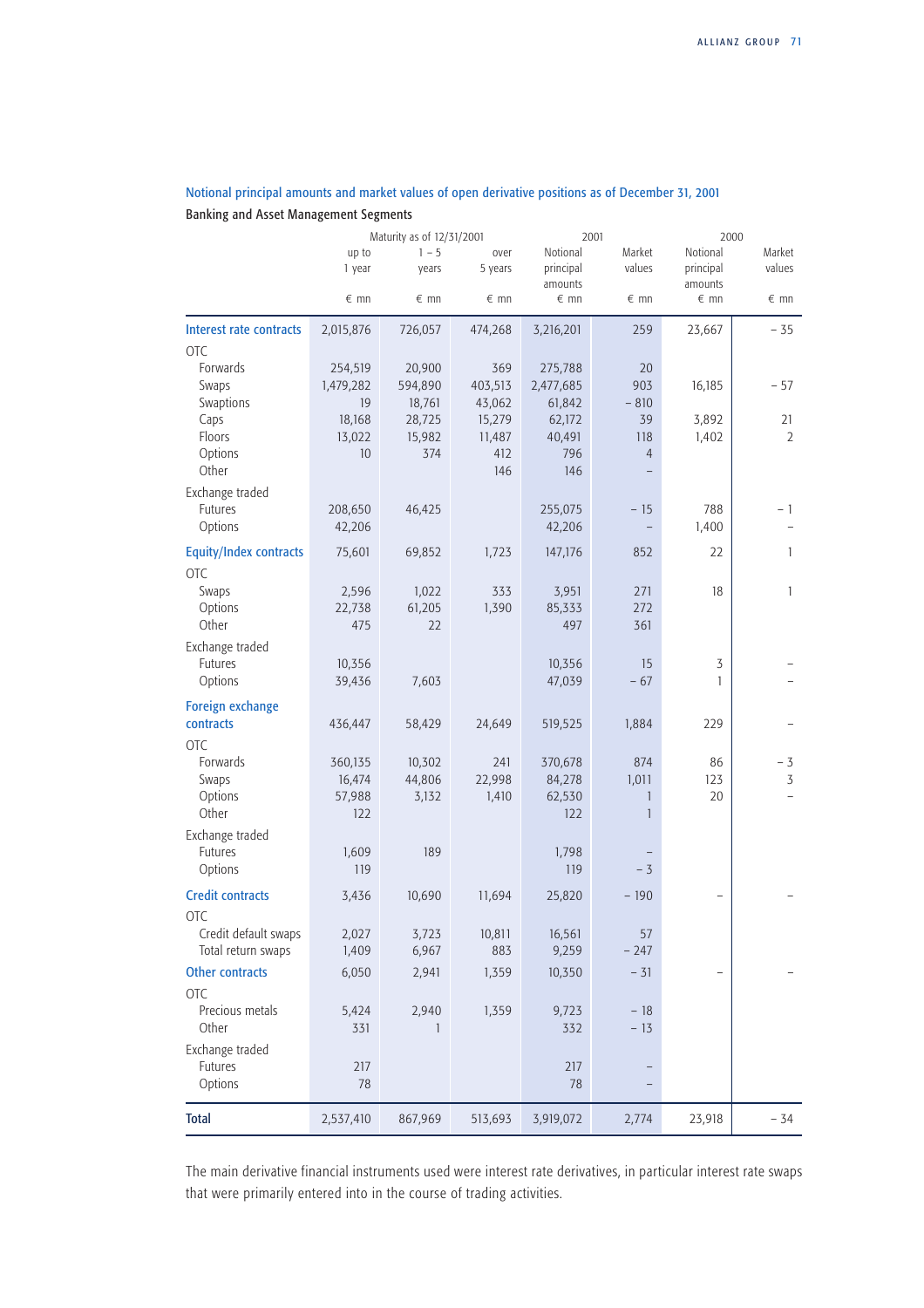Pursuant to IAS 39, derivative financial instruments are reported under financial assets or liabilities held-fortrading. Gains or losses arising from valuation at fair value are included under trading income.

This is applicable to derivatives used independently, not in connection with hedge transactions, and for separated embedded derivatives of a hybrid financial instrument. In contrast, derivatives used in hedge transactions are recognized in accordance with the classification of the hedged item.

Derivative financial instruments used for hedge transactions are classified as follows:

The risk of changes in the fair value of reported assets or liabilities is hedged by a fair value hedge. Changes in the fair value of a hedging instrument are recognized in the current period income, while for the hedged item only the pro rata share of the profit or loss attributable to the hedged risk is recognized in the income statement.

The Allianz Group principally uses fair value hedging. Insurance companies mainly use interest rate and currency swaps, and forward sale agreements. Important hedging instruments in Banking are interest rate and currency swaps. Hedging instruments may be implemented for individual transactions (micro hedge) or for a portfolio of similar assets or liabilities (portfolio hedge). The derivative financial instruments used for fair value hedges had a fair value of  $\epsilon$  1,925 mn. Ineffectiveness in hedge transactions led to a gain of  $\epsilon$  66 mn.

Cash flow hedges reduce the exposure to variability in cash flows that is attributable to a particular risk associated with a recognized asset or liability and of future cash flows from a firm commitment or a forecasted transaction. Any value changes in derivative instruments are recognized under shareholders' equity, if they are included in the effective part of the hedging relationship. The ineffective part of the hedge must be recognized directly in the income statement.

Derivative financial instruments for cash flow hedges were reported with a fair value of  $\epsilon$ 387 mn. The use of derivatives as a hedging instrument in cash flow hedges increased other reserves by  $\epsilon$ 388 mn.

Hedge accounting may also be applied to hedge a net investment in a foreign entity. Financial instruments are used here to hedge the currency risk. The proportion of gains or losses arising from valuation of the hedging instrument, which is classified as an effective hedge, is recognized as shareholders' equity, while the ineffective part flows directly into the income statement.

Foreign exchange hedging transactions with a fair value of  $\epsilon$ 46 mn were entered into to hedge currency risks related to a net investment in a foreign entity. Application of hedge accounting reduced other reserves by  $\epsilon$  61 mn.

#### Earnings per share

The earnings per share figure is calculated by dividing the consolidated net income by the weighted average number of common shares outstanding.

|                                                             |               | 2001        | 2000        |
|-------------------------------------------------------------|---------------|-------------|-------------|
| Net income                                                  | $\epsilon$ mn | 1,623       | 3,460       |
| Weighted average number of shares                           |               | 243,585,880 | 245,401,507 |
| Number of shares (not including shares held by the company) |               | 241,189,535 | 245,750,000 |
| Earnings per share                                          | €             | 6.66        | 14.10       |

The weighted average number of shares does not include 11,073,783 (0) shares held by the company.

A diluted earnings per share figure was not calculated because there were no dilutive securities.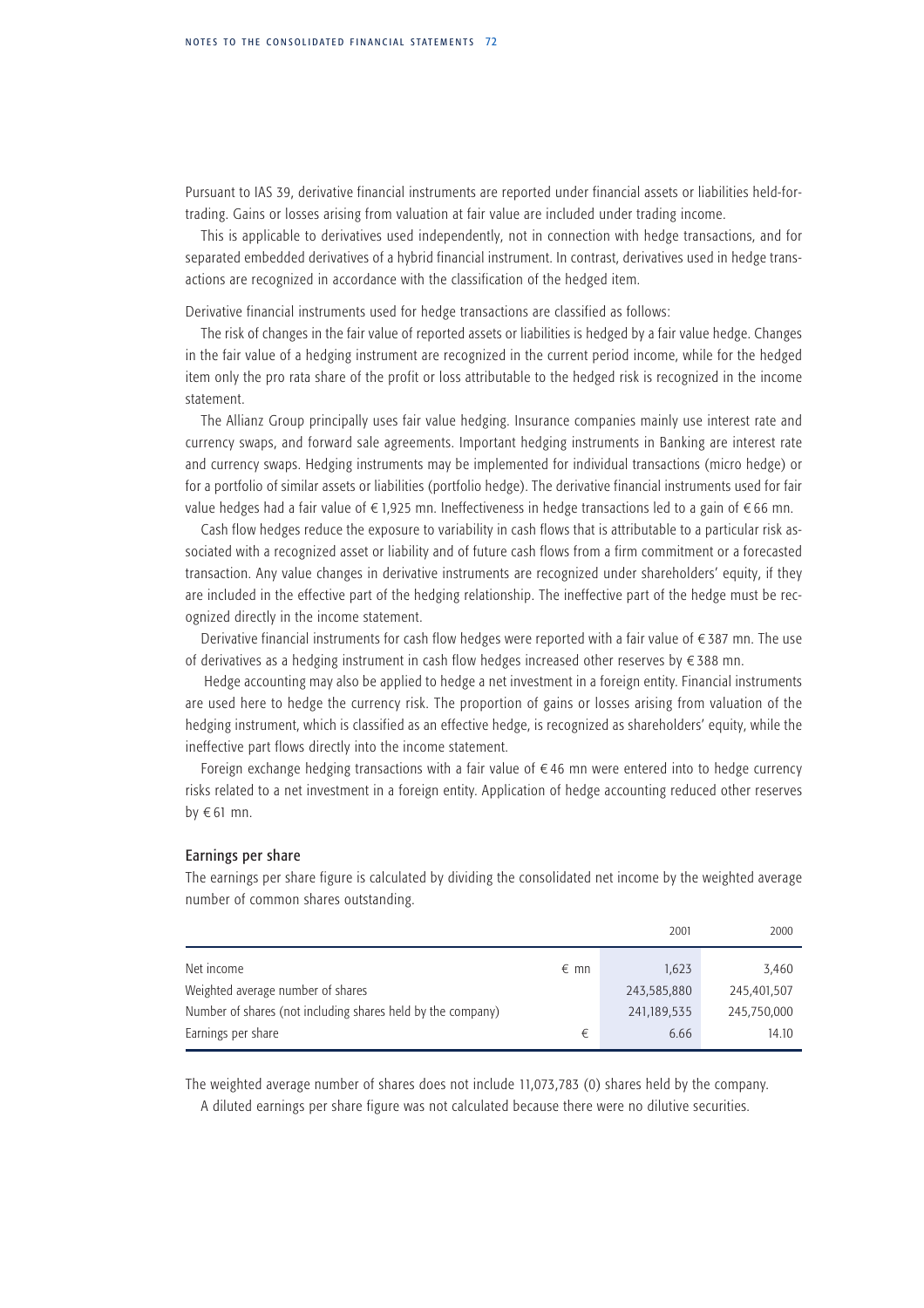#### Related party disclosures

The following report relates to associated enterprises and enterprises in which the Allianz Group held ownership interest of between 10 and 20 %, or which held such an ownership interest in Allianz AG and it relates to transactions with such related parties.

These business relationships are stated as of December 31, 2001 unless otherwise indicated.

#### Dresdner Bank

On December 31, 2000, the Allianz Group held an ownership interest of 21.2 % in Dresdner Bank. On May 31, 2001, Allianz AG's management board decided with the approval of the supervisory board to make a public offer to the shareholders of Dresdner Bank to purchase their Dresdner Bank ordinary shares for  $\epsilon$  53.13 per share. As a result of the takeover offer, the Allianz Group held 77.5 % of Dresdner Bank's ordinary shares as of July 23, 2001 (not including forward sale agreements pursuant to which some ordinary shares were not to be transferred until January and June 2002). At that date, Dresdner Bank and its subsidiaries were consolidated for the first time in the financial statements of the Allianz Group. As of December 31, 2001, the Allianz Group held 78.5 % of Dresdner Bank's ordinary shares, not including Dresdner Bank ordinary shares held by Dresdner Bank. After concluding a number of forward purchases on January 15 and 16, 2002, and further purchases, Allianz Group held, as of March 15, 2002, 95.6 % of the ordinary shares of Dresdner Bank.

The Allianz Group and Dresdner Bank had a wide range of business relationships already prior to the acquisition of Dresdner Bank, for example in banking, distribution of insurance products and asset management. These transactions were concluded on ordinary market terms and conditions.

Material business relationships also exist with the following related parties:

#### Münchener Rückversicherungs-Gesellschaft AG in München (Munich Re)

Munich Re is an associated company of the Allianz Group. The relationship between Allianz AG and Munich Re is set forth in a so called Principles of Cooperation of May 2000, which mainly governs the reinsurance relationships between the two companies. Among other things, the Principles of Cooperation provide that Munich Re shall provide reinsurance for 14.0 % of the gross self-retention of the insurance business of the companies of Allianz's German Property-Casualty Group via Allianz AG. Under the terms of the Principles of Cooperation, Munich Re is the principal reinsurer of Allianz AG and Allianz AG cedes the majority of its externally ceded reinsurance to Munich Re. Notwithstanding its right to freely chose its reinsurer, Allianz AG will give Munich Re the first opportunity to submit bids. The Principles of Cooperation can be terminated as of December 31, 2005. It was most recently amended in December 2001 by a supplementary agreement, under the terms of which the mutually ceded reinsurance volume is to be adjusted on a step-by-step basis by 2005. The supplementary agreement is effective through December 31, 2010.

Other reinsurance and retrocession agreements with the individual companies of the Allianz Group govern which reinsurance business will be assumed by the Munich Re Group from, or ceded by the Munich Re Group to the Allianz Group.

The Allianz Group premiums that were ceded to or assumed from companies of the Munich Re Group are shown in the following table:

|                  | 2001<br>$\epsilon$ mn | 2000<br>$\epsilon$ mn |
|------------------|-----------------------|-----------------------|
| Ceded premiums   | 2,400                 | 2,300                 |
| Assumed premiums | 850                   | 900                   |

The reinsurance agreements between the two Groups are governed by terms and conditions that could also be obtained by third parties.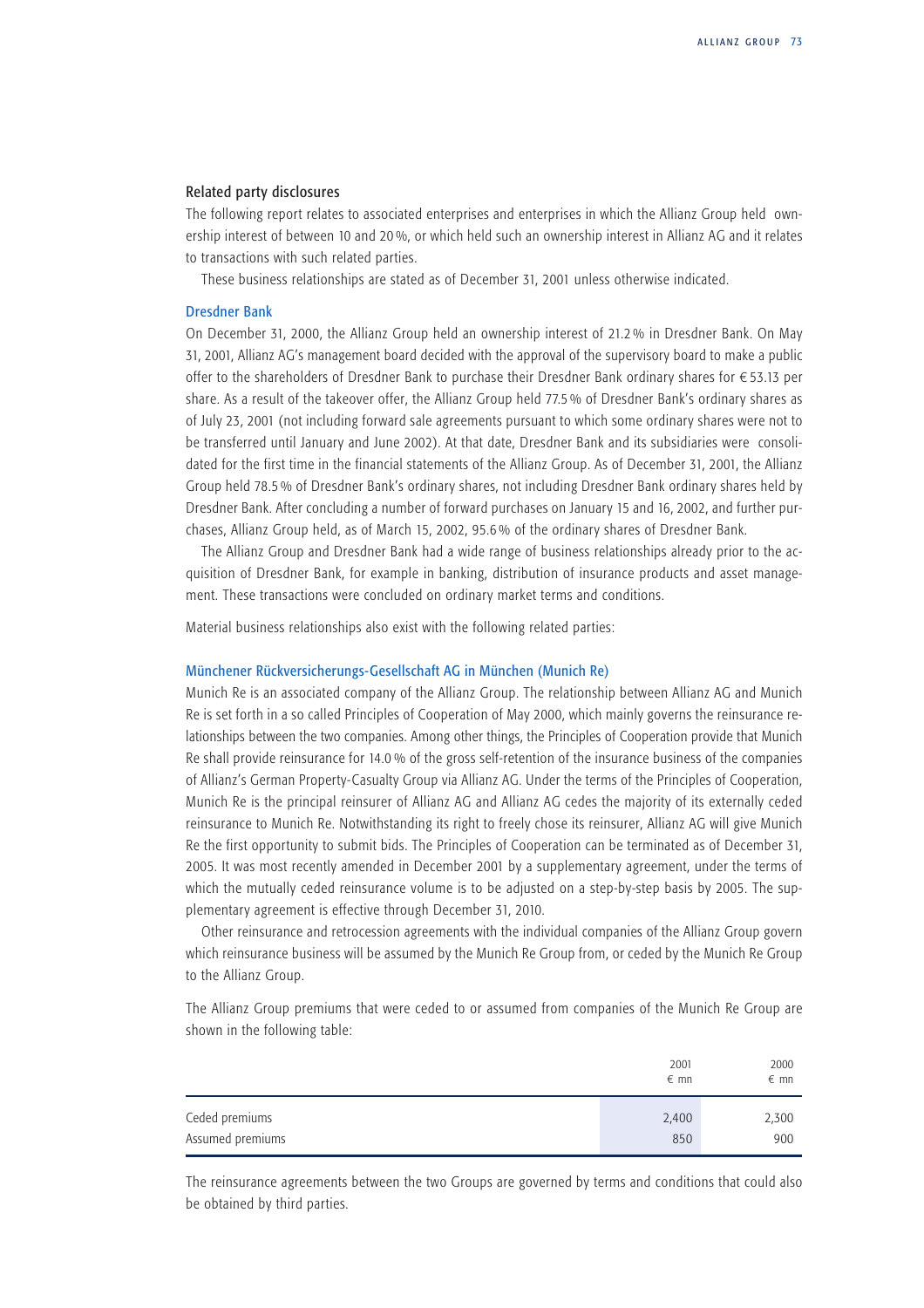During fiscal year 2001, Munich Re, as principal reinsurer of Allianz AG, assumed substantial claims received by companies of the Allianz Group arising from the terrorist attack on the World Trade Center in accordance with the contractual agreements.

In May 2000, Allianz AG and Munich Re signed a letter of intent which, among other things, provides that Allianz AG and Munich Re will reduce their shareholdings in each other to a level of approximately 20 %. This reduction is to be achieved, or initiated, by December 31, 2003. As of December 31, 2001, the Allianz Group held 24.9 % of the ordinary shares of Munich Re. As of March 15, 2002, the Allianz Group held 24.8 % of the ordinary shares of Munich Re. On December 31, 2001, the Munich Re Group held 23,0 % of the ordinary shares of Allianz AG. Taking into account Allianz AG ordinary shares held by Allianz Group companies, the ownership interest of the Munich Re Group in Allianz AG amounted to 21.2 % as of March 15, 2002.

In connection with the acquisition of Dresdner Bank, Allianz AG pledged to the Commission of the European Communities to limit its voting rights from ordinary shares of Munich Re to 20.5 % of the total ordinary share capital of Munich Re. In addition, Allianz AG agreed to reduce its long-term shareholding in Munich Re to 20.5 %. This commitment includes the ordinary shares of Munich Re held by Dresdner Bank. The commitment of Allianz AG to the European Commission does not affect ordinary shares of Munich Re that are acquired and held by the companies of the Allianz Group as part of their trading portfolio in the ordinary course of business and which do not have voting rights attached. The commitment also does not affect the exercise of voting rights on behalf of clients or voting rights attached to ordinary shares held in the ordinary course of business for the account of third parties.

The Principles of Cooperation between Munich Re and Allianz AG further provides that upon termination of the Principles of Cooperation, a mutual obligation of the parties will continue to exist for a period of two years, in accordance with which each of Allianz AG and Munich Re, if it wishes to sell the ownership interest it holds in the other, will grant the other a right to designate the buyer of the ownership interest being sold.

On January 15, 2002, the 40.6 % ownership interest in Allianz Lebensversicherungs-AG (Allianz Leben) previously held by Munich Re was sold to Allianz AG for a price of  $\epsilon$  607.17 per share, or a total of  $\epsilon$  2,587 mn. The reinsurance relationships between Allianz Leben and Munich Re will continue on the basis of existing contracts until 2010.

Munich Re and Allianz continue to hold cross-ownership interests in several direct insurance companies that are scheduled to be reduced in accordance with the letter of intent of May 2000. Munich Re holds ownership interests in Frankfurter Versicherungs-AG and Bayerische Versicherungsbank AG, both of which are subsidiaries of Allianz AG. Allianz holds an ownership in Karlsruher Lebensversicherungs AG, a subsidiary of Munich Re.

## HypoVereinsbank AG

As of December 31, 2002, Allianz Group held 16.4 % of the ordinary shares of HypoVereinsbank. For fiscal 2001, we have therefore continued to report HypoVereinsbank as a related party. A participation of 16.0 % in HypoVereinsbank was transferred to Munich Re on January 15, 2002, for a price of  $\epsilon$  5,133 mn. On December 31, 2001, HypoVereinsbank held 6.3 % of the ordinary shares of Allianz AG. Taking into account ordinary shares of Allianz AG held by Allianz Group companies, the ownership interest of HypoVereinsbank in Allianz AG on March 15, 2002, was 6.9 %.

Allianz and its subsidiaries terminated the existing cooperation agreement with HypoVereinsbank concerning the distribution of insurance products in the course of the year 2001.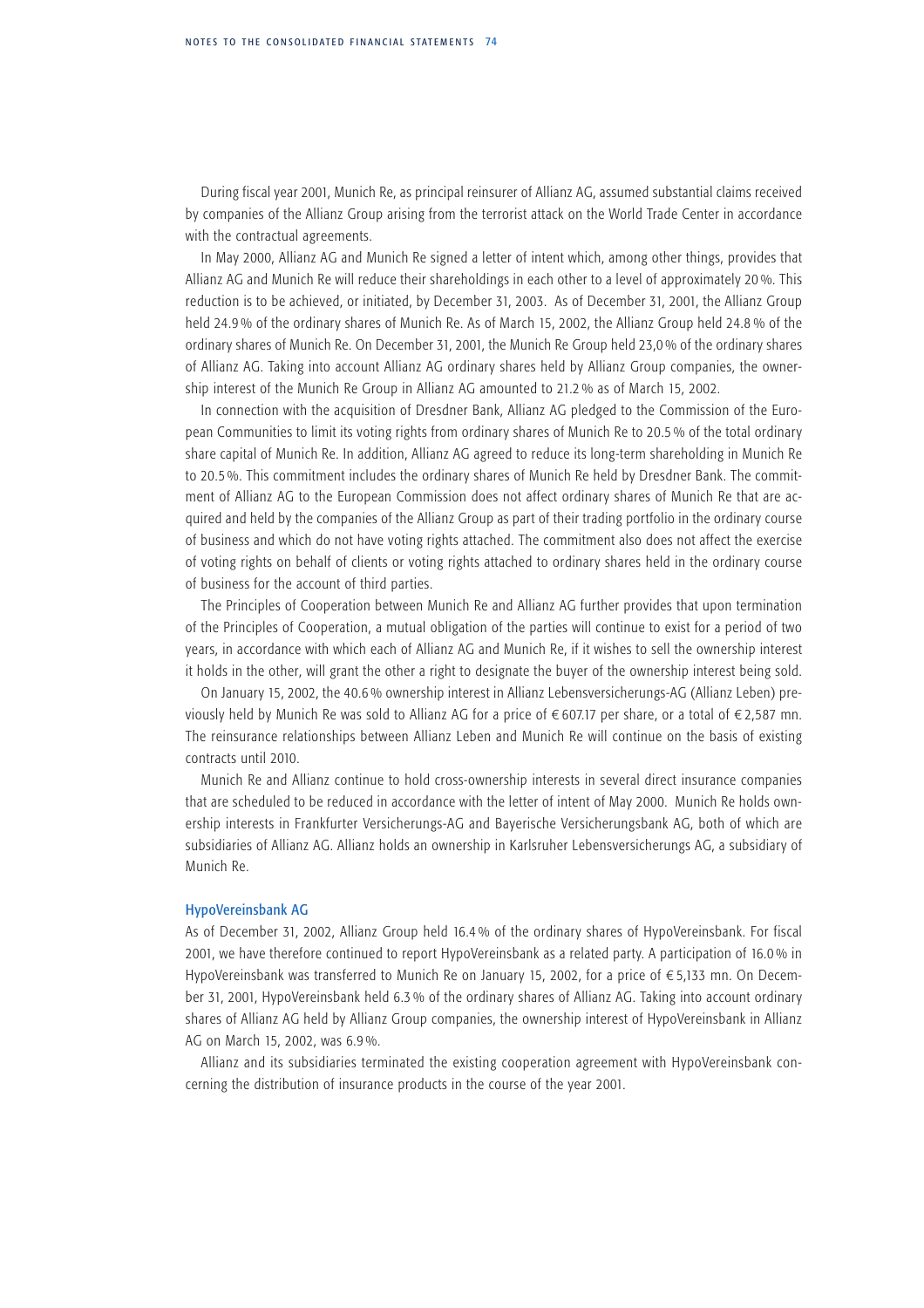#### Transactions with related enterprises

Transactions with the above mentioned related enterprises were concluded at ordinary market terms and conditions.

Certain members of the respective Management Boards of Allianz AG, Munich Re and HypoVereinsbank hold seats on the respective Supervisory Boards of the other companies, and in some cases also on the boards of their subsidiary companies.

#### Loans to shareholders

As part of the normal course of business, the Group grants loans to non-employee shareholders. These transactions are entered into on an arm's-length basis.

#### Loans to Members of the Board of Management and the Supervisory Board

Loans to Members of the Board of Management of Allianz AG and liabilities assumed on their behalf totaled  $\in$  1 (0) mn. This included loans extended to, or liabilities assumed on behalf of Members of the Boards of Management of subsidiaries amounting to  $\epsilon$  1 (0) mn. These transactions have been entered into on ordinary commercial terms. There were no loans to Members of the Supervisory Board of Allianz AG or liabilities assumed on their behalf.

#### Stock-related remuneration

#### Share purchase plans for employees

Shares in Allianz AG are offered to qualified employees in Germany and abroad within predefined timeframes at favorable conditions. In order to be qualified, employees must have been employed in continuous service or had a position as an apprentice for a period of six months prior to the share offer and notice must not have been served. Share purchase plans also include restrictions relating to the amount that the employee can invest in purchasing shares. All participating enterprises in Germany and abroad impose restrictions on the disposal of shares, though the length of time varies from a minimum of one year to a maximum of five years, depending on the country involved. The shares are freely disposable after the expiration of the minimum holding period. The number of shares issued under these plans was 361,235 (193,586). The difference between the exercise price and market price of  $\epsilon$  26.7 (20.8) mn was reported as part of personnel expenses.

#### Long-term Incentive Plan

Long-term Incentive Plans (LIP) were set up in 1999 for senior management, in order to reward the contribution made by this level of management toward increasing corporate value and to promote the long-term success of the company.

Under these plans, Stock Appreciation Rights (SARs) are allocated to each senior manager as of April 1. Restrictions are applicable for a period of two years and the rights expire at the end of seven years.

After the period of restrictions has come to an end, SARs may only be exercised if

- **\_** during their contractual term, the price of Allianz AG shares has outperformed the Dow Jones Europe STOXX Price Index (600) at least once for a period of five consecutive stock exchange days and
- **\_** the Allianz share price outperforms the reference price by at least 20.0 % at the time when the rights are exercised (the reference price for the LIP 2001 is the average price of Allianz shares in the first quarter of 2001).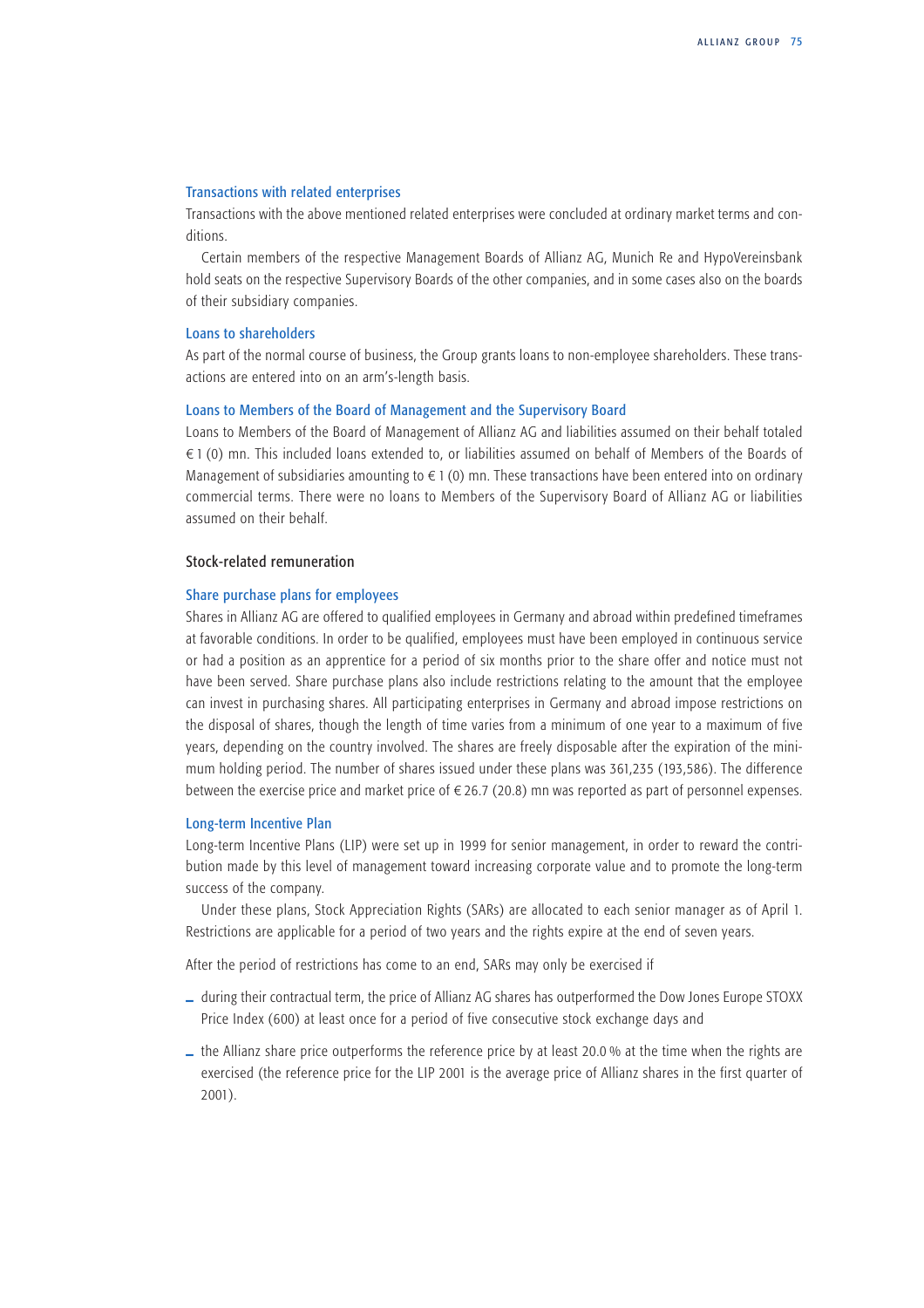Under the conditions of the LIP, Group companies are obligated to pay the difference between the stockmarket price of Allianz shares on the day the rights are exercised and the reference price in cash.

No rights were exercised for any LIP as of December 31, 2001. The two-year restricted period had not yet expired on December 31, 2001, for the Incentive Plans covering the years 2001 and 2000.

A reserve of  $\epsilon$  21 mn was established at the end of 2000 and reported under the heading "Miscellaneous accrued liabilities" to record the intrinsic value of the SARs. The intrinsic value corresponds to the difference between the current share price on the balance sheet date and the reference price of the relevant plan. Because the intrinsic value of all SARs issued at the balance sheet date was zero, the reserve formed in the course of the previous year was released. Call options have been entered into to hedge future obligations.

#### Share option and shareholding plans of subsidiaries

Managers at the AGF Group, Paris were offered share options on AGF shares. These options have an exercise price of at least 95.0 % of the market price on the day of grant. The maximum term for these options is eight years. On December 31, 2001, 5,034,600 (4,165,750) exercisable options remained outstanding under the AGF options plans. These options are independent of the remuneration plans of the Allianz Group.

Managers at the RAS Group, Milan have been offered share options on RAS shares during 2001. These options have an exercise price of  $\epsilon$  15.35 per share. The options can be exercised between August 1, 2002 and July 31, 2007. 711,000 options issued under this scheme were outstanding as of December 31, 2001.

RAS S.p.a., Milan, also offers shareholding plans for employees based on the RAS share, independently of the share purchase plan offered by Allianz. The shares issued under this scheme are subject to restrictions for 3 years in each case from the date of issue. The number of RAS shares issued under these plans that were still subject to restrictions stood at 682,403 shares as of December 31, 2001.

#### Events after the balance sheet date

#### Monachia Grundstücks-AG

Allianz AG disposed of 46.2 % of the capital stock of Monachia Grundstücks-AG, Munich at a price of  $\epsilon$  187 mn to Bayerische Städte- und Wohnungsbau GmbH on January 15, 2002.

On February 28, 2002 Arber Baubetreuungs-GmbH purchased 2.5 % of Monachia capital stock from Allianz AG for a purchase price of  $\epsilon$  10 mn by exercising their call option.

#### Restructuring other participations

In connection with the public takeover offer made by Munich Re to ERGO shareholders, the Allianz Group entered into forward sales for 6.3 % of the shares in Munich Re. Munich Re in turn entered into forward sales of 3.7 % of the shares of Allianz in connection with the public takeover offer made by Allianz for Dresdner Bank. It was also agreed with Munich Re that Allianz would sell the interest held by the Allianz Group in HypoVereinsbank AG, currently amounting to 16.0 % of the share capital, to Munich Re during the course of 2002. These transactions were executed on January 15, 2002. Pursuant to the agreement between Allianz and Munich Re in April 2001, Allianz acquired 40.6 % of the capital stock of Allianz Lebensversicherungs-AG from Munich Re on January 15, 2002.

Pursuant to agreements entered into in 2001, Allianz is scheduled to purchase the 45 % stake held by Munich Re in Bayerische Versicherungsbank as well as the 50.0 % stake in Frankfurter Versicherung on July 1, 2002. Munich Re will in turn purchase the 36.1 % holding in Karlsruher Lebensversicherung held by the Allianz Group.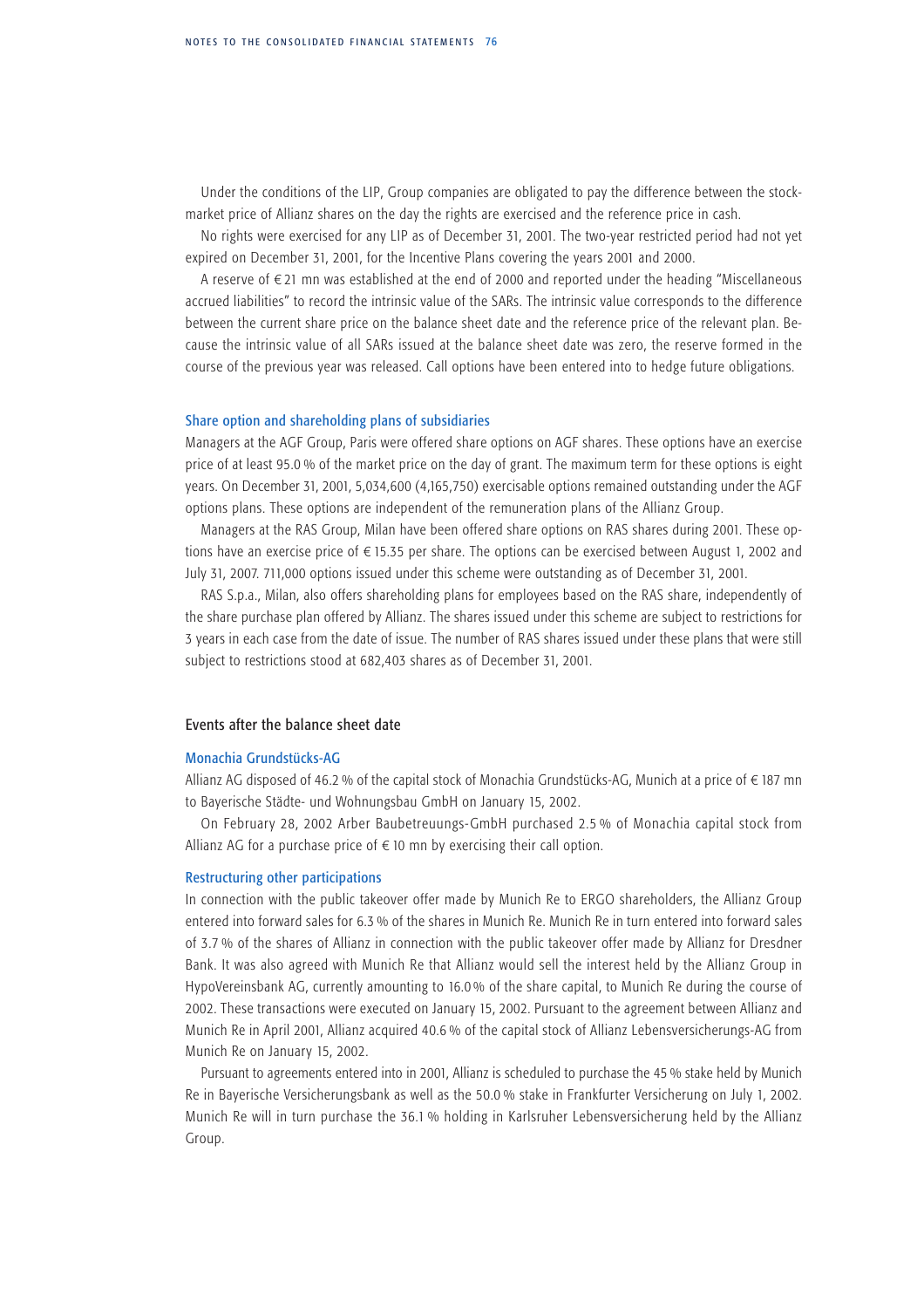## Increase in the holding of Dresdner Bank

As of December 31, 2001, the Allianz Group held an interest of 78.5 % in Dresdner Bank AG. Through the exercise of options and conversion rights, the number of outstanding shares of Dresdner Bank AG increased during 2002. During the first months of 2002, the Allianz Group purchased additional shares in the market and had already increased its shareholding in Dresdner Bank by 15.8 % in January 2002 through forward purchase agreements. As of March 15, 2002, the Allianz Group held an interest of 95.6 % in Dresdner Bank AG.

# Mortgage banks

With retroactive effect as of January 1, 2002, Dresdner Bank, Deutsche Bank and Commerzbank combine their mortgage business under the brand "Eurohypo". The interest of the Allianz Group in the new institution will be less than 50 %.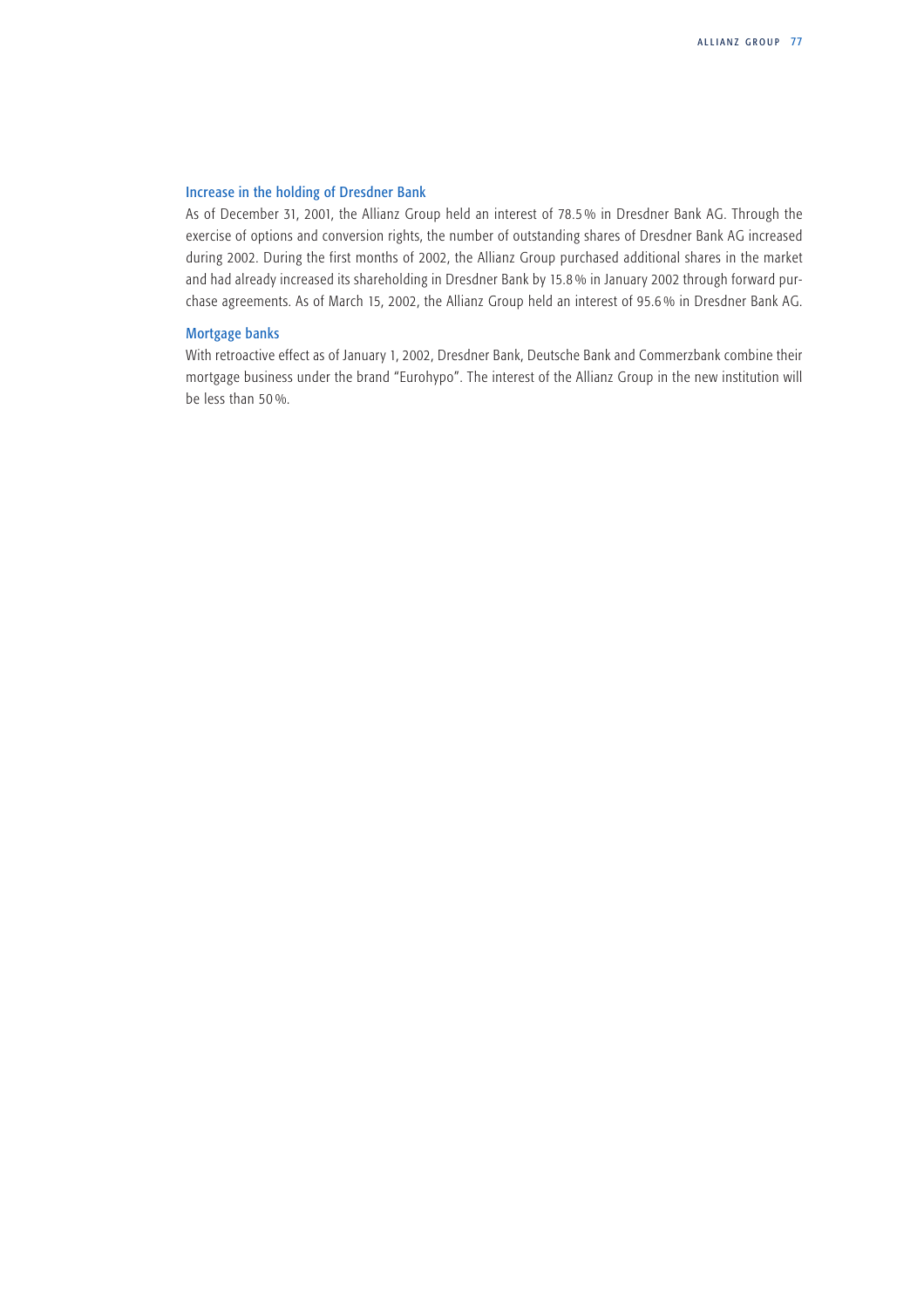#### Compensation for the Board of Management and the Supervisory Board

Provided that the Annual General Meeting of shareholders approves payment of the dividend proposed, the compensation paid by Allianz AG and its affiliated enterprises to the Board of Management for the year under review is  $\epsilon$  16 (10) mn. The number of members of the Board of Management increased from 9 to 12.

Total remuneration for members of the Board of Management includes a fixed-component (the basic salary) and a variable component. The latter comprises a component depending on the dividend, the annual bonus which includes an individual element and an element based on company performance, and a 3-year bonus.

The compensation paid to the Board of Management is comprised as follows:

|                                             | 2001<br>€              | 2000<br>€              |
|---------------------------------------------|------------------------|------------------------|
| Fixed remuneration<br>Variable remuneration | 6,691,056<br>9,231,921 | 4,271,079<br>5,271,632 |
| <b>Total</b>                                | 15,922,977             | 9,542,711              |

The variable component includes expenses for the dividend-related variable remuneration, for the bonus for fiscal year 2001, and for allocation to the reserve for the performance-related 3-year bonus. Payments from this reserve for the performance-related 3-year-bonus can only be made to members of the Board of Management from 2004.

In addition to the amounts reported above, Allianz AG and its affiliated enterprises paid an amount of  $\in$  1 mn to increase pension reserves and reserves for similar obligations in favor of active members of the Board of Management.

Under the LIP 2001, a total of 39,815 Stock Appreciation Rights (SARs) were issued to members of the Board of Management during the year under review. Based on standard option valuation methods (Black-Scholes or Binomial Method), the value of these rights at the point of their issue was  $\epsilon$  4 mn. The value of these rights at the end of the fiscal year is  $\epsilon$ 3 mn. At an intrinsic value of  $\epsilon$ 0, the full amount specified is a time value.

On December 31, 2001 the members of the Board of Management held a total of 86,479 SARs issued from 1999 to 2001. Based on standard option valuation methods (Black-Scholes or Binomial Method) these rights had a value of  $\epsilon$ 7 mn on the balance sheet date. None of the SARs has an intrinsic value at December 31, 2001, so that the full amount specified is a time value.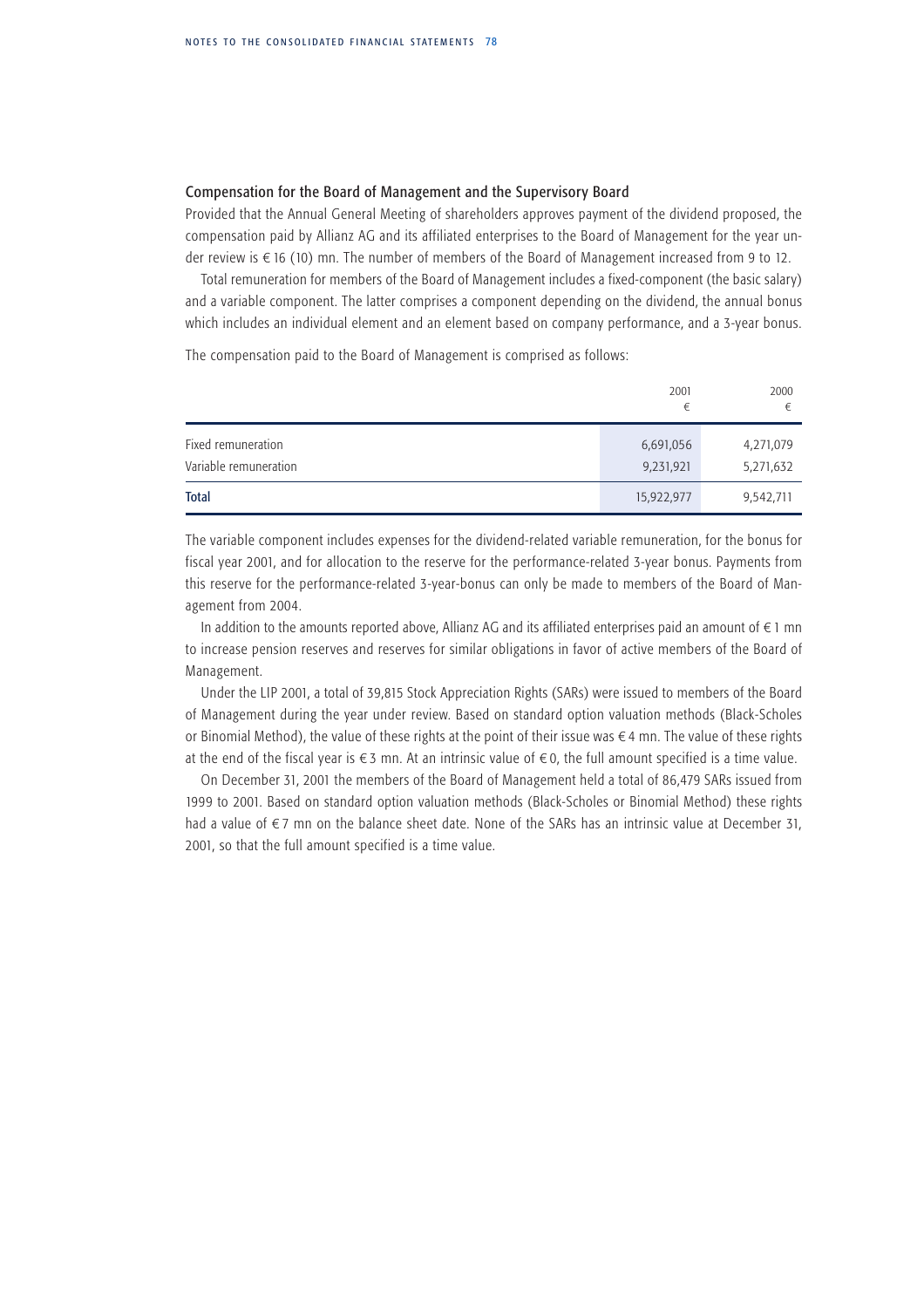|                                          | LIP 2001          | LIP 2000          | LIP 1999          |
|------------------------------------------|-------------------|-------------------|-------------------|
| Exercise period                          | $4/2003 - 3/2008$ | $4/2002 - 3/2007$ | $4/2001 - 3/2006$ |
| Number of SARs issued                    | 39,815            | 19,890            | 26,774            |
| Value of SARs on assignment              | € 4,483,965       | € 3,480,750       | € 2,971,914       |
| Fair value of SARs as of 12/31/2001      | € 3,395,025       | € 1,430,422       | € 2,105,679       |
| Intrinsic value of SARs as of 12/31/2001 | $\epsilon$ 0      | $\epsilon$ 0      | $\epsilon$ 0      |
| Waiting time expired?                    | n <sub>0</sub>    | no                | yes               |
| 20 % hurdle cleared?                     | n <sub>0</sub>    | no                | no                |
| Performance hurdle cleared?              | yes               | no                | yes               |

The following table includes key information on current LIPs in favor of active members of the Board of Management:

In the year 2001 pensions and other benefits for former members of the Board of Management amount to  $\in$  3 (3) mn.

 $\epsilon$ 27 (25) mn has been set aside for current and future pension benefits of former members of the Board of Management and their beneficiaries.

The remuneration of members of the Supervisory Board, including fees becoming payable after the 2002 Annual Meeting of shareholders, will be  $\in$  2 (2) mn.

Munich, March 25, 2002

Allianz Aktiengesellschaft The Board of Management

butte-teal B. Facular

Ture radiation

H gen ann

udel

Anus<br>1 fince 11<br>22 mars 20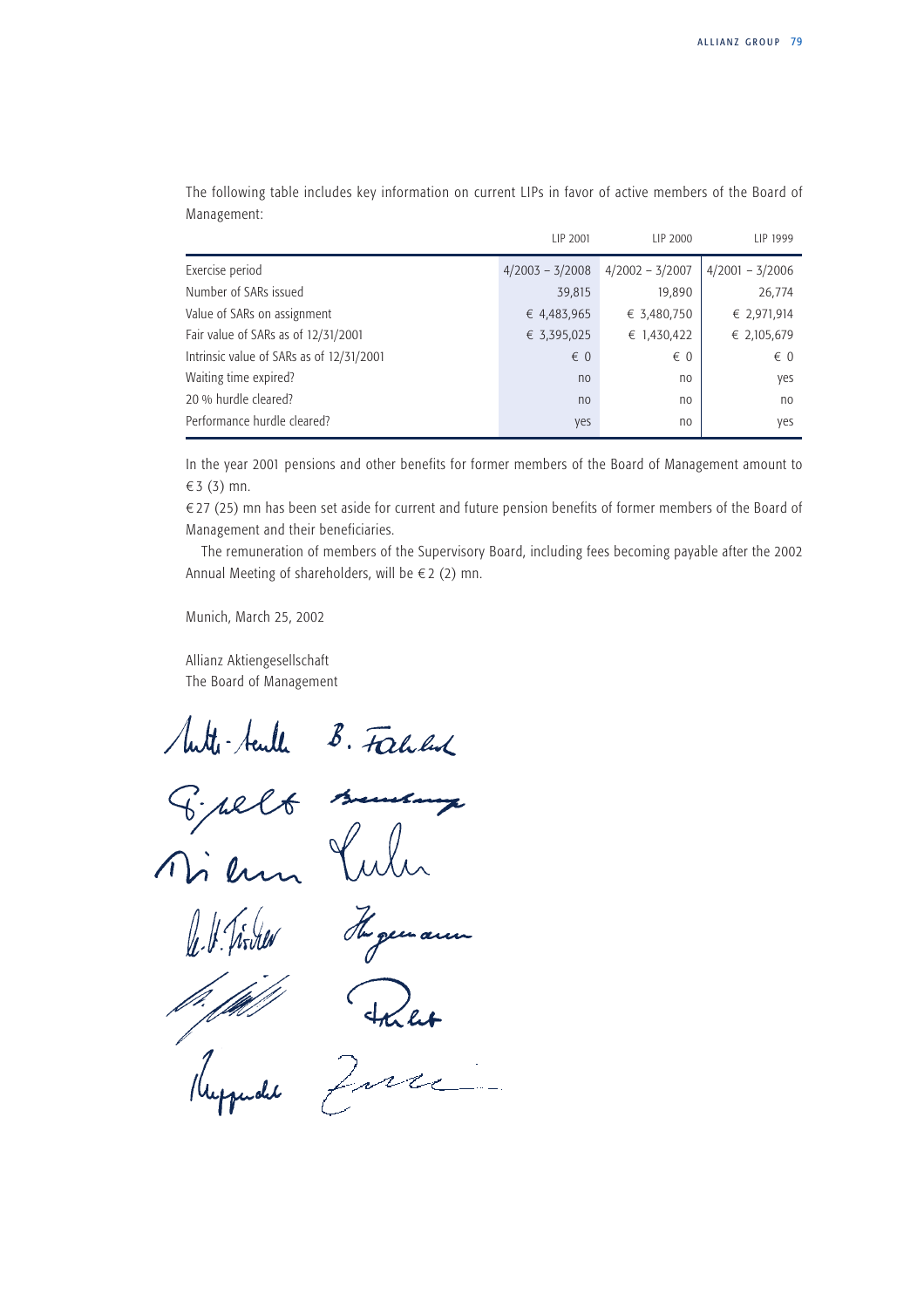# Selected participations and equity investments

| <b>Operating subsidiaries</b>                                                            | Equity in $\epsilon$ mn | % owned <sup>1)</sup> |
|------------------------------------------------------------------------------------------|-------------------------|-----------------------|
| ADVANCE Bank AG, Duisburg                                                                | 77                      | 100.0                 |
| AGIS Allianz Gesellschaft für Informatik Service mbH, Munich                             | 181                     | 100.0                 |
| Allianz Bauspar AG, Munich                                                               | 23                      | 100.0                 |
| Allianz Capital Partners GmbH, Munich                                                    | 649                     | 100.0                 |
| Allianz Dresdner Asset Management GmbH, Munich                                           | 39                      | 100.0                 |
| Allianz Global Risks Rückversicherungs-AG, Munich                                        | 50                      | 100.0                 |
| Allianz Globus MAT Versicherungs-Aktiengesellschaft, Hamburg                             | 52                      | 100.0                 |
| Allianz Immobilien GmbH, Stuttgart                                                       | $\overline{4}$          | 100.0                 |
| Allianz Kapitalanlagegesellschaft mbH, Stuttgart                                         | 5                       | 100.0                 |
| Allianz Lebensversicherungs-AG, Stuttgart                                                | 1,074                   | 50.5                  |
| Allianz PIMCO Asset Management GmbH, Munich                                              | $\overline{7}$          | 100.0                 |
| Allianz Vermögens-Bank AG, Augsburg                                                      | 23                      | 100.0                 |
| Allianz Versicherungs-AG, Munich                                                         | 1,516                   | 100.0                 |
| Allianz Zentrum für Technik GmbH, Munich                                                 | $\overline{0}$          | 100.0                 |
| Bayerische Versicherungsbank AG, Munich                                                  | 321                     | $45.0^{2}$            |
| DEGI Deutsche Gesellschaft für Immobilienfonds mbH, Frankfurt/Main                       | 23                      | 100.0                 |
| Deutsche Hyp Deutsche Hypothekenbank Frankfurt-Hamburg AG, Frankfurt/Main                | 1,245                   | 98.1                  |
| Deutsche Lebensversicherungs-AG, Berlin                                                  | 36                      | 100.0                 |
| dit DEUTSCHER INVESTMENT-TRUST Gesellschaft für<br>Wertpapieranlagen mbH, Frankfurt/Main | 139                     | 100.0                 |
| DREGIS Dresdner Global IT Services Gesellschaft mbH, Frankfurt/Main                      | 106                     | 100.0                 |
| Dresdner Asset Management (Germany) GmbH, Frankfurt/Main                                 | 3                       | 100.0                 |
| Dresdner Bank AG, Frankfurt/Main                                                         | 21,633                  | 78.5                  |
| Dresdner Bank Lateinamerika AG, Hamburg                                                  | 438                     | 100.0                 |
| Dresdner Bauspar AG, Bad Vilbel                                                          | 42                      | 100.0                 |
| Frankfurter Versicherungs-AG, Frankfurt/Main                                             | 343                     | $50.0^{2}$            |
| Hermes Kreditversicherungs-AG, Hamburg                                                   | 103                     | 89.6                  |
| Kraft Versicherungs-AG, Berlin/Munich                                                    | 10                      | 99.5                  |
| Lombardkasse AG, Berlin                                                                  | 31                      | 99.4                  |
| Münchner und Magdeburger Hagelversicherung AG, Munich                                    | 6                       | 52.4                  |
| Oldenburgische Landesbank AG, Oldenburg                                                  | 392                     | 89.7                  |
| Reuschel & Co., Munich                                                                   | 155                     | 50.1                  |
| Vereinte Krankenversicherung AG, Munich                                                  | 245                     | 100.0                 |
| Vereinte Lebensversicherung AG, Munich                                                   | 57                      | 100.0                 |
| Vereinte Rechtsschutzversicherung AG, Munich                                             | 10 <sup>°</sup>         | 100.0                 |
| Vereinte Spezial Krankenversicherung AG, Munich                                          | 8                       | 100.0                 |
| Vereinte Spezial Versicherung AG, Munich                                                 | 8                       | 100.0                 |
| Vereinte Versicherung AG, Munich                                                         | 269                     | 99.3                  |

1) Including shares held by subsidiaries

2) Management control agreement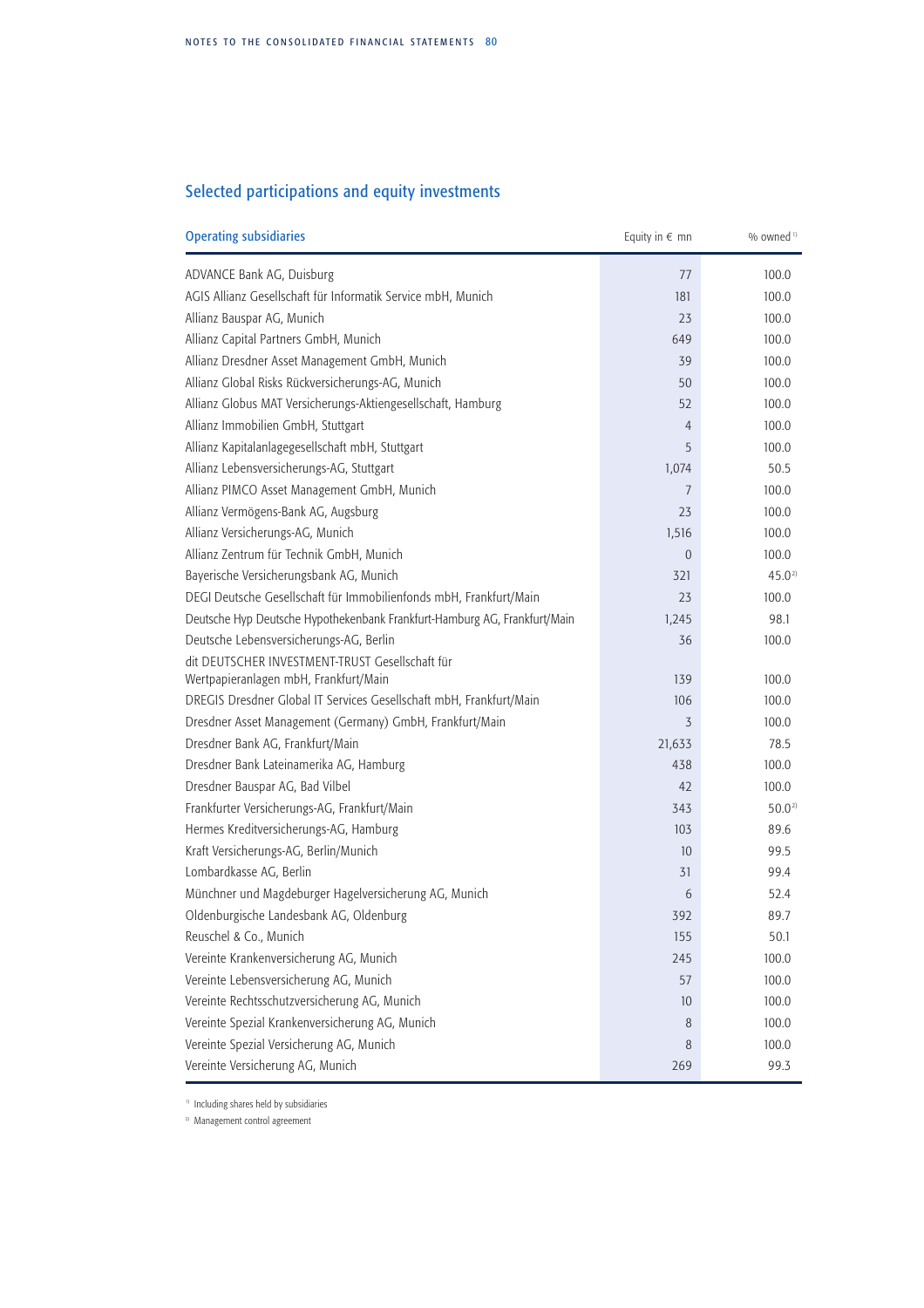| <b>Operating subsidiaries</b>                                                | Equity in $\epsilon$ mn | % owned <sup>1)</sup> |
|------------------------------------------------------------------------------|-------------------------|-----------------------|
| AGF Belgium Insurance, Brussels                                              | 396                     | 100.0                 |
| AGF La Lilloise, Paris                                                       | 71                      | 100.0                 |
| AGF-M.A.T., Paris                                                            | 127                     | 100.0                 |
| Alba Allgemeine Versicherungs-Gesellschaft, Basel                            | 17                      | 100.0                 |
| Allianz Asset Management (Ltd.), Hong Kong                                   | 3                       | 100.0                 |
| Allianz Australia Limited, Sydney                                            | 459                     | 100.0                 |
| Allianz Bulgaria Insurance and Reinsurance Company Ltd., Sofia               | 9                       | 71.6                  |
| Allianz Bulgaria Life Insurance Company Ltd., Sofia                          | 5                       | 94.0                  |
| Allianz Compañía de Seguros y Reaseguros S. A., Madrid                       | 269                     | 99.8                  |
| Allianz Elementar Lebensversicherungs-Aktiengesellschaft, Vienna             | 99                      | 100.0                 |
| Allianz Elementar Versicherungs-Aktiengesellschaft, Vienna                   | 363                     | 98.7                  |
| Allianz Europe Ltd., Amsterdam                                               | 1,657                   | 100.0                 |
| Allianz Fire and Marine Insurance Japan Ltd., Tokyo                          | 10                      | 100.0                 |
| Allianz First Life Insurance Co. Ltd., Seoul                                 | 299                     | 100,0                 |
| Allianz General Insurance Company S. A., Athens                              | 7                       | 100.0                 |
| Allianz Hungária Biztosító Rt., Budapest                                     | 98                      | 100.0                 |
| Allianz Insurance (Hong Kong) Ltd., Hong Kong                                | 11                      | 100.0                 |
| Allianz Insurance Company of Singapore Pte. Ltd., Singapore                  | 44                      | 100.0                 |
| Allianz Insurance Company, Los Angeles                                       | 4,103                   | 100.0                 |
| Allianz Lebensversicherung (Schweiz) AG, Zurich                              | 41                      | 100.0                 |
| Allianz Life Insurance Company of North America, Minneapolis                 | 1,716                   | 100.0                 |
| Allianz Life Insurance Company S. A., Athens                                 | 5                       | 100.0                 |
| Allianz México S. A. Compañía de Seguros, Mexico City                        | 89                      | 100.0                 |
| Allianz of America Inc., Wilmington                                          | 5,873                   | 100.0                 |
| Allianz of Canada Inc., Toronto                                              | 182                     | 100.0                 |
| Allianz of South Africa (Proprietary) Ltd., Johannesburg                     | 14                      | 100.0                 |
| Allianz pojišťovna a. s., Bratislava                                         | 26                      | 100.0                 |
| Allianz poistòvna a. s., Prague                                              | 24                      | 100.0                 |
| Allianz President General Insurance, Taipeh                                  | 36                      | $50.0^{2}$            |
| Allianz President Life Insurance, Taipeh                                     | 18                      | $50.0^{2}$            |
| Allianz-RAS Tutela Giudiziaria S. p. A., Milan                               | 6                       | 100.0                 |
| Allianz Re Dublin Ltd., Dublin                                               | 11                      | 100.0                 |
| Allianz Risk Transfer, Zurich                                                | 387                     | 100.0                 |
| Allianz Subalpina Società di Assicurazioni e Riassicurazioni S. p. A., Turin | 186                     | 71.1                  |
| Allianz Suisse Lebensversicherungs-Gesellschaft, Zurich                      | 100                     | 100.0                 |
| Allianz Suisse Versicherungs-Gesellschaft, Zurich                            | 363                     | 99.9                  |
| Allianz Tiriac Insurance S. A., Bucharest                                    | 8                       | 51.0                  |
| Allianz Underwriters Insurance Company, Los Angeles                          | 64                      | 100.0                 |
| Allianz Versicherung (Schweiz) AG, Zurich                                    | 68                      | 100.0                 |
| Allianz Worldwide Care, Dublin                                               | 12                      | 100.0                 |

1) Including shares held by dependent subsidiaries

<sup>2)</sup> Controlled by Allianz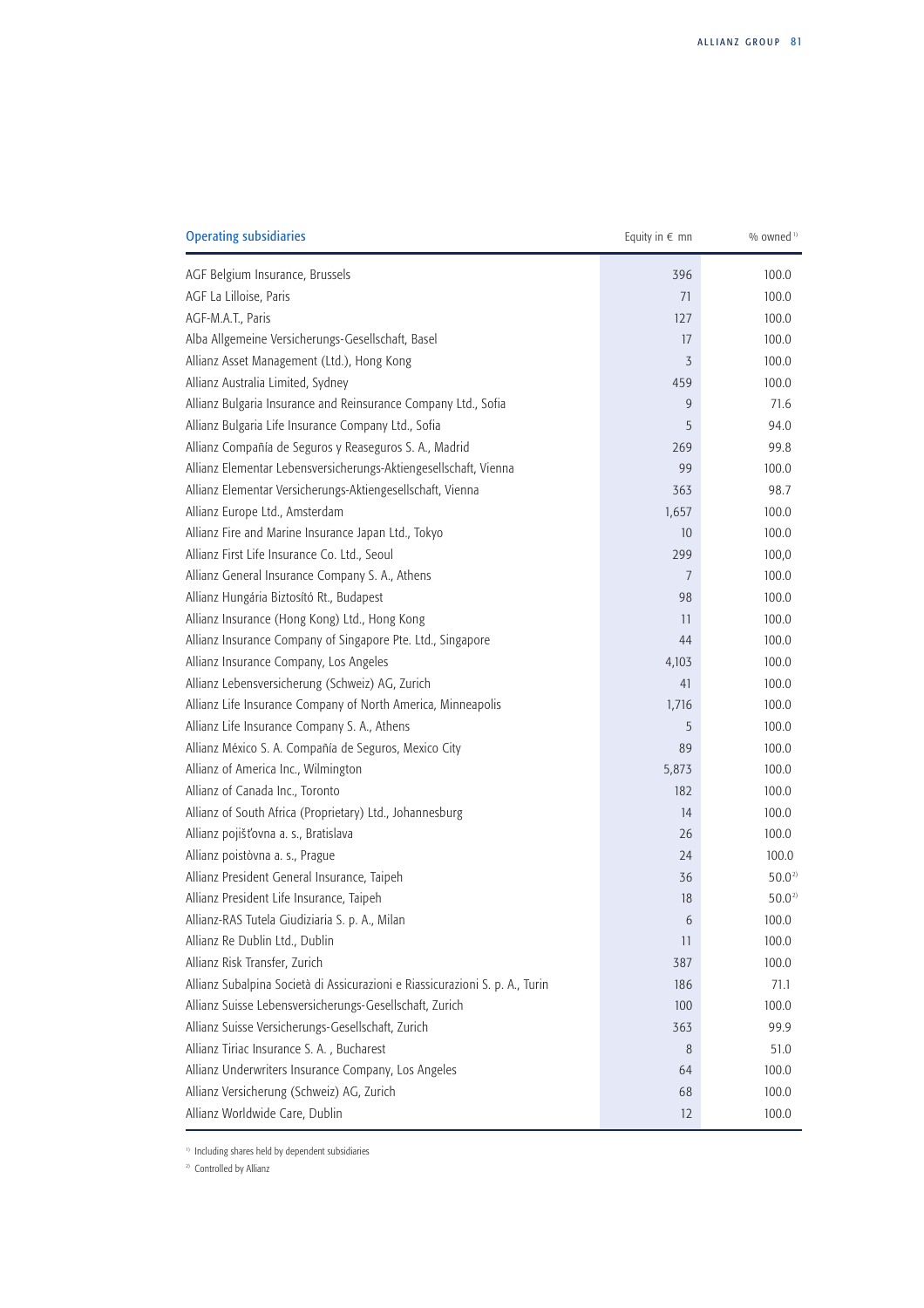| <b>Operating subsidiaries</b>                                    | Equity in $\epsilon$ mn | % owned <sup>1)</sup> |
|------------------------------------------------------------------|-------------------------|-----------------------|
| Allianz Zagreb d.d., Zagreb                                      | 10                      | 52.0                  |
| Allianz (UK) Ltd., London                                        | 806                     | 100.0                 |
| Arab International Insurance Company, Cairo                      | 9                       | 80.0                  |
| Arab International Life Company, Cairo                           | 7                       | 100.0                 |
| Assurances Générales de France lart, Paris                       | 1,820                   | 100.0                 |
| Assurances Générales de France Vie, Paris                        | 1,964                   | 100.0                 |
| Assurances Générales de France, Paris                            | 5,730                   | 67.8                  |
| Banque AGF, Paris                                                | 427                     | 100.0                 |
| Berner Allgemeine Versicherungs-Gesellschaft, Bern               | 223                     | 99.9                  |
| Berner Lebensversicherungs-Gesellschaft, Bern                    | 19                      | 100.0                 |
| Church and General Insurance p.l.c., Dublin                      | 74                      | 100,0                 |
| Commercial Bank "Bulgaria Invest" Company Ltd., Sofia            | $\overline{7}$          | 99.2                  |
| Compagnie d'Assurance de Protection Juridique S. A., Zug         | 6                       | 100.0                 |
| Companhia de Seguros Allianz Portugal S. A., Lisbon              | 108                     | 64.8                  |
| Cornhill Insurance PLC, London                                   | 874                     | $98.0^{2}$            |
| Dresdner Asset Management Ltd., Singapore                        | 3                       | 100.0                 |
| dresdnerbank asset management S. A., Luxemburg                   | 32                      | 100.0                 |
| Dresdner Bank (Ireland) plc., Dublin                             | 271                     | 100.0                 |
| Dresdner Bank Luxembourg S. A., Luxemburg                        | 1,024                   | 100.0                 |
| Dresdner Bank (Schweiz) AG, Zurich                               | 101                     | 99.8                  |
| Dresdner International Management Services Ltd., Dublin          | $\overline{4}$          | 100.0                 |
| Dresdner Kleinwort Wasserstein (Japan) Ltd., Hongkong, Tokyo     | 351                     | 100.0                 |
| Dresdner Kleinwort Wasserstein Securities SIM p.A., Milan        | 30                      | 66.9                  |
| Dresdner Kleinwort Wasserstein (South East Asia) Ltd., Singapore | 195                     | 100.0                 |
| Dresdner RCM Global Investors Holdings (UK) Ltd., London         | 64                      | 100.0                 |
| ELVIA Reiseversicherungs-Gesellschaft, Zurich                    | 22                      | 100.0                 |
| Entenial, Guyancourt                                             | 334                     | 72.2                  |
| EULER, Paris                                                     | 698                     | 71.5                  |
| Fireman's Fund Insurance Company, Novato                         | 3,537                   | 100.0                 |
| France Life, Seocho-Ku, Seoul                                    | 2                       | 100.0                 |
| Groupe Mondial Assistance, Zurich                                | 532                     | 100.0                 |
| International Reinsurance Company S. A., Luxemburg               | 32                      | 100.0                 |
| Jefferson Insurance Company of N.Y., New York                    | 106                     | 100.0                 |
| LifeU.S.A. Insurance Company, Minneapolis                        | 1,001                   | 100.0                 |
| Lloyd 1885 S. p. A., Milan                                       | 23                      | 100.0                 |
| Lloyd Adriatico S. p. A., Triest                                 | 443                     | 99.7                  |
| Malaysia British Assurance, Malaysia                             | 35                      | 98.5                  |
| Malaysia British Assurance Life, Kuala Lumpur                    | 24                      | 100.0                 |
| Merchant Investors Assurance Co. Ltd., Bristol                   | 12                      | 100.0                 |
| Nicholas Applegate, San Diego                                    | 1,117                   | 100.0                 |
| Oppenheimer Capital, Delaware                                    | 22                      | 100.0                 |
| Orbis Group Ltd., St. Peter Port/Guernsey                        | $\overline{7}$          | 100.0                 |

1) Including shares held by dependent subsidiaries

2) Percentage of voting capital owned: 99.99 %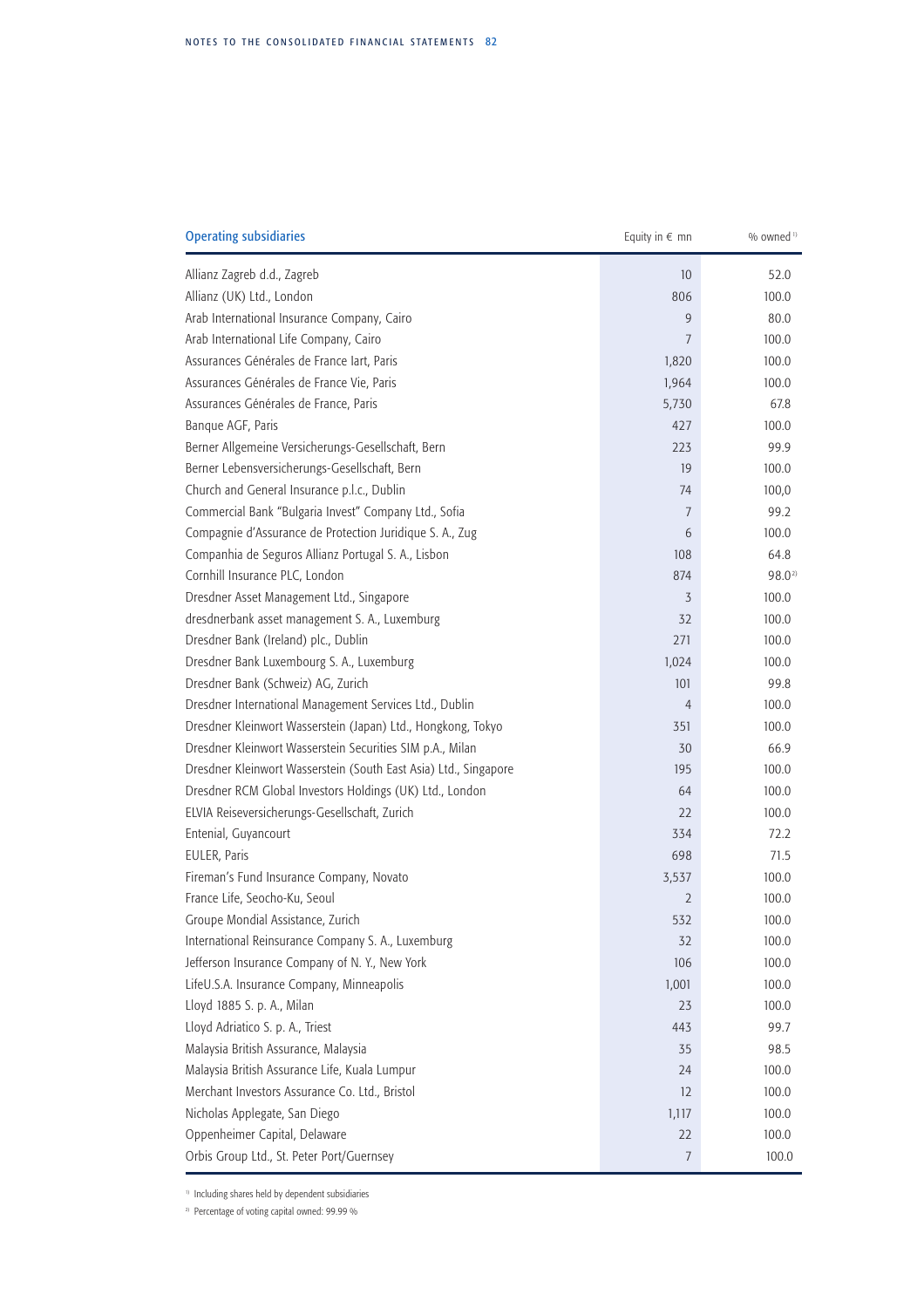| <b>Operating subsidiaries</b>                                 | Equity in $\epsilon$ mn | $%$ owned <sup>1)</sup> |
|---------------------------------------------------------------|-------------------------|-------------------------|
| Ost-West Allianz Insurance Company, Moscow                    |                         | 100.0                   |
| Pacific Investment Management Company LLC, a DE LLC, Delaware | 89                      | 97.0                    |
| Pet Plan Health Care Ltd., London                             | 10                      | 100.0                   |
| PIMCO Funds Distributors LLC, Delaware                        | 58                      | 100.0                   |
| Privatinvest Bank AG, Salzburg                                | 15                      | 69.0                    |
| P. T. Asuransi Allianz Life Indonesia, Jakarta                | 3                       | 98.7                    |
| P. T. Asuransi Allianz Utama Indonesia, Jakarta               | 8                       | 55.4                    |
| RB Vita S. p. A., Milan                                       | 146                     | 100.0                   |
| Riunione Adriatica di Sicurtà S. p. A., Milan                 | 4,054                   | $51.1^{2}$              |
| T. U. Allianz Polska S. A., Warsaw                            | 84                      | 100.0                   |
| T. U. Allianz Polska Zycie S. A., Warsaw                      | 28                      | 100.0                   |
| Veer Palthe Voute N. V., Gouda                                | $\overline{7}$          | 100.0                   |
| Wm. H McGee & Co. Inc., New York                              | 52                      | 100.0                   |
| ZA Leven, Nieuwegein                                          | 199                     | 100.0                   |
| Zwolsche Algemeene Schadeverzekering N. V., Nieuwegein        | 113                     | 100.0                   |

<sup>1)</sup> including shares held by dependent subsidiaries

2) percentage of voting capital owned: 51.87 %

| Associated companies <sup>2)</sup>                                   | Equity in $\epsilon$ mn | % owned <sup>1)</sup> |
|----------------------------------------------------------------------|-------------------------|-----------------------|
| Autobahn Tank & Rast Holding GmbH, Bonn                              | 21                      | 31.4                  |
| Beiersdorf AG, Hamburg                                               | 1,458                   | 43.6                  |
| Bilfinger + Berger Bauaktiengesellschaft, Mannheim                   | 748                     | 25.1                  |
| Heidelberger Zement AG, Heidelberg                                   | 3,639                   | 18.1                  |
| Karlsruher Lebensversicherung AG, Karlsruhe                          | 175                     | 36.1                  |
| Kommanditgesellschaft Allgemeine Leasing GmbH & Co., Grünwald        | 48                      | 40.5                  |
| Monachia Grundstücks-Aktiengesellschaft, Munich                      | 26                      | 48.7                  |
| Münchener Rückversicherungs-Gesellschaft AG, Munich                  | 23,602                  | 24.9                  |
| TELA Versicherung AG, Berlin/Munich                                  | 277                     | 25.0                  |
| Allianz CP General Insurance Company Ltd., Bangkok                   | 8                       | 25.0                  |
| EUROPENSIONES S. A., Entidad Grestora de Fondos de Pensiones, Madrid | 35                      | 49.0                  |
| Koç Allianz Hayat Sigorta A. S., Istanbul                            | 17                      | 38.0                  |
| Koç Allianz Sigorta T.A.S., Istanbul                                 | 21                      | 37.1                  |
| National Insurance Company Berhad, Brunei                            | 6                       | 25.0                  |
| Russian People's Insurance Society "Rosno", Moscow                   | 26                      | 45.3                  |
| Sophia, Paris                                                        | 821                     | 28.1                  |

1) Including shares held by dependent subsidiaries

2) Associated enterprises are all those enterprises other than affiliated enterprises or joint ventures, in which the Group has an interest of between 20 % and 50 % regardless of whether a significant influence is exercised or not.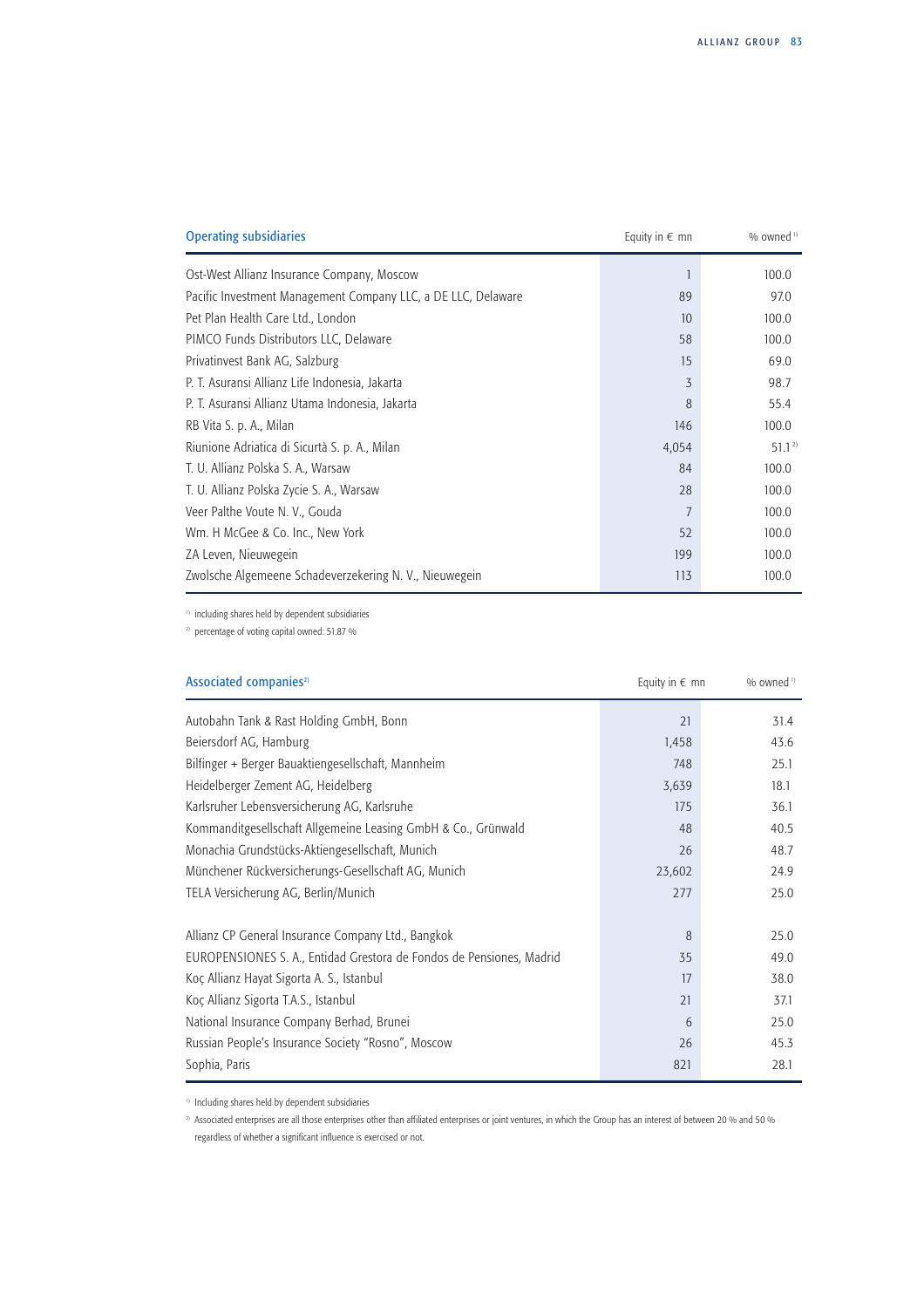| Other selected holdings in listed companies <sup>1)</sup> | Market value in $\epsilon$ mn | $%$ owned $2)$ |
|-----------------------------------------------------------|-------------------------------|----------------|
| AMB Generali Holding AG                                   | 602                           | 9.5            |
| BASF AG, Ludwigshafen                                     | 2,678                         | 10.9           |
| Bayerische Motorenwerke AG, Munich                        | 1,692                         | 6.5            |
| Bayer AG, Leverkusen                                      | 1,524                         | 5.8            |
| Bayerische Hypo- und Vereinsbank AG, Munich               | 3,024                         | 16.4           |
| Continental AG, Hanover                                   | 159                           | 8.0            |
| DaimlerChrysler AG, Stuttgart                             | 780                           | 1.6            |
| Deutsche Bank AG, Frankfurt/Main                          | 2,209                         | 4.5            |
| Deutsche Börse AG, Frankfurt/Main                         | 260                           | 5.9            |
| Deutsche Telekom AG, Bonn                                 | 372                           | 0.5            |
| E.ON AG, Düsseldorf                                       | 3,736                         | 9.2            |
| ERGO Versicherungsgruppe AG, Düsseldorf                   | 205                           | 1.5            |
| Fresenius AG, Bad Homburg                                 | 201                           | 6.0            |
| Karstadt Quelle AG, Essen                                 | 724                           | 14.0           |
| Linde AG, Wiesbaden                                       | 670                           | 12.3           |
| mg technologies ag, Frankfurt/Main                        | 238                           | 13.0           |
| Norddeutsche Affinerie AG, Hamburg                        | 40                            | 8.7            |
| Preussag AG, Hanover                                      | 118                           | 2.4            |
| RWE AG, Essen                                             | 2,753                         | 11.4           |
| SAP AG, Walldorf                                          | 409                           | 0.9            |
| Schering AG, Berlin                                       | 1,422                         | 11.9           |
| SGL Carbon AG, Wiesbaden                                  | 38                            | 7.7            |
| Siemens AG, Munich                                        | 2,558                         | 3.8            |
| Süd-Chemie AG, Munich                                     | 58                            | 19.0           |
| ThyssenKrupp AG, Essen                                    | 356                           | 4.2            |
| Vodafone AG, Düsseldorf                                   | 1,145                         | 0.7            |
| Volkswagen AG, Wolfsburg                                  | 196                           | 1.4            |
| Vossloh AG, Werdohl                                       | 18                            | 5.7            |

<sup>1)</sup> Market value  $\ge$  =  $\in$  100 mn or percentage of shares owned  $\ge$  = 5 % without trading portfolio of banking business

<sup>2)</sup> Including shares held by dependent subsidiaries (incl. consolidated investment fund)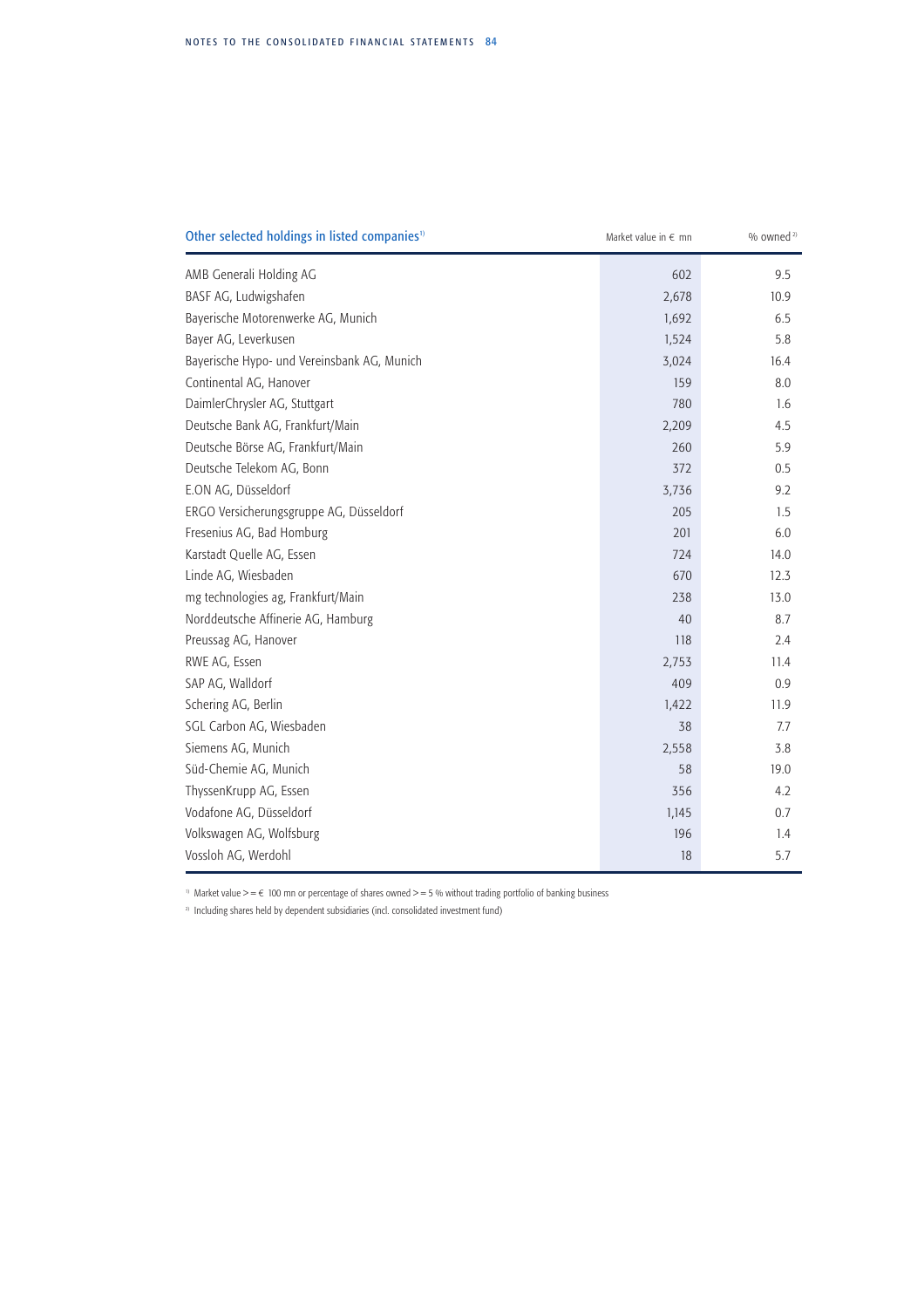| Other selected holdings in listed companies <sup>1)</sup> | Market value in $\epsilon$ mn | % owned <sup>2)</sup> |
|-----------------------------------------------------------|-------------------------------|-----------------------|
| Abbott Laboratories Inc., Abbott Park, IL                 | 100                           | 0.1                   |
| ABN Amro Holding N. V., Amsterdam                         | 110                           | 0.4                   |
| Aegon N. V., The Hague                                    | 172                           | 0.4                   |
| Alcatel S. A., Paris                                      | 214                           | 0.9                   |
| American Int. Group Inc., New York, NY                    | 151                           | 0.1                   |
| Assicurazioni Generali S. p. A., Triest                   | 310                           | 0.8                   |
| AstraZeneca PLC, London                                   | 201                           | 0.2                   |
| Aventis S. A., Schiltigheim                               | 593                           | 1.0                   |
| AXA-UAP S. A., Paris                                      | 490                           | 1.2                   |
| Banca Intesa BCI S. p. A., Milan                          | 375                           | 2.1                   |
| Banco Atlantico S. A., Barcelona                          | 42                            | 5.6                   |
| Banco Bilbao Vizcaya Argentaria, Bilbao                   | 318                           | 0.7                   |
| Banco Popular Espanol S. A., Madrid                       | 466                           | 5.8                   |
| Banco Santander Central Hispánico S. A., Madrid           | 146                           | 0.3                   |
| Barclays Bank PLC, London                                 | 108                           | 0.2                   |
| <b>BNP Paribas, Paris</b>                                 | 568                           | 1.3                   |
| Bollore Investissement S. A., Puteaux                     | 188                           | 16.0                  |
| BP Amoco PLC, London                                      | 436                           | 0.2                   |
| Banco Portuguès de Investimento (BPI-SGPS) S. A., Porto   | 129                           | 8.9                   |
| Carrefour Supermarché S. A., Paris                        | 267                           | 0.6                   |
| CGNU PLC (ex CGU plc), London                             | 247                           | 0.8                   |
| Citigroup Inc., New York, NY                              | 203                           | 0.1                   |
| Crédit Lyonnais S. A., Paris                              | 1,272                         | 9.9                   |
| Credit Suisse Group, Zurich                               | 258                           | 0.4                   |
| CRH PLC, Dublin                                           | 205                           | 2.0                   |
| Dixons Group PLC, Hertfordshire                           | 124                           | 1.6                   |
| DMC Dollfus-Mieg et Cie S. A., Paris                      | 12                            | 10.7                  |
| Electronic Data Systems Corp., Plano, TX                  | 107                           | 0.3                   |
| Endesa S. A., Madrid                                      | 135                           | 0.7                   |
| ENI S. p. A., Rome                                        | 512                           | 0.9                   |
| Exxon Mobil Corp., Irving, TX                             | 182                           | 0.1                   |
| Fannie Mae Inc., Washington, DC                           | 101                           | 0.1                   |
| FleetBoston Financial Corp., Boston, MA                   | 100                           | 0.2                   |
| Fortis N.V., Utrecht                                      | 354                           | 0.7                   |
| France Télécom S. A., Paris                               | 232                           | 0.4                   |
| General Electric Co. Inc., Fairfield, CT                  | 217                           | 0.1                   |
| Geodis S. A., Paris                                       | 11                            | 8.5                   |
| GlaxoSmithKline PLC, Greenford, Middlesex                 | 491                           | 0.3                   |
| Groupe Danone S. A., Paris                                | 230                           | 1.1                   |

<sup>1)</sup> Market value  $>= \epsilon$  100 mn or percentage of shares owned  $>= 5$  % without trading portfolio of banking business

<sup>2)</sup> Including shares held by dependent subsidiaries (incl. consolidated investment fund)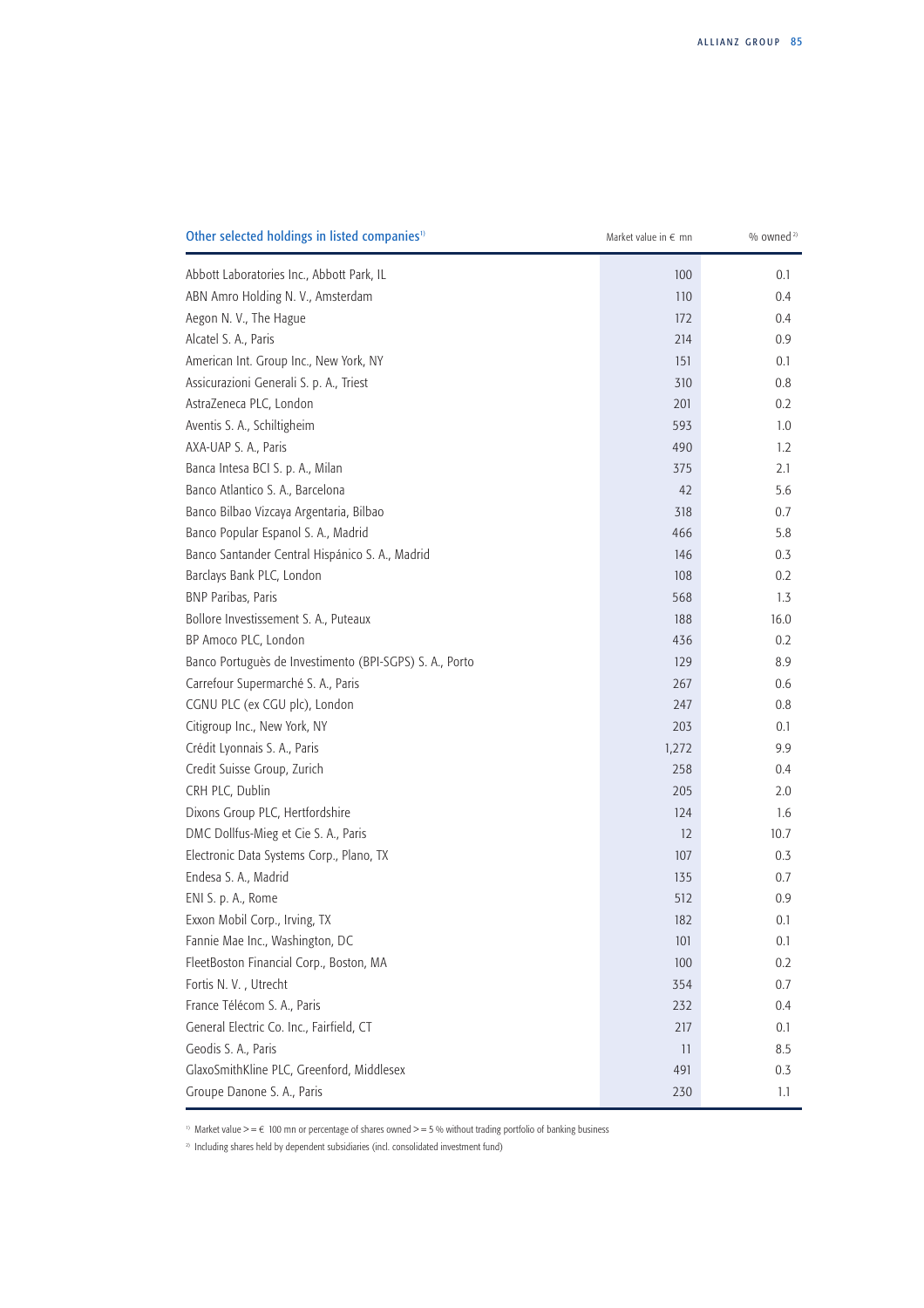| Other selected holdings in listed companies <sup>1)</sup> | Market value in $\epsilon$ mn | % owned <sup>2)</sup> |
|-----------------------------------------------------------|-------------------------------|-----------------------|
| Hana Bank, Seoul                                          | 225                           | 12.5                  |
| Harwanne S. A., Geneva                                    | 14                            | 18.8                  |
| HSBC Holdings PLC, London                                 | 209                           | 0.2                   |
| IBM Corp., Armonk, NY                                     | 177                           | 0.1                   |
| Immobilière Marseillaise, Marseille                       | 58                            | 8.5                   |
| ING Group N. V., Amsterdam                                | 499                           | 0.9                   |
| Intel Corp., Santa Clara, CA                              | 132                           | 0.1                   |
| Kon. Ahold N. V., Amsterdam                               | 314                           | 1.1                   |
| Lloyds TSB Group PLC, Edinburgh                           | 371                           | 0.5                   |
| L'Oréal S. A., Paris                                      | 211                           | 0.4                   |
| Mediobanca S. p. A., Milan                                | 157                           | 1.7                   |
| Microsoft Corp., Redmond, WA                              | 285                           | 0.1                   |
| Nestlé S. A., Vevey                                       | 853                           | 0.9                   |
| Nokia Oyj., Nokia                                         | 988                           | 0.7                   |
| Novartis AG, Basel                                        | 818                           | 0.8                   |
| Olivetti S. p. A., Ivrea                                  | 216                           | 1.7                   |
| Pechiney S. A., Paris                                     | 298                           | 6.4                   |
| PepsiCo Inc., Purchase, NY                                | 121                           | 0.1                   |
| Peugeot S. A., Paris                                      | 143                           | 1.2                   |
| Pfizer Inc., New York, NY                                 | 244                           | 0.1                   |
| Pharmacia Corp, Peapack, NJ                               | 101                           | 0.2                   |
| Philip Morris Companies Inc., New York, NY                | 106                           | 0.1                   |
| Philips Electronics N. V., Amsterdam                      | 397                           | 0.9                   |
| Pinault-Printemps-Redoute S. A., Paris                    | 222                           | 1.3                   |
| Pirelli & Co. S. p. A., Milan                             | 83                            | 5.1                   |
| Prudential Corporation PLC, London                        | 180                           | 0.7                   |
| Rolo Banca 1473 S. p. A., Bologna                         | 281                           | 3.4                   |
| Royal Bank Scotland Group PLC, Edinburgh                  | 125                           | 0.2                   |
| Royal Dutch Petroleum, The Hague                          | 701                           | 0.6                   |
| San Paolo IMI S. p. A., Turin                             | 162                           | 0.9                   |
| Sanofi-Synthelabo S. A., Paris                            | 161                           | 0.3                   |
| Schneider S. A., Boulogne-Billancourt                     | 179                           | 1.4                   |
| Schweizer Rückversicherungs-Gesellschaft AG, Zurich       | 151                           | 0.4                   |
| Shell Transport & Trading Co. PLC, London                 | 109                           | 0.1                   |
| Société Générale S. A., Paris                             | 747                           | 2.8                   |
| STMicroelectronics N. V., Geneva                          | 167                           | 0.5                   |
| Suez Lyonnaise des Eaux S. A., Paris                      | 335                           | 1.0                   |
| Telecom Italia S. p. A., Rome                             | 371                           | 0.6                   |

<sup>1)</sup> Market value  $>=\in 100$  mn or percentage of shares owned  $>=$  5 % without trading portfolio of banking business

<sup>2)</sup> Including shares held by dependent subsidiaries (incl. consolidated investment fund)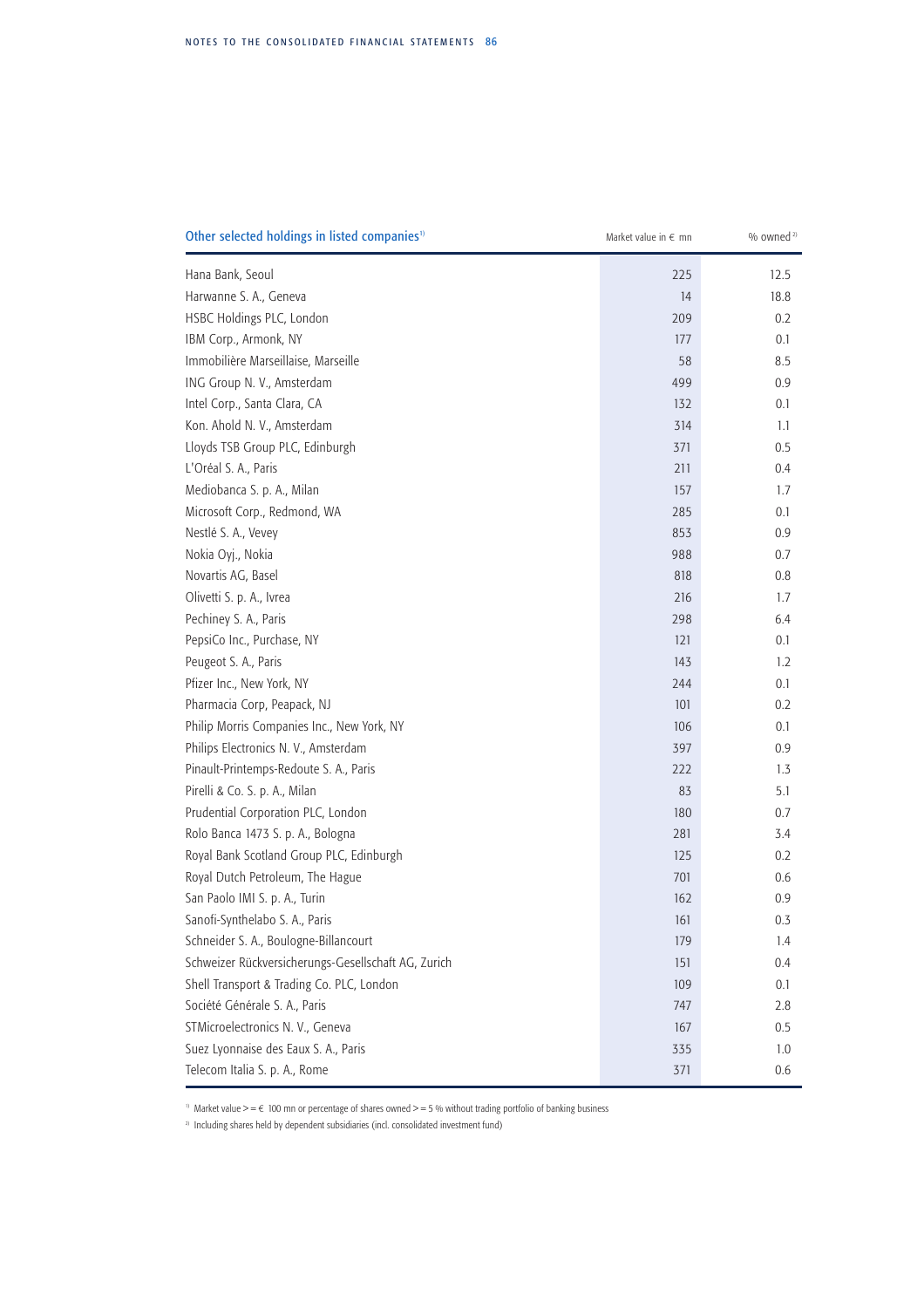| Other selected holdings in listed companies <sup>1)</sup> | Market value in $\epsilon$ mn | $%$ owned $2)$ |
|-----------------------------------------------------------|-------------------------------|----------------|
| Telefónica S. A., Madrid                                  | 360                           | 0.5            |
| Tesco PLC, Cheshunt, Hertfordshire                        | 228                           | 0.8            |
| TIM S. p. A., Turin                                       | 321                           | 0.6            |
| Total Fina Elf S. A., Paris                               | 925                           | 0.8            |
| Tyco International Ltd., Pembroke Bermuda                 | 146                           | 0.1            |
| UBS AG, Zurich                                            | 580                           | 0.8            |
| UniCredito Italiano S. p. A., Milan                       | 1,134                         | 5.0            |
| Unilever N. V., Rotterdam                                 | 183                           | 0.5            |
| Verizon Communications Inc. (ex Bell Atl.), New York, NY  | 132                           | 0.1            |
| Vivendi Universal, Paris                                  | 538                           | 0.8            |
| Vodafone Group PLC, Newbury                               | 618                           | 0.3            |
| Voest-Alpine AG, Linz                                     | 83                            | 8.2            |
| Wal-Mart Stores Inc., Bentonville, AR                     | 188                           | 0.1            |
| Worms et Cie, Paris                                       | 346                           | 15.2           |
| Zagrebacka Banka d.d., Zagreb                             | 75                            | 9.9            |
| Zurich Financial Services AG, Zurich                      | 113                           | 0.5            |

<sup>1)</sup> Market value  $>=$   $\in$  100 mn or percentage of shares owned  $>=$  5 % without trading portfolio of banking business

 $^{2)}$  Including shares held by dependent subsidiaries (incl. consolidated investment fund)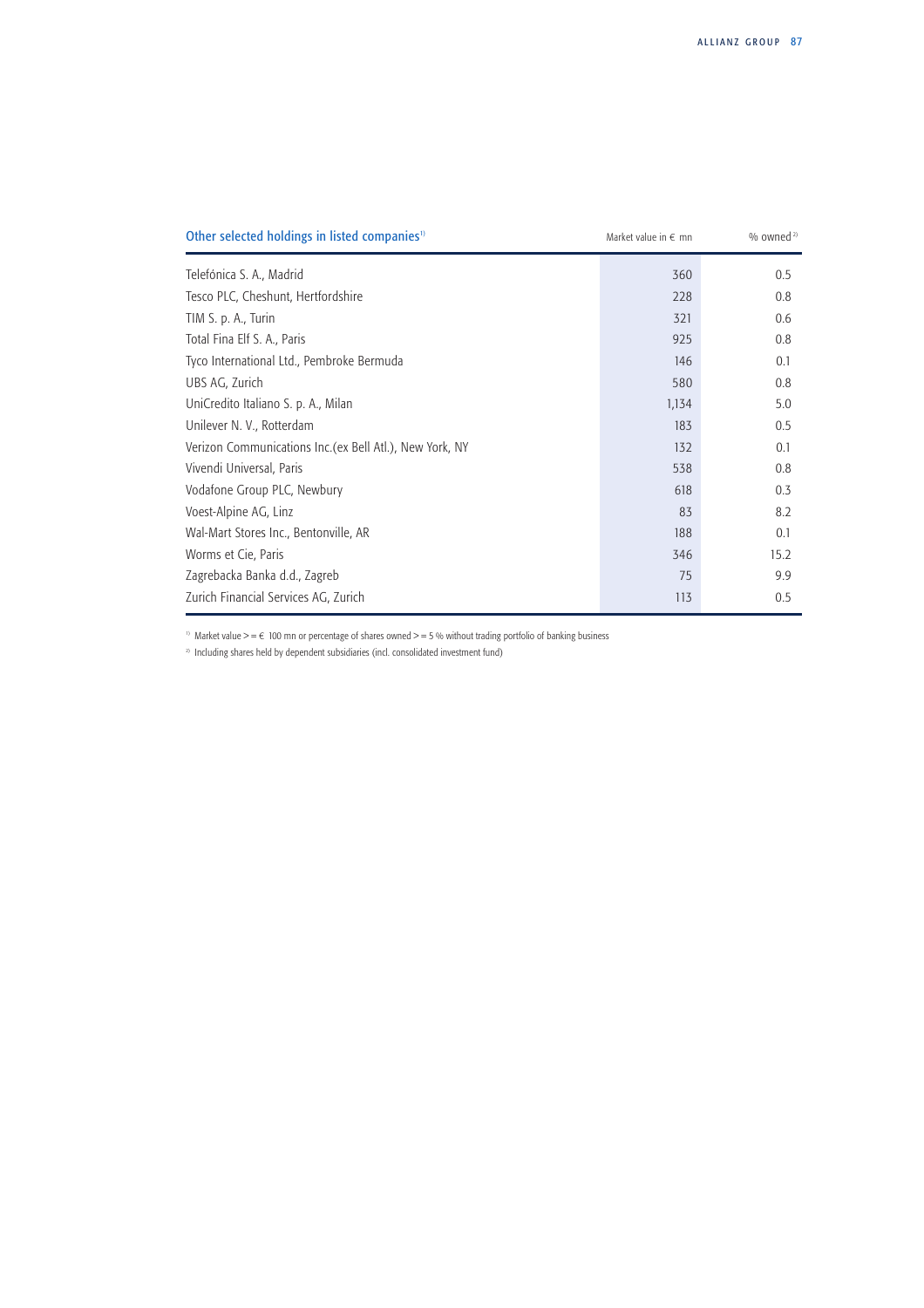# Other interests

Associated or other non-consolidated asset management companies hold the following shareholdings in the listed companies shown below.

|                                            | Equity investments<br>held by asset management<br>companies |         | Interest of the<br>Allianz Group in the<br>asset management<br>companies |
|--------------------------------------------|-------------------------------------------------------------|---------|--------------------------------------------------------------------------|
|                                            | Market value $\epsilon$ mn                                  | % owned | % owned                                                                  |
| Deutsche Lufthansa AG, Cologne             | 576                                                         | 10.0    | 50                                                                       |
| Heidelberger Druckmaschinen AG, Heidelberg | 872                                                         | 23.9    | 50                                                                       |
| Hochtief AG, Essen                         | 111                                                         | 10.0    | 50                                                                       |
| MAN AG, München                            | 947                                                         | 25.8    | 50                                                                       |

# Disclosure of equity investments

Information is filed separately with the Commercial Register in Munich.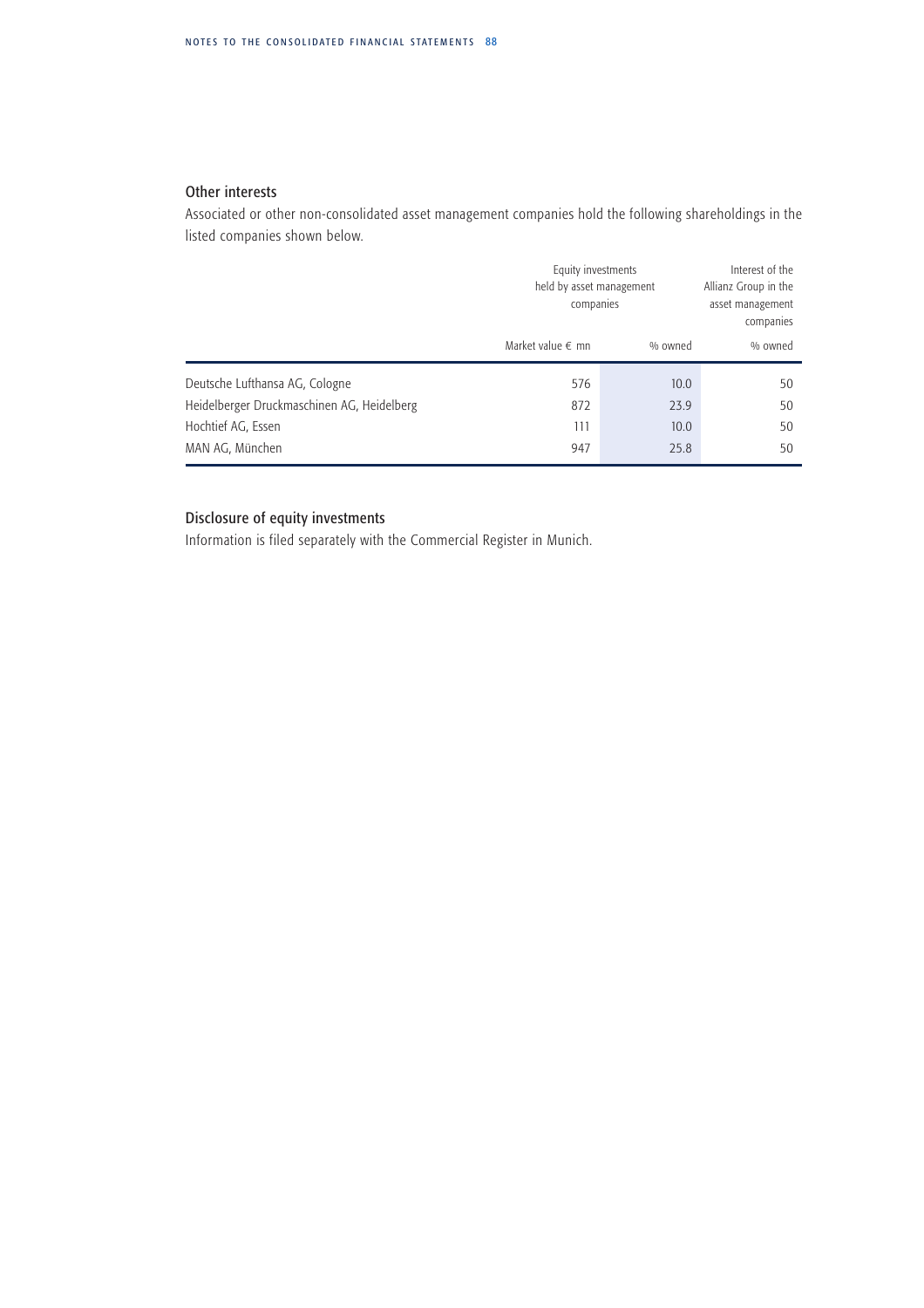#### Independent Auditors' Report

We have audited the consolidated financial statements, comprising the balance sheet, the income statement and the statements of changes in shareholders' equity and cash flows as well as the notes to the financial statements prepared by Allianz Aktiengesellschaft, Munich, for the business year from January 1 to December 31, 2001. The preparation and the content of the consolidated financial statements in accordance with International Accounting Standards (IAS) are the responsibility of the Company's management. Our responsibility is to express an opinion on these consolidated financial statements based on our audit.

We conducted our audit of the consolidated financial statements in accordance with German auditing regulations and German generally accepted standards for the audit of financial statements promulgated by the Institut der Wirtschaftsprüfer (IDW, Institute of Independent Auditors), and in supplementary compliance with auditing standards generally accepted in the United States of America (U.S. GAAS). Those standards require that we plan and perform the audit such that it can be assessed with reasonable assurance whether the consolidated financial statements are free of material misstatements. Knowledge of the business activities and the economic and legal environment of the Group and the evaluations of possible misstatements are taken into account in the determination of audit procedures. The evidence supporting the amounts and disclosures in the consolidated financial statements are examined on a test basis within the framework of the audit. The audit includes assessing the accounting principles used and significant estimates made by management, as well as evaluating the overall presentation of the consolidated financial statements. We believe that our audit provides a reasonable basis for our opinion.

In our opinion, the consolidated financial statements give a true and fair view of the net assets, financial position, results of operations and cash flows of the Group for the business year in accordance with International Accounting Standards (IAS).

Our audit, which also extends to the group management report prepared by the Company's management for the business year from January 1 to December 31, 2001, has not led to any reservations. In our opinion, on the whole, the group management report provides a suitable understanding of the Group's position and suitably presents the risks of future development. In addition, we confirm that the consolidated financial statements and the group management report for the business year from January 1 to December 31, 2001, satisfy the conditions required for the Company's exemption from its duty to prepare consolidated financial statements and the group management report in accordance with German law.

Munich, April 4, 2002

KPMG Deutsche Treuhand-Gesellschaft Aktiengesellschaft Wirtschaftsprüfungsgesellschaft

Dr. Gerd Geib
Br. Gerd Geib
Br. Frank Ellenbürger Independent Auditor Independent Auditor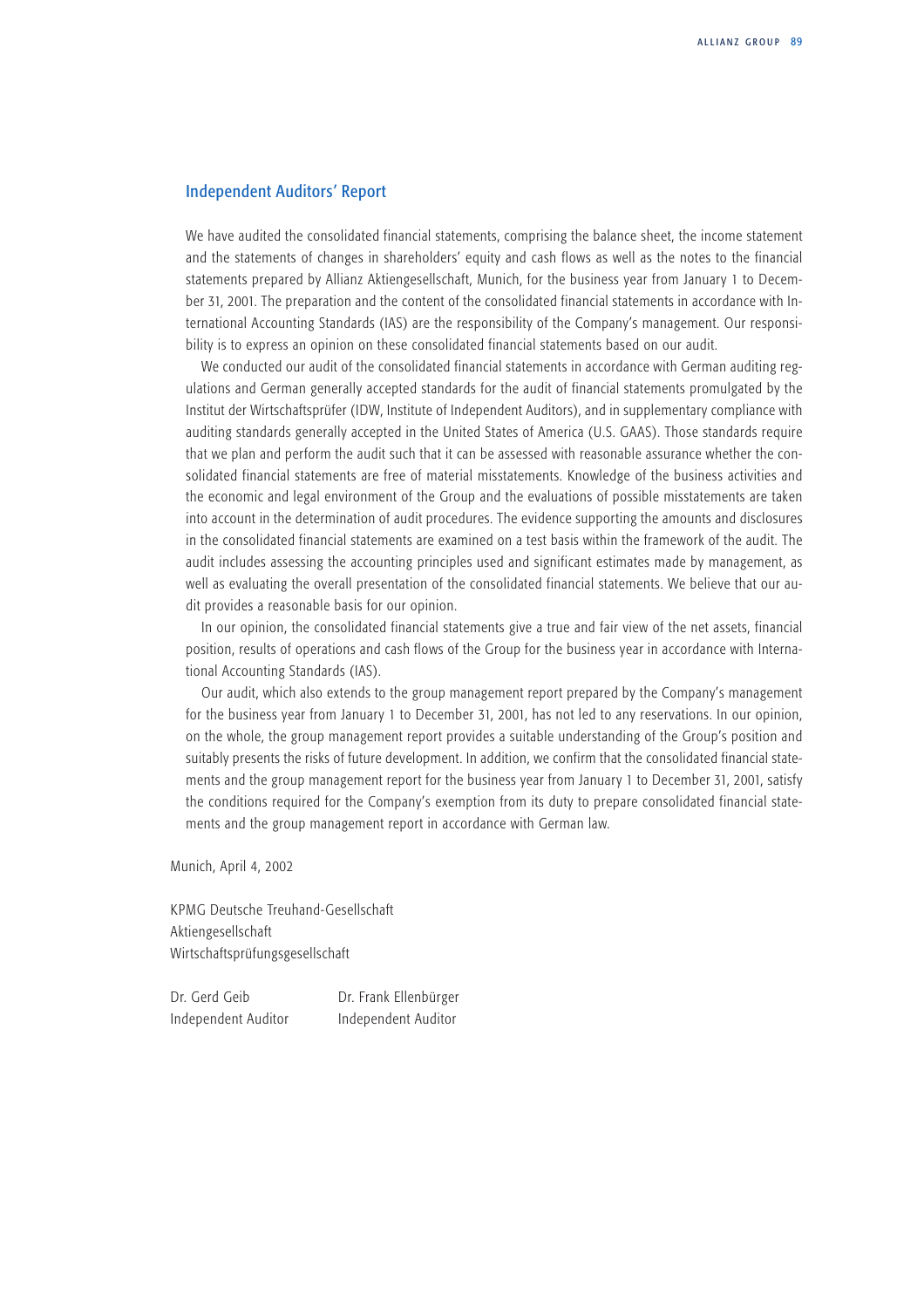The accounting terms explained here are intended to help the reader understand this Annual Report. Most of these terms concern the balance sheet or the income statement. Terminology relating to particular segments of the insurance or banking business has not been included.

## Acquisition cost

The amount of cash or cash equivalents paid or the fair value of other consideration given to acquire an asset at the time of its acquisition.

# Affiliated enterprises

The parent company of the Group and all consolidated subsidiaries. Subsidiaries are enterprises where the parent company can exercise a dominant influence over their corporate strategy in accordance with the control concept. This is possible, for example, where the parent Group holds, directly or indirectly, a majority of the voting rights, has the power to appoint or remove a majority of the members of the Board of Management or equivalent governing body, or where there are contractual rights of control.

## Aggregate policy reserves

Policies in force – especially in life, health, and personal accident insurance – give rise to potential liabilities for which funds have to be set aside. The amount required is calculated actuarially.

## Allowance for loan losses

The overall volume of provisions includes allowance for credit loss – deducted from the asset side of the balance sheet – and provisions for risks associated with hedge derivatives and other contingencies, such as guarantees, loan commitments or other obligations, which are stated as liabilities.

Identified counterparty risk is covered by specific credit risk allowances. The size of each allowance is determined by the probability of the borrower's agreed payments regarding interest and installments, with the value of underlying collateral being taken into consideration.

General allowances for loan losses have been established, on the basis of historical loss data.

Country risk allowances are established for transfer risks. Transfer risk is a reflection of the ability of a certain country to serve its external debt. These country risk allowances are based on an internal country rating system which incorporates economic data as well as other facts to categorize countries.

Where it is determined that a loan cannot be repaid, the uncollectable amount is first written off against any existing specific loan loss allowance, or directly recognized as expense in the income statement. Recoveries on loans previously written off are recognized in the income statement under net loan loss provisions.

#### Assets under management

The total of all investments, valued at current market value, which the Group has under management with responsibility for maintaining and improving their performance. In addition to the Group's own investments, they include investments held for variable annuity policyholders, bank loans and advances, and investments held under management for third parties.

## Associated enterprises

All enterprises, other than affiliated enterprises, in which the Group has an interest of between 20 percent and 50 percent, regardless of whether a significant influence is actually exercised or not.

# At amortized cost

Under this accounting principle the difference between the acquisition cost and redemption value (of an investment) is added to or subtracted from the original cost figure over the period from acquisition to maturity and credited or charged to income over the same period.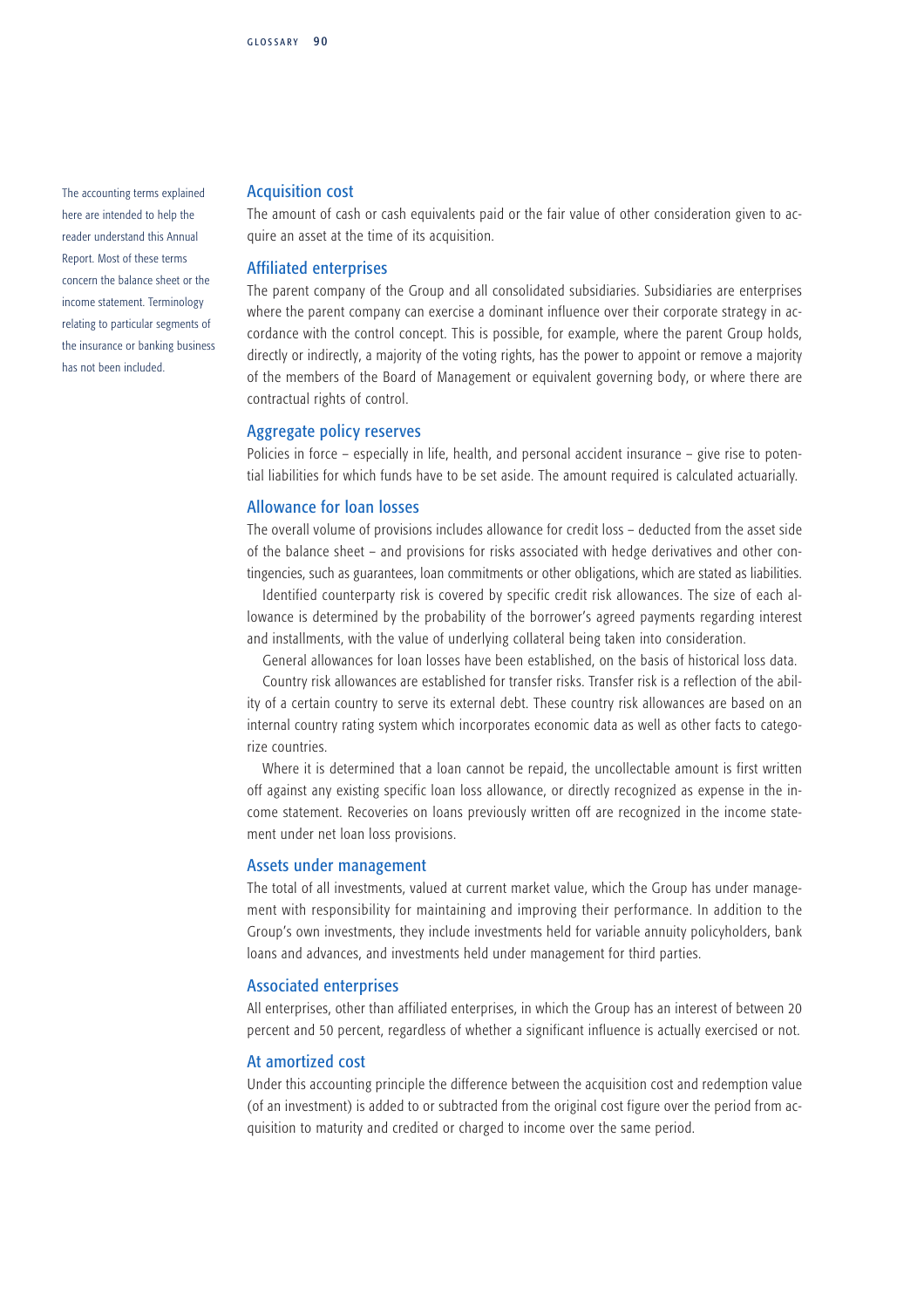## Benefits (net) payable to policyholders

The expense of policyholder benefits (less amounts ceded in reinsurance) comprises loss and loss adjustment expenses, premium refunds, and the net change in insurance reserves.

# Capital relating to participating certificates

Amount payable on redemption of participating certificates issued. The participating certificates of Allianz AG carry distribution rights based on the dividends paid, and subscription rights when the capital stock is increased; but they carry no voting rights, no rights to participate in any proceeds of liquidation, and no rights to be converted into shares.

#### Cash flow statement

Statement showing movements of cash and cash equivalents during an accounting period, classified by three types of activity:

- **\_** normal operating activities
- **\_** investing activities
- **\_** financing activities

## Certificated liabilities

Certificated liabilities comprise debentures and other liabilities for which transferable certificates have been issued.

## Consolidated interest (%)

The consolidated interest is the total of all interests held by affiliated enterprises and joint ventures in affiliated enterprises, joint ventures, and associated enterprises.

#### Contingent liabilities

Financial obligations not shown as liabilities on the balance sheet because the probability of a liability actually being incurred is low. Example: guarantee obligations.

#### Corridor approach

Under this approach to pension plans, actuarial gains and losses are not recognized immediately. Only when the cumulative gains or losses fall outside the corridor is a specified portion recognized in the income statement from the following year onwards. The corridor is 10 percent of the present value of the pension rights accrued or of the independent pension fund assets at market value, if greater.

#### Credit risk

The risk that one party to a contract will fail to discharge its obligations and thereby cause the other party to incur financial loss.

#### Current service cost

Net expense in connection with a defined benefit pension obligation, less any contributions made by the beneficiary to the independent pension fund.

#### Current value

The current value of an investment is normally the same as the market value. If the market value cannot be calculated directly, fair market value is used.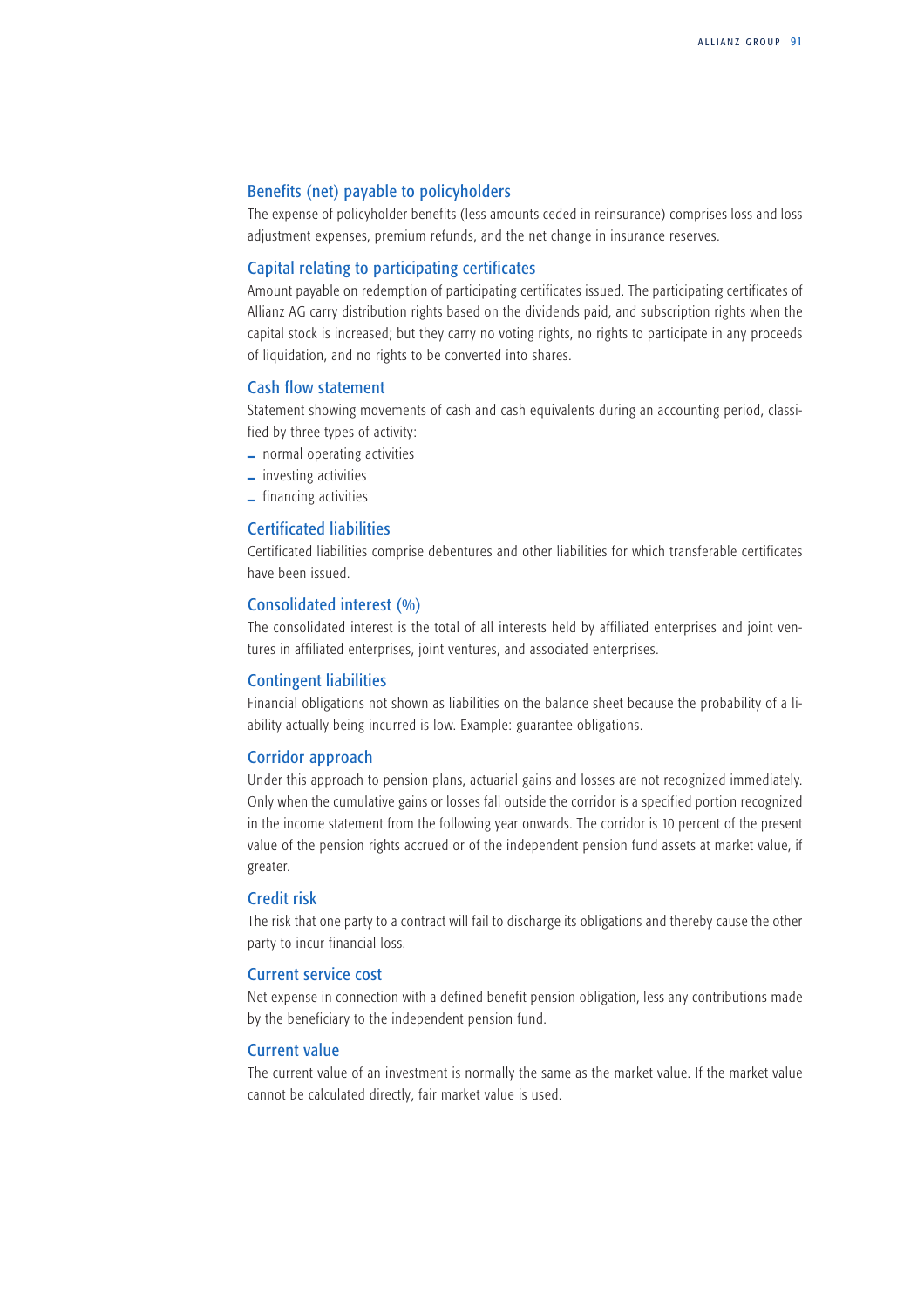#### Deferred acquisition costs

Expenses of an insurance company which are incurred in connection with the acquisition of new insurance policies or the renewal of existing policies. They include commissions paid and the costs of processing proposals.

## Deferred tax assets/liabilities

The calculation of deferred tax is based on temporary differences between the carrying amounts of assets or liabilities in the published balance sheet and their tax base, and on differences arising from applying uniform valuation policies for consolidation purposes. The tax rates used for the calculation are the local rates applicable in the countries of the enterprises included in the consolidation; changes to tax rates already adopted on the balance sheet date are taken into account.

## Defined benefit pension plans

Under these retirement plans the enterprise promises the beneficiary a particular level of benefit. The contribution payable is based on the age of the beneficiary and depends on the level of benefit promised.

#### Defined contribution pension plans

The central feature of these post-employment benefit plans is the contribution which an enterprise pays into an independent pension fund. The enterprise has no further obligations beyond the amount that it agrees to contribute to the fund and has no interest in the financial results of the independent pension fund. Benefits have to be claimed from the independent pension fund.

#### Derivative financial instruments (derivatives)

Financial contracts, the values of which move in relationship to the price of an underlying asset. Derivative financial instruments can be classified in relation to their underlying assets (e.g. interest rates, share prices, exchange rates or prices of goods). Important examples of derivative financial instruments are options, futures, forwards and swaps.

#### Earnings from ordinary activities

Pre-tax profit or loss from activities which an enterprise undertakes in the normal course of business. This does not include extraordinary items, i.e. income or expenses that arise from events or transactions that are clearly distinct from the ordinary activities of the enterprise and are therefore not expected to recur frequently or regularly.

#### Earnings per share (basic/diluted)

Ratio calculated by dividing the consolidated profit or loss for the year by the average number of shares issued. For calculating diluted earnings per share the number of shares and the profit or loss for the year are adjusted by the dilutive effects of any rights to subscribe for shares which have been or can still be exercised. Subscription rights arise in connection with issues of convertible bonds or share options.

## Equity consolidation

The relevant proportion of cost for the investment in a subsidiary is set off against the relevant proportion of the shareholders' equity of the subsidiary.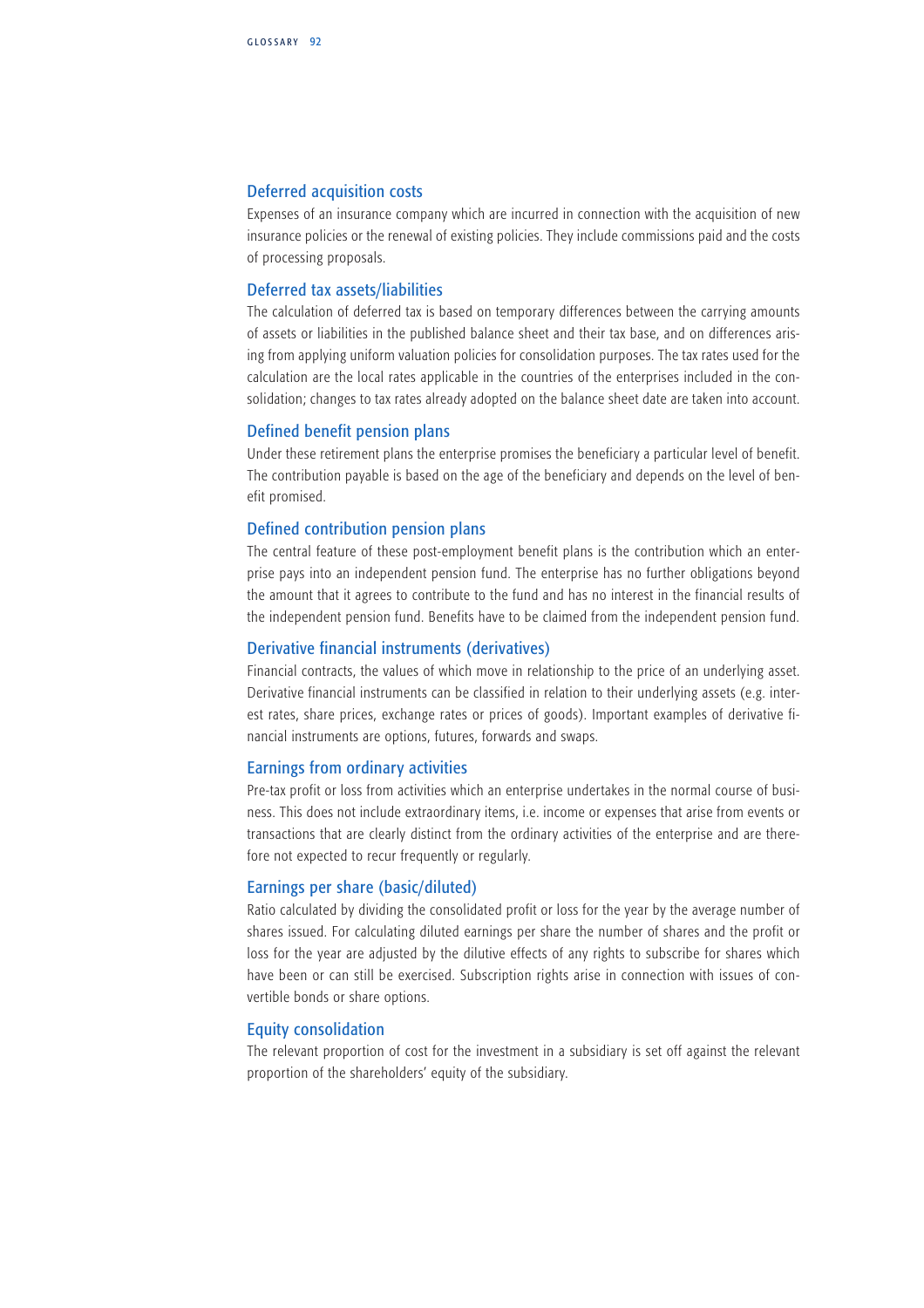#### Equity method

Investments in joint ventures and associated companies are accounted for by this method. They are valued at the Group's proportionate share of the net assets (= shareholders' equity) of the companies concerned. In the case of investments in companies which prepare consolidated financial statements of their own, the valuation is based on the sub-group's consolidated net assets. The valuation is subsequently adjusted to reflect the proportionate share of changes in the company's net assets, a proportionate share of the company's net earnings for the year being added to the Group's consolidated income.

#### Expense ratio

Underwriting costs (including change in deferred acquisition costs) as a percentage of premiums earned.

# Fair value

The amount for which an asset could be exchanged between knowledgeable, willing parties in an arm's length transaction.

## FAS

U.S. Financial Accounting Standards on which the details of U.S. GAAP (Generally Accepted Accounting Principles) are based.

#### Forwards

The parties to this type of transaction agree to buy or sell at a specified future date. The price of the underlying assets is fixed when the deal is struck.

#### Funds held by/for others under reinsurance contracts

Funds held by others are funds to which the reinsurer is entitled but which the ceding insurer retains as collateral for future obligations of the reinsurer. The ceding insurer shows these amounts as "funds held under reinsurance business ceded."

#### Futures

Standardized contracts for delivery on a future date, traded on an exchange. Normally, rather than actually delivering the underlying asset on that date, the difference between closing market value and the exercise price is paid.

## Goodwill

Difference between the purchase price of a subsidiary and the relevant proportion of its net assets valued at the current value of all assets and liabilities at the time of acquisition. Minority interests are always valued at carried-forward historical cost. Goodwill is amortized over its useful life.

## Gross/Net

In insurance terminology the terms gross and net mean before and after deduction of reinsurance respectively. (Net is also referred to as "for own account"). In connection with income from interests in affiliated enterprises, joint ventures and associated enterprises, the term "net" is used where the relevant expenses (e.g. depreciations and losses on the disposal of assets) have already been deducted. In the context of investments the term "net" is used where the relevant expenses (e.g. for investment management or valuation write-downs) have already been deducted from the income. This means that investment income (net) from investments in affiliated enterprises, joint ventures and associated enterprises signifies the net result from these investments.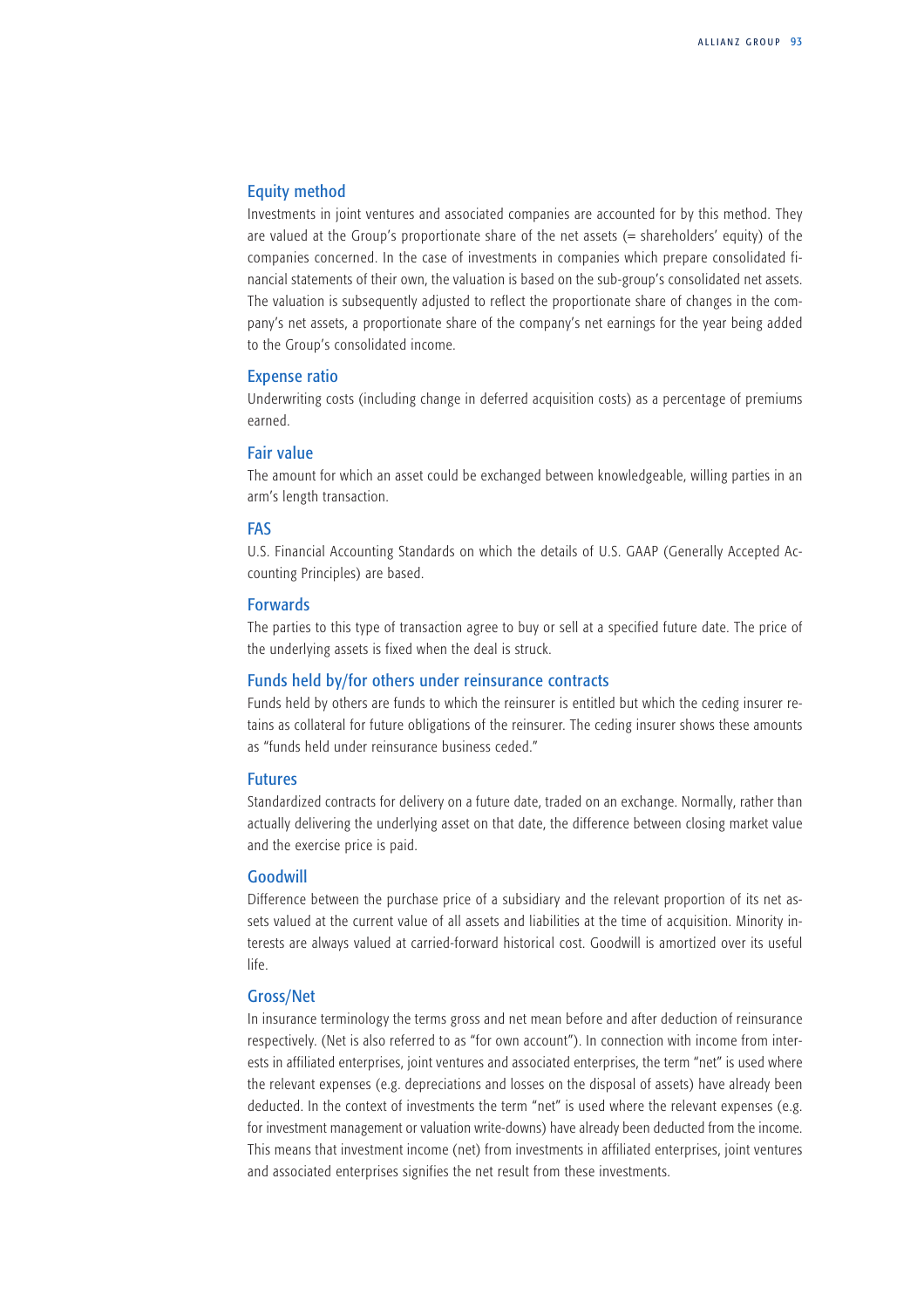## **Hedging**

The use of special financial contracts, especially derivative financial instruments, to reduce losses which may arise as a result of unfavorable movements in rates or prices.

# IAS

International Accounting Standards.

## IAS Framework

The framework for International Accounting Standards (IAS) which sets out the concepts that underlie the preparation and presentation of financial statements for external users.

## Investments held on account and at risk of life insurance policyholders

Mainly investments funding variable annuities plus investments to cover obligations under policies where the benefits are index-linked. Policyholders are entitled to the gains recorded on these investments, but also have to carry any losses.

## Issued capital and capital reserve

This heading comprises the capital stock, the premium received on the issue of shares, and amounts allocated when option rights are exercised.

## Joint venture

An enterprise which is managed jointly by an enterprise in the Group and one or more enterprises not included in the consolidation. The extent of joint management control is more than the significant influence exercised over associated enterprises and less than the control exercised over affiliated enterprises.

## Loss frequency

Number of losses in relation to the number of insured risks.

# Loss ratio

Loss and loss adjustment expenses as a percentage of premiums earned.

#### Market value

The amount obtainable from the sale of an investment in an active market.

#### Minority interests in earnings

That part of net earnings for the year which is not attributable to the Group but to others outside the Group who hold shares in affiliated enterprises.

## Minority interests in shareholders' equity

Those parts of the equity of affiliated enterprises which are not owned by companies in the Group.

## New cost basis

Historical cost adjusted by depreciation to reflect permanent diminution in value.

#### **Options**

Derivative financial instruments where the holder is entitled – but not obliged – to buy (call option) or sell (put option) the underlying asset at a predetermined price sometime in the future. The grantor (writer) of the option, on the other hand, is obliged to transfer or buy the asset and receives a premium for granting the option to the purchaser.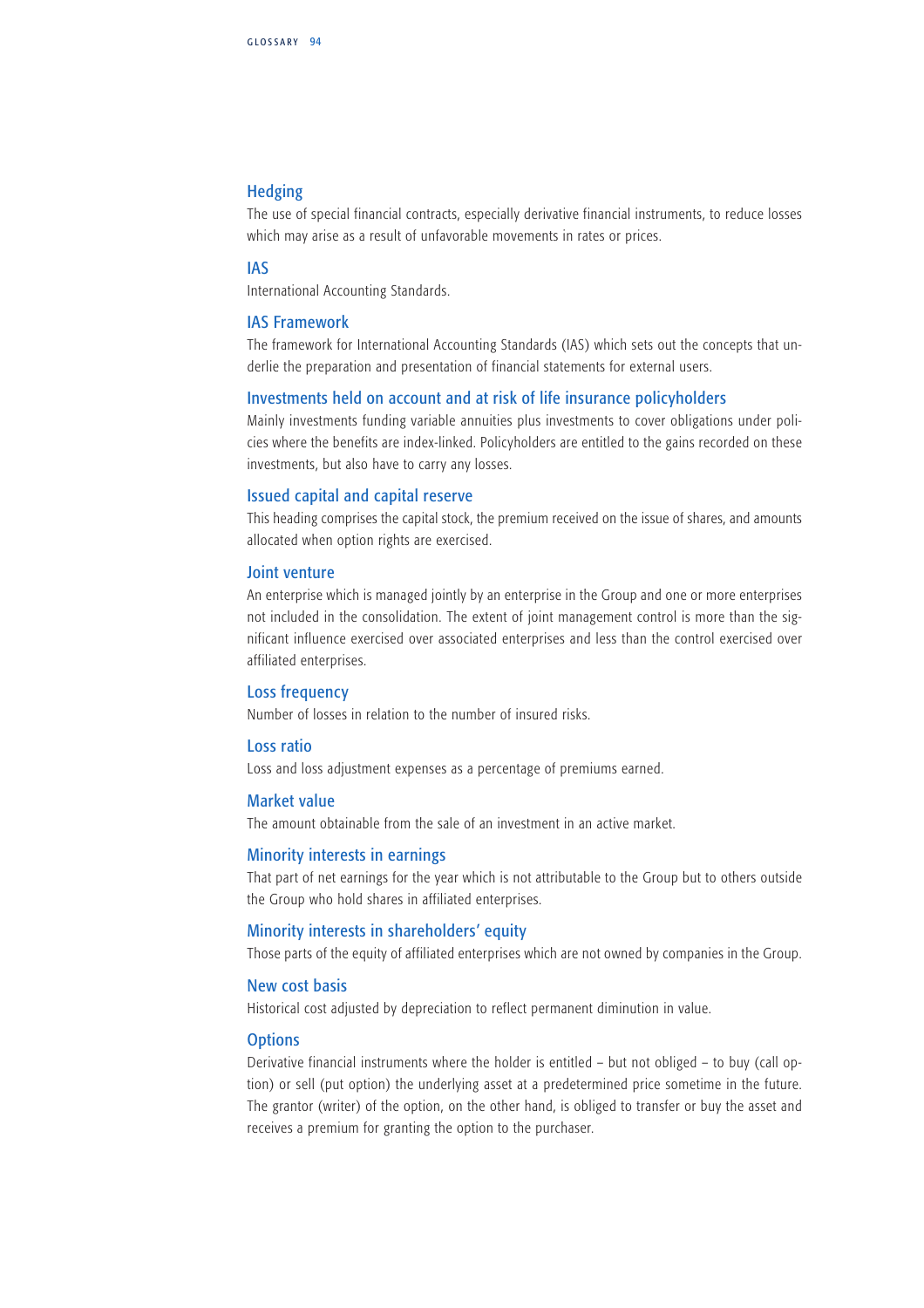## OTC derivatives

Derivative financial instruments which are not standardized and not traded on an exchange but are traded directly between two counterparties via over-the-counter (OTC) transactions.

#### Pension and similar reserves

Current and future post-employment benefits payable to current and former employees under company pension schemes, accrued as a liability.

#### Premiums written/earned

Premiums written represent all premium revenues in the year under review. Premiums earned represent that part of the premiums written used to provide insurance coverage in that year. In the case of life insurance products where the policyholder carries the investment risk (e.g. variable annuities), only that part of the premiums used to cover the risk insured and costs involved is treated as premium income.

#### **Reinsurance**

Where an insurer transfers part of the risk which he has assumed to another insurer.

#### Repurchase and reverse repurchase agreements

A repurchase ("repo") transaction involves the sale of securities by the Group to a counterparty, subject to the simultaneous agreement to repurchase these securities at a certain later date, at an agreed price. The securities concerned are retained in the Group's balance sheet for the entire lifetime of the transaction, and are valued in accordance with the accounting principles for trading assets or investment securities, respectively. The proceeds of the sale are reported in liabilities to banks or to customers, as appropriate.

A reverse repo transaction involves the purchase of securities with the simultaneous obligation to sell these securities at a future date, at an agreed price. Such transactions are reported in loans and advances to banks, or loans and advances to customers, respectively.

Interest income from reverse repos and interest expenses from repos are accrued evenly over the lifetime of the transactions and reported under interest income/interest expenses and similar income/expenses.

#### Reserve for loss and loss adjustment expenses

Reserves for the cost of insurance claims incurred by the end of the year under review but not yet settled.

## Reserve for premium refunds

That part of the operating surplus which will be distributed to policyholders in the future. This refund of premiums is made on the basis of statutory, contractual, or company by-law obligations, or voluntary undertaking.

#### Revenue reserves

In addition to the reserve required by law in the financial statements of the Group parent company, this item consists mainly of the undistributed profits of Group enterprises and amounts transferred from consolidated net income.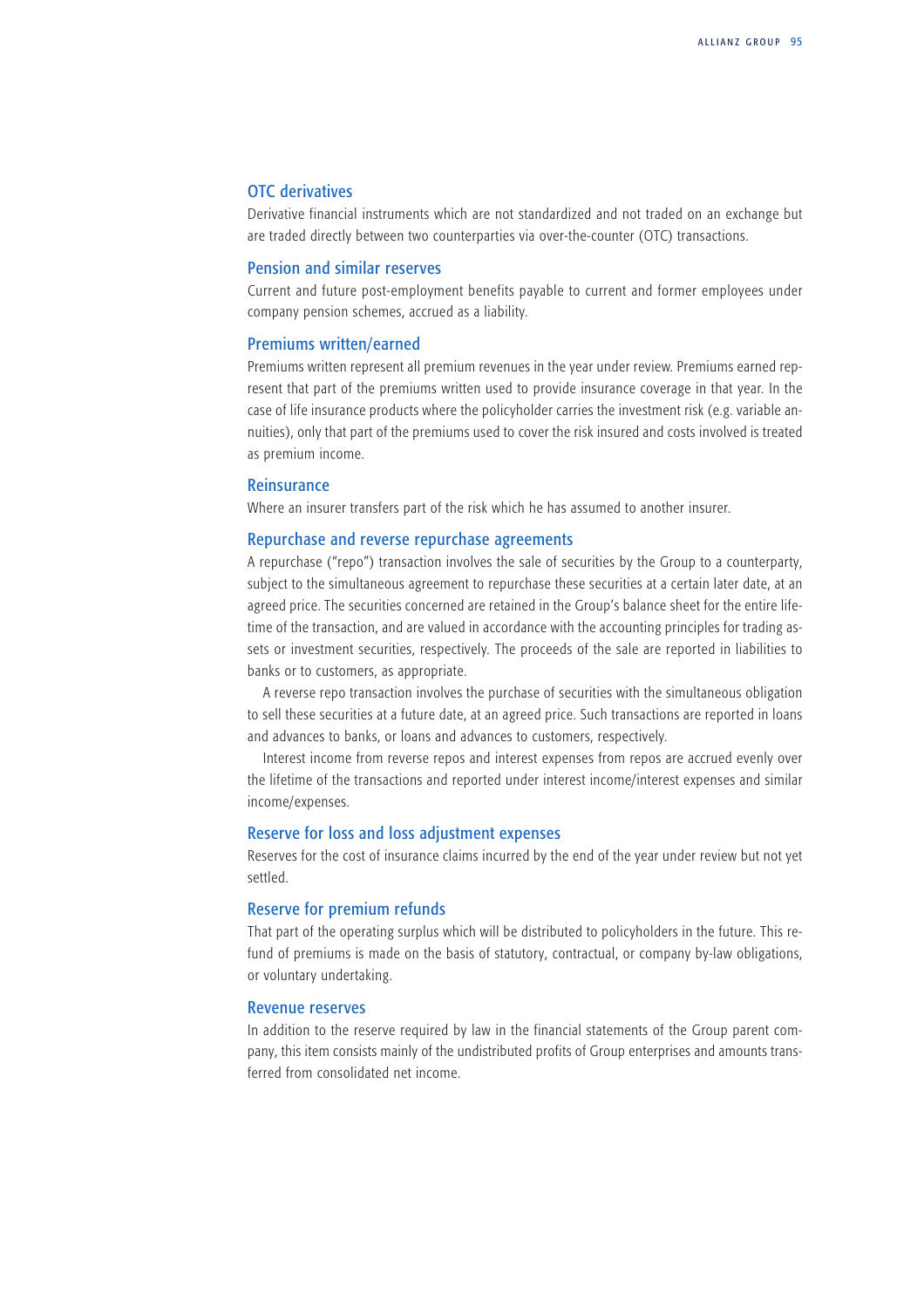# Securities available for sale

Securities available for sale are securities which are neither held with the intent that they will be held to maturity nor have been acquired for sale in the near term; securities available for sale are shown at their market value on the balance sheet date.

## Securities held to maturity

Securities held to maturity comprise debt securities held with the intent and ability that they will be held to maturity. They are valued at amortized cost.

## Segment reporting

Financial information based on the consolidated financial statements, reported by business segments (life/health, property/casualty, and financial services) and by regions and products.

#### Subordinated assets

Assets are recorded as subordinated assets if, in the case of liquidation or bankruptcy, the related claim cannot be realized before the claims of other creditors are realized.

# Subordinated liabilities

Liabilities which, in the event of liquidation or bankruptcy, are not settled until after all other liabilities.

#### Swaps

Agreements between two counterparties to exchange payment streams over a specified period of time. Important examples include currency swaps (in which payment streams and capital in different currencies are exchanged) and interest rate swaps (in which the parties agree to exchange normally fixed interest payments for variable interest payments in the same currency).

## Trading assets

Trading assets are debt issues and stocks as other financing instruments (essentially derivatives, note loans und precious metals holding) which have been acquired solely for sale in the near term. They are shown in the balance sheet at fair value.

## Trading income

Trading income includes all realized and unrealized profits and losses from trading assets and trading liabilities. In addition, it includes commissions as well as any interest or dividend income from trading activities as well as refinancing costs.

## Trading liabilities

Trading liabilities include primarily negative market values from derivatives and short selling of securities. Short sales are made to generate income from short-term price changes. Shorts sales of securities are recorded at market value on the balance sheet date. Derivatives shown as trading liabilities are valued the same way as trading assets.

## Underwriting costs

Commissions, salaries, general expenses and other expenses relating to the acquisition and ongoing administration of insurance policies. The net figure is after expenses recovered from reinsurers have been deducted.